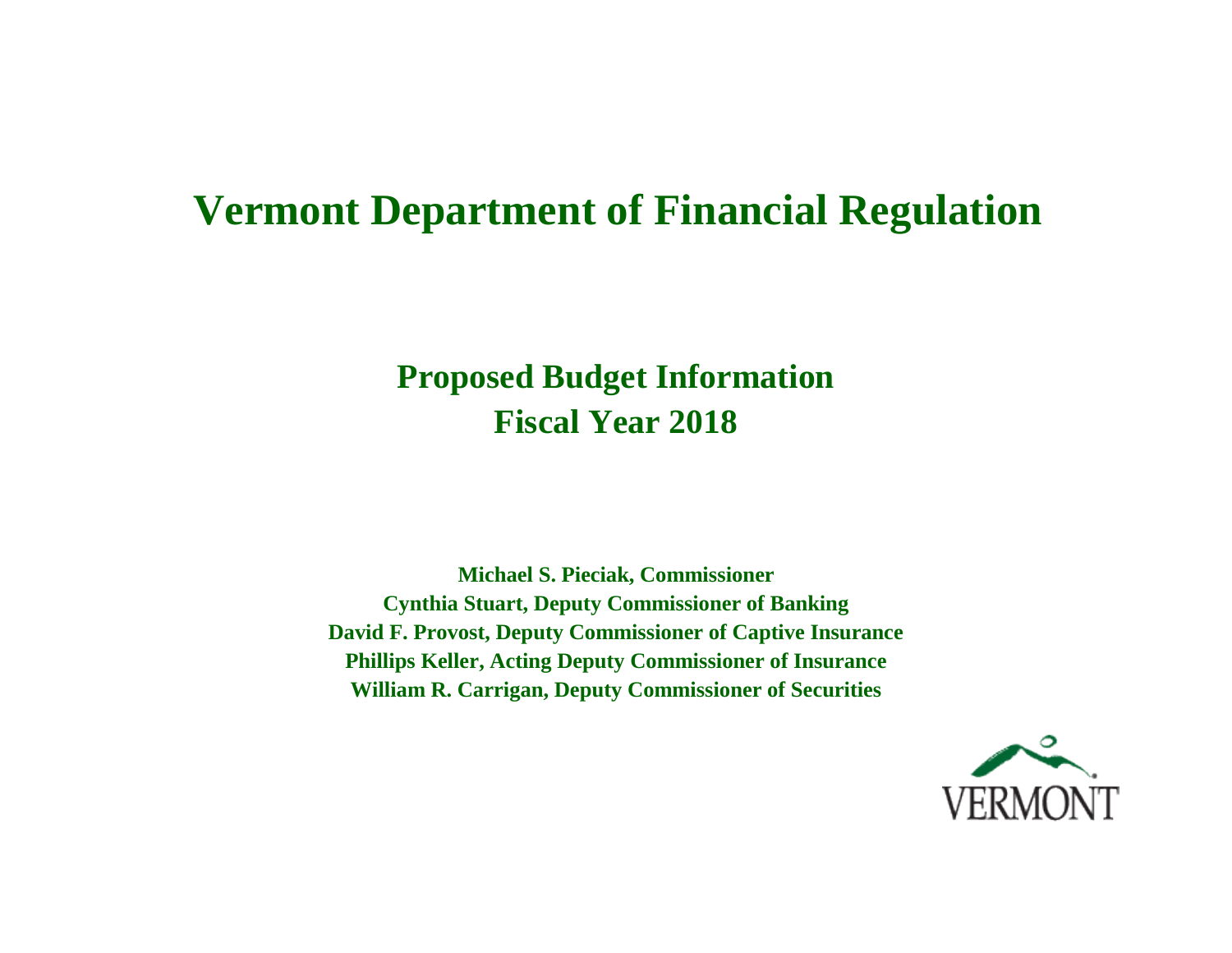\_\_\_\_\_\_\_\_\_\_\_\_\_\_\_\_\_\_\_\_\_\_\_\_\_\_\_\_\_\_\_\_\_\_\_\_\_\_\_\_\_\_\_\_\_\_\_\_\_\_\_\_\_\_\_\_\_\_\_\_\_\_\_\_\_\_\_\_\_\_\_\_\_\_\_\_\_\_\_\_\_\_\_\_\_\_\_\_\_\_\_\_\_\_\_\_\_\_\_\_\_\_\_\_\_\_\_

Department of Financial Regulation (DFR)

Page **1** of **14**

# **I. DFR Mission and Overview**

The Department of Financial Regulation (DFR) serves Vermont by working to promote strong, stable and competitive financial markets within the state while protecting the financial welfare of Vermont consumers and investors. DFR fulfills this mission through its five divisions: (1) Administration Division; (2) Banking Division; (3) Captive Division; (4) Insurance Division; and (5) Securities Division.

| Vermont Department of Financial Regulation |                        |  |  |  |  |  |  |
|--------------------------------------------|------------------------|--|--|--|--|--|--|
| Division                                   | <b>Total Positions</b> |  |  |  |  |  |  |
| <b>Administration Division</b>             |                        |  |  |  |  |  |  |
| Commissioner's Office                      | 9                      |  |  |  |  |  |  |
| General Counsel's Office                   | 9                      |  |  |  |  |  |  |
|                                            |                        |  |  |  |  |  |  |
| <b>Banking Division</b>                    | 16                     |  |  |  |  |  |  |
|                                            |                        |  |  |  |  |  |  |
| Captive Insurance Division                 | 34                     |  |  |  |  |  |  |
|                                            |                        |  |  |  |  |  |  |
| <b>Insurance Division</b>                  | 31                     |  |  |  |  |  |  |
|                                            |                        |  |  |  |  |  |  |
| <b>Securities Division</b>                 | 8                      |  |  |  |  |  |  |
|                                            |                        |  |  |  |  |  |  |
| Total                                      | 107                    |  |  |  |  |  |  |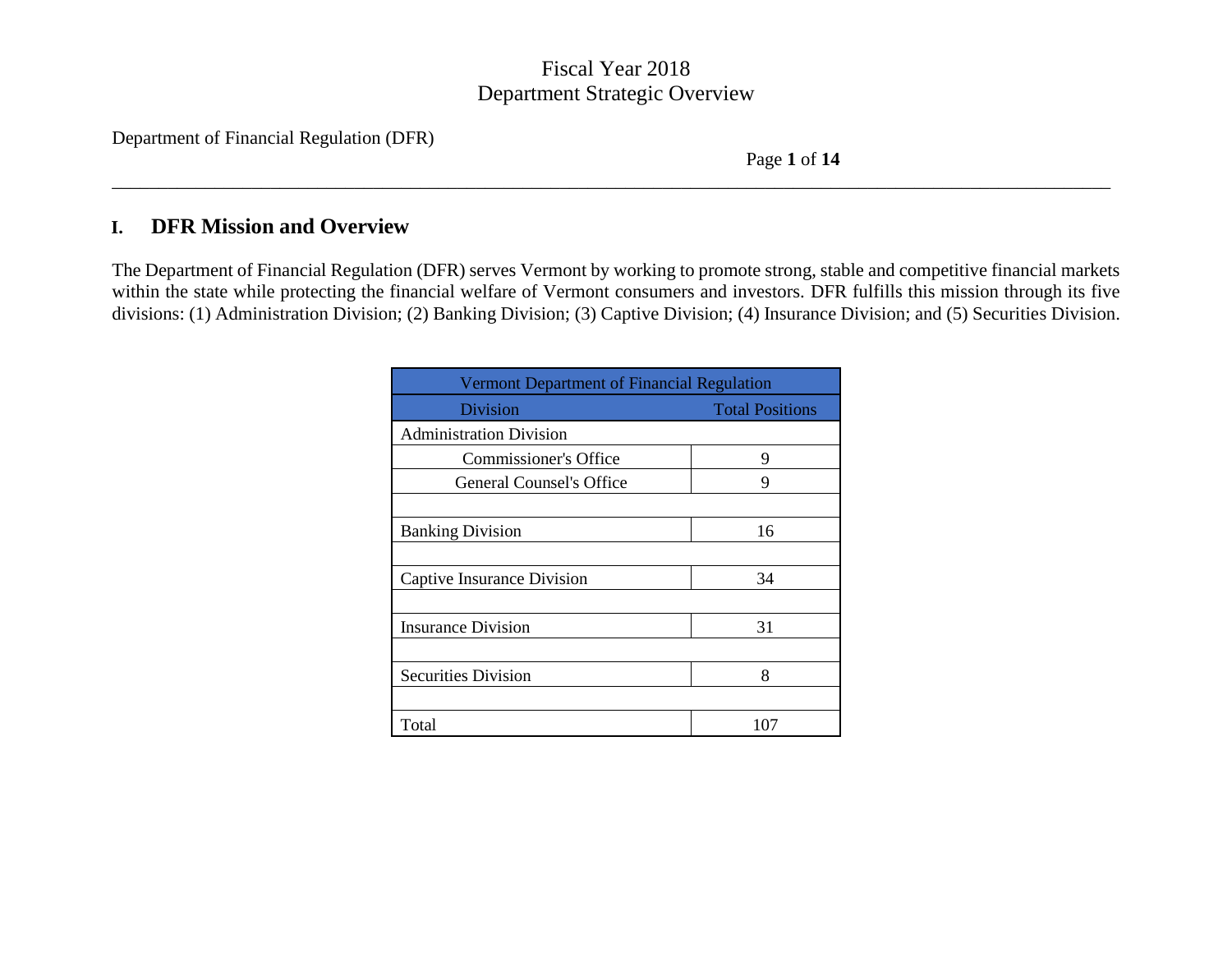\_\_\_\_\_\_\_\_\_\_\_\_\_\_\_\_\_\_\_\_\_\_\_\_\_\_\_\_\_\_\_\_\_\_\_\_\_\_\_\_\_\_\_\_\_\_\_\_\_\_\_\_\_\_\_\_\_\_\_\_\_\_\_\_\_\_\_\_\_\_\_\_\_\_\_\_\_\_\_\_\_\_\_\_\_\_\_\_\_\_\_\_\_\_\_\_\_\_\_\_\_\_\_\_\_\_\_

Department of Financial Regulation (DFR)

Page **2** of **14**

#### **1. Administration Division**

The Administration Division includes the Commissioner's and General Counsel's offices and supports DFR's other four divisions. The Administration Division seeks to empower the work of the other divisions by providing the modern tools, infrastructure and operations. This is achieved through organizational management, financial and technological expertise, and effective, professional communications.

## Division Overview

- The Commissioner's Office is comprised of the commissioner, administrative services director, information management officer, information technology specialists, statistics and data analyst, executive assistant, administrative assistants and a program services clerk.
- The General Counsel's Office is comprised of the general counsel and eight other attorneys and seeks to provide high quality legal and enforcement services to the commissioner and the other four divisions.

## **2. Banking Division**

The Banking Division seeks to (1) promote the safety, soundness, and stability of Vermont's banks, credit unions and licensees; (2) encourage competition and availability of financial services; and (3) provide consumer protection and education.

The Banking Division pursues this mission by:

- Chartering and licensing Vermont's banks, credit unions and licensees and conducting periodic examinations and other monitoring;
- Enforcing Vermont's banking laws and regulations and cooperate with other supervisory authorities to do the same;
- Providing consumer education and outreach;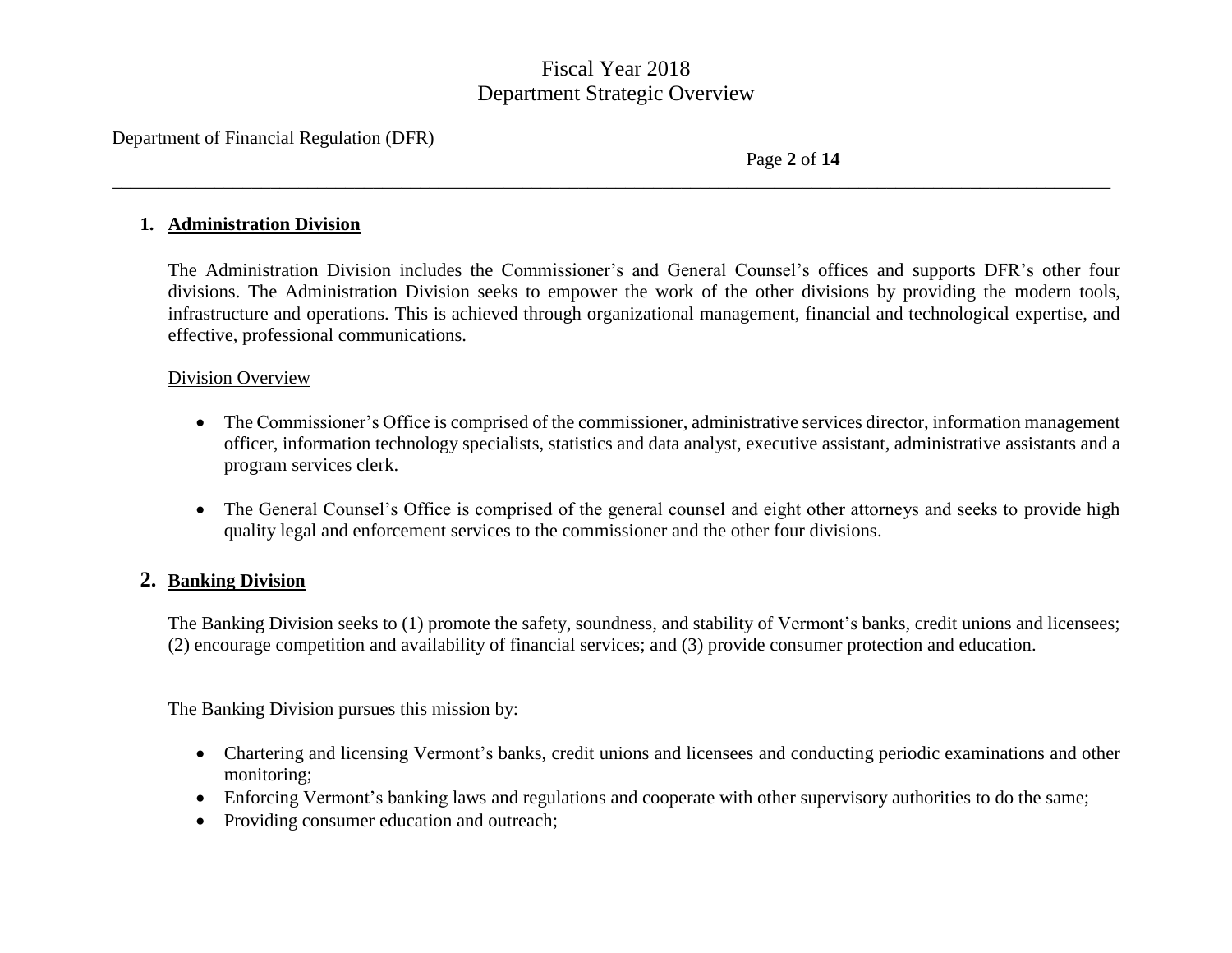\_\_\_\_\_\_\_\_\_\_\_\_\_\_\_\_\_\_\_\_\_\_\_\_\_\_\_\_\_\_\_\_\_\_\_\_\_\_\_\_\_\_\_\_\_\_\_\_\_\_\_\_\_\_\_\_\_\_\_\_\_\_\_\_\_\_\_\_\_\_\_\_\_\_\_\_\_\_\_\_\_\_\_\_\_\_\_\_\_\_\_\_\_\_\_\_\_\_\_\_\_\_\_\_\_\_\_

Department of Financial Regulation (DFR)

Page **3** of **14**

• Proposing appropriate bulletins, regulations, and statutes.

## **3. Captive Insurance Division**

The Captive Insurance Division seeks to build and maintain a regulatory system that attracts quality business to Vermont, promotes our "gold standard" reputation in the industry, and ensures the solvency of captive insurers while recognizing the special purpose for which they were created.

The Division pursues this mission by:

- Attracting and licensing quality programs whose primary purpose is risk management or risk financing;
- Performing ongoing financial surveillance and performing periodic financial examinations;
- Implementing and enforcing laws and regulations;
- Developing effective and reasonable policies and procedures.

## Division Overview

A captive insurer is a company owned and managed by its policyholders, thereby enhancing their ability to control costs and tailor an insurance program to suit its individual needs. The number of captive insurance companies licensed in Vermont since 1981 stands at 1,088 as of December 31, 2016. There are nearly 600 captive insurance companies active today. Currently, the insurance market is "soft," which means that insurance is widely available and affordable. The number of active captives is not likely to see significant growth until insurance market conditions change. The Division collects fees for licensing and examination activities. Captive insurers create an estimated 1,400 jobs and generate premium taxes for the state. In calendar year 2016, captive insurance companies paid approximately \$23.8 million in premium taxes to Vermont, and \$2.5 million in examination and licensing fees.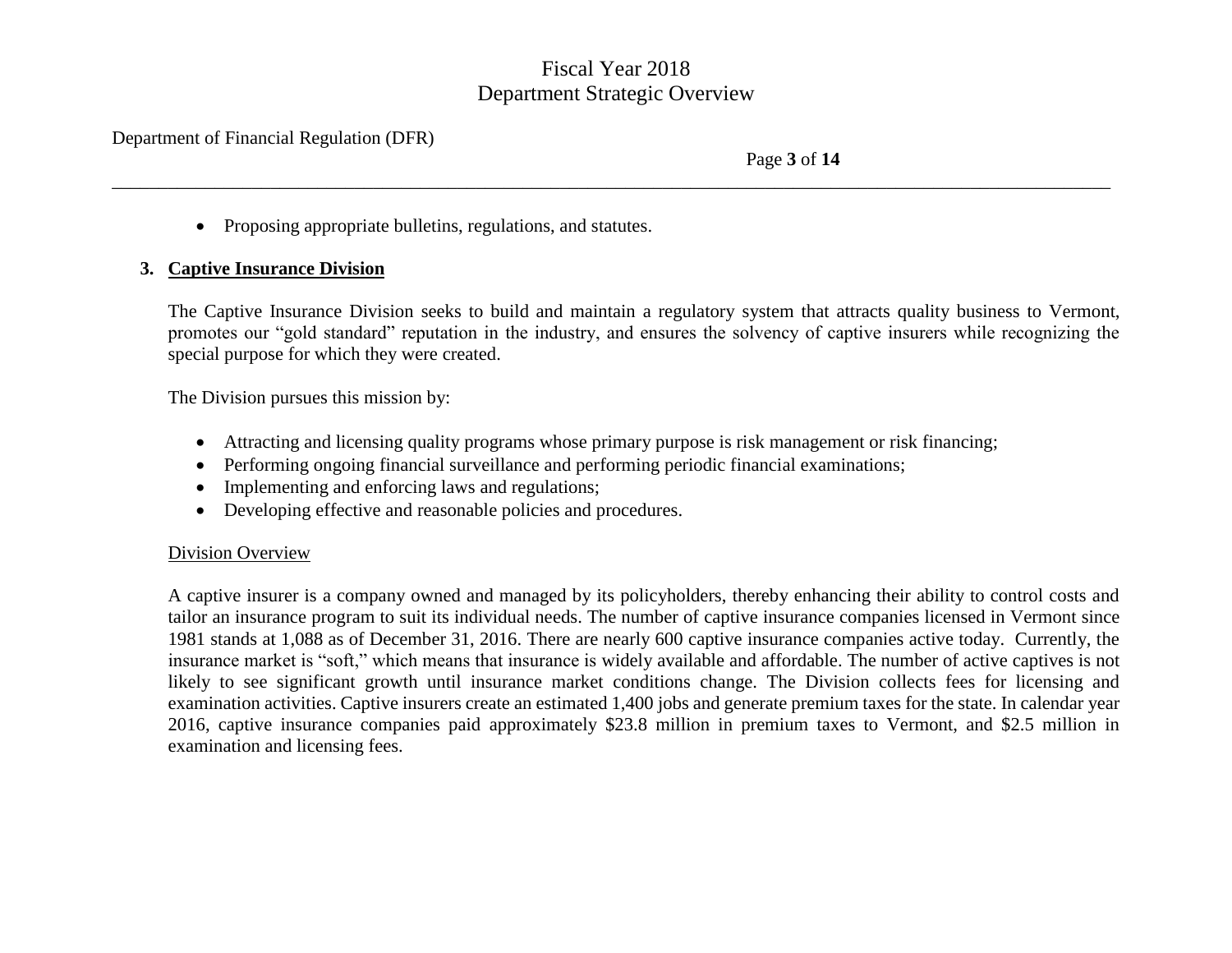\_\_\_\_\_\_\_\_\_\_\_\_\_\_\_\_\_\_\_\_\_\_\_\_\_\_\_\_\_\_\_\_\_\_\_\_\_\_\_\_\_\_\_\_\_\_\_\_\_\_\_\_\_\_\_\_\_\_\_\_\_\_\_\_\_\_\_\_\_\_\_\_\_\_\_\_\_\_\_\_\_\_\_\_\_\_\_\_\_\_\_\_\_\_\_\_\_\_\_\_\_\_\_\_\_\_\_

Department of Financial Regulation (DFR)

Page **4** of **14**

#### **4. Insurance Division**

The Insurance Division seeks to (1) maintain affordable and available insurance for Vermont consumers; (2) ensure that insurers meet their contractual obligations; (3) ensure reasonable and orderly competition among insurers; and (4) protect Vermont consumers from unfair and unlawful business practices.

The Division accomplishes this mission by:

- Licensing insurers to do business in Vermont and ensuring their financial stability through examinations;
- Licensing individuals involved in the insurance industry to do business in Vermont;
- Reviewing and approving the rates and policy forms used by insurers and monitoring the competitiveness of Vermont's insurance markets;
- Assisting Vermonters with insurance complaints and providing consumer education;
- Enforcing Vermont's insurance laws and regulations through investigations and examinations.

## Division Overview

The Insurance Division is comprised of four sections that regulate persons and companies engaged in providing insurance to Vermont consumers:

- **Company Licensing and Examinations Section:** This section ensures consumers purchase insurance from companies that are fiscally responsible by overseeing approximately 1,400 licensed entities doing business in Vermont. Of these, 17 traditional insurers are domiciled in Vermont and the section conducts onsite examinations of these insurers every three to five years. Routine financial analysis of the insurance companies is also conducted by the Division and involves the review and monitoring of quarterly financial statements submitted to the Division, as well as other information.
- **Market Regulation Section:** This section ensures that licensed insurance companies and individuals conduct business in accordance with Vermont's laws and regulations through periodic market conduct examinations. This section includes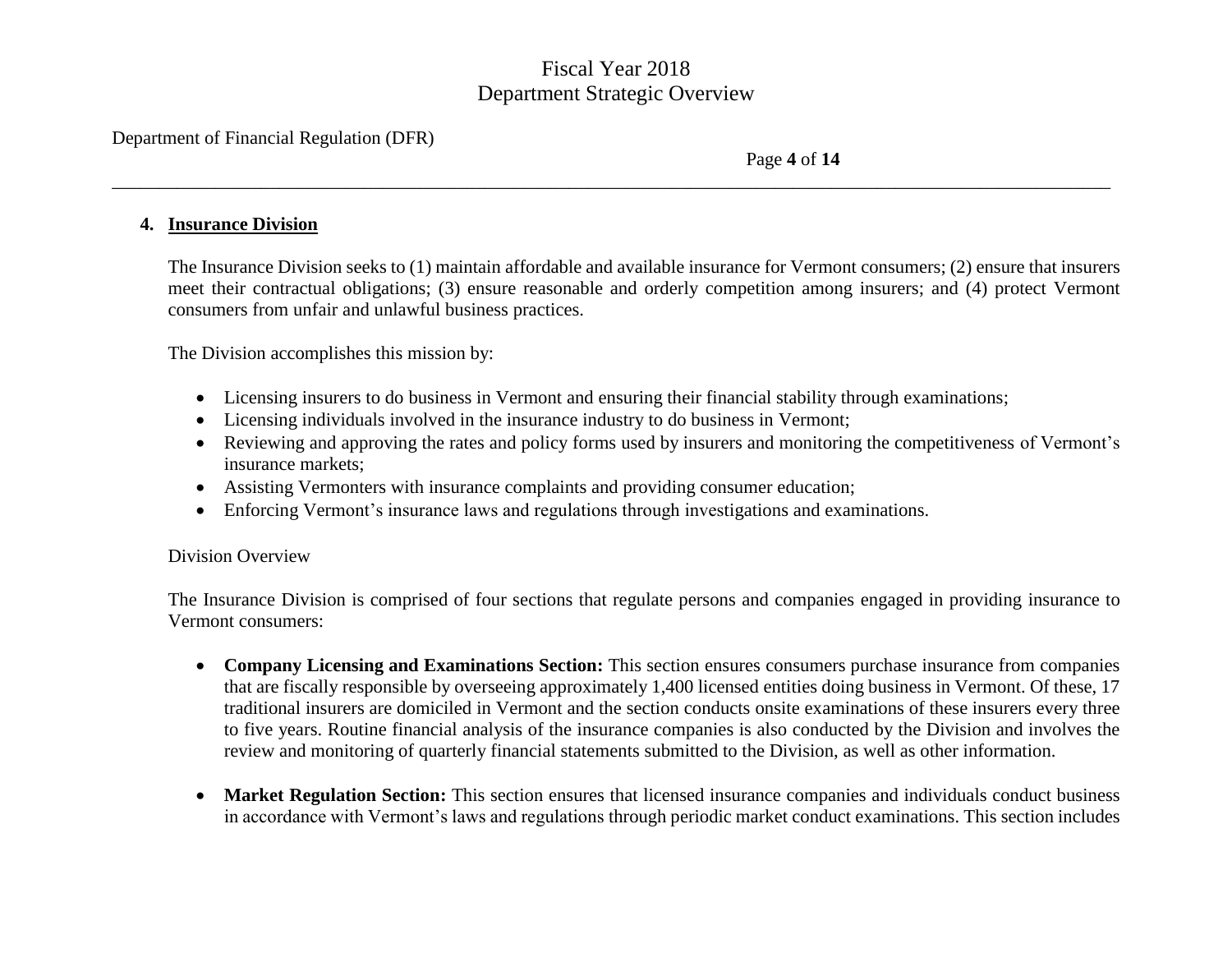\_\_\_\_\_\_\_\_\_\_\_\_\_\_\_\_\_\_\_\_\_\_\_\_\_\_\_\_\_\_\_\_\_\_\_\_\_\_\_\_\_\_\_\_\_\_\_\_\_\_\_\_\_\_\_\_\_\_\_\_\_\_\_\_\_\_\_\_\_\_\_\_\_\_\_\_\_\_\_\_\_\_\_\_\_\_\_\_\_\_\_\_\_\_\_\_\_\_\_\_\_\_\_\_\_\_\_

Department of Financial Regulation (DFR)

Page **5** of **14**

the Consumer Services Section, which answers insurance-related inquiries from Vermont consumers and businesses and provides one-on-one assistance to consumers and businesses in resolving complaints against insurance companies. The Consumer Service Section staff also provides consumer education and outreach, including comparative information about insurance rates and products in the marketplace.

- **Individual/Producer Licensing Section:** This section licenses insurance professionals. Licenses are issued to various categories of insurance professionals including producers/salesmen, adjusters, appraisers, consultants, public adjusters, managing general agents, reinsurance intermediaries, surplus lines brokers and life settlement brokers. This section strives for efficacies by transitioning operations to online portals, which save both DFR and the insurance industry time and money.
- **Rates and Forms Filing Review Section:** This section reviews and approves policy forms and certain rate filings for insurance companies licensed to do business in Vermont. This section also monitors and analyzes the insurance market in Vermont relating to most lines of property and casualty insurance, maintains statistical reporting of the industry provides technical data support to the Consumer Complaints Section and reports and testifies on a wide range of insurance issues to the Legislature. As of January 2014, the Rates Section no longer reviews major medical health insurance but rather submits a solvency opinion to the Green Mountain Care Board.

## **5. Securities Division**

The Securities Division administers Vermont's "Blue Sky Laws" contained in the Vermont Uniform Securities Act (9 VSA Chapter 150) (the "Securities Act"). The Securities Act charges the Securities Division with a twofold mission of (1) protecting the Vermont investing public from fraud; and (2) promoting the development of Vermont's capital markets. The Division carries out this mission by:

- Reviewing and registering securities offered to Vermont investors and where appropriate granting registration exceptions to facilitate capital formation;
- Registering broker-dealers, investment advisors, and their agents and representatives;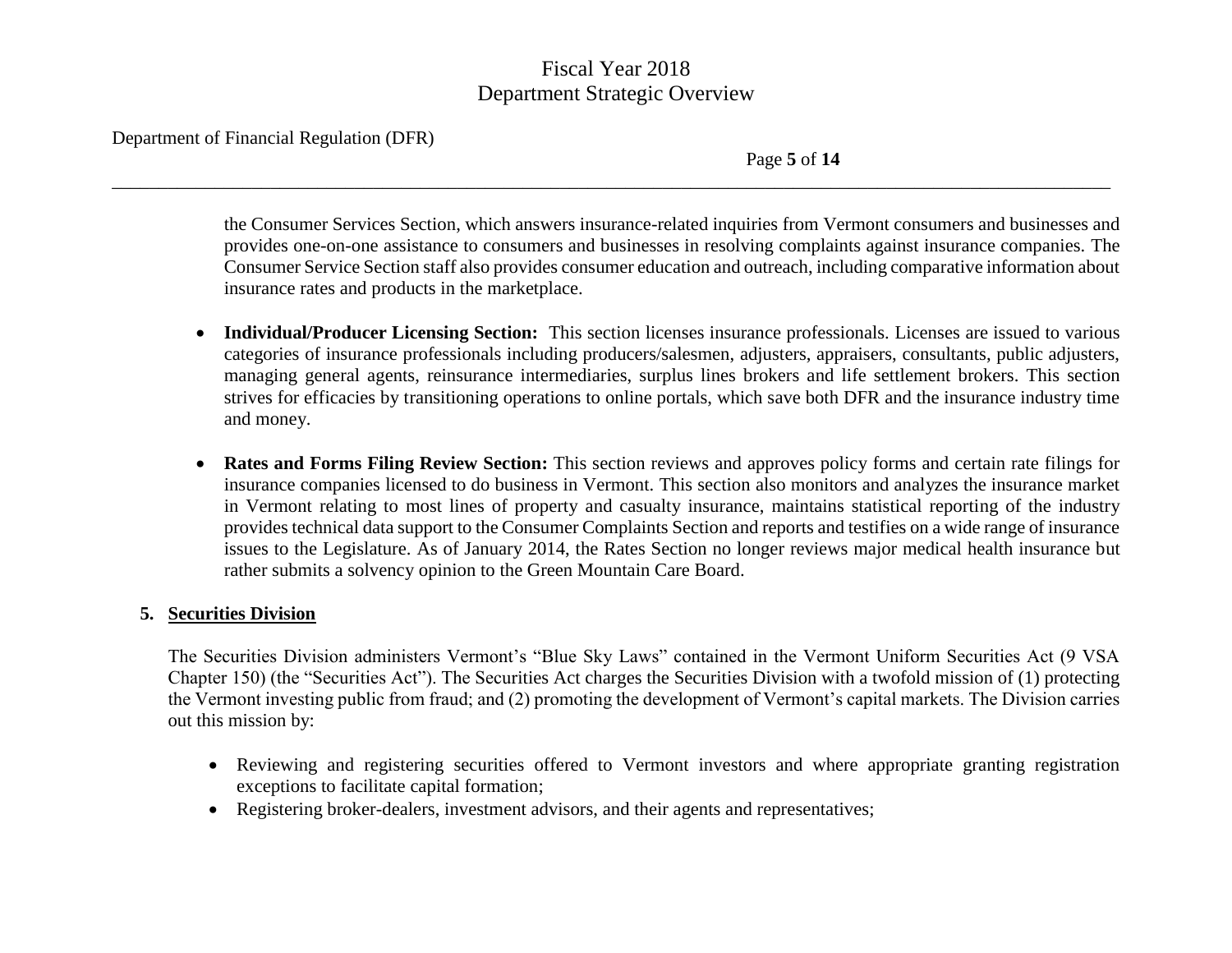\_\_\_\_\_\_\_\_\_\_\_\_\_\_\_\_\_\_\_\_\_\_\_\_\_\_\_\_\_\_\_\_\_\_\_\_\_\_\_\_\_\_\_\_\_\_\_\_\_\_\_\_\_\_\_\_\_\_\_\_\_\_\_\_\_\_\_\_\_\_\_\_\_\_\_\_\_\_\_\_\_\_\_\_\_\_\_\_\_\_\_\_\_\_\_\_\_\_\_\_\_\_\_\_\_\_\_

Department of Financial Regulation (DFR)

Page **6** of **14**

- Conducting regular financial examinations on investment professionals;
- Responding to investor complaints and investigating potential violations of the securities laws and bringing administrative or civil actions against when necessary;
- Educating Vermont investors, industry participants and businesses about securities laws;
- Updating securities regulations to keep pace with industry evolution.

## Division Overview

The Securities Division regulates companies and individuals that provide investment advice and/or services or offer investment opportunities to Vermonters. Approximately 1,294 broker-dealer firms with 101,220 broker-dealer agents and 1,039 investment advisor firms with 1,446 investment advisor representatives are registered with the Securities Division. In addition, the Securities Division processes, registers and/or renews approximately 4,000 securities offerings each year. In December 2014, the Division also began overseeing compliance for the Vermont Regional Center EB-5 Program.

# **II. Accomplishments of the Previous Fiscal Year**

This follows up on last year's budget presentation to demonstrate goals and objectives that were achieved by each division.

# **Banking Division**

1. **FY 2017 Goal:** Sought to reorganize the examination team to fully meet the licensee examination statutory requirements and improve proficiency in varying areas.

**Measuring Success:** (1) 300 percent increase in licensee examinations conducted and current meets the statutory examination requirements; (2) decreased overall examiner travel time by 4 percent;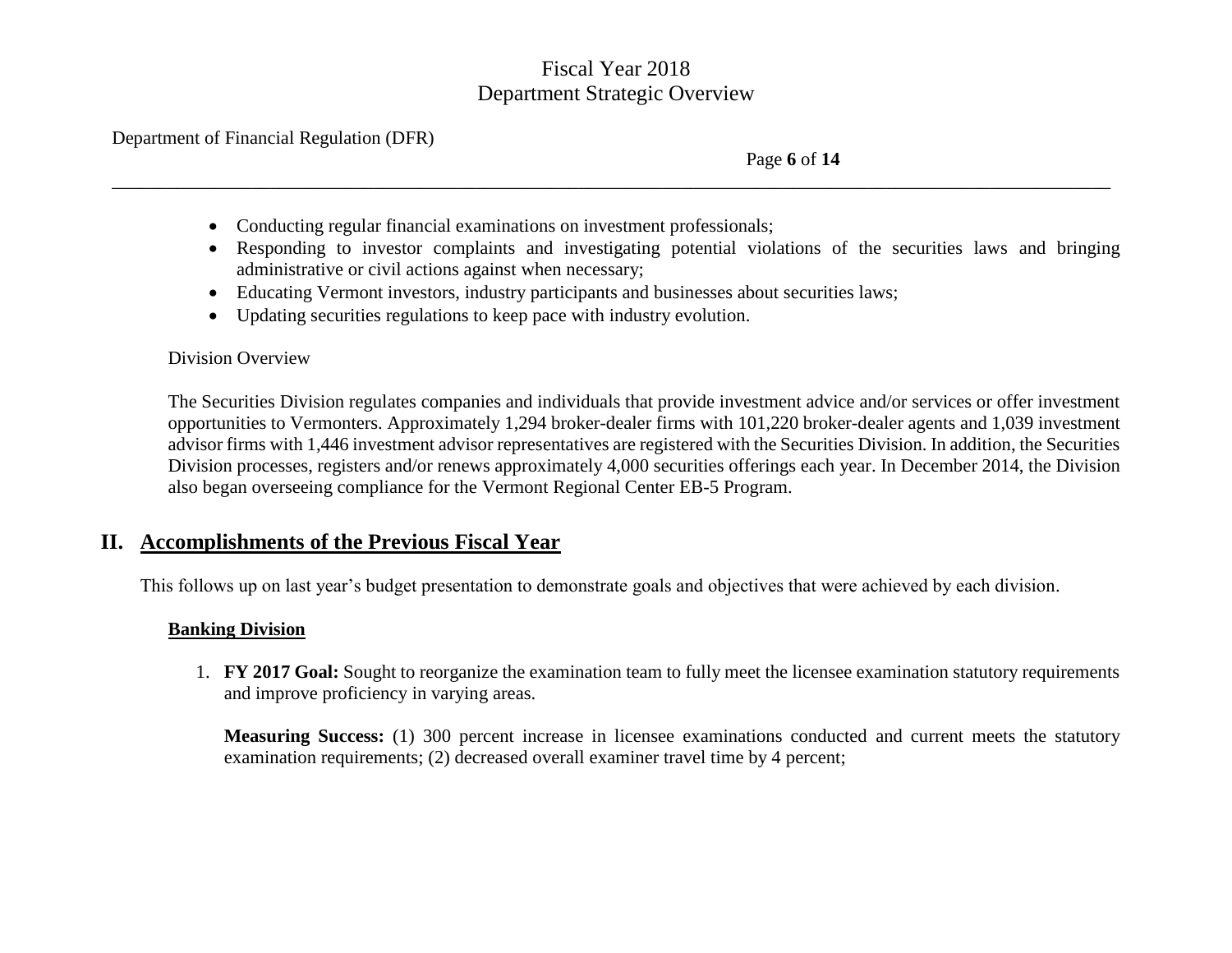\_\_\_\_\_\_\_\_\_\_\_\_\_\_\_\_\_\_\_\_\_\_\_\_\_\_\_\_\_\_\_\_\_\_\_\_\_\_\_\_\_\_\_\_\_\_\_\_\_\_\_\_\_\_\_\_\_\_\_\_\_\_\_\_\_\_\_\_\_\_\_\_\_\_\_\_\_\_\_\_\_\_\_\_\_\_\_\_\_\_\_\_\_\_\_\_\_\_\_\_\_\_\_\_\_\_\_

Department of Financial Regulation (DFR)

Page **7** of **14**

2. **FY 2017 Goal**: Modernized Vermont's banking laws and regulations.

**Measuring Success:** (1) Updated B-2016-01 VT Disclosure Form – Amount to be Financed in a Motor Vehicle Retail Installation Contract; (2) Updated Reg B-2015-02 Privacy of Consumer Financial and Health Information; (3) Updated Bulletin 43 Automated Teller Machine Disclosures; (4) Updated Bulletin 44 Advertising & Social Media; and (5) Proposed banking bill to modernize areas of banking statutes.

## **Captive Insurance Division**

1. **FY 2017 Goal:** Sought to replace the PARADOX database and update the Vermont Captive Annual Report.

**Measuring Success:** Successfully migrated to new database and updated the Vermont Captive Annual Report, which enabled online data input saving time and money for both DFR and the Captive Industry.

2. **FY 2017 Goal:** Sought to provide reporting methods for sponsored captive insurance companies.

**Measuring Success:** Successfully redesigned the sponsored captive insurance companies reporting methods, which provided consistency among each captive insurance type and provides reliable industry data.

## **Insurance Division**

**1. FY 2017 Goals:** Availability of quality insurance products and collection of fees.

**Measuring Success:** Completed financial examinations of four domestic insurers and three other examinations are in progress. Quarterly and annual financial analysis of our domestic insurers was completed timely and in accordance with National Association of Insurance Commissioners (NAIC) accreditation standards and successfully completed the NAIC interim annual review for accreditation purposes.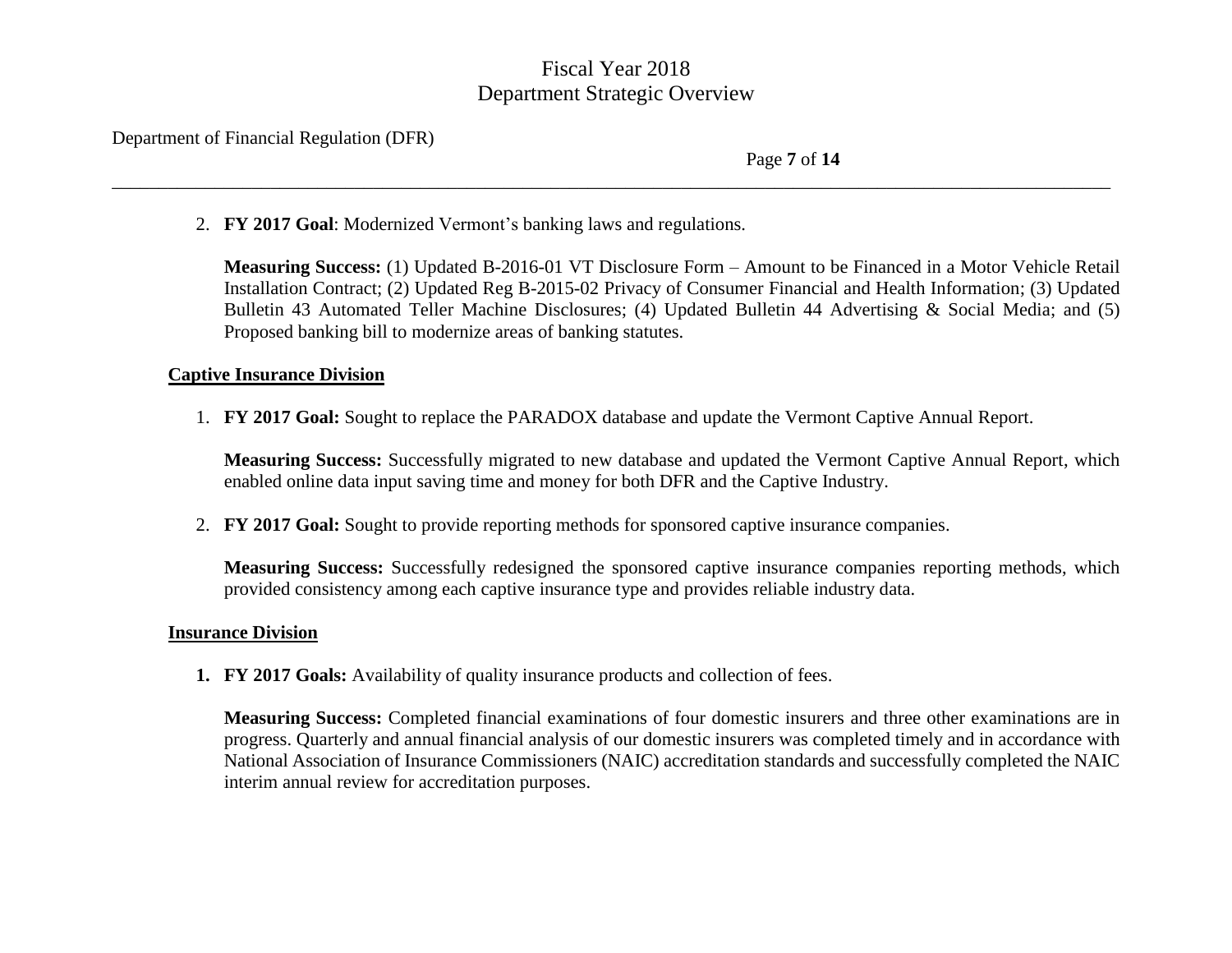\_\_\_\_\_\_\_\_\_\_\_\_\_\_\_\_\_\_\_\_\_\_\_\_\_\_\_\_\_\_\_\_\_\_\_\_\_\_\_\_\_\_\_\_\_\_\_\_\_\_\_\_\_\_\_\_\_\_\_\_\_\_\_\_\_\_\_\_\_\_\_\_\_\_\_\_\_\_\_\_\_\_\_\_\_\_\_\_\_\_\_\_\_\_\_\_\_\_\_\_\_\_\_\_\_\_\_

Department of Financial Regulation (DFR)

Page **8** of **14**

**2. FY 2017 Goals:** Complete investigations and examinations in a timely manner.

**Measuring Success:** Examinations conducted in a timely fashion and recovered \$288,000 in penalties and fees and \$209,000 in restitution for Vermont consumers.

**3. FY 2017 Goals:** Resolve complaints promptly.

**Measuring Success:** Handled 444 complaints and recovered \$460,317 for the complainants. Approximately one-fourth of the restitution recovered for consumers was a result of identifying and unwinding unsuitable annuity sales, many of them to Vermont seniors.

**4. FY 2017 Goals:** Professional licenses issued and the related fee collected.

**Measuring Success:** Nearly 70,000 producer licenses issued or renewed and \$21.2 million in licensing and appointment revenue received (producer licenses are on a two-year renewal cycle).

**5. FY 2017 Goals:** Timely approval of forms and protecting Vermont consumers from unlawful policy language.

**Measuring Success:** Successfully reviewed more than 5,000 policy and rate filings in all lines of insurance, generating \$440,000 in filing fees and processing time for filings exceeds the NAIC speed-to-market standards for the disposition of filings

## **Securities Division**

1. **FY 2017 Goal:** Implement revisions to Securities Division's regulations.

**Measuring Success:** Fully implemented the first significant overhaul of the Division's securities regulations in more than a decade achieving: (i) regulatory uniformity with neighboring states by adopting model rules and regulations designed to protect seniors and vulnerable adults; (ii) integration into the North American Securities Administrators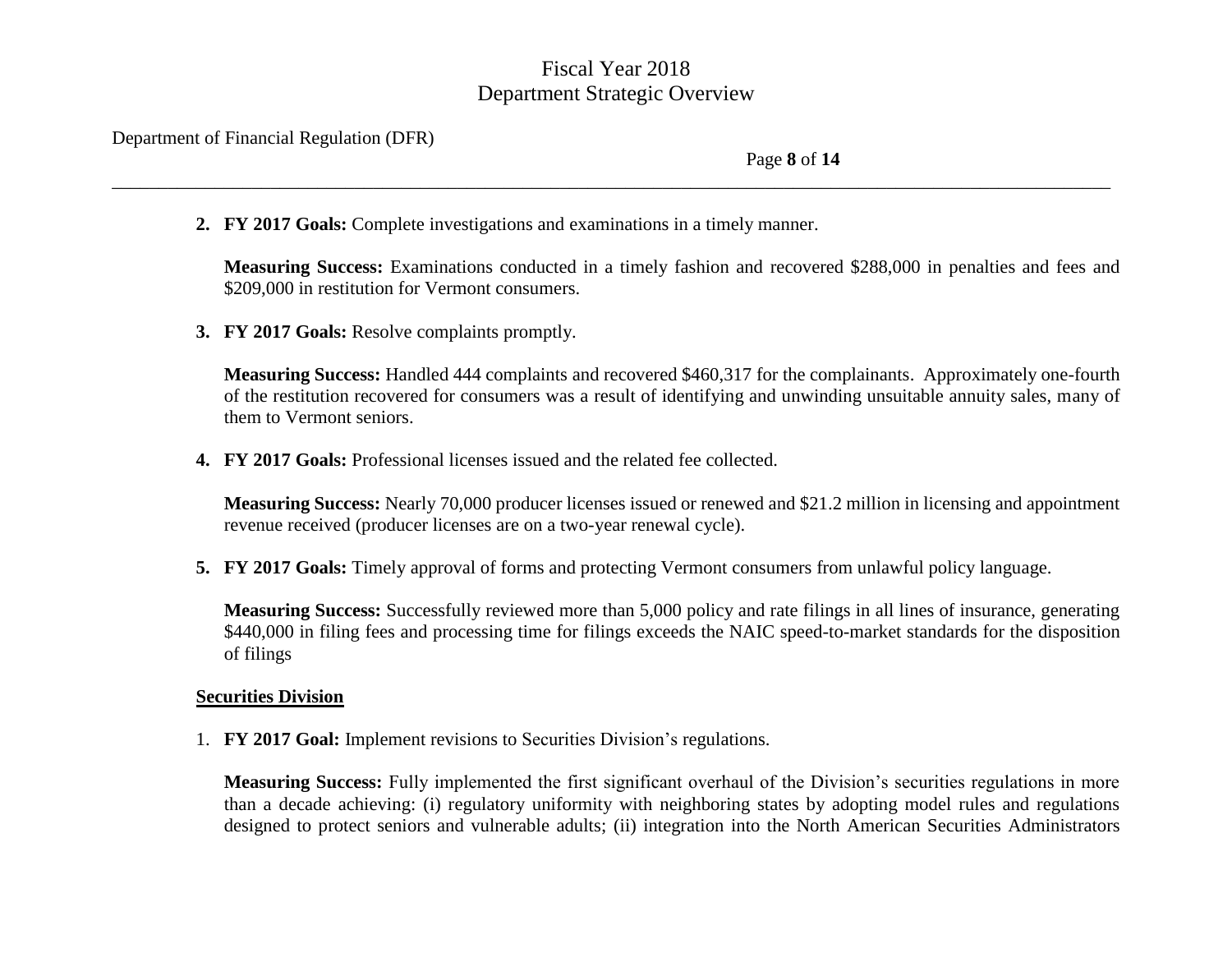\_\_\_\_\_\_\_\_\_\_\_\_\_\_\_\_\_\_\_\_\_\_\_\_\_\_\_\_\_\_\_\_\_\_\_\_\_\_\_\_\_\_\_\_\_\_\_\_\_\_\_\_\_\_\_\_\_\_\_\_\_\_\_\_\_\_\_\_\_\_\_\_\_\_\_\_\_\_\_\_\_\_\_\_\_\_\_\_\_\_\_\_\_\_\_\_\_\_\_\_\_\_\_\_\_\_\_

Department of Financial Regulation (DFR)

Page **9** of **14**

Association (NASAA) examination program, NEMO, to increase exam efficiencies; (iii) significant time savings for staff and industry.

2. **FY 2017 Goal:** Enhance the Vermont Regional Center EB-5 Compliance Program.

**Measuring Success:** Completed 16 quarterly compliance meetings with EB-5 projects and drafted EB-5 rules in consultation with the Agency of Commerce and Community Development.

3. **FY 2017 Goal:** Rollout Securities Division database and improve electronic filings.

**Measuring Success:** Successfully rolled out the Division's first new database in nearly two decades and migrated historical payment records into the new database. The new database provides efficiencies by directly interfacing with third party vendors saving approximately 10 hours of staff time per week.

# **III. Fiscal Year 2018 Goals**

The following is a list of Departmental and Divisional goals for the 2018 fiscal year and the indicators for measuring success.

## **Administration Division**

1. **FY 2018 Goal**: Establish economic development through Regulatory Innovation Working Group.

**Success Measures**: (1) Conduct outreach to regulated entities and other stakeholder groups about regulations and statutes that would enhance current regulated marketplace or promote new markets while maintaining appropriate public protection; (2) Review current regulations and statutes that promote new markets and make recommendations to improve; (3) Analyze activities of other states to promote markets within their borders; (4) Monitor the developments of the Fintech Industry; (5) Develop and coordinate educational outreach to the entrepreneurial, technology and small business communities, and consumers/public; (6) Make recommendations for legislation and rulemaking designed to enhance current regulated marketplace or attract new markets to Vermont.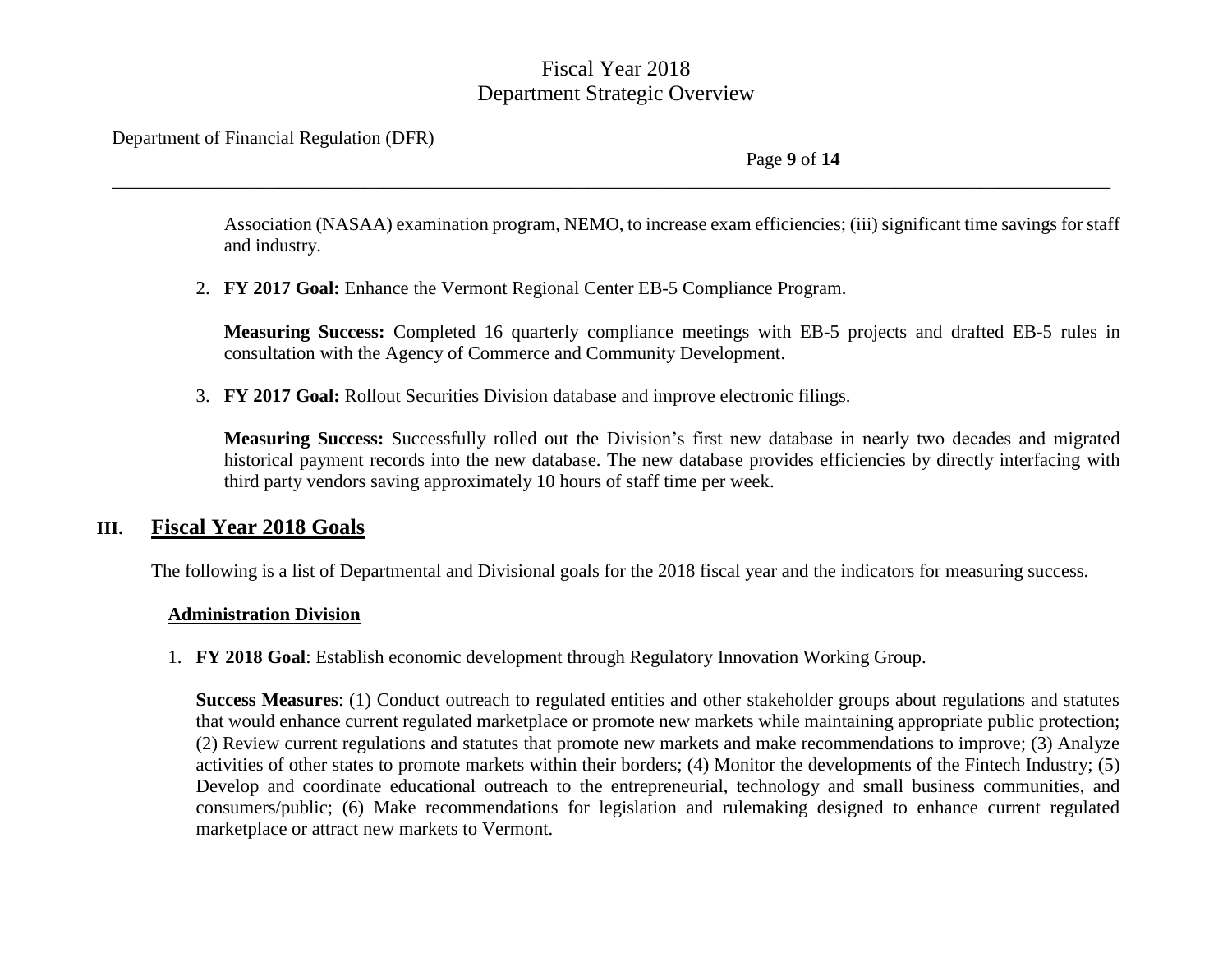\_\_\_\_\_\_\_\_\_\_\_\_\_\_\_\_\_\_\_\_\_\_\_\_\_\_\_\_\_\_\_\_\_\_\_\_\_\_\_\_\_\_\_\_\_\_\_\_\_\_\_\_\_\_\_\_\_\_\_\_\_\_\_\_\_\_\_\_\_\_\_\_\_\_\_\_\_\_\_\_\_\_\_\_\_\_\_\_\_\_\_\_\_\_\_\_\_\_\_\_\_\_\_\_\_\_\_

Department of Financial Regulation (DFR)

Page **10** of **14**

## 2. **FY 2018 Goal**: Establish Senior Safe Task Force.

**Success Measures**: (1) Develop and coordinate training for financial professionals to spot and prevent financial abuse against vulnerable adults; (2) Coordinate senior specific outreach; (3) Develop and enhance relationships with appropriate governmental and non-governmental partners; (4) Develop internal response team and policies to appropriately respond to complaints related to vulnerable adults; and (5) Make recommendations for legislation and rule making designed to better protect vulnerable adults.

## 3. **FY 2018 Goal**: Establish Cybersecurity Working Group

**Success Measures**: (1) Develop and implement DFR internal cybersecurity policies; (2) Develop and facilitate DFR internal cybersecurity trainings; (3) Coordinate a cybersecurity assessment conducted by an independent cybersecurity firm to develop best practices for the department; (4) Conduct outreach to regulated community to learn how they protect themselves from cybersecurity threats and develop best practices; (5) Monitor development of cybersecurity insurance market and banking products in Vermont and nationally; (6) Develop and coordinate outreach to Vermont's small business community regarding cybersecurity threats and how to mitigate; (7) Make recommendations for legislation and rulemaking designed to ensure Vermonters personal information is best protected by our regulated entities

4. **FY 2018 Goal**: DFR Operations Working Group.

**Success Measures**: (1) Review and survey the department about physical work space, ways it can be improved and make associated recommendations; (2) Analyze operational structures of other integrated regulators, determine whether other structures/models are more efficient and make associated recommendations, including whether consumers would be better served with a centralized consumer services function; and (3) Review and survey the department about IT needs, capabilities and possible enhancements and make associated recommendations.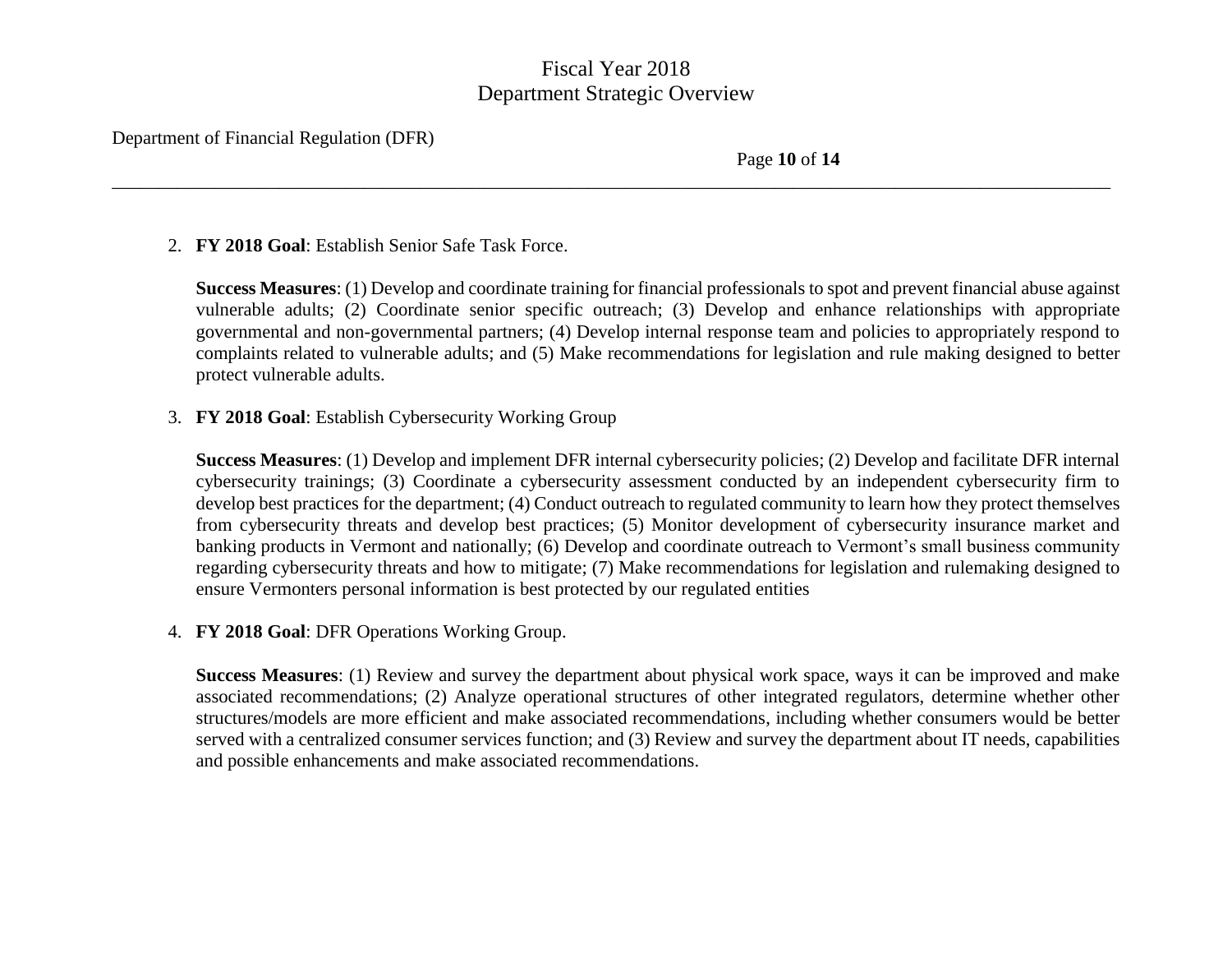\_\_\_\_\_\_\_\_\_\_\_\_\_\_\_\_\_\_\_\_\_\_\_\_\_\_\_\_\_\_\_\_\_\_\_\_\_\_\_\_\_\_\_\_\_\_\_\_\_\_\_\_\_\_\_\_\_\_\_\_\_\_\_\_\_\_\_\_\_\_\_\_\_\_\_\_\_\_\_\_\_\_\_\_\_\_\_\_\_\_\_\_\_\_\_\_\_\_\_\_\_\_\_\_\_\_\_

Department of Financial Regulation (DFR)

Page **11** of **14**

## **Banking Division**

1. **FY 2018 Goal:** Monitor and participate in anticipated national regulatory changes to ensure Vermont's banking and licensee laws and regulations continue to be relevant and appropriate. This activity will support Vermont-based institutions and economic development within the state.

**Success Measures**: (1) Research opportunities for regulatory innovation, while evaluating the economic benefit to Vermont; (2) Increase employee participation on the Federal Financial Institutions Examinations Council (FFIEC) task force, Conference of State Bank Supervisors (CSBS) board and organization events, National Association of State Credit Union Supervisors (NASCUS) accreditation team and organization events; (3) Organize a team of employees to work on identifying, evaluating, and possibly pursuing innovative regulatory opportunities. For example, modernizing trust laws to promote business in Vermont; and (4) Report periodically to commissioner on achievements in this area.

2. **FY 2018 Goal:** Seek opportunities to create efficiencies through technology, consolidation of job functions that overlap with other divisions and possible division restructure. This initiative supports Governor Phil Scott's goal of modernizing state government to provide more efficient and effective services to Vermonters.

**Success Measures: (1)** Decrease examiner travel time from 12.56 percent (for the six-month period of July 1,2016 – December 31, 2016) to 11 percent for FY 2018; and (2) Document process for reviewing open positions for need to fill and/or adjustments to job descriptions; identify, evaluate, and document technology implementation opportunities to improve efficiencies.

## **Captive Insurance Division**

1. **FY 2018 Goal:** Conduct efficient, timely and effective examinations and surveillance of licensed captives and their parent companies. Continue implementation of reduced examination program and examination report for pure captives; Re-design and fully document procedures for pure captive surveillance (financial monitoring); Continually amend examination processes and statutes/regulations to conform to NAIC standards.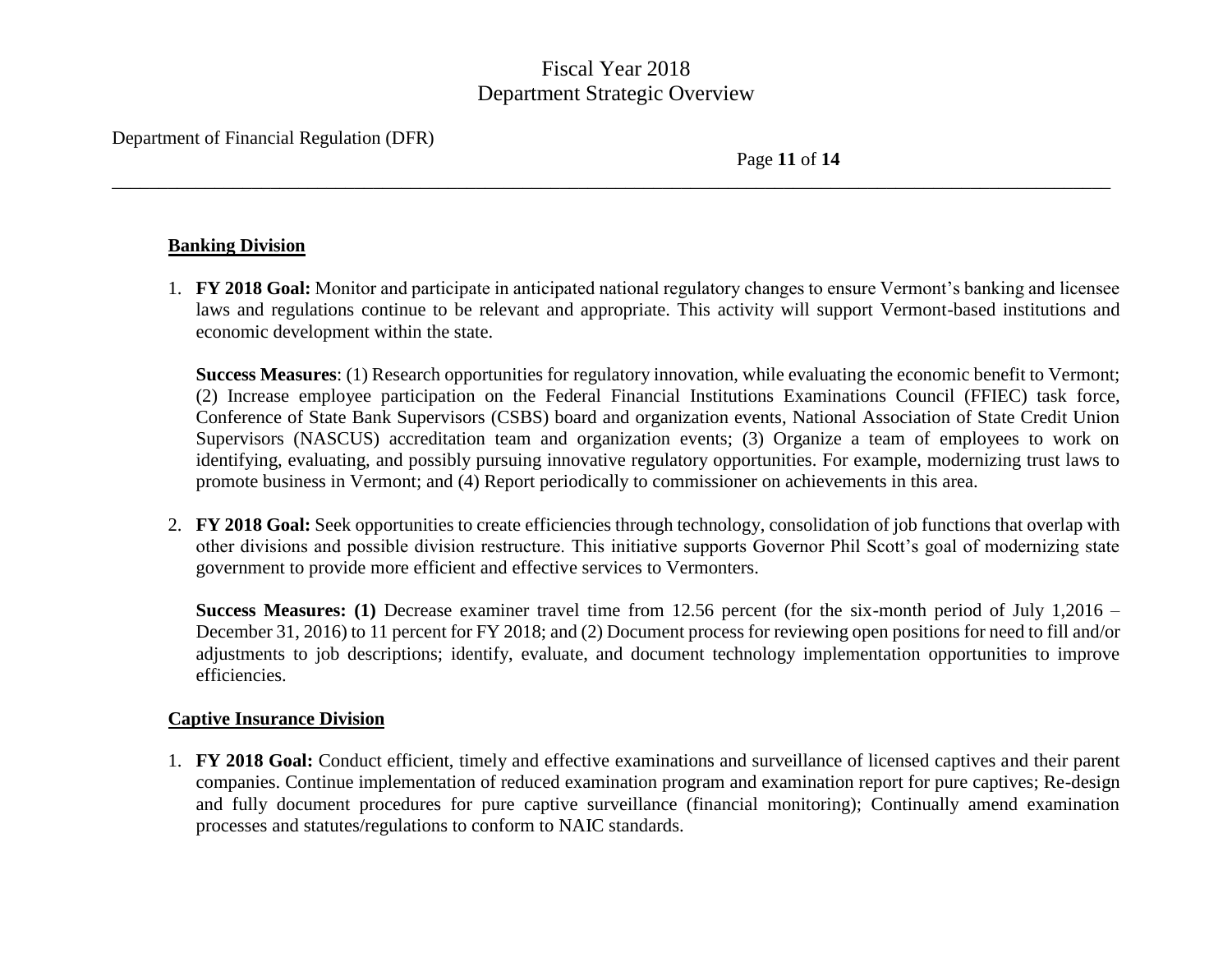\_\_\_\_\_\_\_\_\_\_\_\_\_\_\_\_\_\_\_\_\_\_\_\_\_\_\_\_\_\_\_\_\_\_\_\_\_\_\_\_\_\_\_\_\_\_\_\_\_\_\_\_\_\_\_\_\_\_\_\_\_\_\_\_\_\_\_\_\_\_\_\_\_\_\_\_\_\_\_\_\_\_\_\_\_\_\_\_\_\_\_\_\_\_\_\_\_\_\_\_\_\_\_\_\_\_\_

Department of Financial Regulation (DFR)

Page **12** of **14**

**Success Measures: (1)** Reduce the amount of work performed on pure captive examinations, reduce average hours/cost of examination. A task force has already made and implemented recommendations. This process is one of continuous improvement; (2) Improve reporting of pure surveillance results, resulting in timely regulatory action if necessary; and (3) Pass the NAIC accreditation reviews. Our full accreditation review was conducted in summer 2015 and the Department was re-accredited for the maximum five-year period. On the annual anniversary dates of that re-accreditation, we will conduct an interim self-evaluation for submission to the NAIC.

2. **FY 2018 Goal:** Prepare and distribute a compliance guide for captive insurance company owners and managers.

**Success Measures:** (1) Publish guide by December 31, 2017; (2) Reduce staff time spent answering operational questions by providing industry with a resource; and (3) Reduce reporting errors and examination comments by providing consistent information.

## **Insurance Division**

1. **FY 2018 Goals:** Complete NAIC mandated examinations in a timely manner.

**Success Measures**: (1) Complete scheduled examinations of four domestic insurers/intermunicipal insurance trusts in accordance with NAIC guidance, accreditation standards and Vermont regulations; (2) Complete quarterly and annual analysis of domestic insurers efficiently and timely in accordance with NAIC guidance and accreditation standards; and (3) Complete the NAIC interim annual review for accreditation purposes.

2. **FY 2018 Goals:** Ensure Vermonters have access to high quality insurance products.

**Success Measures:** (1) Identification of complaint trends and timely and efficient completion of market conduct examinations; (2) Coordinate with the NAIC and other state regulators on at least two multi-state market conduct examinations; (3) Continue to timely handle consumer complaints and secure appropriate restitution; and (4) Improve the section's consumer outreach and education initiatives.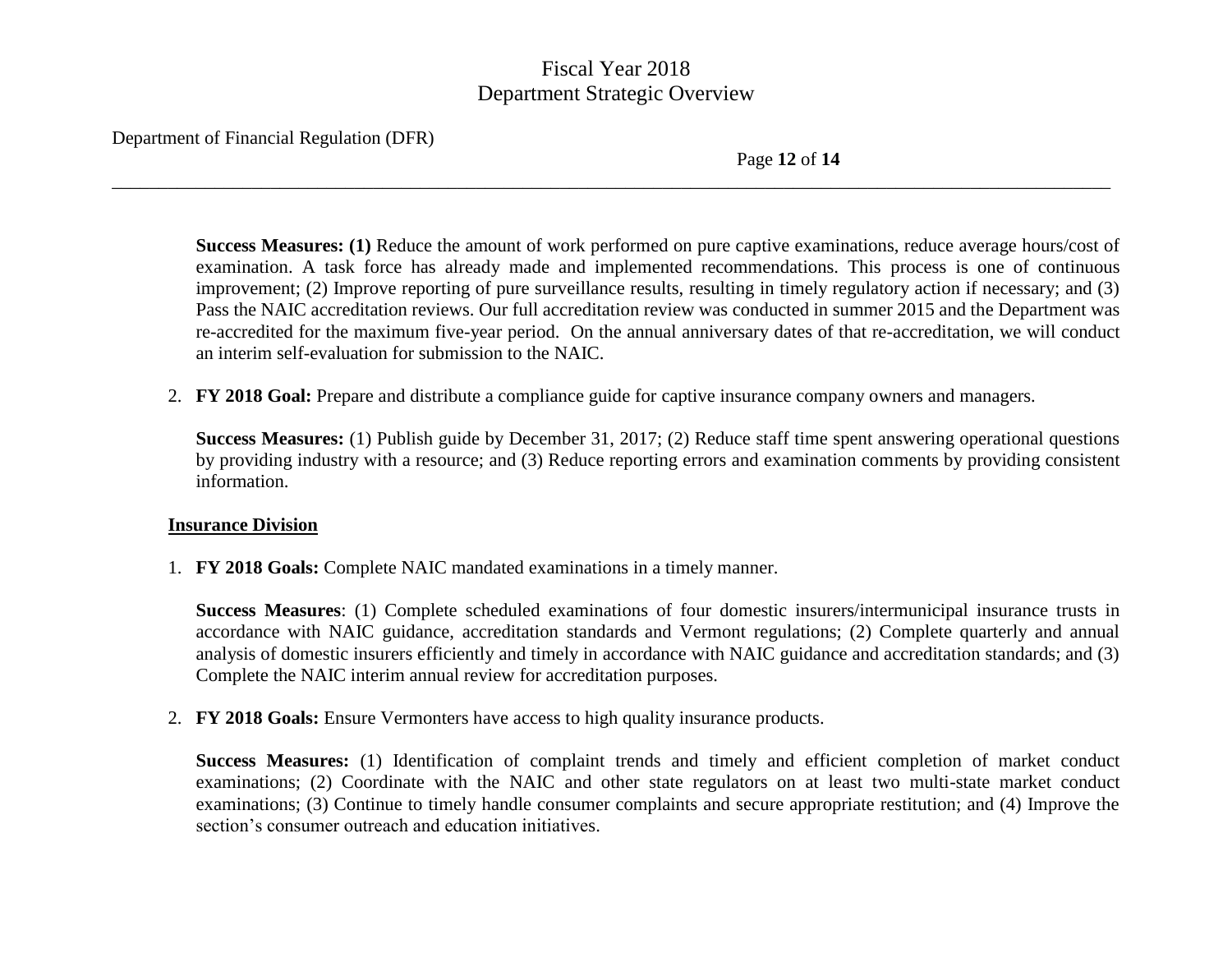\_\_\_\_\_\_\_\_\_\_\_\_\_\_\_\_\_\_\_\_\_\_\_\_\_\_\_\_\_\_\_\_\_\_\_\_\_\_\_\_\_\_\_\_\_\_\_\_\_\_\_\_\_\_\_\_\_\_\_\_\_\_\_\_\_\_\_\_\_\_\_\_\_\_\_\_\_\_\_\_\_\_\_\_\_\_\_\_\_\_\_\_\_\_\_\_\_\_\_\_\_\_\_\_\_\_\_

Department of Financial Regulation (DFR)

Page **13** of **14**

#### **Securities Division**

1. **FY 2018 Goal:** Revise Vermont Small Business Offering Exemption regulations. Enacting clearly written, organized and insightful regulations has been and will continue to be a priority for the Securities Division. Title III of the JOBS Act created a federal exemption under the securities laws so that this type of funding method, crowdfunding, can be used to offer and sell securities. The impetus behind the proposed revisions is to align our regulations with the current federal rules and to also forward the mandate from Gov. Phil Scott as it relates to strengthening the Vermont economy. We are also proposing to change the name of what was known as the "Vermont Small Business Offering Exemption" to simply "Vermont Crowdfunding." This change will make it less confusing for both small business and potential investors as people are familiar with the term "crowdfunding," and understand how that process works.

**Success Measures**: (1) Increase the allowable amount of capital to be raised to be in line with federal rules; and (2) Promote economic opportunities for Vermont businesses by allowing additional avenues to raising capital.

**2. FY 2018 Goal:** Enhance the Investment Advisor Examination Program. During FY 2016, the Securities Division successfully implemented the use of an "Investment Advisor Questionnaire" program. The programs purpose was to receive information from state registered investment advisors relating to their business that was the equivalent of conducting a "desk exam" of the firm. As the Division has gathered this data for a two-year period, we have begun to identify firms that we believe would warrant an onsite exam. The Division is working toward the implementation of a four-year exam cycle, meaning that every state registered investment advisor firm domiciled in Vermont will have an onsite examination done every four years. By coupling this with the questionnaire program, it will also allow the Division to identify firms, based on a risk model, that may require an onsite examination sooner than scheduled.

**Success Measures**: (1) Strengthen and enhance the oversight of state-registered investment advisor firms and representatives; (2) Protect Vermont investors and their assets by providing more regular onsite examinations; (3) Incorporate national exam program priorities of the Securities and Exchange Commission in to the Division's exams; and (4) Complete 12-15 onsite examinations.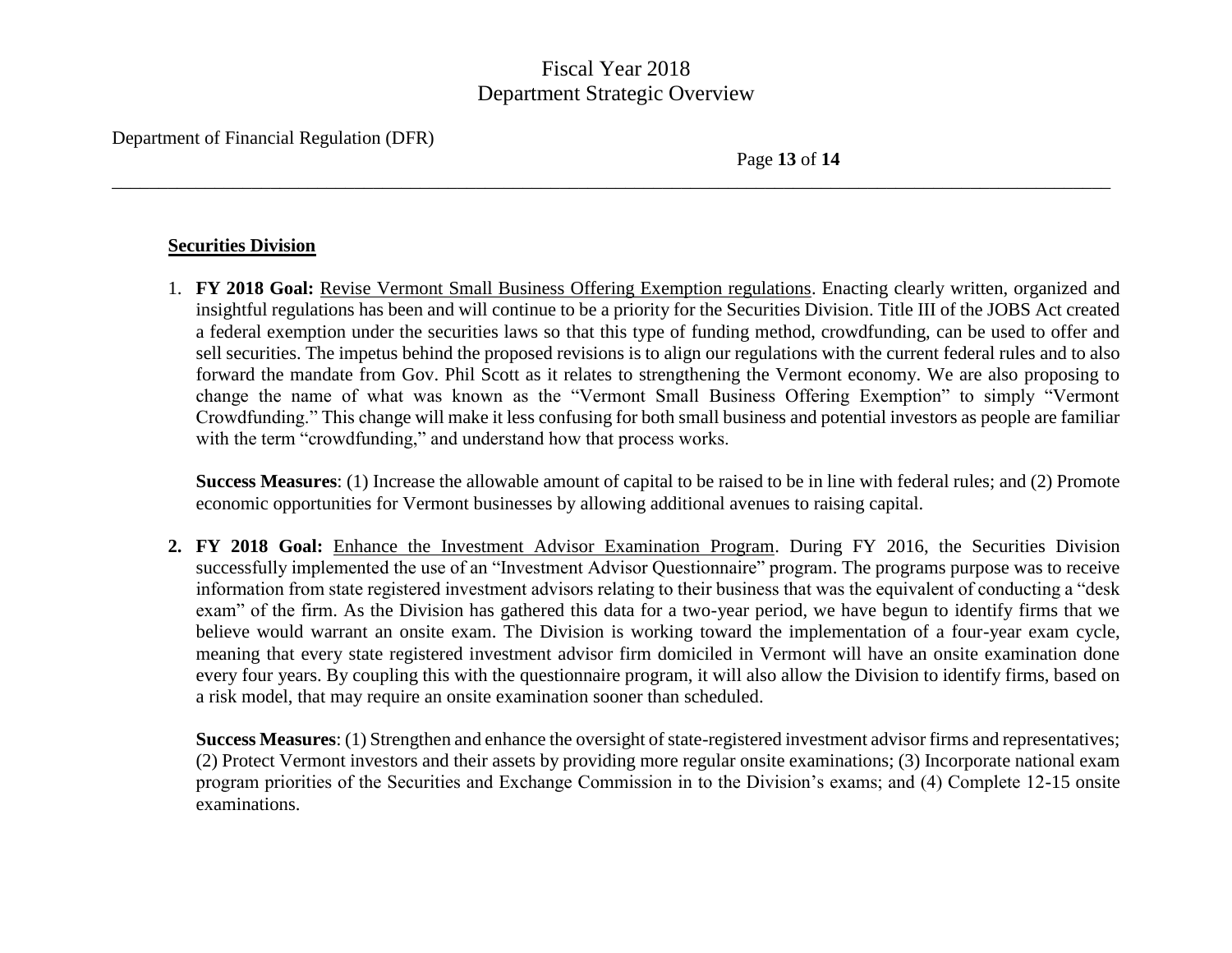\_\_\_\_\_\_\_\_\_\_\_\_\_\_\_\_\_\_\_\_\_\_\_\_\_\_\_\_\_\_\_\_\_\_\_\_\_\_\_\_\_\_\_\_\_\_\_\_\_\_\_\_\_\_\_\_\_\_\_\_\_\_\_\_\_\_\_\_\_\_\_\_\_\_\_\_\_\_\_\_\_\_\_\_\_\_\_\_\_\_\_\_\_\_\_\_\_\_\_\_\_\_\_\_\_\_\_

Department of Financial Regulation (DFR)

Page **14** of **14**

3. **FY 2018 Goal:** Securities Division Database Enhancements. The Division is looking to enhance the capabilities of the current database system by adding new functions to the existing system. The functionalities of the new amendments will include being able to more efficiently process electronic information received from third party providers (Blue Express) relating to mutual fund filings. Specifically, the new interface development would provide automation of file numbers and renewal dates. A second function will allow the Division to more accurately code incoming filings for multiple types of securities, eliminating a manual process.

**Success Measures**: (1) Combined efficiencies relating to the enhancements will result in time savings of 7-9 hours per week for Division staff; (2) Increased efficiencies will allow Securities Division staff tasked with handling securities filings, to assist the Securities Division with special projects; and (3) Effectively use the document management system with the goal of providing additional reporting functions over a wider range of securities registered with the Division.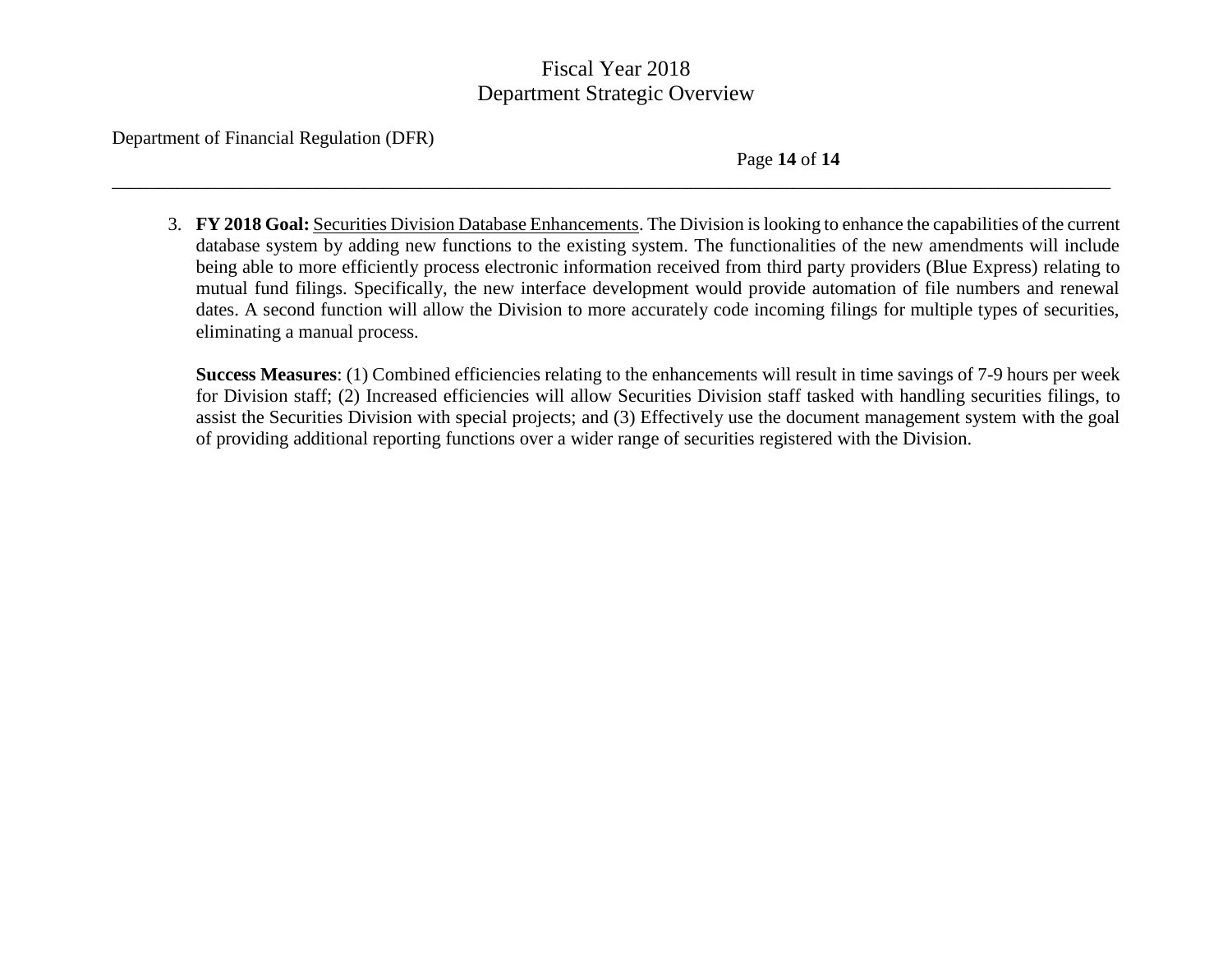| <b>DFR Receipt Summary</b>                           | <b>Estimated</b> | 2018         |                          |
|------------------------------------------------------|------------------|--------------|--------------------------|
|                                                      |                  |              |                          |
|                                                      |                  |              |                          |
|                                                      |                  |              |                          |
|                                                      | Estimated        | Estimated    | <b>Estimated Excess</b>  |
| Division                                             | Receipts         | Expenditures | Receipts to General Fund |
| <b>Banking Division</b>                              | \$2,540,245      | \$2,062,559  | \$477,686                |
| <b>Insurance Division</b>                            | \$13,757,263     | \$4,992,759  | \$8,764,504              |
| Captive Insurance Division                           | \$5,639,125      | \$5,043,155  | \$595,970                |
| <b>Securities Division</b>                           | \$7,500,000      | \$1,049,358  | \$6,450,642              |
| <b>Administration Division</b>                       |                  | \$2,197,155  | $(\$2,197,155)$          |
| <b>Total</b>                                         | \$29,436,633     | \$15,344,986 | \$14,091,647             |
|                                                      |                  |              |                          |
| <b>Transfers to Other State Departments/Programs</b> |                  |              | \$1,424,227              |
|                                                      |                  |              |                          |
|                                                      |                  |              |                          |
| <b>Total Estimated Excess Receipts FY 2018</b>       |                  |              | \$12,667,420             |
|                                                      |                  |              |                          |
|                                                      |                  |              |                          |
|                                                      |                  |              |                          |
|                                                      |                  |              |                          |
|                                                      |                  |              |                          |
|                                                      |                  |              |                          |
|                                                      |                  |              |                          |
|                                                      |                  |              |                          |
|                                                      |                  |              |                          |
|                                                      |                  |              |                          |
|                                                      |                  |              |                          |
| Updated 1/30/2017                                    |                  |              |                          |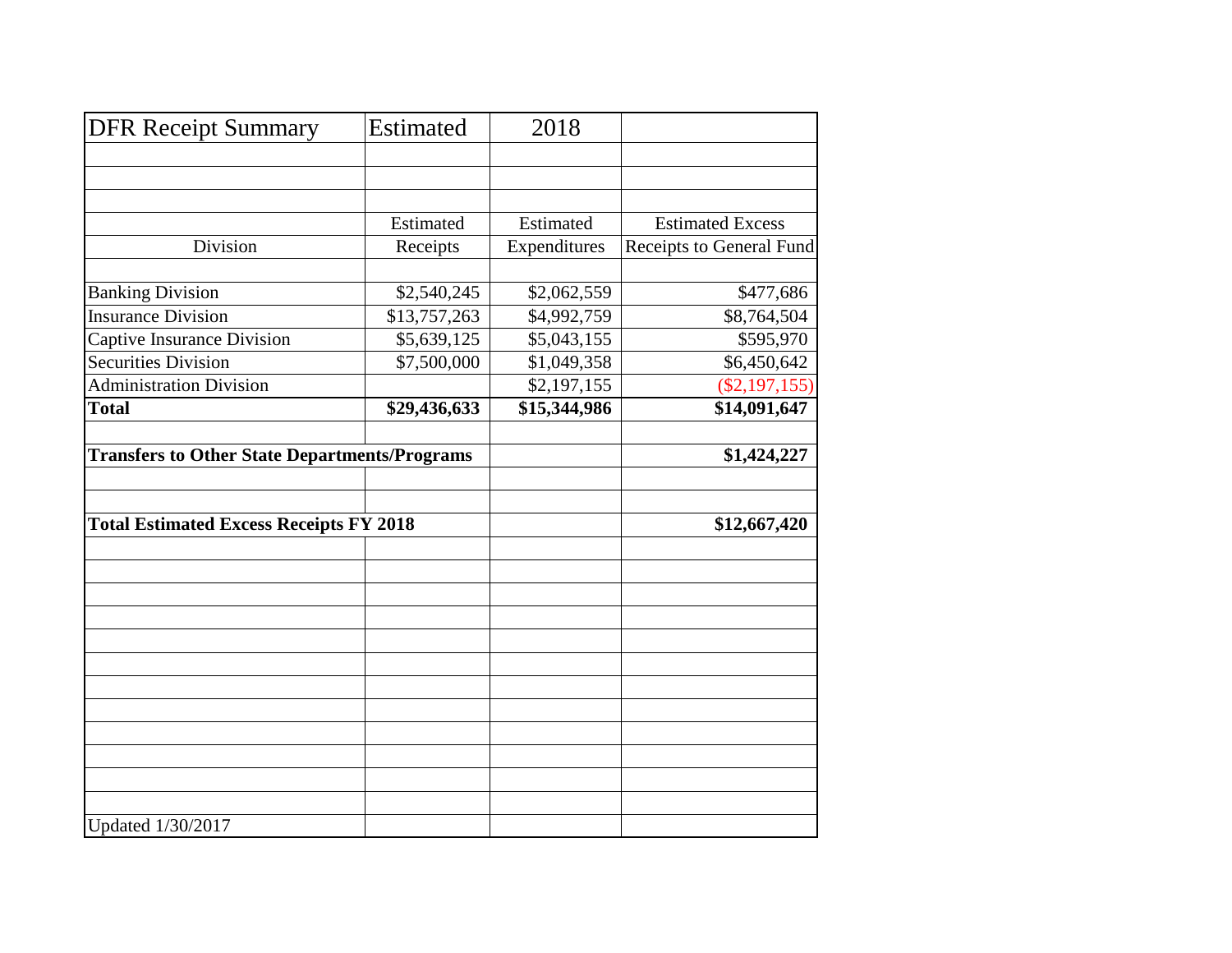| <b>Other Revenue from Regulated Entities - FY 2016 Actuals</b>    |              |                                                                                                  |              |              |              |              |
|-------------------------------------------------------------------|--------------|--------------------------------------------------------------------------------------------------|--------------|--------------|--------------|--------------|
|                                                                   |              |                                                                                                  |              |              |              |              |
| <b>DFR Direct General Fund Deposits</b>                           |              | <b>FY 2011 Actual FY 2012 Actual FY 2013 Actual FY 2014 Actual FY 2015 Actual FY 2016 Actual</b> |              |              |              |              |
| <b>Securities Division</b>                                        |              |                                                                                                  |              |              |              |              |
| <b>Securities Dealers</b>                                         | \$635,500    | \$625,250                                                                                        | \$616,000    | 616,250      | \$617,500    | \$610,250    |
| <b>Securities Registrations</b>                                   | \$13,613,500 | \$13,942,700                                                                                     | \$14,298,900 | 15,338,250   | \$16,299,455 | \$16,758,600 |
| <b>Securities Branch Offices</b>                                  | \$72,400     | \$73,600                                                                                         | \$73,600     | 73,800       | \$73,700     | \$71,700     |
| <b>DFR</b> Fines                                                  | \$776,862    | \$1,858,841                                                                                      | \$1,034,512  | \$704,762    | \$836,834    | \$321,000    |
| <b>Total DFR Direct General Fund Deposits</b>                     | \$15,098,262 | \$16,500,391                                                                                     | \$16,023,012 | \$16,733,062 | \$17,827,489 | \$17,761,550 |
|                                                                   |              |                                                                                                  |              |              |              |              |
|                                                                   |              |                                                                                                  |              |              |              |              |
| <b>General Fund Receipts from Entities Regulated by DFR</b>       |              | FY 2011 Actual FY 2012 Actual FY 2013 Actual FY 2014 Actual FY 2015 Actual FY 2016 Actual        |              |              |              |              |
| <b>Captive Insurance Premium Taxes</b>                            | \$23,383,975 | \$24,127,685                                                                                     | \$24,840,953 | \$24,690,568 | \$24,197,610 | \$23,775,311 |
| <b>Insurance Premium Taxes</b>                                    | \$34,178,059 | \$34,872,215                                                                                     | \$32,676,544 | \$35,229,434 | \$33,952,805 | \$35,059,797 |
| <b>Banks Franchise Tax</b>                                        | \$15,423,985 | \$10,658,134                                                                                     | \$10,684,266 | \$10,970,242 | \$10,749,245 | \$10,682,242 |
|                                                                   |              |                                                                                                  |              |              |              |              |
| <b>Total General Fund Receipts from Entities Regulated by DFR</b> | \$72,986,019 | \$69,658,034                                                                                     | \$68,201,763 | \$70,890,244 | \$68,899,660 | \$69,517,350 |
|                                                                   |              |                                                                                                  |              |              |              |              |
| FY Total                                                          | \$88,084,281 | \$86,158,425                                                                                     | \$84,224,775 | \$87,623,306 | \$86,727,149 | \$87,278,900 |
|                                                                   |              |                                                                                                  |              |              |              |              |
|                                                                   |              |                                                                                                  |              |              |              |              |
| Updated 1/30/2017                                                 |              |                                                                                                  |              |              |              |              |
|                                                                   |              |                                                                                                  |              |              |              |              |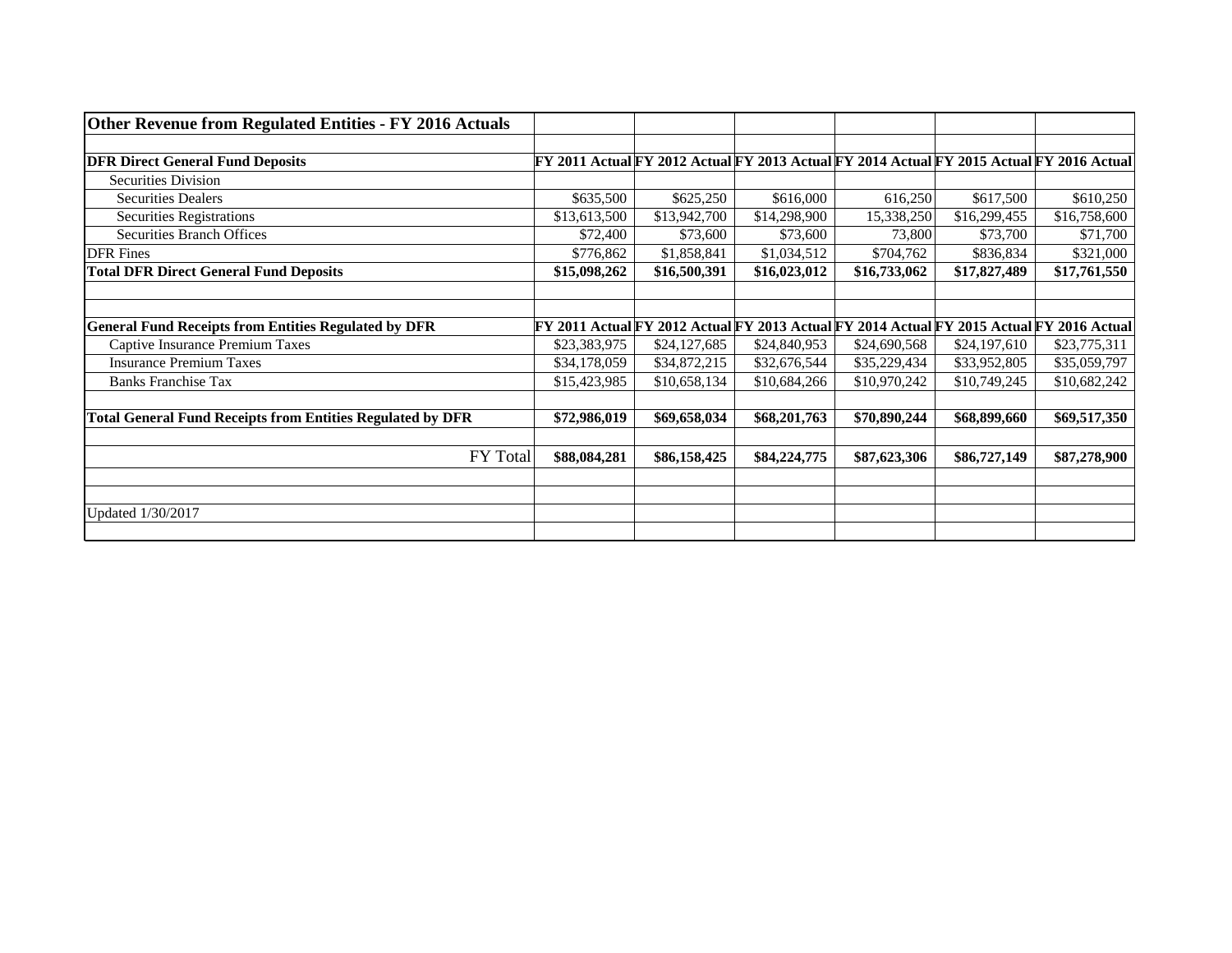| <b>DFR Transfers to State Government</b> |                |                      |
|------------------------------------------|----------------|----------------------|
|                                          |                |                      |
|                                          |                |                      |
| FY 2016                                  | Insurance Fund | <b>Captives Fund</b> |
| <b>Economic Development</b>              |                | \$530,350            |
| <b>Fire Training Council</b>             | \$30,000       |                      |
| <b>DVHA - VITL</b>                       |                |                      |
| <b>Global Commitment Fund</b>            | \$863,877      |                      |
| Green Mountain Care Board                |                |                      |
| VT Department of Health (VPQHC Contract) |                |                      |
| <b>Total</b>                             | \$893,877      | \$530,350            |
| <b>DFR Total Transfers</b>               | \$1,424,227    |                      |
|                                          |                |                      |
|                                          |                |                      |
| Updated 1/30/2017                        |                |                      |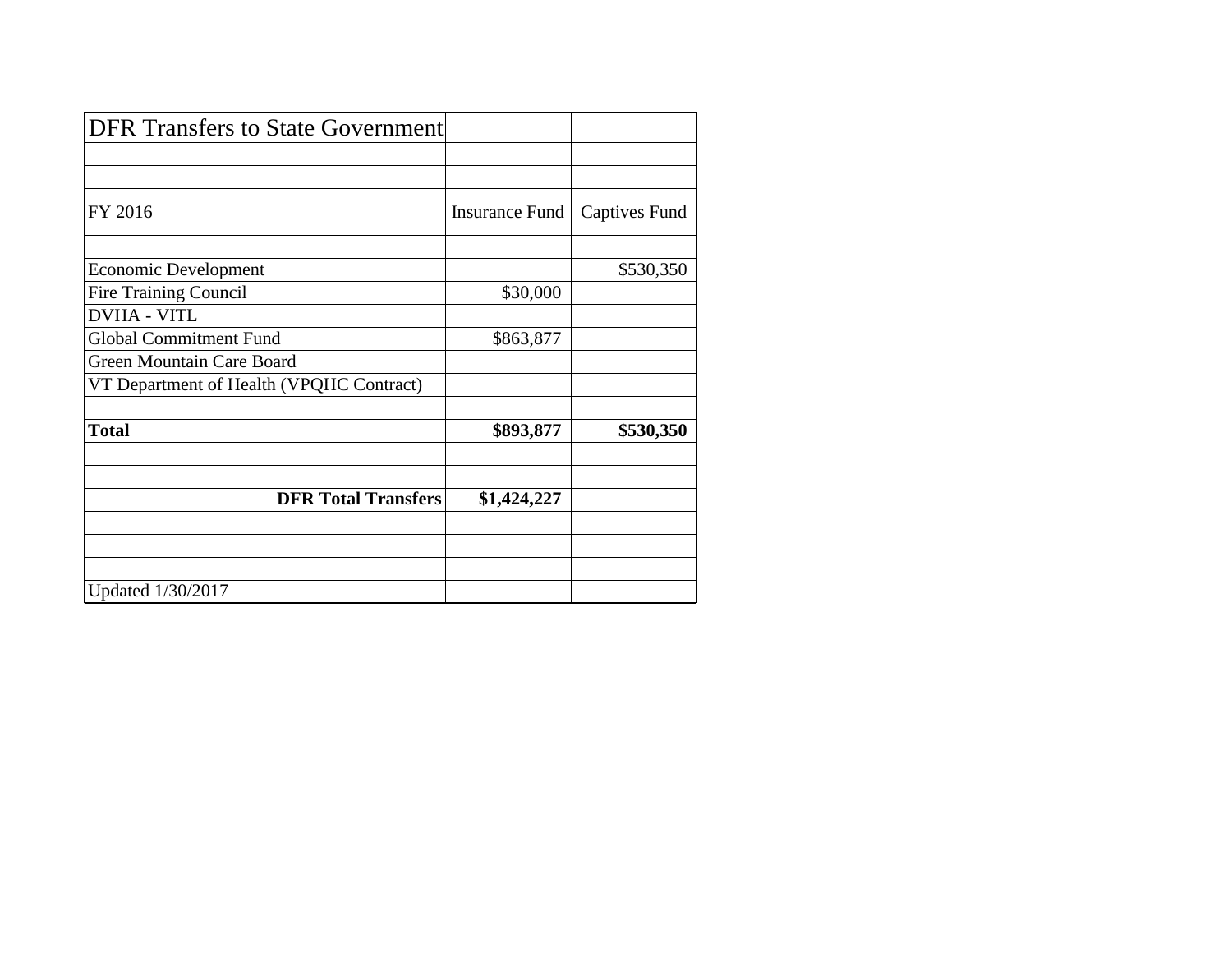| <b>Financial Institution Supervision Fund (Banking)</b> |                |                |             |             |             |                |                                        |                |
|---------------------------------------------------------|----------------|----------------|-------------|-------------|-------------|----------------|----------------------------------------|----------------|
|                                                         |                |                |             |             |             |                |                                        |                |
|                                                         | <b>FY 2008</b> | <b>FY 2009</b> | FY 2013     | FY 2014     | FY 2015     | <b>FY 2016</b> | <b>FY 2017</b>                         | <b>FY 2018</b> |
| <b>NAME OF</b>                                          | Actual         | Actual         | Actual      | Actual      | Actual      | Actual         | Estimated                              | Estimated      |
| <b>RECEIPTS SOURCE</b>                                  | Receipts       | Receipts       | Receipts    | Receipts    | Receipts    | Receipts       | Receipts                               | Receipts       |
| Debt Adjusters                                          | \$11,750       | \$18,600       | \$15,900    | \$10,687    | \$8,400     | \$15,288       | \$12,000                               | \$12,000       |
| Licensed Lender (Lic)                                   | \$472,600      | \$417,700      | \$545,300   | \$559,800   | \$670,300   | \$779,500      | \$654,000                              | \$769,000      |
| Licensed Lender (Inv)                                   | \$130,335      | \$138,663      | \$137,737   | \$104,243   | \$119,312   | \$199,225      | \$90,000                               | \$150,000      |
| <b>Banks &amp; Trusts</b>                               | \$0            | \$0            |             |             |             |                |                                        |                |
| <b>Credit Unions</b>                                    | \$300          | \$2,600        | \$950       | \$3,150     | \$5,150     | \$950          |                                        | \$450          |
| Develop Credit Corps                                    | \$8,068        | \$16,162       | \$3,600     | \$3,450     | \$3,750     | \$10,000       | \$5,000                                | \$5,000        |
| Mortgage Broker Fee (Lic)                               | \$101,363      | \$90,500       | \$110,100   | \$119,500   | \$116,600   | \$135,400      | \$114,000                              | \$125,000      |
| Mortgage Broker (Inv)                                   | \$30,929       | \$59,781       | \$27,575    | \$26,000    | \$28,525    | \$31,263       | \$25,000                               | \$25,000       |
| Mortgage Loan Originator (Lic)                          |                |                | \$109,750   | \$140,150   | \$152,950   | \$173,850      | \$153,700                              | \$170,000      |
| Mortgage Loan Originator (Inv)                          |                |                | \$17,800    | \$35,250    | \$23,200    | \$27,300       | \$25,000                               | \$25,000       |
| Sales Finance (Inv)                                     | \$11,588       | \$12,350       | \$9,800     | \$12,750    | \$33,312    | \$22,138       | \$37,000                               | \$37,000       |
| Sales Finance (Lic)                                     | \$42,888       | \$38,200       | \$48,750    | \$51,700    | \$71,300    | \$80,000       | \$65,450                               | \$75,000       |
| Money Services (Lic)                                    | \$11,500       | \$11,500       | \$13,025    | \$16,700    | \$19,000    | \$22,225       | \$61,000                               | \$61,000       |
| Money Services (Inv.)                                   | \$5,050        | \$9,252        | \$33,500    | \$42,975    | \$47,500    | \$57,500       | \$5,000                                | \$5,000        |
| Loan Servicer (Lic)                                     |                |                | \$201,000   | \$235,200   | \$230,300   | \$254,500      | \$214,000                              | \$230,000      |
| Loan Servicer (Inv.)                                    |                |                | \$81,800    | \$62,972    | \$37,000    | \$63,026       | \$35,000                               | \$50,000       |
| Special Purpose & Indep. Trust (App)                    | \$14,400       | \$14,800       | \$18,550    | \$20,550    | \$14,600    | \$11,750       |                                        | \$10,000       |
| Special Purpose & Indep. Trust (Inv.)                   |                |                | \$0         | \$5,861     | \$66,476    | \$36,444       | \$40,000                               | \$40,000       |
| <b>Abandoned Property</b>                               |                |                | \$0         |             | \$0         |                |                                        |                |
| <b>Total:</b>                                           | \$840,769      | \$830,107      | \$1,375,137 | \$1,450,938 | \$1,647,675 |                | $$1,920,359$ $$1,536,150$ $$1,789,450$ |                |
|                                                         |                |                |             |             |             |                |                                        |                |
| <b>Fund Carryforward</b>                                | (\$160,087)    | (\$147,139)    | \$200,000   | \$30,000    | \$469,562   | \$418,072      | \$200,000                              | \$0            |
| Other Income                                            |                |                |             |             |             |                |                                        |                |
| Prior Year Assessment                                   | \$283,481      | \$272,533      |             |             |             |                |                                        |                |
| March Assessment                                        | \$41,584       | \$141,215      | \$575,560   | \$629,767   | \$663,356   | \$673,083      | \$670,000                              | \$675,000      |
| <b>Money Servicers Assessment</b>                       |                |                | \$43,624    | \$32,682    | \$46,165    | \$70,991       | \$50,000                               | \$75,795       |
| <b>Total Other Income</b>                               | \$325,065      | \$413,748      | \$619,184   | \$662,449   | \$709,521   | \$744,074      | \$720,000                              | \$750,795      |
| <b>Total Banking Available Funds</b>                    | \$1,005,746    | \$1,096,716    | \$2,194,321 | \$2,143,387 | \$2,826,758 | \$3,082,505    | \$2,456,150                            | \$2,540,245    |
| Updated 1/30/2017                                       |                |                |             |             |             |                |                                        |                |

| 018                                                         |
|-------------------------------------------------------------|
| ated                                                        |
| <u>ipts</u>                                                 |
| .000                                                        |
| .000<br>)                                                   |
| .000                                                        |
|                                                             |
| \$450                                                       |
| $\frac{0.000}{2}$                                           |
| .000<br>)                                                   |
| .000<br>Ì                                                   |
| .000                                                        |
| .000<br>)                                                   |
| $\lambda$<br>X<br>)<br>$\cdot$ <sup>(</sup>                 |
| X<br>X<br>)<br>$\cdot$ <sup>(</sup>                         |
| 00<<br>)<br>$\cdot$ <sup>(</sup>                            |
| .000                                                        |
| $\frac{0}{00}$<br>℩                                         |
| .000                                                        |
| .000<br>$\lambda$<br>$\lambda$<br>)<br>$\cdot$ <sup>(</sup> |
|                                                             |
|                                                             |
| 450<br><u>,</u>                                             |
|                                                             |
| $\hat{\mathbf{S}}$<br>١                                     |
|                                                             |
|                                                             |
|                                                             |
| )00<br>(                                                    |
|                                                             |
| ŋ                                                           |
|                                                             |
| l                                                           |
|                                                             |
|                                                             |
|                                                             |

 $\overline{\phantom{0}}$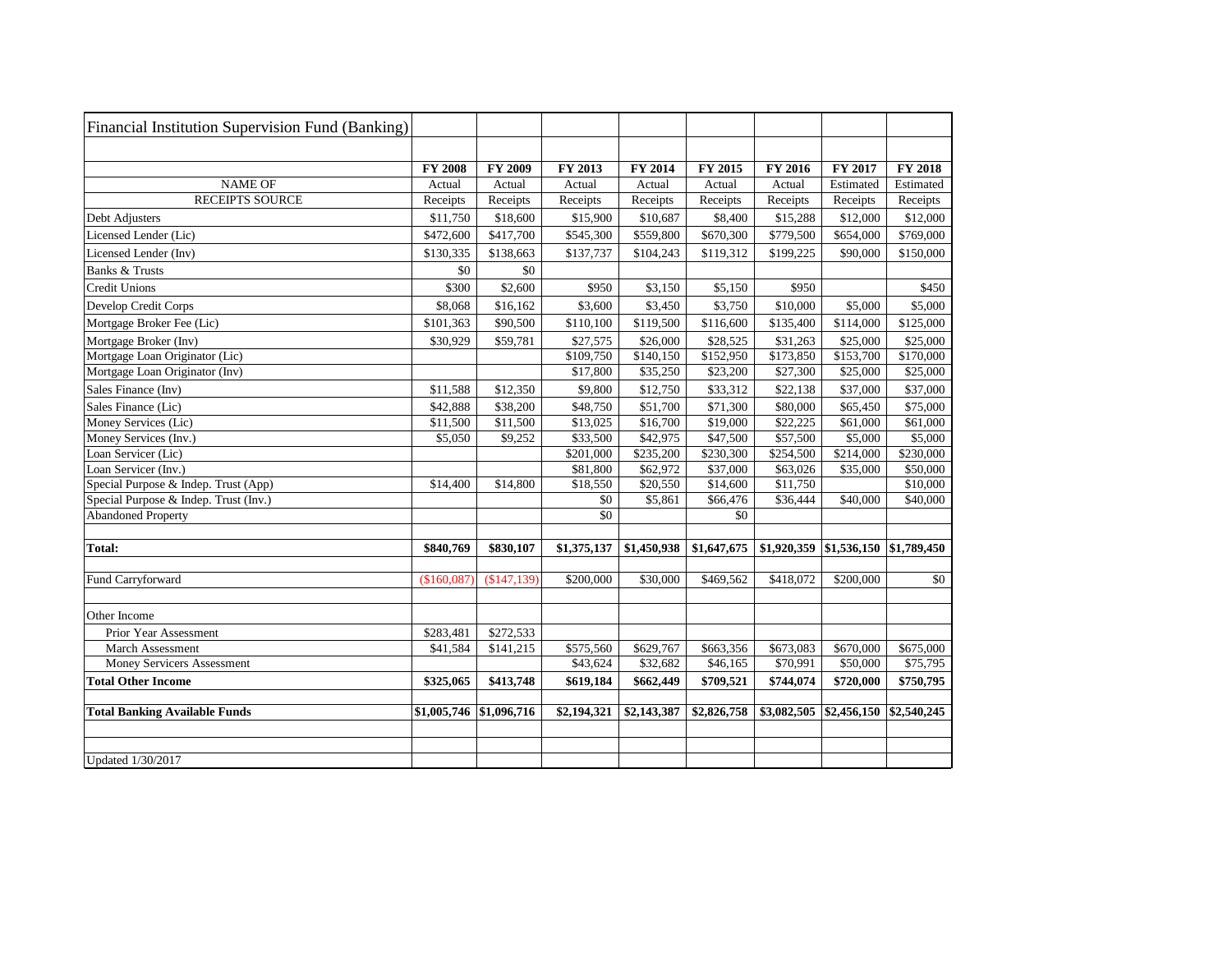| <b>Insurance Regulatory and Supervision Fund</b>                    |                |              |              |              |                |                 |                 |
|---------------------------------------------------------------------|----------------|--------------|--------------|--------------|----------------|-----------------|-----------------|
|                                                                     |                |              |              |              |                |                 |                 |
|                                                                     |                |              |              |              |                |                 |                 |
|                                                                     | <b>FY 2009</b> | FY 2013      | FY 2014      | FY 2015      | <b>FY 2016</b> | FY 2017         | <b>FY 2018</b>  |
| <b>NAME OF</b>                                                      | Actual         | Actual       | Actual       | Actual       | Actual         | Estimated       | Estimated       |
| <b>RECEIPTS SOURCE</b>                                              | Receipts       | Receipts     | Receipts     | Receipts     | Receipts       | Receipts        | Receipts        |
| Brokers & Agents                                                    | \$16,341,050   | \$16,093,956 | \$7,520,483  | \$18,982,300 | \$9,510,794    | \$17,538,000    | \$7,638,000     |
| Company Licensing                                                   | \$522,410      | \$486,500    | \$489,800    | \$479,400    | \$501,500      | \$450,000       | \$450,000       |
| <b>Company Examination</b>                                          | \$319,226      | \$259,998    | \$318,753    | \$200,953    | \$561,947      | \$170,000       | \$170,000       |
| Rate & Form Filing                                                  | \$434,855      | \$416,975    | \$429,385    | \$541,305    | \$440,160      | \$425,000       | \$425,000       |
| <b>Market Conduct Exams</b>                                         | \$103,586      | \$128,576    | \$260,889    | \$385,403    | \$176,056      | \$300,000       | \$300,000       |
| Misc. (Abandoned prop., travel)                                     | \$25           | \$0          | \$0          | \$0          | \$85,000       |                 |                 |
| <b>Retaliatory Fees</b>                                             | \$3,142,447    | \$4,806,621  | \$3,106,445  | \$5,351,036  | \$3,687,991    | \$4,703,000     | \$4,703,000     |
|                                                                     |                |              |              |              |                |                 |                 |
| <b>Total Insurance Fund:</b>                                        | \$20,863,599   | \$22,192,625 | \$12,125,755 | \$25,940,397 | \$14,963,448   | \$23,586,000    | \$13,686,000    |
|                                                                     |                |              |              |              |                |                 |                 |
| Other                                                               |                |              |              |              |                |                 |                 |
| <b>Global Commitment Fund</b>                                       |                | \$234,017    | \$165,946    | \$0          | \$0            | \$0             | \$0             |
| IDT from DVHA (Health Care Exchange)<br><b>IDT</b> from GMCB (rent) |                | \$452,707    | \$615,268    | \$220,079    | \$0            | \$0             | \$0<br>\$71,263 |
| Federal Revenue Fund                                                |                |              |              |              | \$67,200       | \$67,200<br>\$0 | \$0             |
|                                                                     |                | \$1,268,147  | \$447,153    | \$332,147    | \$110,716      |                 |                 |
| <b>Total Other</b>                                                  |                | \$1,954,871  | \$1,228,367  | \$552,226    | \$177,916      | \$67,200        | \$71,263        |
| Carryforward                                                        | \$0            | \$0          | \$0          | \$0          | \$0            | \$0             | \$0             |
| <b>Total Funds Available</b>                                        | \$20,863,599   | \$24,147,496 | \$13,354,122 | \$26,492,623 | \$15,141,364   | \$23,653,200    | \$13,757,263    |
| Updated 1/30/2017                                                   |                |              |              |              |                |                 |                 |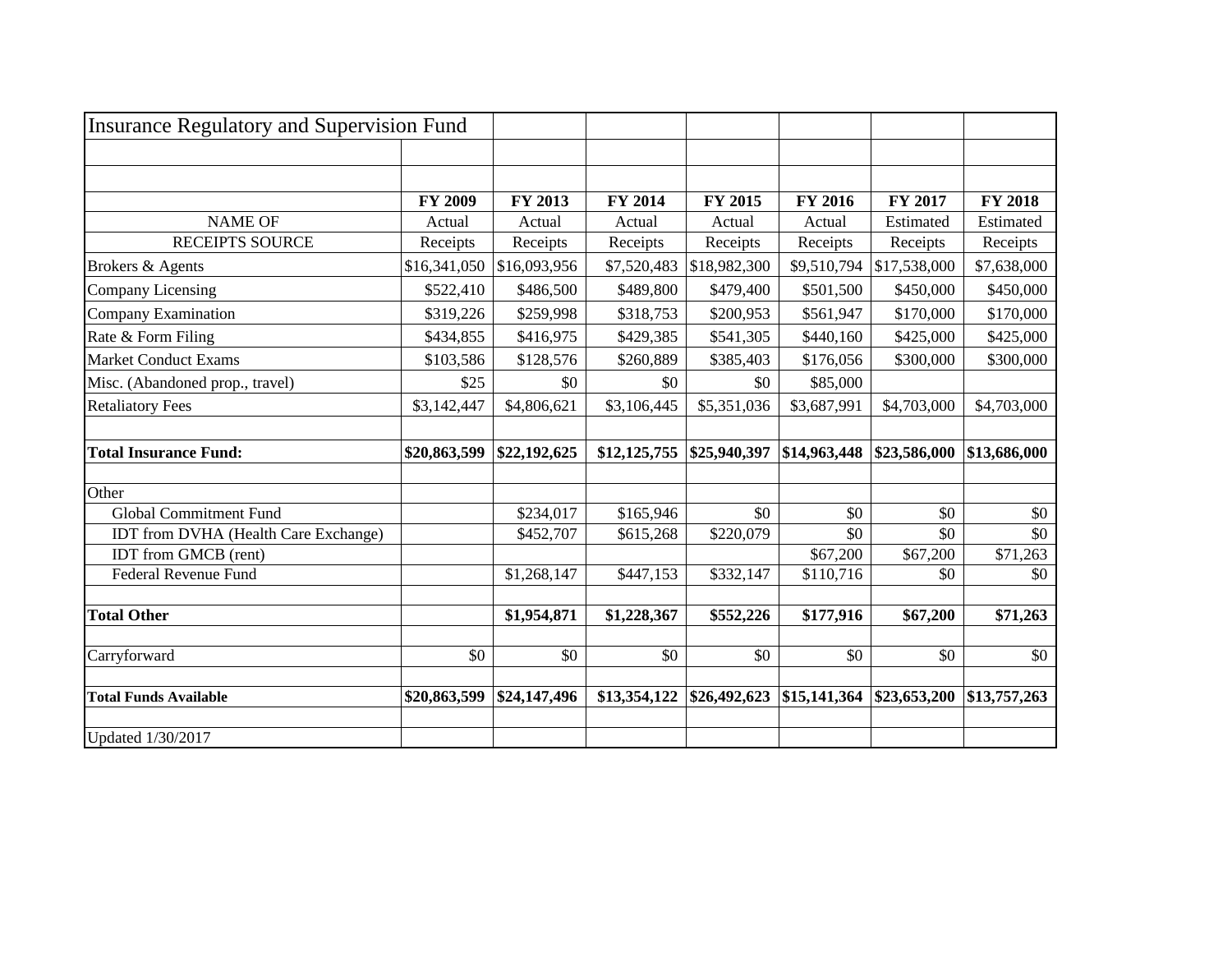| Captive Insurance Regulatory & Supervision Fund |                |             |                |                |                |                       |                |
|-------------------------------------------------|----------------|-------------|----------------|----------------|----------------|-----------------------|----------------|
|                                                 |                |             |                |                |                |                       |                |
|                                                 | <b>FY 2009</b> | FY 2013     | <b>FY 2014</b> | <b>FY 2015</b> | <b>FY 2016</b> | <b>FY 2017</b>        | <b>FY 2018</b> |
|                                                 | Actual         | Actual      | Actual         | Actual         | Actual         | Estimated             | Estimated      |
|                                                 | Receipts       | Receipts    | Receipts       | Receipts       | Receipts       | Receipts              | Receipts       |
|                                                 |                |             |                |                |                |                       |                |
| Registrations                                   | \$437,252      | \$468,234   | \$649,723      | \$549,944      | \$608,808      | \$455,000             | \$455,000      |
| Examinations                                    | \$1,700,317    | \$1,804,042 | \$1,992,406    | \$1,704,050    | \$1,912,659    | \$1,975,000           | \$2,452,000    |
| Dept Share of Premium Tax                       | \$2,394,197    | \$2,494,113 | \$2,964,473    | \$2,639,737    | \$2,622,620    | \$2,732,125           | \$2,732,125    |
| <b>Total:</b>                                   | \$4,531,766    | \$4,766,389 | \$5,606,602    | \$4,893,731    | \$5,144,087    | $\frac{$5,162,125}{}$ | \$5,639,125    |
| Prior Fiscal Year Carryforward                  | \$100,000      | \$0         | \$0            | \$0            | \$0            | \$0                   | \$0            |
| <b>Total Available Receipts</b>                 | \$4,631,766    | \$4,766,389 | \$5,606,602    | \$4,893,731    | \$5,144,087    | \$5,162,125           | \$5,639,125    |
|                                                 |                |             |                |                |                |                       |                |
|                                                 |                |             |                |                |                |                       |                |
| Updated 1/30/2017                               |                |             |                |                |                |                       |                |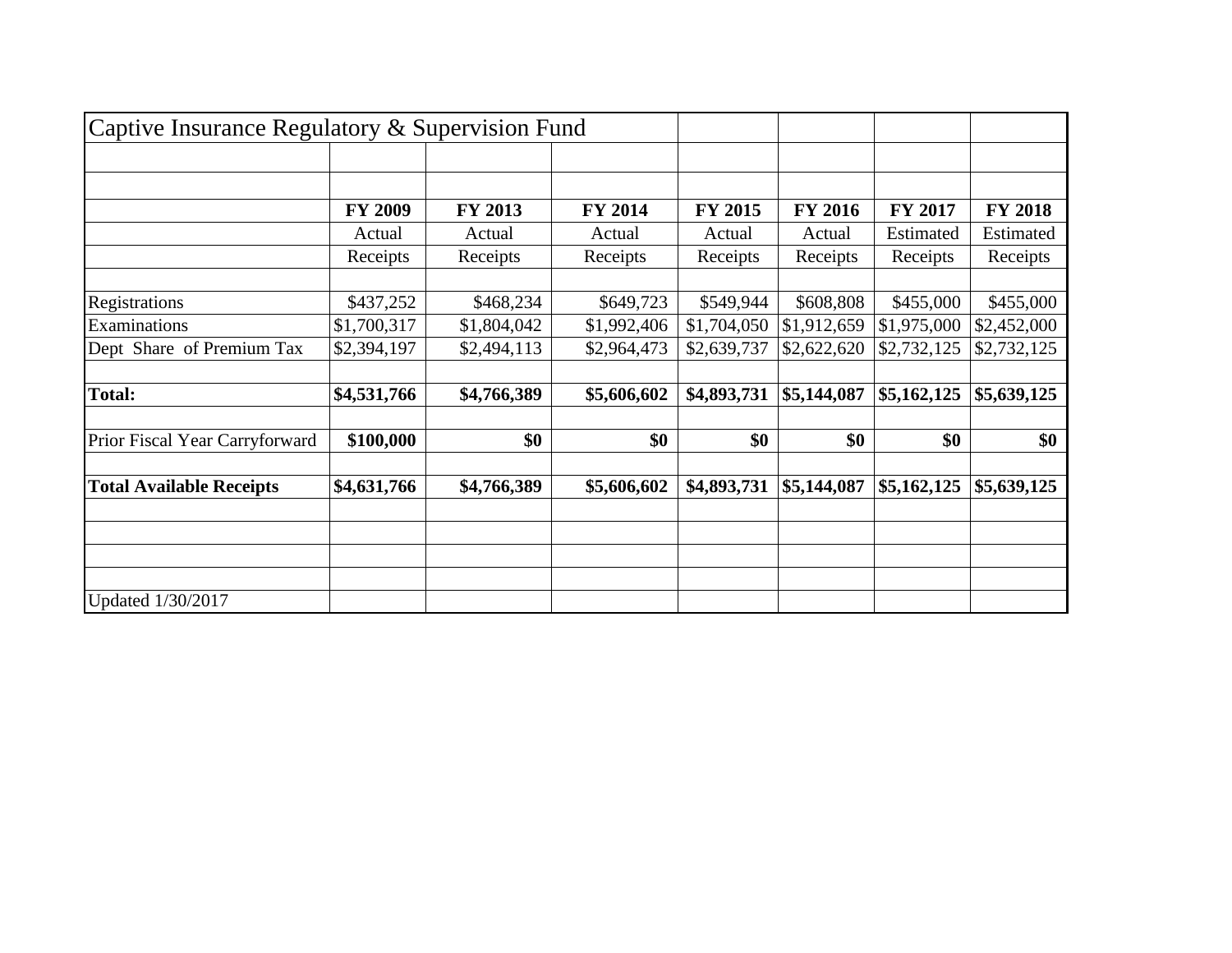| Securities Regulatory and Supervision Fund |                |                |                |                |                |             |                |
|--------------------------------------------|----------------|----------------|----------------|----------------|----------------|-------------|----------------|
|                                            |                |                |                |                |                |             |                |
|                                            |                |                |                |                |                |             |                |
|                                            | <b>FY 2009</b> | <b>FY 2012</b> | <b>FY 2014</b> | <b>FY 2015</b> | <b>FY 2016</b> | FY 2017     | <b>FY 2018</b> |
|                                            | Actual         | Actual         | Actual         | Actual         | Actual         | Estimated   | Estimated      |
|                                            | Receipts       | Receipts       | Receipts       | Receipts       | Receipts       | Receipts    | Receipts       |
|                                            |                |                |                |                |                |             |                |
| Salepersons                                | \$5,991,193    | \$6,496,100    | \$6,811,450    | \$7,103,265    | \$7,496,690    | \$6,750,000 | \$7,475,000    |
| Investigations                             | \$42,500       | \$0            | \$82,000       | \$55,000       | \$30,000       | \$25,000    | \$25,000       |
|                                            |                |                |                |                |                |             |                |
| <b>Total Available Funds</b>               | \$6,033,693    | \$6,496,100    | \$6,893,450    | \$7,158,265    | \$7,526,690    | \$6,775,000 | \$7,500,000    |
|                                            |                |                |                |                |                |             |                |
|                                            |                |                |                |                |                |             |                |
|                                            |                |                |                |                |                |             |                |
|                                            |                |                |                |                |                |             |                |
|                                            |                |                |                |                |                |             |                |
|                                            |                |                |                |                |                |             |                |
|                                            |                |                |                |                |                |             |                |
| Updated 1/30/2017                          |                |                |                |                |                |             |                |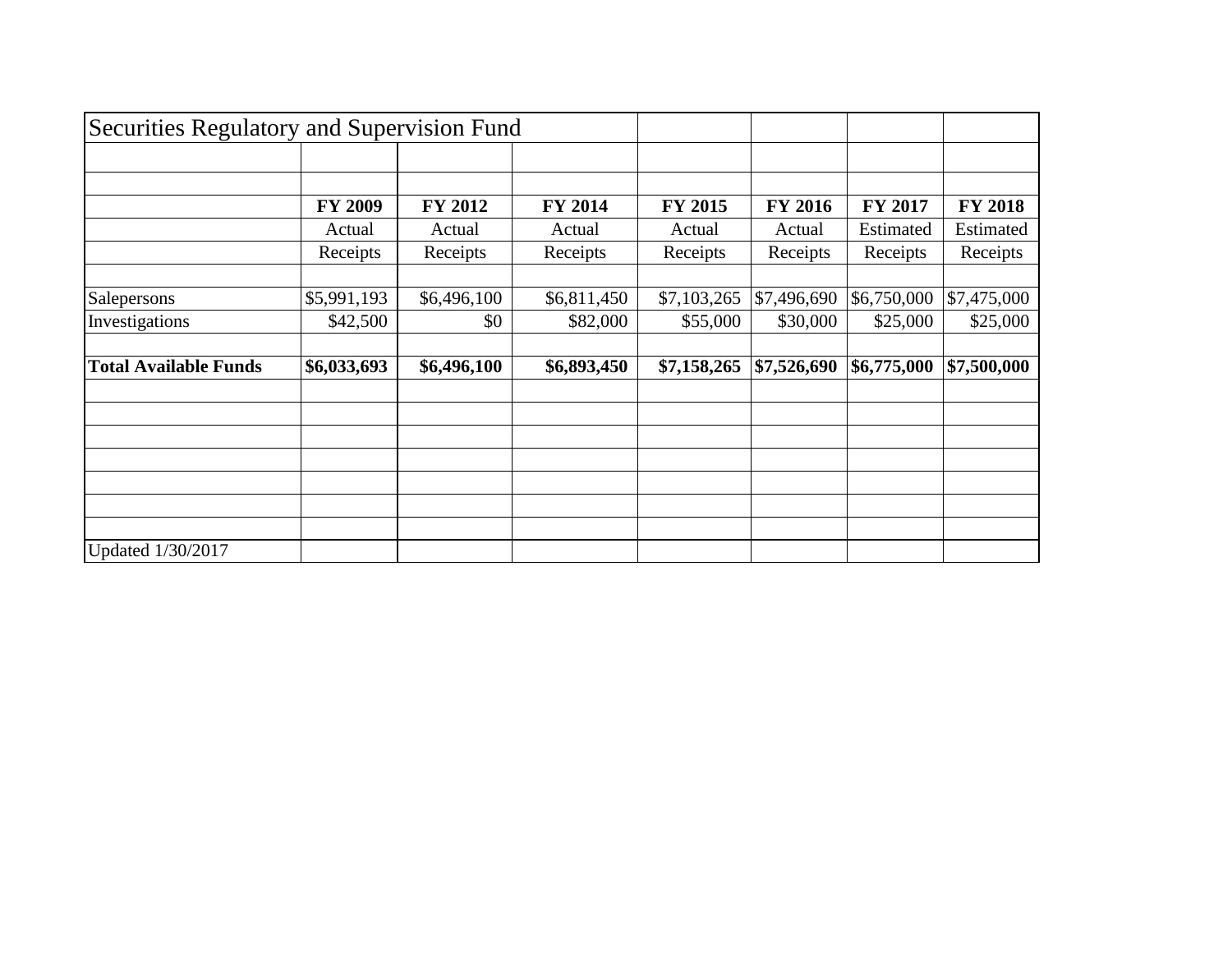| Transfers of Excess Revenue to General Fund from DFR |              |             |                |              |              |              |              |              |
|------------------------------------------------------|--------------|-------------|----------------|--------------|--------------|--------------|--------------|--------------|
|                                                      | FY 2009      | FY 2010     | FY 2011        | FY 2012      | FY 2013      | FY 2014      | FY 2015      | FY 2016      |
| Insurance Fund                                       | \$15,085,828 | \$2,504,802 | \$15, 115, 558 | \$4,396,406  | \$15,901,411 | \$5,223,067  | \$17,956,917 | \$8,010,356  |
| Captives Fund                                        | \$810,051    | \$557,996   | \$577,217      | \$813,524    | \$0          | \$654,632    | \$0          | \$32,793     |
| Securities Fund                                      | \$3,949,720  | \$3,723,741 | \$4,749,807    | \$4,844,854  | \$4,818,258  | \$6,007,311  | \$6,051,620  | \$5,777,692  |
| Total                                                | \$19,845,598 | \$6,786,539 | \$20,442,582   | \$10,054,784 | \$20,719,669 | \$11,885,010 | \$24,008,537 | \$13,820,841 |
|                                                      |              |             |                |              |              |              |              |              |
| Updated 1/30/2017                                    |              |             |                |              |              |              |              |              |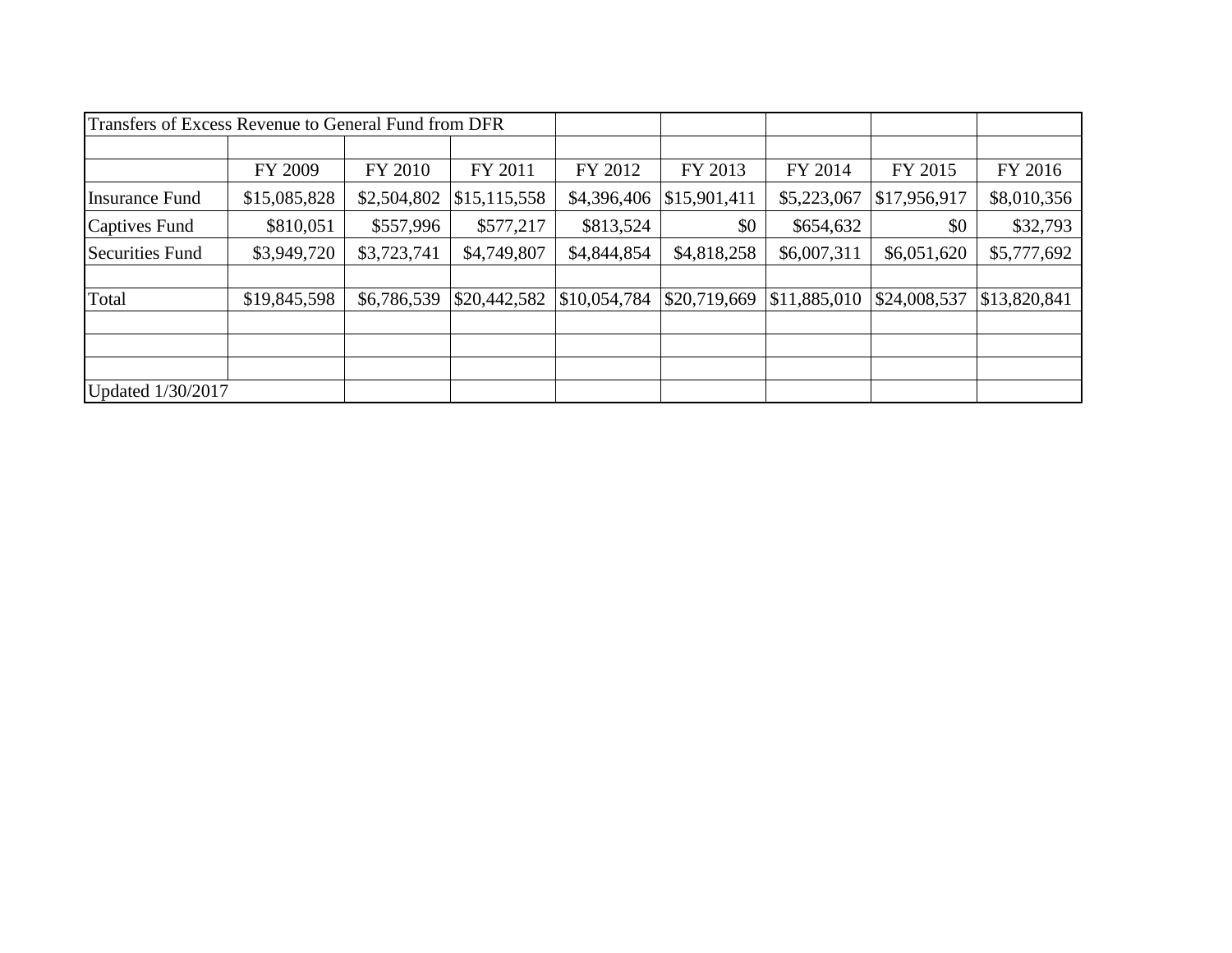# **Fiscal Year 2018 Budget Development Form - Department of Financial Regulation**

|                                                     | <b>General SS</b> | <b>Special \$\$</b> | Federal \$\$ | Interdept'l<br><b>Transfer \$\$</b> | All other \$\$ | Total \$\$ |
|-----------------------------------------------------|-------------------|---------------------|--------------|-------------------------------------|----------------|------------|
| <b>Approp #1 Banking Division: FY 2017 Approp</b>   |                   | 1,994,503           |              |                                     |                | 1,994,503  |
| Salary adjustment (16 positions)                    |                   | 57,548              |              |                                     |                | 57,548     |
| Vacancy Savings (2%)                                |                   | (33, 717)           |              |                                     |                | (33, 717)  |
| Rental increase                                     |                   | 12,257              |              |                                     |                | 12,257     |
| Internal Services                                   |                   | 1,968               |              |                                     |                | 1,968      |
| Out of State Travel (having to do more exams out of |                   | 30,000              |              |                                     |                | 30,000     |
|                                                     |                   |                     |              |                                     |                |            |
| <b>Subtotal of increases/decreases</b>              |                   | 68,056              |              |                                     | o              | 68,056     |
| FY 2018 Governor Recommend                          |                   | 2,062,559           |              |                                     |                | 2,062,559  |

| Approp #2 Insurance Division: FY 2017 Approp | 4,975,958  | 67.200 | 5,043,158  |
|----------------------------------------------|------------|--------|------------|
| Salary adjustment (31 positions)             | 138,864    |        | 138,864    |
| Vacancy Savings (2%)                         | (66, 603)  |        | (66, 603)  |
| Healthcare Advocate - moving to AHS          | (173, 752) |        | (173, 752) |
| Rental increase                              | 45,885     | 4,063  | 49,948     |
| Internal Services                            | 1,144      |        | 1,144      |
|                                              |            |        |            |
| <b>Subtotal of increases/decreases</b>       | (54, 462)  | 4,063  | (50, 399)  |
| FY 2018 Governor Recommend                   | 4,921,496  | 71,263 | 4,992,759  |

| Approp #3 Captive Division: FY 2017 Approp | 4,560,648 |  | 4,560,648 |
|--------------------------------------------|-----------|--|-----------|
| Salary adjustment (34 positions)           | 490,133   |  | 490,133   |
| Vacancy Savings (2%)                       | (85,056)  |  | (85,056)  |
| Rental Increase                            | 70,129    |  | 70,129    |
| Internal Services                          | 7,301     |  | 7,301     |
|                                            |           |  |           |
| <b>Subtotal of increases/decreases</b>     | 482,507   |  | 482,507   |
| <b>FY 2018 Governor Recommend</b>          | 5,043,155 |  | 5,043,155 |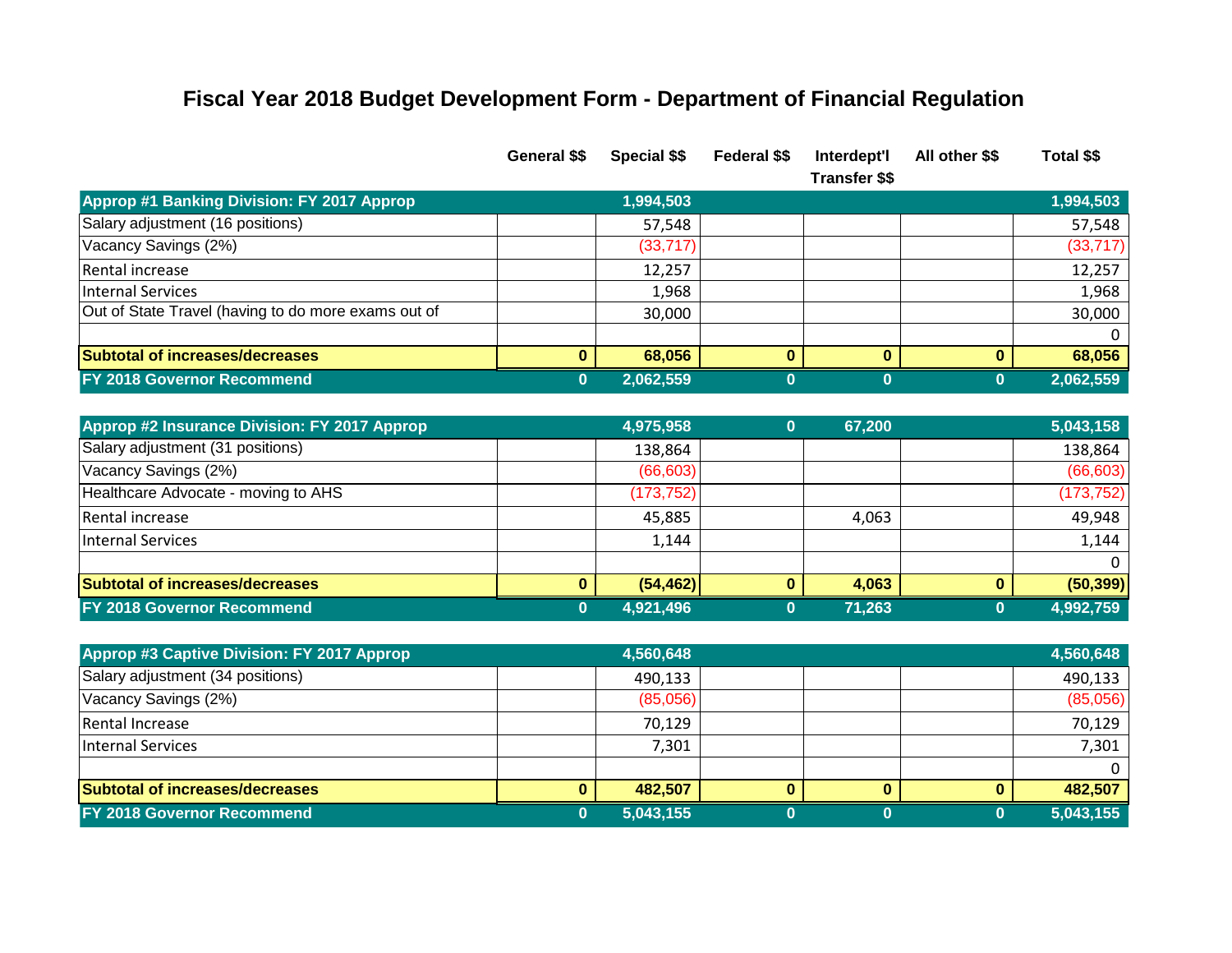| <b>Approp #4 Securities Division: FY 2017 Approp</b> | 1,014,608 |  |   | 1,014,608 |
|------------------------------------------------------|-----------|--|---|-----------|
| Salary adjustment (8 positions)                      | 45,555    |  |   | 45,555    |
| Vacancy Savings (2%)                                 | (16,912)  |  |   | (16, 912) |
| Rental Increase                                      | 5,430     |  |   | 5,430     |
| Internal Services                                    | 677       |  |   | 677       |
|                                                      |           |  |   | $\Omega$  |
| <b>Subtotal of increases/decreases</b>               | 34,750    |  | 0 | 34,750    |
| <b>FY 2018 Governor Recommend</b>                    | 1,049,358 |  |   | 1,049,358 |

| Approp #5 Administration Division: FY 2017 Approp |   | 2,114,146 |  | 2,114,146 |
|---------------------------------------------------|---|-----------|--|-----------|
| Salary adjustment (18 positions)                  |   | 118,733   |  | 118,733   |
| Vacancy Savings (2%)                              |   | (40,066)  |  | (40,066)  |
| Internal Services                                 |   | 4,342     |  | 4,342     |
|                                                   |   |           |  | $\Omega$  |
| <b>Subtotal of increases/decreases</b>            | 0 | 83,009    |  | 83,009    |
| <b>FY 2018 Governor Recommend</b>                 |   | 2,197,155 |  | 2,197,155 |

| Department of Financial Regulation FY 2017                 | 14,659,863 | 67.200 | 14,727,063 |
|------------------------------------------------------------|------------|--------|------------|
| <b>TOTAL INCREASES/DECREASES</b>                           | 613,860    | 4,063  | 617.923    |
| <b>Department of Financial Regulation FY 2018 Governor</b> | 15,273,723 | 71.263 | 15,344,986 |
| l Recommend                                                |            |        |            |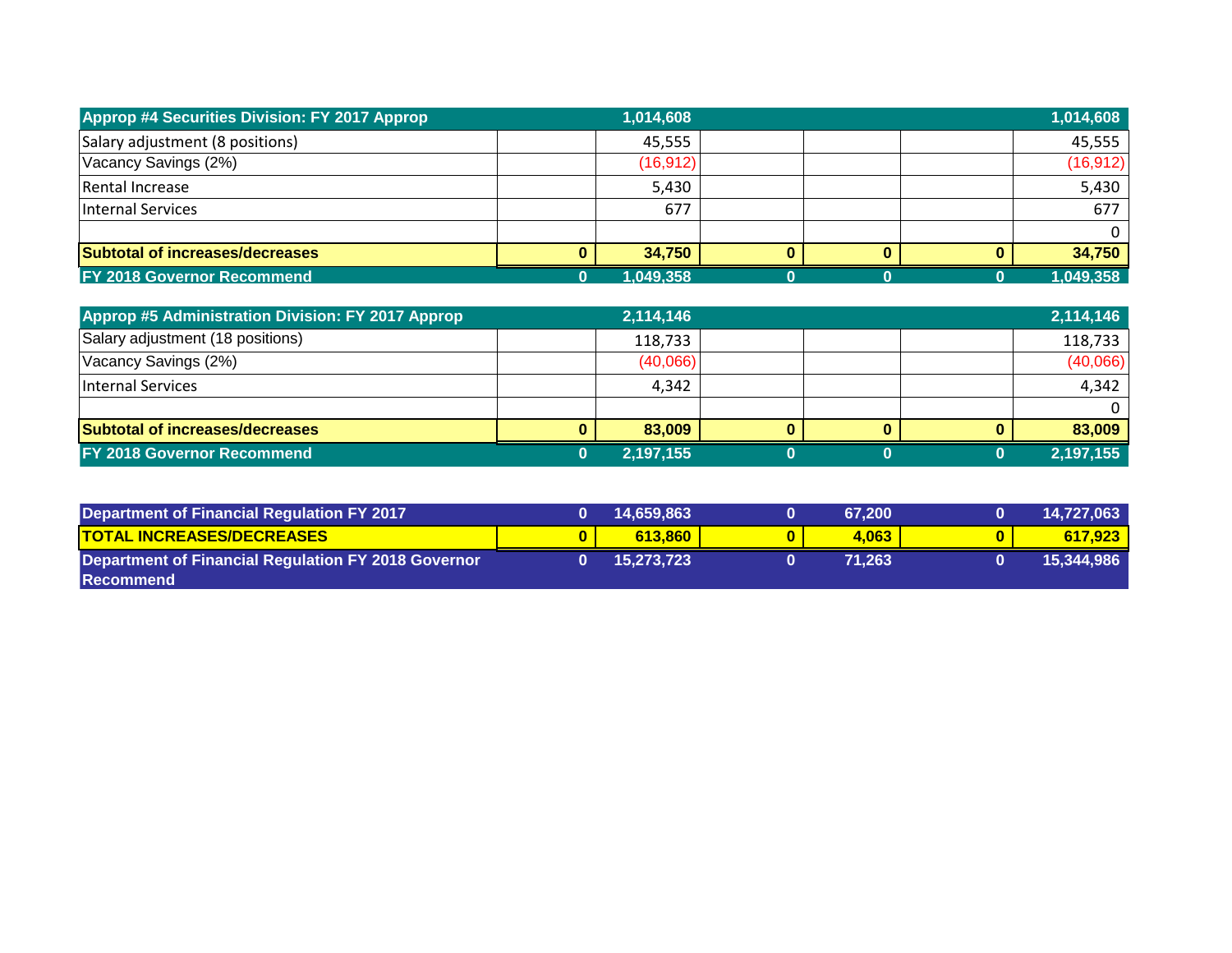# **State of Vermont**

## **FY2018 Governor's Recommended Budget: Rollup Report**

#### **Organization: 2210001000 - Financial regulation - banking**

#### **Budget Object Group: 1. PERSONAL SERVICES**

| <b>Budget Object Rollup Name</b>                       | <b>FY2016 Actuals</b> | <b>FY2017 Original</b><br><b>As Passed</b><br><b>Budget</b> | <b>FY2017</b><br>Governor's<br><b>BAA</b><br><b>Recommended</b><br><b>Budget</b> | <b>FY2018</b><br>Governor's<br>Recommended<br><b>Budget</b> | <b>Difference</b><br>Between FY2018<br>Governor's<br>Recommend and<br><b>FY2017 As</b><br><b>Passed</b> | <b>Percent Change</b><br><b>FY2018</b><br>Governor's<br><b>Recommend and</b><br><b>FY2017 As</b><br><b>Passed</b> |
|--------------------------------------------------------|-----------------------|-------------------------------------------------------------|----------------------------------------------------------------------------------|-------------------------------------------------------------|---------------------------------------------------------------------------------------------------------|-------------------------------------------------------------------------------------------------------------------|
| Salaries and Wages                                     | 1.054.011             | 1,100,757                                                   | 1,100,757                                                                        | 1.111.699                                                   | 10.942                                                                                                  | 1.0%                                                                                                              |
| <b>Fringe Benefits</b>                                 | 531,620               | 532,836                                                     | 532.836                                                                          | 545.769                                                     | 12.933                                                                                                  | 2.4%                                                                                                              |
| Contracted and 3rd Party Service                       | 12,533                | 10.754                                                      | 10.754                                                                           | 10.754                                                      |                                                                                                         | $0.0\%$                                                                                                           |
| <b>Budget Object Group Total: 1. PERSONAL SERVICES</b> | 1,598,164             | 644,347.ا                                                   | 1,644,347                                                                        | 1,668,222                                                   | 23,875                                                                                                  | 1.5%                                                                                                              |

#### **Budget Object Group: 2. OPERATING**

| <b>Budget Object Rollup Name</b>               | <b>FY2016 Actuals</b> | FY2017 Original<br><b>As Passed</b><br><b>Budget</b> | <b>FY2017</b><br>Governor's<br><b>BAA</b><br><b>Recommended</b><br><b>Budget</b> | FY2018<br>Governor's<br><b>Recommended</b><br><b>Budget</b> | <b>Difference</b><br>Between FY2018<br>Governor's<br>Recommend and<br><b>FY2017 As</b><br><b>Passed</b> | <b>Percent Change</b><br><b>FY2018</b><br>Governor's<br><b>Recommend and</b><br><b>FY2017 As</b><br><b>Passed</b> |
|------------------------------------------------|-----------------------|------------------------------------------------------|----------------------------------------------------------------------------------|-------------------------------------------------------------|---------------------------------------------------------------------------------------------------------|-------------------------------------------------------------------------------------------------------------------|
| Equipment                                      | 8,284                 | 5,711                                                | 5,711                                                                            | 5,711                                                       | O                                                                                                       | $0.0\%$                                                                                                           |
| IT/Telecom Services and Equipment              | 21,058                | 22,447                                               | 22,447                                                                           | 23,998                                                      | 1,551                                                                                                   | 6.9%                                                                                                              |
| Travel                                         | 132,423               | 117,800                                              | 117,800                                                                          | 147,800                                                     | 30,000                                                                                                  | 25.5%                                                                                                             |
| Supplies                                       | 10,402                | 13,200                                               | 13,200                                                                           | 13,200                                                      | ŋ                                                                                                       | $0.0\%$                                                                                                           |
| <b>Other Purchased Services</b>                | 84,687                | 97,339                                               | 97,339                                                                           | 97,547                                                      | 208                                                                                                     | 0.2%                                                                                                              |
| <b>Other Operating Expenses</b>                | 1,073                 | 3,554                                                | 3,554                                                                            | 3,719                                                       | 165                                                                                                     | 4.6%                                                                                                              |
| <b>Rental Other</b>                            | 299                   | 89,705                                               | 89,705                                                                           | 101,962                                                     | 12,257                                                                                                  | 13.7%                                                                                                             |
| Rental Property                                | 106,017               |                                                      |                                                                                  |                                                             |                                                                                                         | 0.0%                                                                                                              |
| Property and Maintenance                       | 17                    | 400                                                  | 400                                                                              | 400                                                         |                                                                                                         | $0.0\%$                                                                                                           |
| <b>Property Management Services</b>            | 2,000                 |                                                      | 0                                                                                | 0                                                           |                                                                                                         | $0.0\%$                                                                                                           |
| <b>Budget Object Group Total: 2. OPERATING</b> | 366,260               | 350,156                                              | 350,156                                                                          | 394,337                                                     | 44,181                                                                                                  | 12.6%                                                                                                             |
| <b>Total Expenses</b>                          | 1,964,424             | 1,994,503                                            | 1,994,503                                                                        | 2,062,559                                                   | 68,056                                                                                                  | 3.4%                                                                                                              |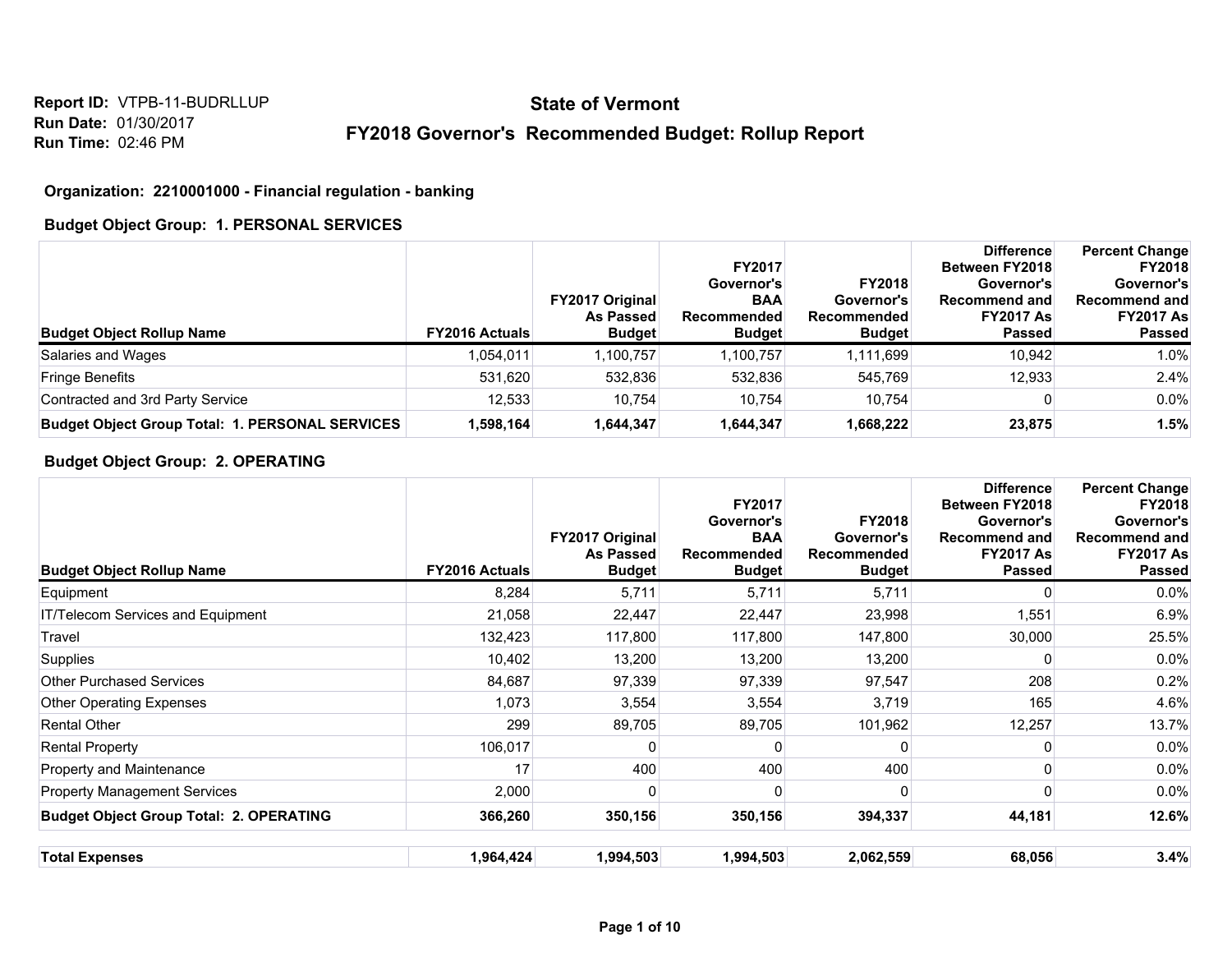## **State of Vermont**

#### **FY2018 Governor's Recommended Budget: Rollup Report**

#### **Organization: 2210001000 - Financial regulation - banking**

|                    |                                        | <b>FY2017</b> |               | <b>Difference</b>       | <b>Percent Change</b><br><b>FY2018</b> |
|--------------------|----------------------------------------|---------------|---------------|-------------------------|----------------------------------------|
|                    |                                        | Governor's    | <b>FY2018</b> | <b>Between FY2018</b>   | Governor's                             |
|                    | <b>FY2017 Original</b>                 | <b>BAA</b>    | Governor's    | Governor's              | Recommend and                          |
|                    | <b>As Passed</b>                       | Recommended   | Recommended   | <b>Recommend and</b>    | <b>FY2017 As</b>                       |
| <b>Fund Name</b>   | <b>FY2016 Actuals</b><br><b>Budget</b> | <b>Budget</b> | <b>Budget</b> | <b>FY2017 As Passed</b> | Passed                                 |
| Special Fund       | .994,503<br>964.424                    | 1.994.503     | 2,062,559     | 68.056                  | 3.4%                                   |
| <b>Funds Total</b> | 1,994,503<br>1,964,424                 | 1.994.503     | 2,062,559     | 68,056                  | 3.4%                                   |

| <b>Position Count</b> | 16 |  |
|-----------------------|----|--|
| <b>FTE Total</b>      | 16 |  |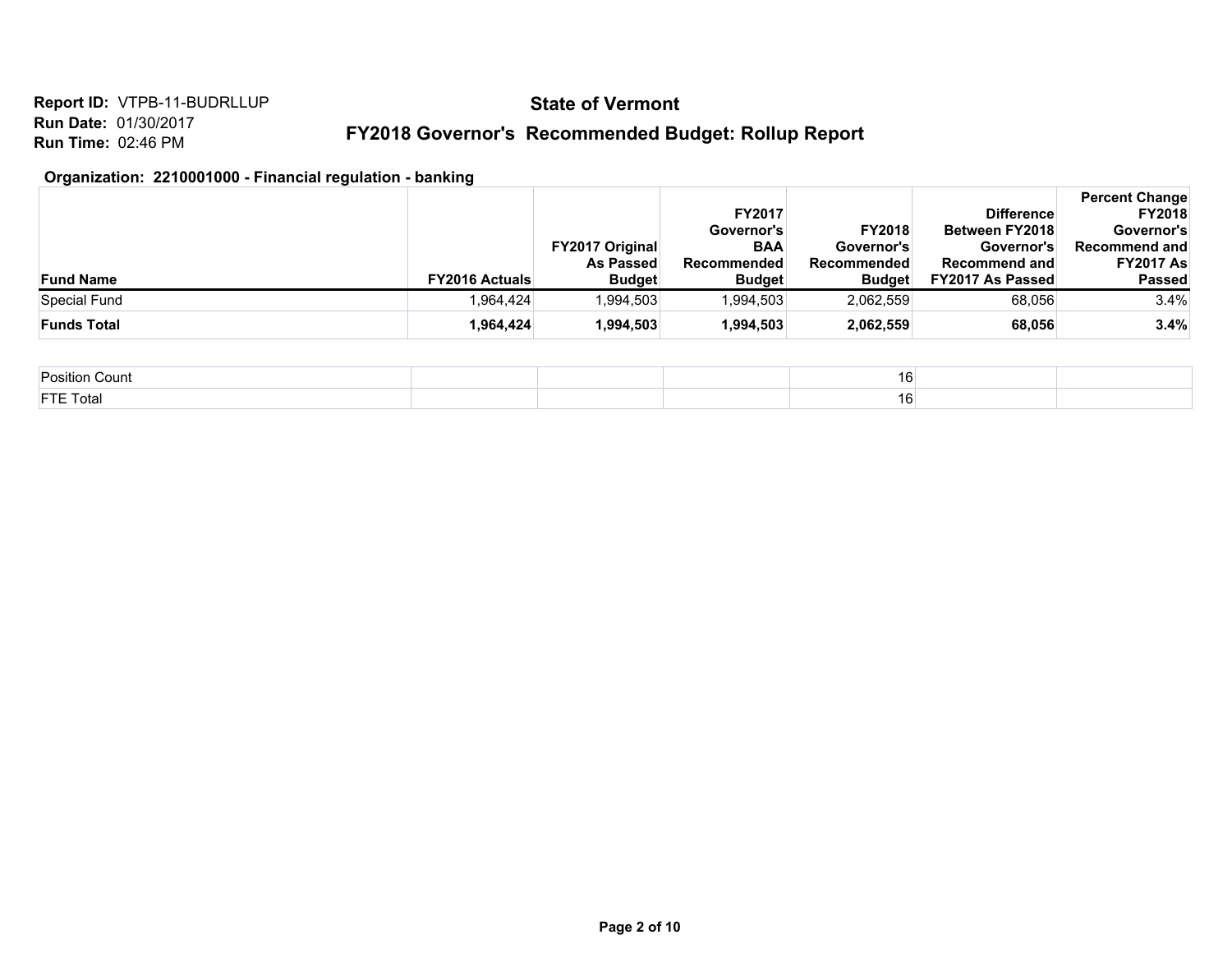## **State of Vermont**

#### **FY2018 Governor's Recommended Budget: Rollup Report**

#### **Organization: 2210011000 - Financial regulation - insurance**

#### **Budget Object Group: 1. PERSONAL SERVICES**

| <b>Budget Object Rollup Name</b>                       | <b>FY2016 Actuals</b> | <b>FY2017 Original</b><br><b>As Passed</b><br><b>Budget</b> | <b>FY2017</b><br>Governor's<br><b>BAA</b><br><b>Recommended</b><br><b>Budget</b> | <b>FY2018</b><br>Governor's<br>Recommended<br><b>Budget</b> | <b>Difference</b><br>Between FY2018<br>Governor's<br>Recommend and<br><b>FY2017 As</b><br>Passed | <b>Percent Change</b><br><b>FY2018</b><br>Governor's<br><b>Recommend and</b><br><b>FY2017 As</b><br><b>Passed</b> |
|--------------------------------------------------------|-----------------------|-------------------------------------------------------------|----------------------------------------------------------------------------------|-------------------------------------------------------------|--------------------------------------------------------------------------------------------------|-------------------------------------------------------------------------------------------------------------------|
| Salaries and Wages                                     | 2,663,948             | 2,194,190                                                   | 2,194,190                                                                        | 2,210,208                                                   | 16.018                                                                                           | 0.7%                                                                                                              |
| <b>Fringe Benefits</b>                                 | 1,004,495             | 1,007,360                                                   | 1,007,360                                                                        | 1,063,689                                                   | 56.329                                                                                           | 5.6%                                                                                                              |
| Contracted and 3rd Party Service                       | 1,128,512             | 1,336,849                                                   | 1,336,849                                                                        | 1,163,097                                                   | (173, 752)                                                                                       | $-13.0\%$                                                                                                         |
| <b>Budget Object Group Total: 1. PERSONAL SERVICES</b> | 4,796,956             | 4,538,399                                                   | 4,538,399                                                                        | 4,436,994                                                   | (101, 405)                                                                                       | $-2.2%$                                                                                                           |

#### **Budget Object Group: 2. OPERATING**

| <b>Budget Object Rollup Name</b>               | <b>FY2016 Actuals</b> | FY2017 Original<br><b>As Passed</b><br><b>Budget</b> | FY2017<br>Governor's<br><b>BAA</b><br><b>Recommended</b><br><b>Budget</b> | <b>FY2018</b><br>Governor's<br>Recommended<br><b>Budget</b> | <b>Difference</b><br>Between FY2018<br>Governor's<br><b>Recommend and</b><br><b>FY2017 As</b><br><b>Passed</b> | <b>Percent Change</b><br><b>FY2018</b><br>Governor's<br><b>Recommend and</b><br><b>FY2017 As</b><br><b>Passed</b> |
|------------------------------------------------|-----------------------|------------------------------------------------------|---------------------------------------------------------------------------|-------------------------------------------------------------|----------------------------------------------------------------------------------------------------------------|-------------------------------------------------------------------------------------------------------------------|
| Equipment                                      | 6,061                 | 12,000                                               | 12,000                                                                    | 12,000                                                      | U                                                                                                              | $0.0\%$                                                                                                           |
| IT/Telecom Services and Equipment              | 56,858                | 56,876                                               | 56,876                                                                    | 57,436                                                      | 560                                                                                                            | 1.0%                                                                                                              |
| Travel                                         | 13,715                | 37,400                                               | 37,400                                                                    | 39,595                                                      | 2,195                                                                                                          | 5.9%                                                                                                              |
| Supplies                                       | 44,676                | 40,340                                               | 40,340                                                                    | 41,260                                                      | 920                                                                                                            | 2.3%                                                                                                              |
| <b>Other Purchased Services</b>                | 151,458               | 121,954                                              | 121,954                                                                   | 119,240                                                     | (2,714)                                                                                                        | $-2.2%$                                                                                                           |
| <b>Other Operating Expenses</b>                | 54,906                | 7,388                                                | 7,388                                                                     | 7,485                                                       | 97                                                                                                             | 1.3%                                                                                                              |
| <b>Rental Other</b>                            | O                     | 226,901                                              | 226,901                                                                   | 276,849                                                     | 49,948                                                                                                         | 22.0%                                                                                                             |
| <b>Rental Property</b>                         | 268,991               |                                                      |                                                                           | 0                                                           |                                                                                                                | 0.0%                                                                                                              |
| <b>Property and Maintenance</b>                | 37                    | 1,900                                                | 1,900                                                                     | 1,900                                                       |                                                                                                                | 0.0%                                                                                                              |
| <b>Budget Object Group Total: 2. OPERATING</b> | 596,702               | 504,759                                              | 504,759                                                                   | 555,765                                                     | 51,006                                                                                                         | 10.1%                                                                                                             |
| <b>Total Expenses</b>                          | 5,393,657             | 5,043,158                                            | 5,043,158                                                                 | 4,992,759                                                   | (50, 399)                                                                                                      | $-1.0%$                                                                                                           |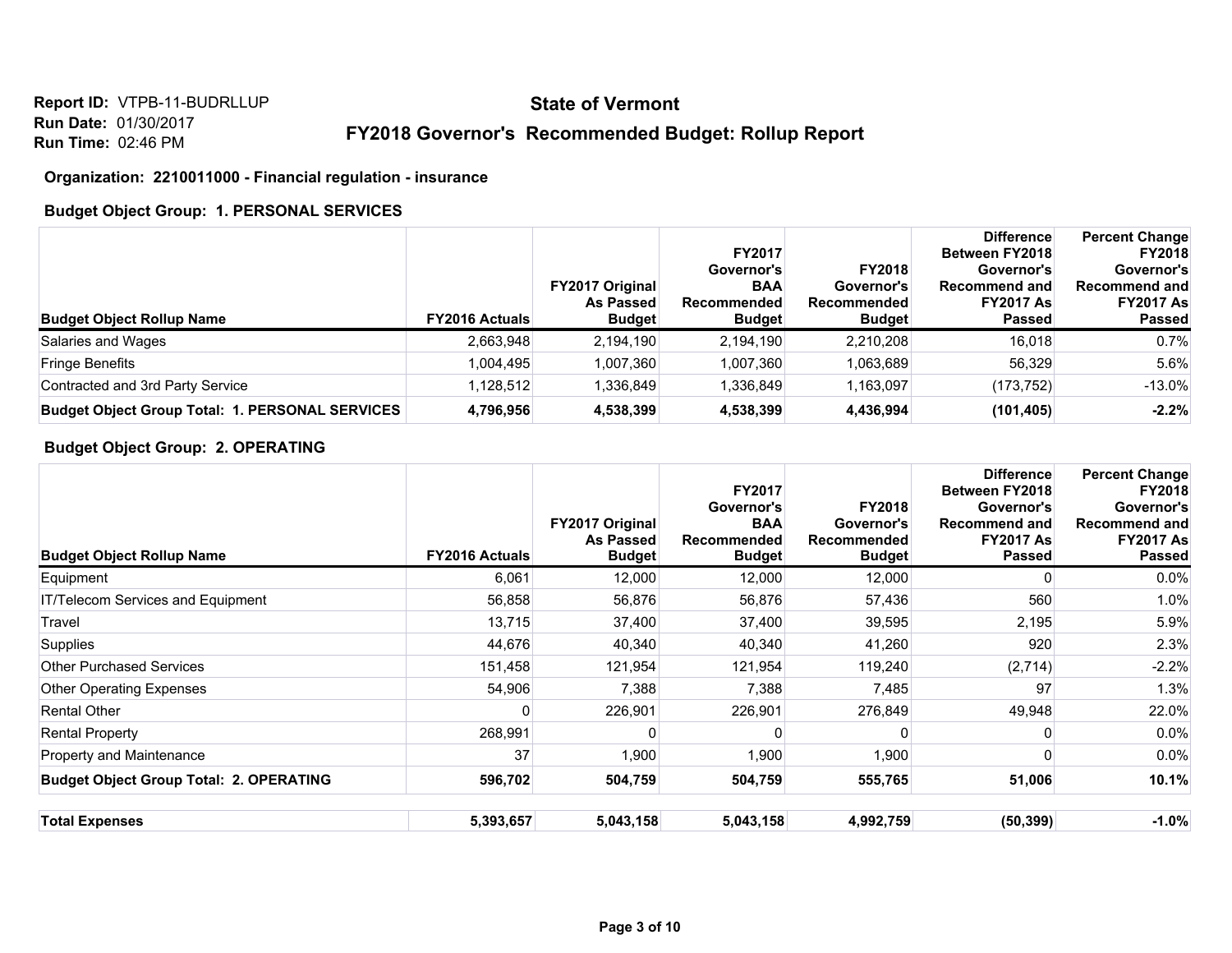## **State of Vermont**

#### **FY2018 Governor's Recommended Budget: Rollup Report**

#### **Organization: 2210011000 - Financial regulation - insurance**

| <b>Fund Name</b>                 | <b>FY2016 Actuals</b> | <b>FY2017 Original</b><br>As Passed<br><b>Budget</b> | <b>FY2017</b><br><b>Governor's</b><br><b>BAA</b><br>Recommended<br><b>Budget</b> | <b>FY2018</b><br>Governor's<br>Recommended<br><b>Budget</b> | <b>Difference</b><br>Between FY2018<br>Governor's<br><b>Recommend and</b><br><b>FY2017 As Passed</b> | <b>Percent Change</b><br><b>FY2018</b><br>Governor's<br><b>Recommend and</b><br><b>FY2017 As</b><br><b>Passed</b> |
|----------------------------------|-----------------------|------------------------------------------------------|----------------------------------------------------------------------------------|-------------------------------------------------------------|------------------------------------------------------------------------------------------------------|-------------------------------------------------------------------------------------------------------------------|
| Special Fund                     | 5,227,044             | 4,975,958                                            | 4,975,958                                                                        | 4,921,496                                                   | (54, 462)                                                                                            | $-1.1%$                                                                                                           |
| State Health Care Resources Fund |                       |                                                      |                                                                                  |                                                             |                                                                                                      | 0.0%                                                                                                              |
| <b>Federal Funds</b>             | 110.716               |                                                      |                                                                                  |                                                             |                                                                                                      | 0.0%                                                                                                              |
| Global Commitment                |                       |                                                      |                                                                                  |                                                             |                                                                                                      | 0.0%                                                                                                              |
| <b>IDT Funds</b>                 | 55.897                | 67,200                                               | 67.200                                                                           | 71.263                                                      | 4,063                                                                                                | 6.0%                                                                                                              |
| <b>Funds Total</b>               | 5,393,657             | 5,043,158                                            | 5,043,158                                                                        | 4,992,759                                                   | (50, 399)                                                                                            | $-1.0%$                                                                                                           |

| Position Count   |  | $\sim$<br>$\cdot$ |  |
|------------------|--|-------------------|--|
| <b>FTE Total</b> |  | 30.8              |  |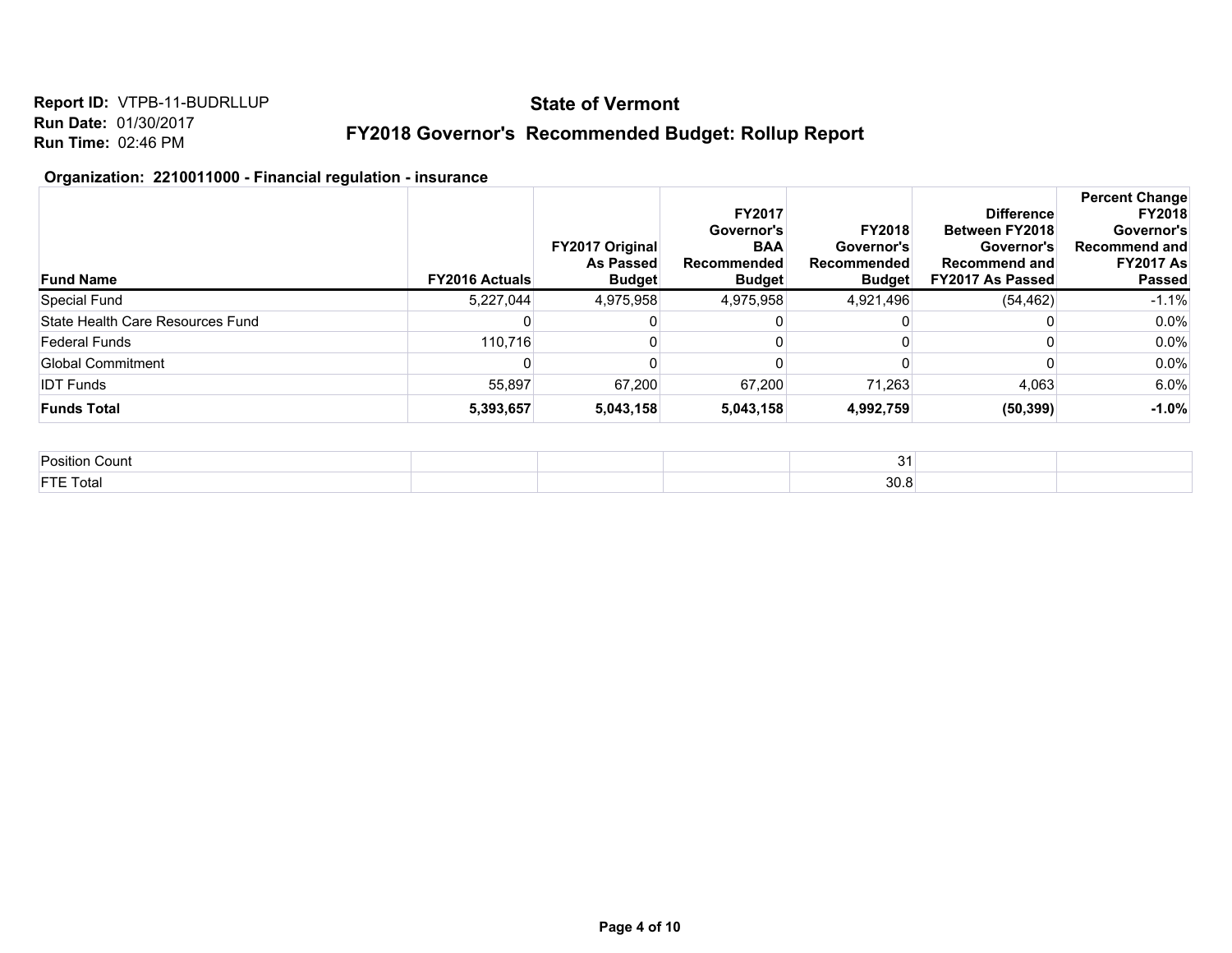## **State of Vermont**

#### **FY2018 Governor's Recommended Budget: Rollup Report**

#### **Organization: 2210020000 - Financial regulation - captive insurance**

#### **Budget Object Group: 1. PERSONAL SERVICES**

| <b>Budget Object Rollup Name</b>                       | <b>FY2016 Actuals</b> | <b>FY2017 Original</b><br><b>As Passed</b><br><b>Budget</b> | <b>FY2017</b><br>Governor's<br><b>BAA</b><br><b>Recommended</b><br><b>Budget</b> | <b>FY2018</b><br>Governor's<br>Recommended<br><b>Budget</b> | <b>Difference</b><br>Between FY2018<br>Governor's<br>Recommend and<br><b>FY2017 As</b><br><b>Passed</b> | <b>Percent Change</b><br><b>FY2018</b><br>Governor's<br><b>Recommend and</b><br><b>FY2017 As</b><br><b>Passed</b> |
|--------------------------------------------------------|-----------------------|-------------------------------------------------------------|----------------------------------------------------------------------------------|-------------------------------------------------------------|---------------------------------------------------------------------------------------------------------|-------------------------------------------------------------------------------------------------------------------|
| Salaries and Wages                                     | 2,027,508             | 2,642,278                                                   | 2,642,278                                                                        | 2,902,697                                                   | 260,419                                                                                                 | 9.9%                                                                                                              |
| <b>Fringe Benefits</b>                                 | 1,171,377             | 1,130,633                                                   | 1,130,633                                                                        | 1,276,378                                                   | 145.745                                                                                                 | 12.9%                                                                                                             |
| Contracted and 3rd Party Service                       | 407,610               | 297.096                                                     | 297,096                                                                          | 297,096                                                     |                                                                                                         | 0.0%                                                                                                              |
| <b>Budget Object Group Total: 1. PERSONAL SERVICES</b> | 3,606,495             | 4,070,007                                                   | 4,070,007                                                                        | 4,476,171                                                   | 406.164                                                                                                 | 10.0%                                                                                                             |

#### **Budget Object Group: 2. OPERATING**

| <b>Budget Object Rollup Name</b>               | <b>FY2016 Actuals</b> | <b>FY2017 Original</b><br><b>As Passed</b><br><b>Budget</b> | <b>FY2017</b><br>Governor's<br><b>BAA</b><br>Recommended<br><b>Budget</b> | <b>FY2018</b><br>Governor's<br><b>Recommended</b><br><b>Budget</b> | <b>Difference</b><br>Between FY2018<br>Governor's<br><b>Recommend and</b><br><b>FY2017 As</b><br><b>Passed</b> | <b>Percent Change</b><br><b>FY2018</b><br>Governor's<br><b>Recommend and</b><br><b>FY2017 As</b><br><b>Passed</b> |
|------------------------------------------------|-----------------------|-------------------------------------------------------------|---------------------------------------------------------------------------|--------------------------------------------------------------------|----------------------------------------------------------------------------------------------------------------|-------------------------------------------------------------------------------------------------------------------|
| Equipment                                      | 3,774                 | 6,500                                                       | 6,500                                                                     | 6,500                                                              | ŋ                                                                                                              | $0.0\%$                                                                                                           |
| IT/Telecom Services and Equipment              | 51,676                | 40,002                                                      | 40,002                                                                    | 41,027                                                             | 1,025                                                                                                          | 2.6%                                                                                                              |
| Travel                                         | 158,116               | 198,397                                                     | 198,397                                                                   | 198,397                                                            | ŋ                                                                                                              | 0.0%                                                                                                              |
| Supplies                                       | 12,891                | 27,000                                                      | 27,000                                                                    | 27,000                                                             |                                                                                                                | $0.0\%$                                                                                                           |
| <b>Other Purchased Services</b>                | 76,826                | 73,939                                                      | 73,939                                                                    | 78,998                                                             | 5,059                                                                                                          | 6.8%                                                                                                              |
| <b>Other Operating Expenses</b>                | 3,163                 | 6,857                                                       | 6,857                                                                     | 6,987                                                              | 130                                                                                                            | 1.9%                                                                                                              |
| <b>Rental Other</b>                            | 1,339                 | 137,196                                                     | 137,196                                                                   | 207,325                                                            | 70,129                                                                                                         | 51.1%                                                                                                             |
| <b>Rental Property</b>                         | 138,985               |                                                             | 0                                                                         | 0                                                                  |                                                                                                                | 0.0%                                                                                                              |
| Property and Maintenance                       | 35                    | 750                                                         | 750                                                                       | 750                                                                |                                                                                                                | $0.0\%$                                                                                                           |
| Rentals                                        | 100                   |                                                             | 0                                                                         | 0                                                                  | ŋ                                                                                                              | $0.0\%$                                                                                                           |
| <b>Budget Object Group Total: 2. OPERATING</b> | 446,905               | 490,641                                                     | 490,641                                                                   | 566,984                                                            | 76,343                                                                                                         | 15.6%                                                                                                             |
| <b>Total Expenses</b>                          | 4,053,401             | 4,560,648                                                   | 4,560,648                                                                 | 5,043,155                                                          | 482,507                                                                                                        | 10.6%                                                                                                             |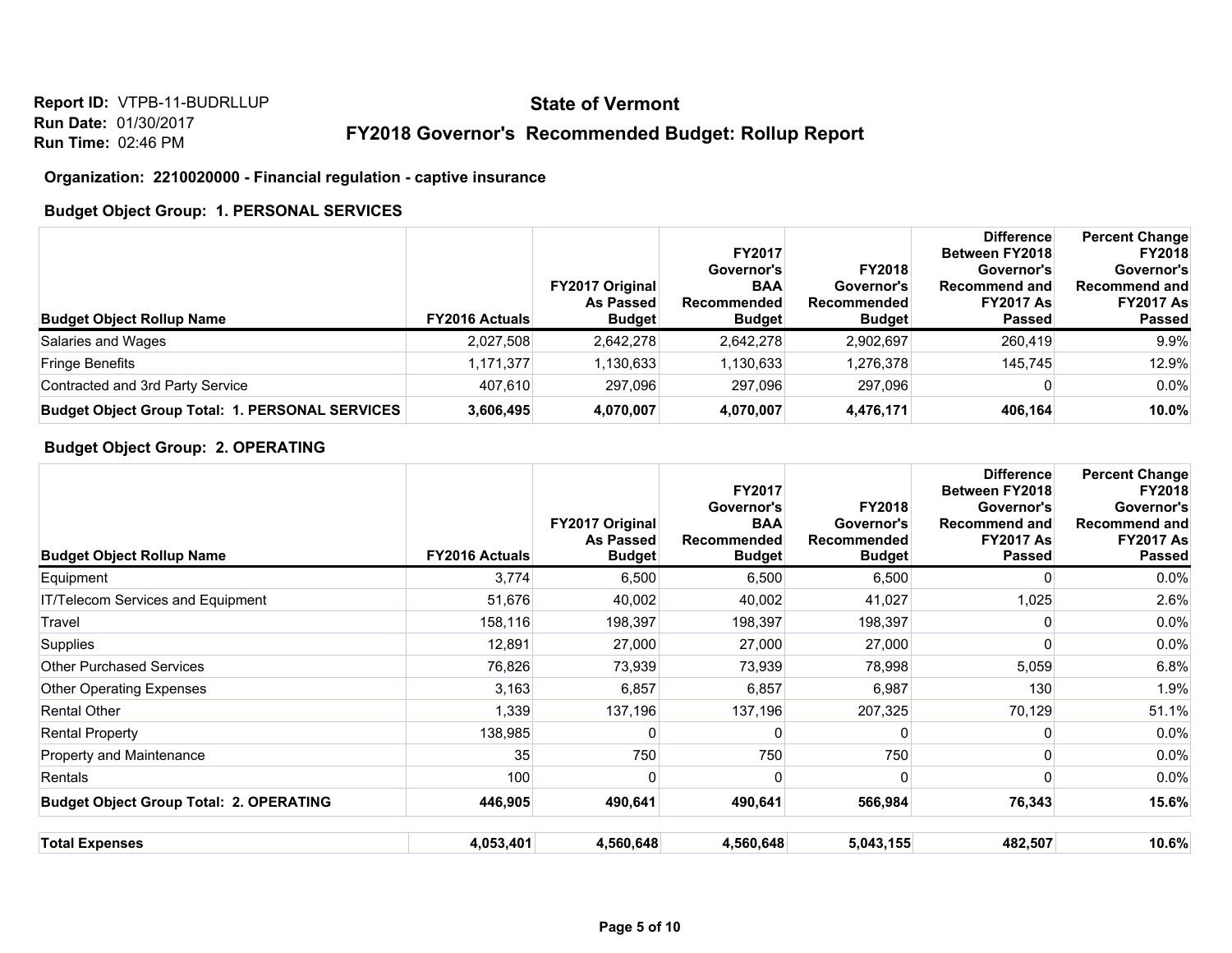## **State of Vermont**

## **FY2018 Governor's Recommended Budget: Rollup Report**

## **Organization: 2210020000 - Financial regulation - captive insurance**

|                    |                       |                        | <b>FY2017</b> |               | <b>Difference</b>       | <b>Percent Change</b><br><b>FY2018</b> |
|--------------------|-----------------------|------------------------|---------------|---------------|-------------------------|----------------------------------------|
|                    |                       |                        | Governor's    | <b>FY2018</b> | <b>Between FY2018</b>   | Governor's                             |
|                    |                       | <b>FY2017 Original</b> | <b>BAA</b>    | Governor's    | Governor's              | <b>Recommend and</b>                   |
|                    |                       | <b>As Passed</b>       | Recommended   | Recommended   | Recommend and           | <b>FY2017 As</b>                       |
| <b>Fund Name</b>   | <b>FY2016 Actuals</b> | <b>Budget</b>          | <b>Budget</b> | <b>Budget</b> | <b>FY2017 As Passed</b> | <b>Passed</b>                          |
| Special Fund       | 4,053,401             | 4.560.648              | 4,560,648     | 5.043.155     | 482.507                 | 10.6%                                  |
| <b>Funds Total</b> | 4,053,401             | 4,560,648              | 4,560,648     | 5,043,155     | 482.507                 | 10.6%                                  |

| Position<br>Count | $\sim$<br>$\sim$<br>ື |  |
|-------------------|-----------------------|--|
| <b>FTE Total</b>  | $\sim$ -<br>JJ.1      |  |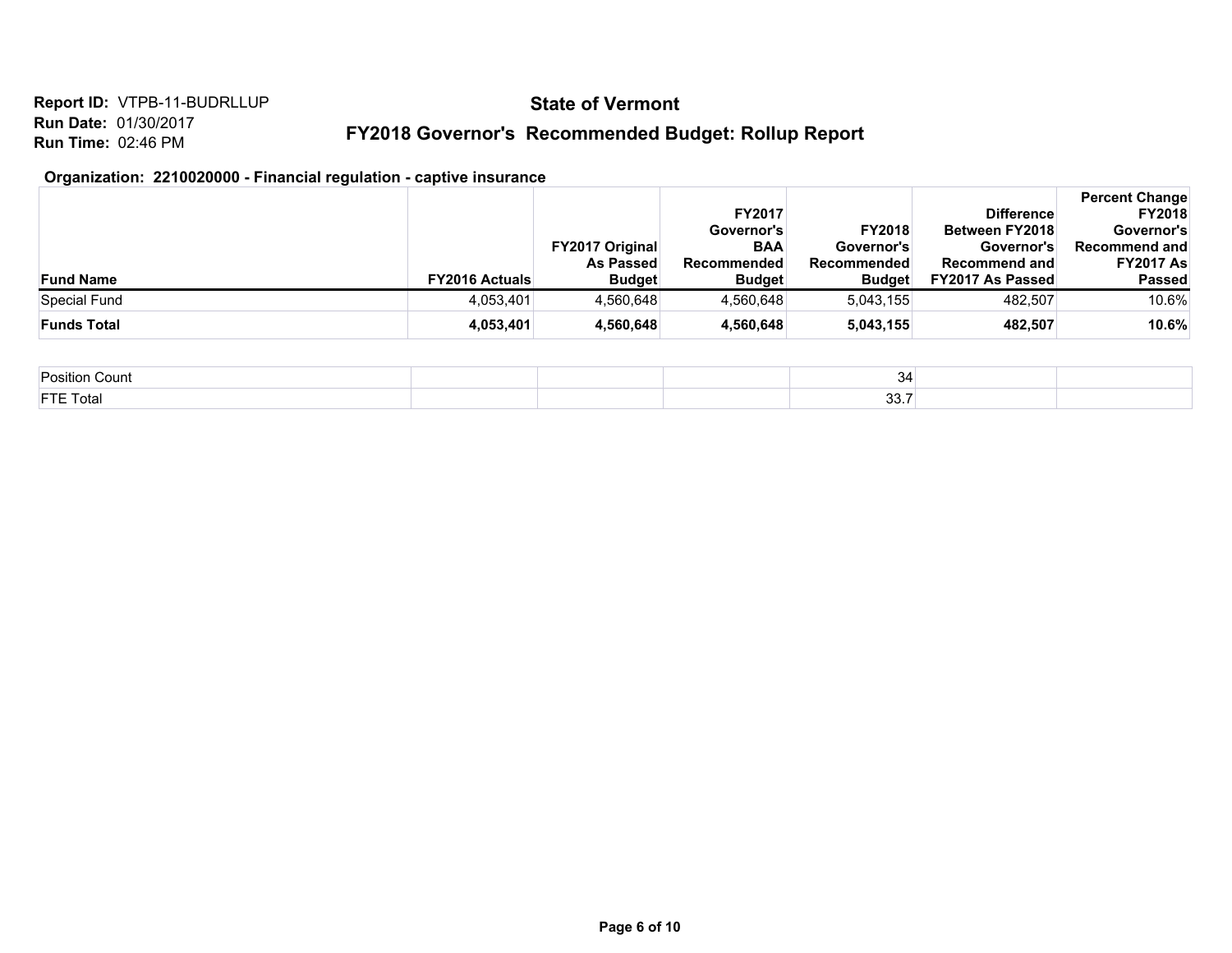## **State of Vermont**

#### **FY2018 Governor's Recommended Budget: Rollup Report**

#### **Organization: 2210031000 - Financial regulation - securities**

#### **Budget Object Group: 1. PERSONAL SERVICES**

| <b>Budget Object Rollup Name</b>                       | <b>FY2016 Actuals</b> | <b>FY2017 Original</b><br><b>As Passed</b><br><b>Budget</b> | <b>FY2017</b><br>Governor's<br><b>BAA</b><br><b>Recommended</b><br><b>Budget</b> | <b>FY2018</b><br>Governor's<br>Recommended<br><b>Budget</b> | <b>Difference</b><br>Between FY2018<br>Governor's<br>Recommend and<br><b>FY2017 As</b><br><b>Passed</b> | <b>Percent Change</b><br><b>FY2018</b><br>Governor's<br><b>Recommend and</b><br><b>FY2017 As</b><br><b>Passed</b> |
|--------------------------------------------------------|-----------------------|-------------------------------------------------------------|----------------------------------------------------------------------------------|-------------------------------------------------------------|---------------------------------------------------------------------------------------------------------|-------------------------------------------------------------------------------------------------------------------|
| Salaries and Wages                                     | 582.258               | 550,783                                                     | 550,783                                                                          | 571,312                                                     | 20,529                                                                                                  | 3.7%                                                                                                              |
| <b>Fringe Benefits</b>                                 | 219.827               | 254.224                                                     | 254.224                                                                          | 260,062                                                     | 5,838                                                                                                   | 2.3%                                                                                                              |
| Contracted and 3rd Party Service                       | 372.106               | 30.273                                                      | 30.273                                                                           | 32,582                                                      | 2,309                                                                                                   | 7.6%                                                                                                              |
| <b>Budget Object Group Total: 1. PERSONAL SERVICES</b> | 1,174,192             | 835,280                                                     | 835,280                                                                          | 863,956                                                     | 28,676                                                                                                  | 3.4%                                                                                                              |

#### **Budget Object Group: 2. OPERATING**

| <b>Budget Object Rollup Name</b>               | <b>FY2016 Actuals</b> | FY2017 Original<br><b>As Passed</b><br><b>Budget</b> | FY2017<br>Governor's<br><b>BAA</b><br><b>Recommended</b><br><b>Budget</b> | <b>FY2018</b><br>Governor's<br>Recommended<br><b>Budget</b> | <b>Difference</b><br>Between FY2018<br>Governor's<br><b>Recommend and</b><br><b>FY2017 As</b><br><b>Passed</b> | <b>Percent Change</b><br><b>FY2018</b><br>Governor's<br><b>Recommend and</b><br><b>FY2017 As</b><br><b>Passed</b> |
|------------------------------------------------|-----------------------|------------------------------------------------------|---------------------------------------------------------------------------|-------------------------------------------------------------|----------------------------------------------------------------------------------------------------------------|-------------------------------------------------------------------------------------------------------------------|
| Equipment                                      | 4,798                 | 7,696                                                | 7,696                                                                     | 7,696                                                       |                                                                                                                | $0.0\%$                                                                                                           |
| <b>IT/Telecom Services and Equipment</b>       | 29,130                | 19,878                                               | 19,878                                                                    | 20,358                                                      | 480                                                                                                            | 2.4%                                                                                                              |
| Travel                                         | 12,677                | 8,000                                                | 8,000                                                                     | 8,000                                                       |                                                                                                                | $0.0\%$                                                                                                           |
| Supplies                                       | 7,972                 | 23,700                                               | 23,700                                                                    | 23,700                                                      |                                                                                                                | $0.0\%$                                                                                                           |
| <b>Other Purchased Services</b>                | 23,831                | 41,895                                               | 41,895                                                                    | 41,998                                                      | 103                                                                                                            | 0.2%                                                                                                              |
| <b>Other Operating Expenses</b>                | 1,628                 | 3,785                                                | 3,785                                                                     | 3,846                                                       | 61                                                                                                             | 1.6%                                                                                                              |
| <b>Rental Other</b>                            | 587                   | 73,874                                               | 73,874                                                                    | 79,304                                                      | 5,430                                                                                                          | 7.4%                                                                                                              |
| <b>Rental Property</b>                         | 64,082                |                                                      |                                                                           | 0                                                           |                                                                                                                | $0.0\%$                                                                                                           |
| Property and Maintenance                       | 11                    | 500                                                  | 500                                                                       | 500                                                         |                                                                                                                | 0.0%                                                                                                              |
| <b>Budget Object Group Total: 2. OPERATING</b> | 144,715               | 179,328                                              | 179,328                                                                   | 185,402                                                     | 6,074                                                                                                          | 3.4%                                                                                                              |
| <b>Total Expenses</b>                          | 1,318,907             | 1,014,608                                            | 1,014,608                                                                 | 1,049,358                                                   | 34,750                                                                                                         | 3.4%                                                                                                              |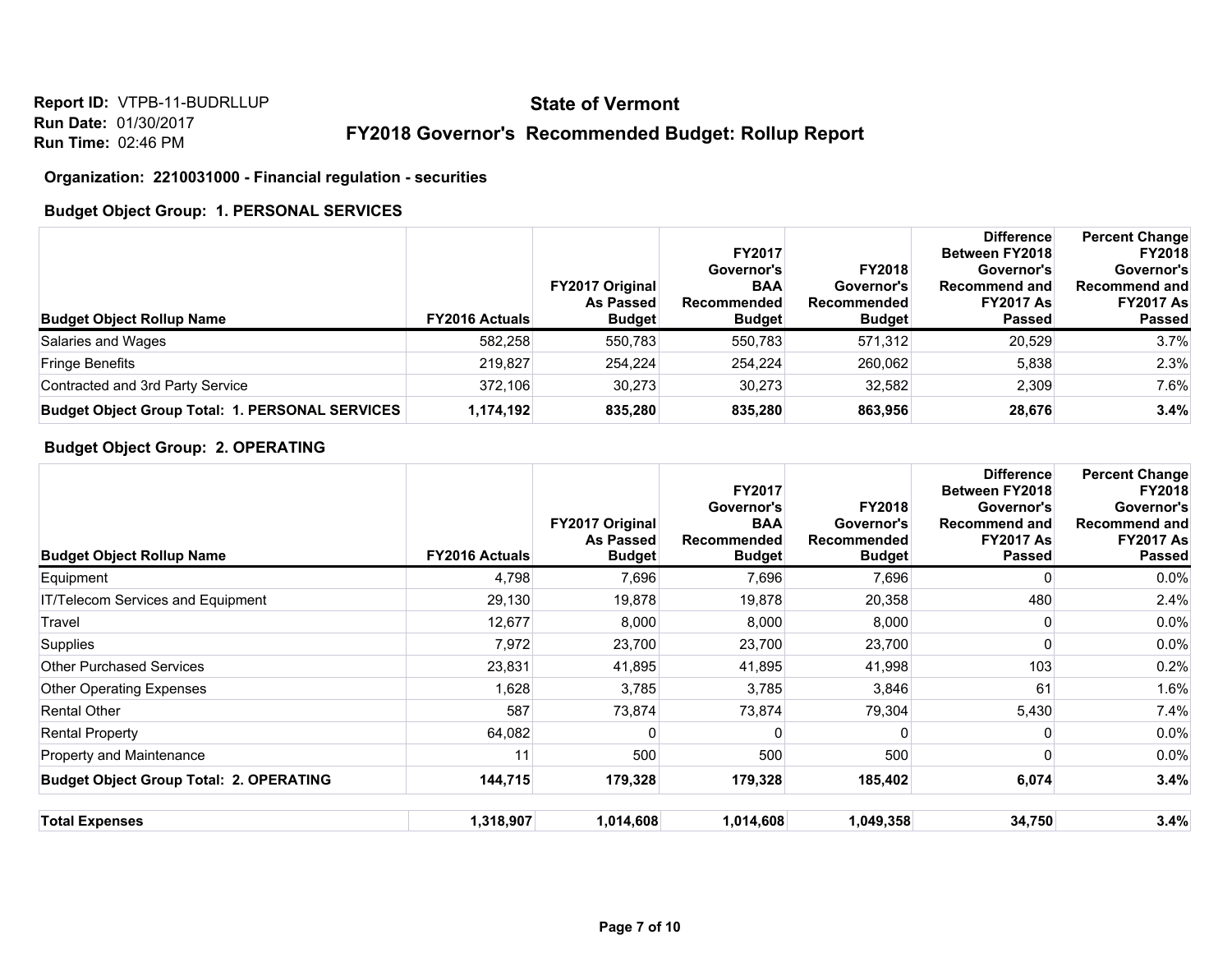## **State of Vermont**

## **FY2018 Governor's Recommended Budget: Rollup Report**

#### **Organization: 2210031000 - Financial regulation - securities**

|                    |                       |                                   | <b>FY2017</b>                |                              | <b>Difference</b>                               | <b>Percent Change</b><br><b>FY2018</b> |
|--------------------|-----------------------|-----------------------------------|------------------------------|------------------------------|-------------------------------------------------|----------------------------------------|
|                    |                       |                                   | Governor's                   | <b>FY2018</b>                | <b>Between FY2018</b>                           | Governor's                             |
|                    |                       | <b>FY2017 Original</b>            | <b>BAA</b>                   | Governor's                   | Governor's                                      | Recommend and                          |
| <b>Fund Name</b>   | <b>FY2016 Actuals</b> | <b>As Passed</b><br><b>Budget</b> | Recommended<br><b>Budget</b> | Recommended<br><b>Budget</b> | <b>Recommend and</b><br><b>FY2017 As Passed</b> | <b>FY2017 As</b><br><b>Passed</b>      |
| Special Fund       | 1,318,907             | 1,014,608                         | 1,014,608                    | 1,049,358                    | 34.750                                          | 3.4%                                   |
| <b>Funds Total</b> | 1,318,907             | 1,014,608                         | 1,014,608                    | 1,049,358                    | 34.750                                          | 3.4%                                   |

| Position<br>ı Count |  |  |
|---------------------|--|--|
| <b>FTE Total</b>    |  |  |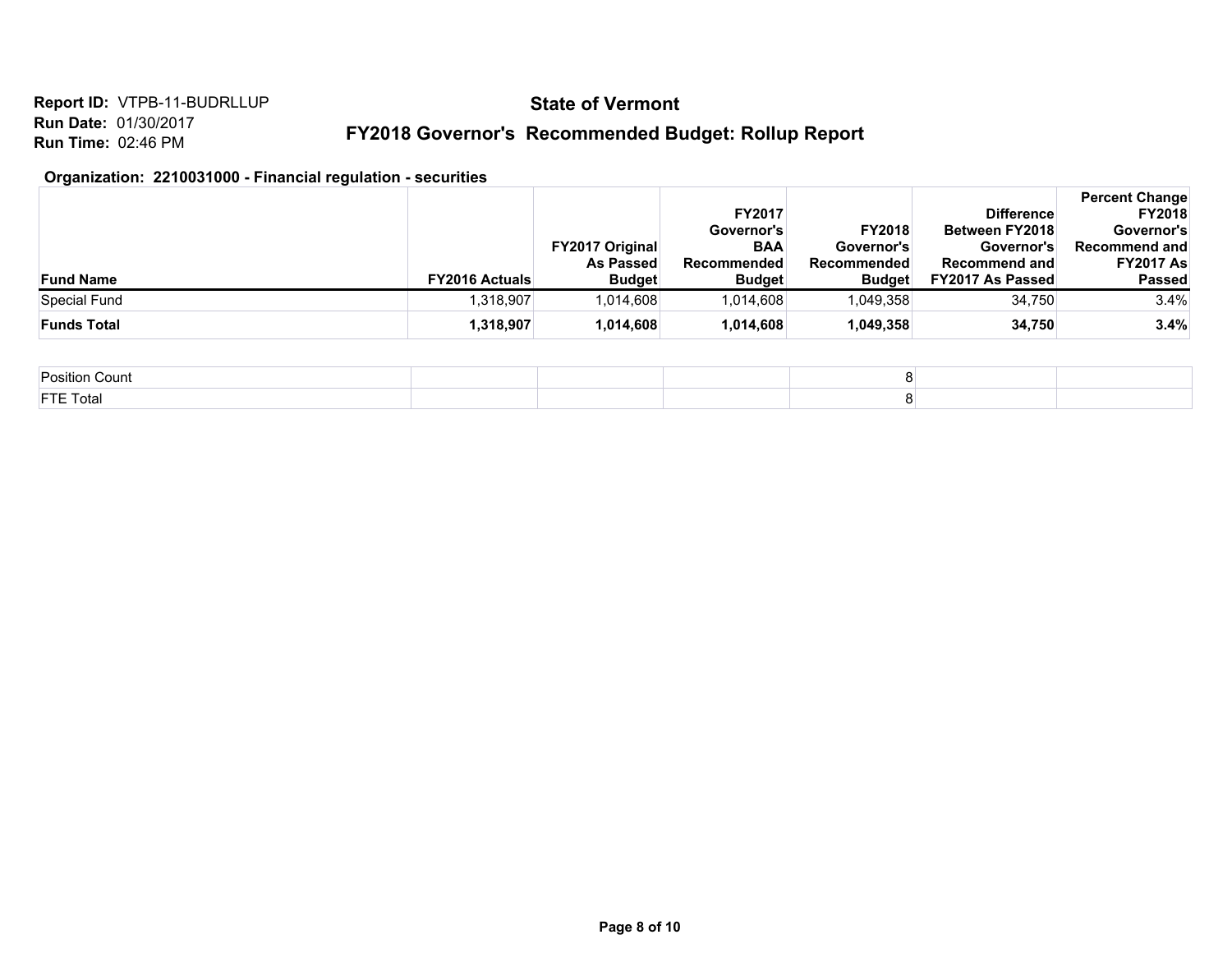## **State of Vermont**

#### **FY2018 Governor's Recommended Budget: Rollup Report**

#### **Organization: 2210080000 - Financial regulation - administration**

#### **Budget Object Group: 1. PERSONAL SERVICES**

| <b>Budget Object Rollup Name</b>                       | <b>FY2016 Actuals</b> | <b>FY2017 Original</b><br>As Passed<br><b>Budget</b> | <b>FY2017</b><br>Governor's<br><b>BAA</b><br>Recommended<br><b>Budget</b> | <b>FY2018</b><br>Governor's<br>Recommended<br><b>Budget</b> | <b>Difference</b><br><b>Between FY2018</b><br>Governor's<br>Recommend and<br><b>FY2017 As</b><br><b>Passed</b> | <b>Percent Change</b><br><b>FY2018</b><br>Governor's<br><b>Recommend and</b><br><b>FY2017 As</b><br><b>Passed</b> |
|--------------------------------------------------------|-----------------------|------------------------------------------------------|---------------------------------------------------------------------------|-------------------------------------------------------------|----------------------------------------------------------------------------------------------------------------|-------------------------------------------------------------------------------------------------------------------|
| Salaries and Wages                                     | 1,328,743             | .334,789                                             | 1,334,789                                                                 | 1,400,243                                                   | 65,454                                                                                                         | 4.9%                                                                                                              |
| <b>Fringe Benefits</b>                                 | 528,698               | 562.015                                              | 562.015                                                                   | 575.228                                                     | 13.213                                                                                                         | 2.4%                                                                                                              |
| Contracted and 3rd Party Service                       | 8.120                 | 23.107                                               | 23.107                                                                    | 23.107                                                      |                                                                                                                | $0.0\%$                                                                                                           |
| PerDiem and Other Personal Services                    | 150                   |                                                      |                                                                           |                                                             |                                                                                                                | $0.0\%$                                                                                                           |
| <b>Budget Object Group Total: 1. PERSONAL SERVICES</b> | 1,865,712             | 1,919,911                                            | 1,919,911                                                                 | 1,998,578                                                   | 78.667                                                                                                         | 4.1%                                                                                                              |

#### **Budget Object Group: 2. OPERATING**

| <b>Budget Object Rollup Name</b>               | <b>FY2016 Actuals</b> | <b>FY2017 Original</b><br><b>As Passed</b><br><b>Budget</b> | <b>FY2017</b><br>Governor's<br><b>BAA</b><br><b>Recommended</b><br><b>Budget</b> | <b>FY2018</b><br>Governor's<br>Recommended<br><b>Budget</b> | <b>Difference</b><br><b>Between FY2018</b><br>Governor's<br><b>Recommend and</b><br><b>FY2017 As</b><br>Passed | <b>Percent Change</b><br><b>FY2018</b><br>Governor's<br><b>Recommend and</b><br><b>FY2017 As</b><br>Passed |
|------------------------------------------------|-----------------------|-------------------------------------------------------------|----------------------------------------------------------------------------------|-------------------------------------------------------------|----------------------------------------------------------------------------------------------------------------|------------------------------------------------------------------------------------------------------------|
| Equipment                                      | 20,366                | 13,500                                                      | 13,500                                                                           | 13,500                                                      |                                                                                                                | $0.0\%$                                                                                                    |
| IT/Telecom Services and Equipment              | 21,182                | 16,700                                                      | 16,700                                                                           | 16,700                                                      |                                                                                                                | $0.0\%$                                                                                                    |
| Travel                                         | 15,973                | 53,381                                                      | 53,381                                                                           | 53,381                                                      |                                                                                                                | 0.0%                                                                                                       |
| <b>Supplies</b>                                | 15,201                | 12,900                                                      | 12,900                                                                           | 12,900                                                      |                                                                                                                | 0.0%                                                                                                       |
| <b>Other Purchased Services</b>                | 81,623                | 67,627                                                      | 67,627                                                                           | 71,969                                                      | 4,342                                                                                                          | 6.4%                                                                                                       |
| <b>Other Operating Expenses</b>                | 45                    |                                                             |                                                                                  |                                                             |                                                                                                                | 0.0%                                                                                                       |
| <b>Rental Other</b>                            |                       | 30,127                                                      | 30,127                                                                           | 30,127                                                      |                                                                                                                | $0.0\%$                                                                                                    |
| Property and Maintenance                       | 10                    |                                                             | n                                                                                |                                                             |                                                                                                                | $0.0\%$                                                                                                    |
| <b>Budget Object Group Total: 2. OPERATING</b> | 154,401               | 194,235                                                     | 194,235                                                                          | 198,577                                                     | 4,342                                                                                                          | 2.2%                                                                                                       |
| <b>Total Expenses</b>                          | 2,020,112             | 2,114,146                                                   | 2,114,146                                                                        | 2,197,155                                                   | 83,009                                                                                                         | 3.9%                                                                                                       |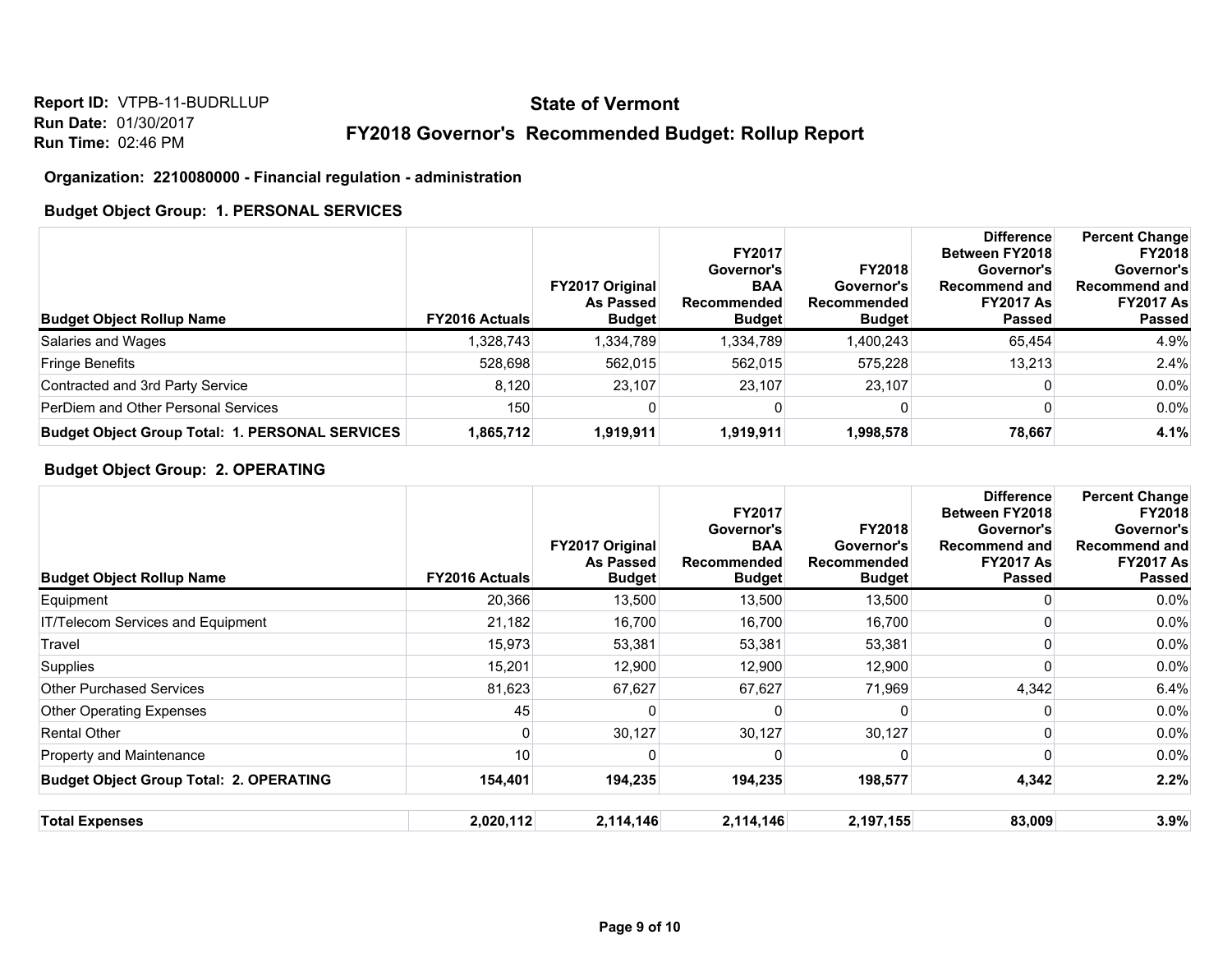## **State of Vermont**

## **FY2018 Governor's Recommended Budget: Rollup Report**

#### **Organization: 2210080000 - Financial regulation - administration**

|                    |                       |                                   | <b>FY2017</b>                |                              | <b>Difference</b>                               | <b>Percent Change</b><br><b>FY2018</b> |
|--------------------|-----------------------|-----------------------------------|------------------------------|------------------------------|-------------------------------------------------|----------------------------------------|
|                    |                       |                                   | Governor's                   | <b>FY2018</b>                | <b>Between FY2018</b>                           | Governor's                             |
|                    |                       | <b>FY2017 Original</b>            | <b>BAA</b>                   | Governor's                   | Governor's                                      | Recommend and                          |
| <b>Fund Name</b>   | <b>FY2016 Actuals</b> | <b>As Passed</b><br><b>Budget</b> | Recommended<br><b>Budget</b> | Recommended<br><b>Budget</b> | <b>Recommend and</b><br><b>FY2017 As Passed</b> | <b>FY2017 As</b><br><b>Passed</b>      |
| Special Fund       | 2,020,112             | 2,114,146                         | 2,114,146                    | 2,197,155                    | 83.009                                          | 3.9%                                   |
| <b>Funds Total</b> | 2,020,112             | 2,114,146                         | 2,114,146                    | 2,197,155                    | 83,009                                          | 3.9%                                   |

| Position Count   | 10   |  |
|------------------|------|--|
| <b>FTE Total</b> | 10 I |  |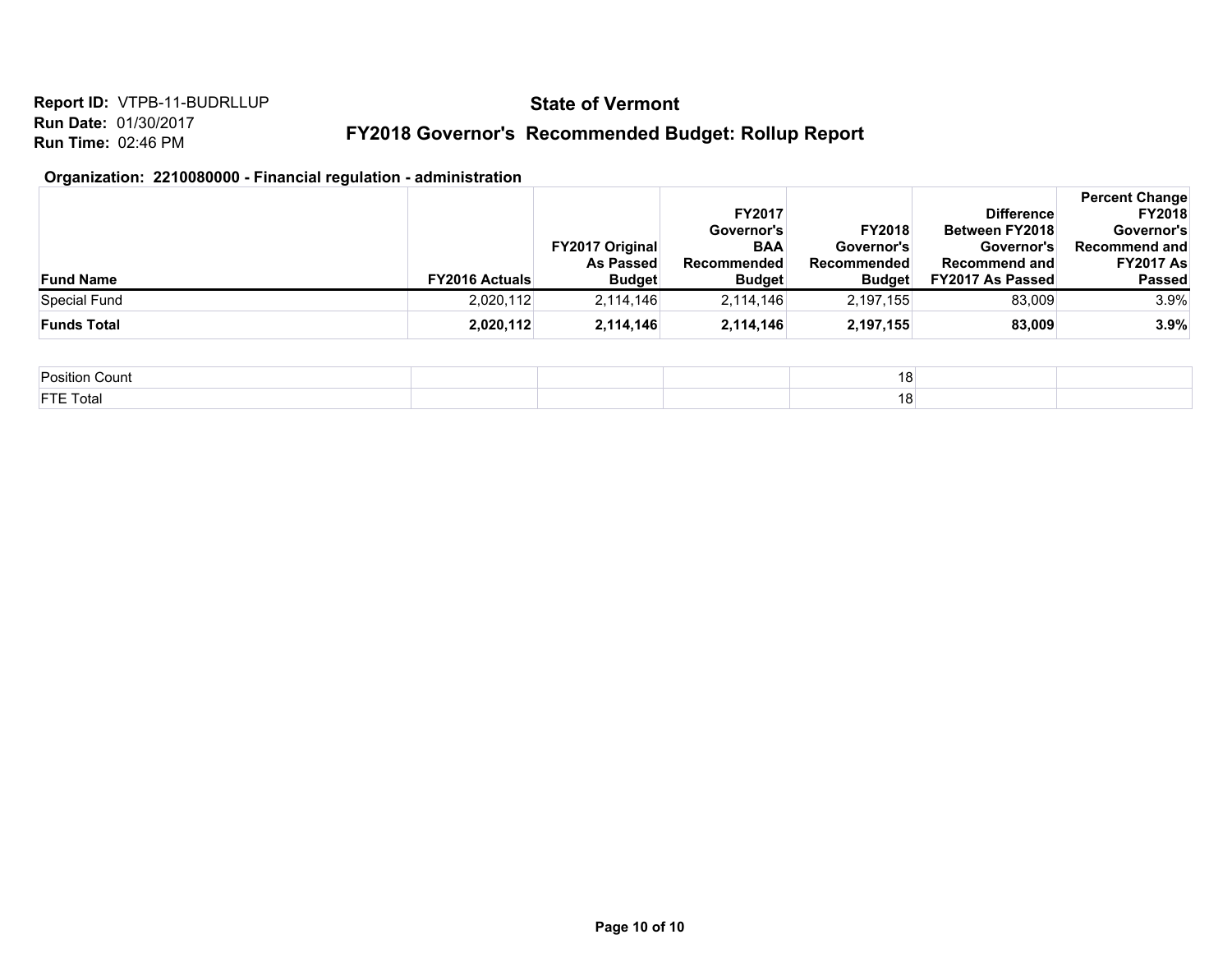**Report ID:** VTPB-07 **Run Date:** 01/30/2017 **Run Time:** 02:50 PM

# **FY2018 Governor's Recommended Budget: Detail Report State of Vermont**

#### **Organization: 2210001000 - Financial regulation - banking**

#### **Budget Object Group: 1. PERSONAL SERVICES**

| <b>Salaries and Wages</b>        |        | <b>FY2016 Actuals</b> | <b>FY2017 Original</b><br><b>As Passed</b><br><b>Budget</b> | <b>FY2017</b><br>Governor's<br><b>BAA</b><br>Recommended<br><b>Budget</b> | <b>FY2018</b><br>Governor's<br>Recommended<br><b>Budget</b> | <b>Difference</b><br>Between FY2018<br>Governor's<br><b>Recommend and</b><br><b>FY2017 As Passed</b> | <b>Percent Change</b><br><b>FY2018</b><br>Governor's<br><b>Recommend and</b><br><b>FY2017 As</b><br><b>Passed</b> |
|----------------------------------|--------|-----------------------|-------------------------------------------------------------|---------------------------------------------------------------------------|-------------------------------------------------------------|------------------------------------------------------------------------------------------------------|-------------------------------------------------------------------------------------------------------------------|
| <b>Description</b>               | Code   |                       |                                                             |                                                                           |                                                             |                                                                                                      |                                                                                                                   |
| <b>Classified Employees</b>      | 500000 | 1.053.012             | 1,000,085                                                   | 1,000,085                                                                 | 1.039.211                                                   | 39.126                                                                                               | 3.9%                                                                                                              |
| Exempt                           | 500010 |                       | 100.672                                                     | 100.672                                                                   | 106,205                                                     | 5,533                                                                                                | 5.5%                                                                                                              |
| Overtime                         | 500060 | 999                   |                                                             |                                                                           |                                                             |                                                                                                      | $0.0\%$                                                                                                           |
| Vacancy Turnover Savings         | 508000 |                       |                                                             |                                                                           | (33, 717)                                                   | (33, 717)                                                                                            | $0.0\%$                                                                                                           |
| <b>Total: Salaries and Wages</b> |        | 1,054,011             | 1,100,757                                                   | 1,100,757                                                                 | 1,111,699                                                   | 10,942                                                                                               | 1.0%                                                                                                              |

| <b>Fringe Benefits</b>             |        | <b>FY2016 Actuals</b> | FY2017 Original<br><b>As Passed</b><br><b>Budget</b> | <b>FY2017</b><br>Governor's<br><b>BAA</b><br>Recommended<br><b>Budget</b> | <b>FY2018</b><br>Governor's<br>Recommended<br><b>Budget</b> | <b>Difference</b><br><b>Between FY2018</b><br>Governor's<br><b>Recommend and</b><br>FY2017 As Passed | <b>Percent Change</b><br><b>FY2018</b><br>Governor's<br><b>Recommend and</b><br><b>FY2017 As</b><br><b>Passed</b> |
|------------------------------------|--------|-----------------------|------------------------------------------------------|---------------------------------------------------------------------------|-------------------------------------------------------------|------------------------------------------------------------------------------------------------------|-------------------------------------------------------------------------------------------------------------------|
| <b>Description</b>                 | Code   |                       |                                                      |                                                                           |                                                             |                                                                                                      |                                                                                                                   |
| <b>FICA - Classified Employees</b> | 501000 | 77,424                | 76,507                                               | 76,507                                                                    | 79,501                                                      | 2,994                                                                                                | 3.9%                                                                                                              |
| FICA - Exempt                      | 501010 |                       | 7,702                                                | 7,702                                                                     | 8,125                                                       | 423                                                                                                  | 5.5%                                                                                                              |
| Health Ins - Classified Empl       | 501500 | 257,007               | 240,438                                              | 240,438                                                                   | 241,417                                                     | 979                                                                                                  | $0.4\%$                                                                                                           |
| Retirement - Classified Empl       | 502000 | 173,193               | 174,716                                              | 174,716                                                                   | 181,550                                                     | 6,834                                                                                                | 3.9%                                                                                                              |
| Retirement - Exempt                | 502010 |                       | 10,067                                               | 10,067                                                                    | 11,364                                                      | 1,297                                                                                                | 12.9%                                                                                                             |
| Dental - Classified Employees      | 502500 | 15,358                | 12.450                                               | 12,450                                                                    | 11,910                                                      | (540)                                                                                                | $-4.3%$                                                                                                           |
| Dental - Exempt                    | 502510 |                       | 830                                                  | 830                                                                       | 794                                                         | (36)                                                                                                 | $-4.3%$                                                                                                           |
| Life Ins - Classified Empl         | 503000 | 3,573                 | 3,559                                                | 3,559                                                                     | 4,385                                                       | 826                                                                                                  | 23.2%                                                                                                             |
| Life Ins - Exempt                  | 503010 | 0                     | 358                                                  | 358                                                                       | 448                                                         | 90                                                                                                   | 25.1%                                                                                                             |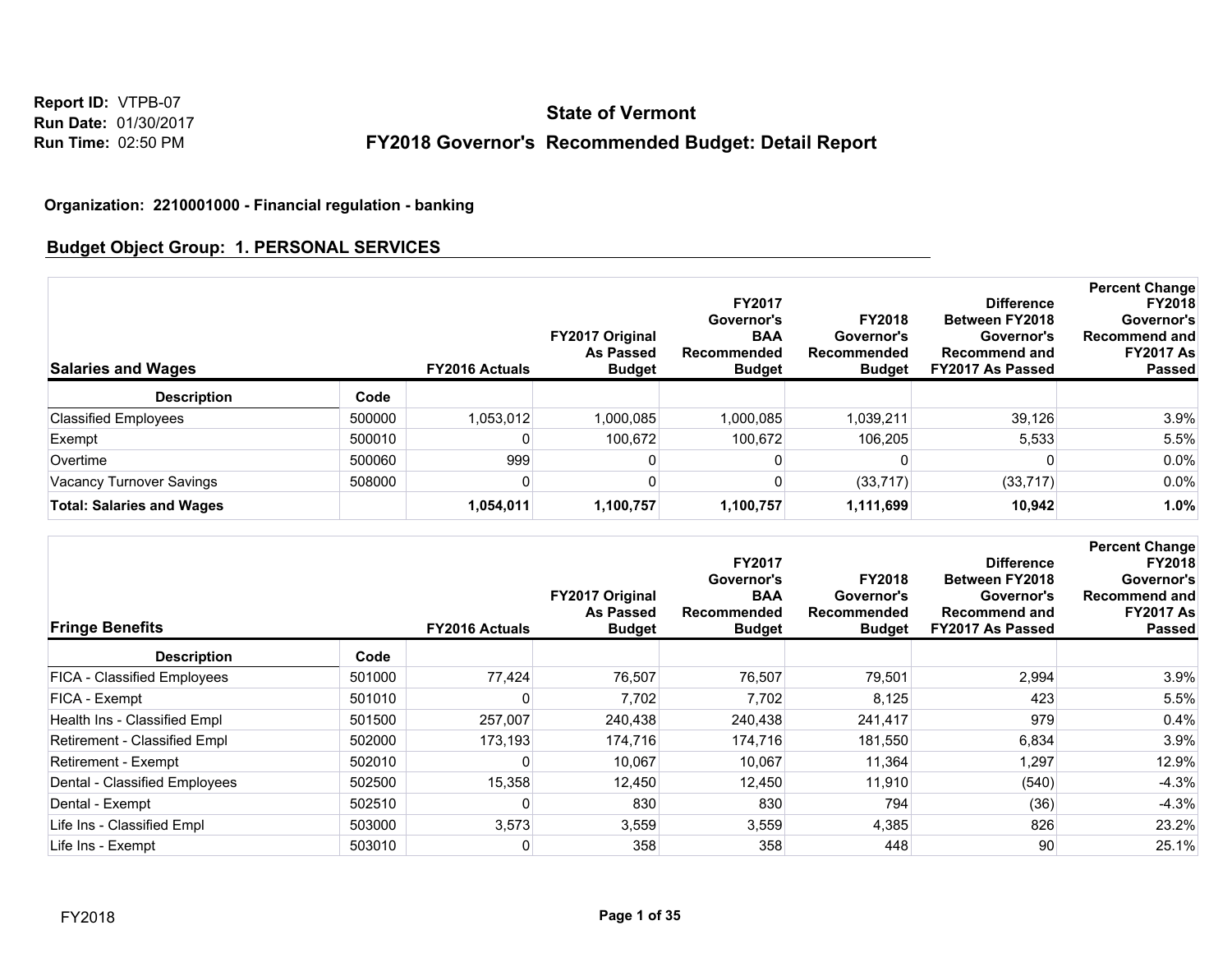## **State of Vermont**

## **FY2018 Governor's Recommended Budget: Detail Report**

#### **Organization: 2210001000 - Financial regulation - banking**

| <b>Fringe Benefits</b>        |        | <b>FY2016 Actuals</b> | FY2017 Original<br><b>As Passed</b><br><b>Budget</b> | <b>FY2017</b><br>Governor's<br><b>BAA</b><br>Recommended<br><b>Budget</b> | <b>FY2018</b><br>Governor's<br>Recommended<br><b>Budget</b> | <b>Difference</b><br><b>Between FY2018</b><br>Governor's<br><b>Recommend and</b><br>FY2017 As Passed | <b>Percent Change</b><br><b>FY2018</b><br>Governor's<br><b>Recommend and</b><br><b>FY2017 As</b><br><b>Passed</b> |
|-------------------------------|--------|-----------------------|------------------------------------------------------|---------------------------------------------------------------------------|-------------------------------------------------------------|------------------------------------------------------------------------------------------------------|-------------------------------------------------------------------------------------------------------------------|
| <b>Description</b>            | Code   |                       |                                                      |                                                                           |                                                             |                                                                                                      |                                                                                                                   |
| LTD - Classified Employees    | 503500 | 291                   | 202                                                  | 202                                                                       | 212                                                         | 10                                                                                                   | 5.0%                                                                                                              |
| LTD - Exempt                  | 503510 |                       | 232                                                  | 232                                                                       | 244                                                         | 12 <sub>1</sub>                                                                                      | 5.2%                                                                                                              |
| EAP - Classified Empl         | 504000 | 459                   | 450                                                  | 450                                                                       | 450                                                         |                                                                                                      | $0.0\%$                                                                                                           |
| EAP - Exempt                  | 504010 |                       | 30                                                   | 30                                                                        | 30 <sub>l</sub>                                             |                                                                                                      | $0.0\%$                                                                                                           |
| <b>Employee Tuition Costs</b> | 504530 | 110                   |                                                      | 0                                                                         |                                                             |                                                                                                      | $0.0\%$                                                                                                           |
| Workers Comp - Ins Premium    | 505200 | 3,785                 | 5,295                                                | 5,295                                                                     | 5,339                                                       | 44                                                                                                   | 0.8%                                                                                                              |
| Catamount Health Assessment   | 505700 | 421                   |                                                      |                                                                           |                                                             |                                                                                                      | $0.0\%$                                                                                                           |
| <b>Total: Fringe Benefits</b> |        | 531,620               | 532,836                                              | 532,836                                                                   | 545,769                                                     | 12,933                                                                                               | 2.4%                                                                                                              |

| <b>Contracted and 3rd Party Service</b>        |        | <b>FY2016 Actuals</b> | <b>FY2017 Original</b><br>As Passed<br><b>Budget</b> | <b>FY2017</b><br>Governor's<br><b>BAA</b><br>Recommended<br><b>Budget</b> | <b>FY2018</b><br>Governor's<br>Recommended<br><b>Budget</b> | <b>Difference</b><br><b>Between FY2018</b><br>Governor's<br><b>Recommend and</b><br><b>FY2017 As Passed</b> | <b>Percent Change</b><br><b>FY2018</b><br>Governor's<br>Recommend and<br><b>FY2017 As</b><br><b>Passed</b> |
|------------------------------------------------|--------|-----------------------|------------------------------------------------------|---------------------------------------------------------------------------|-------------------------------------------------------------|-------------------------------------------------------------------------------------------------------------|------------------------------------------------------------------------------------------------------------|
| <b>Description</b>                             | Code   |                       |                                                      |                                                                           |                                                             |                                                                                                             |                                                                                                            |
| Contr & 3Rd Party - Financial                  | 507100 | 1,695                 |                                                      |                                                                           |                                                             |                                                                                                             | $0.0\%$                                                                                                    |
| Contr & 3Rd Party - Legal                      | 507200 | 10,838                |                                                      |                                                                           |                                                             |                                                                                                             | $0.0\%$                                                                                                    |
| Contractual & 3Rd Party                        | 507999 |                       | 10,754                                               | 10,754                                                                    | 10,754                                                      |                                                                                                             | $0.0\%$                                                                                                    |
| <b>Total: Contracted and 3rd Party Service</b> |        | 12,533                | 10.754                                               | 10,754                                                                    | 10,754                                                      |                                                                                                             | $0.0\%$                                                                                                    |
| <b>Total: 1. PERSONAL SERVICES</b>             |        | 1,598,164             | 1,644,347                                            | 1,644,347                                                                 | 1,668,222                                                   | 23,875                                                                                                      | 1.5%                                                                                                       |

## **Budget Object Group: 2. OPERATING**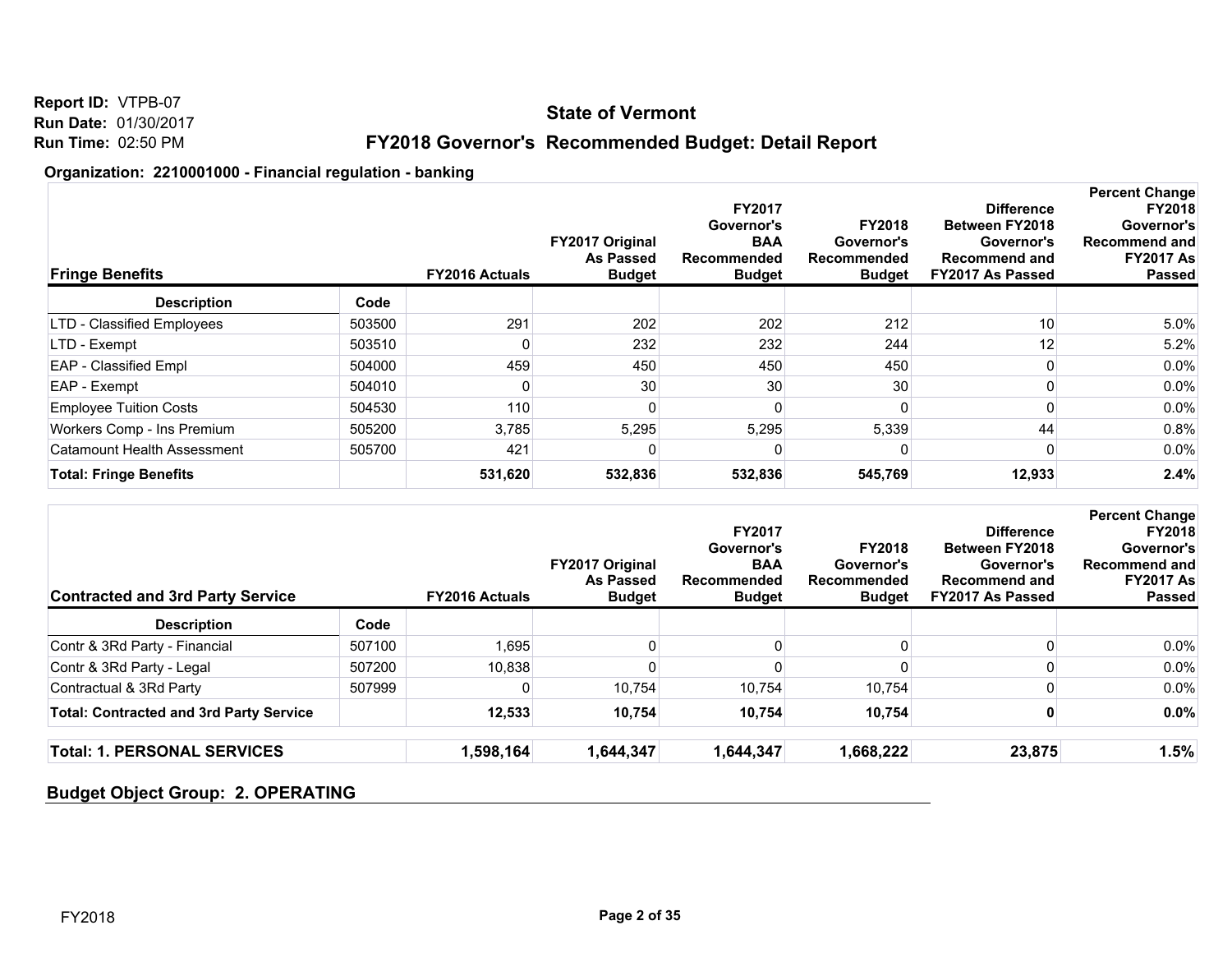**Report ID:** VTPB-07 **Run Date:** 01/30/2017 **Run Time:** 02:50 PM

## **FY2018 Governor's Recommended Budget: Detail Report**

| <b>Equipment</b>               |        | <b>FY2016 Actuals</b> | <b>FY2017 Original</b><br><b>As Passed</b><br><b>Budget</b> | <b>FY2017</b><br>Governor's<br><b>BAA</b><br>Recommended<br><b>Budget</b> | <b>FY2018</b><br>Governor's<br>Recommended<br><b>Budget</b> | <b>Difference</b><br><b>Between FY2018</b><br>Governor's<br><b>Recommend and</b><br>FY2017 As Passed | <b>Percent Change</b><br><b>FY2018</b><br>Governor's<br><b>Recommend and</b><br><b>FY2017 As</b><br><b>Passed</b> |
|--------------------------------|--------|-----------------------|-------------------------------------------------------------|---------------------------------------------------------------------------|-------------------------------------------------------------|------------------------------------------------------------------------------------------------------|-------------------------------------------------------------------------------------------------------------------|
| <b>Description</b>             | Code   |                       |                                                             |                                                                           |                                                             |                                                                                                      |                                                                                                                   |
| Hardware - Desktop & Laptop Pc | 522216 | 7,998                 | 5,711                                                       | 5,711                                                                     | 5,711                                                       |                                                                                                      | $0.0\%$                                                                                                           |
| Other Equipment                | 522400 | 139                   |                                                             |                                                                           |                                                             |                                                                                                      | $0.0\%$                                                                                                           |
| Furniture & Fixtures           | 522700 | 147                   |                                                             |                                                                           |                                                             |                                                                                                      | $0.0\%$                                                                                                           |
| <b>Total: Equipment</b>        |        | 8,284                 | 5,711                                                       | 5,711                                                                     | 5,711                                                       |                                                                                                      | 0.0%                                                                                                              |

| <b>IT/Telecom Services and Equipment</b>        |        | <b>FY2016 Actuals</b> | FY2017 Original<br><b>As Passed</b><br><b>Budget</b> | <b>FY2017</b><br>Governor's<br><b>BAA</b><br>Recommended<br><b>Budget</b> | <b>FY2018</b><br>Governor's<br>Recommended<br><b>Budget</b> | <b>Difference</b><br><b>Between FY2018</b><br>Governor's<br><b>Recommend and</b><br>FY2017 As Passed | <b>Percent Change</b><br><b>FY2018</b><br>Governor's<br><b>Recommend and</b><br><b>FY2017 As</b><br><b>Passed</b> |
|-------------------------------------------------|--------|-----------------------|------------------------------------------------------|---------------------------------------------------------------------------|-------------------------------------------------------------|------------------------------------------------------------------------------------------------------|-------------------------------------------------------------------------------------------------------------------|
| <b>Description</b>                              | Code   |                       |                                                      |                                                                           |                                                             |                                                                                                      |                                                                                                                   |
| Toll-Free Telephone                             | 516611 | 41                    |                                                      |                                                                           |                                                             |                                                                                                      | 0.0%                                                                                                              |
| Data Circuits 10 Mg Service                     | 516615 | 4,000                 |                                                      |                                                                           |                                                             |                                                                                                      | 0.0%                                                                                                              |
| <b>Telecom-Conf Calling Services</b>            | 516658 | 84                    |                                                      |                                                                           |                                                             |                                                                                                      | 0.0%                                                                                                              |
| It Intsyccost-Vision/Isdassess                  | 516671 | 10,988                | 12,447                                               | 12,447                                                                    | 13,998                                                      | 551. ا                                                                                               | 12.5%                                                                                                             |
| It Intsvccost- Dii - Telephone                  | 516672 | 5,163                 | 8,000                                                | 8,000                                                                     | 8,000                                                       |                                                                                                      | 0.0%                                                                                                              |
| Hw-Switches, Router, Other                      | 522215 | 99                    |                                                      |                                                                           |                                                             |                                                                                                      | 0.0%                                                                                                              |
| Hardware-Telephone User Equip                   | 522219 | 462                   |                                                      |                                                                           |                                                             |                                                                                                      | 0.0%                                                                                                              |
| Software - Office Technology                    | 522221 | 221                   | 2,000                                                | 2,000                                                                     | 2,000                                                       |                                                                                                      | 0.0%                                                                                                              |
| <b>Total: IT/Telecom Services and Equipment</b> |        | 21,058                | 22,447                                               | 22,447                                                                    | 23,998                                                      | 1,551                                                                                                | 6.9%                                                                                                              |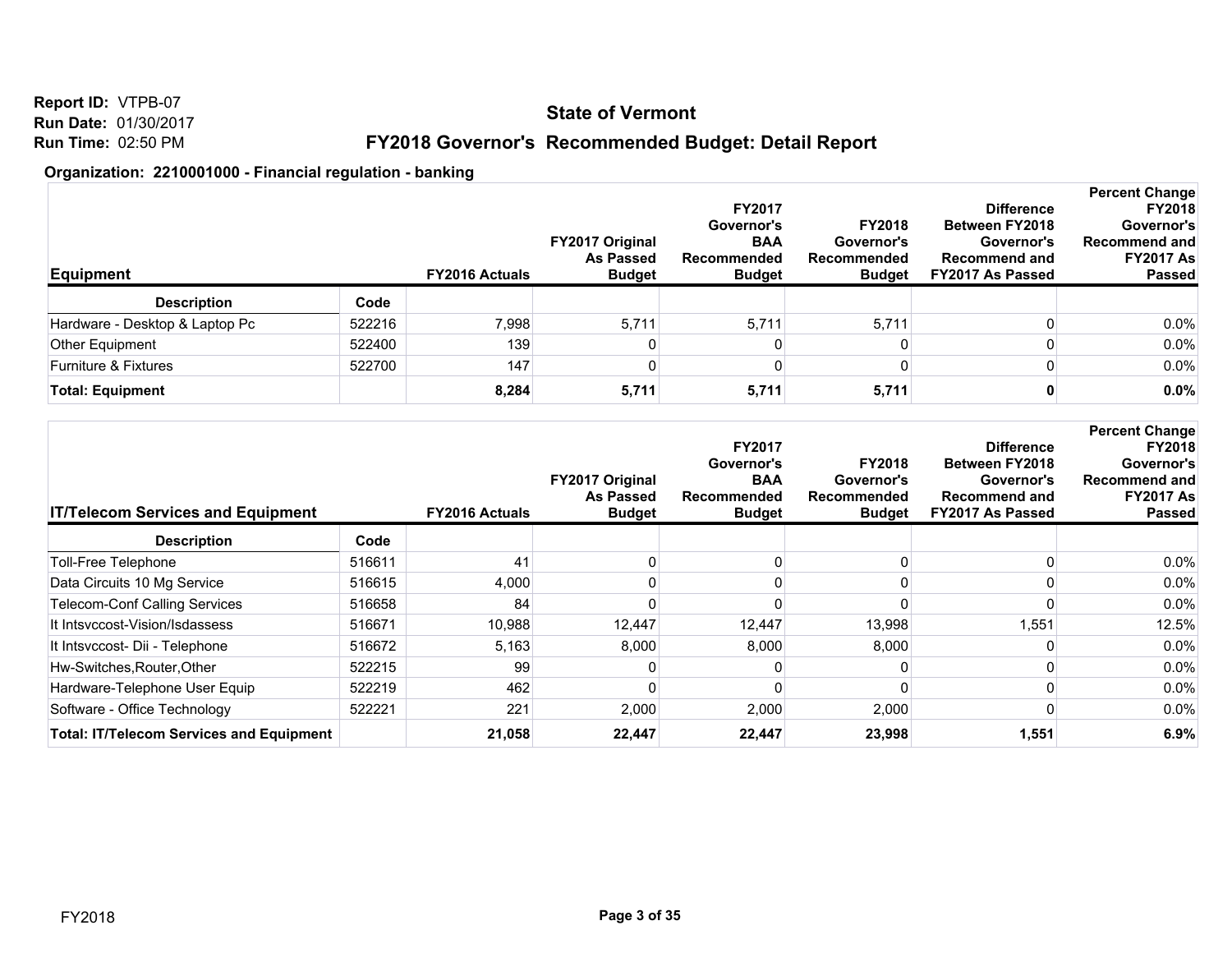**Report ID:** VTPB-07 **Run Date:** 01/30/2017 **Run Time:** 02:50 PM

## **FY2018 Governor's Recommended Budget: Detail Report**

| <b>Other Operating Expenses</b>        |        | <b>FY2016 Actuals</b> | <b>FY2017 Original</b><br><b>As Passed</b><br><b>Budget</b> | <b>FY2017</b><br>Governor's<br><b>BAA</b><br>Recommended<br><b>Budget</b> | <b>FY2018</b><br>Governor's<br><b>Recommended</b><br><b>Budget</b> | <b>Difference</b><br><b>Between FY2018</b><br>Governor's<br><b>Recommend and</b><br>FY2017 As Passed | <b>Percent Change</b><br><b>FY2018</b><br>Governor's<br>Recommend and<br><b>FY2017 As</b><br><b>Passed</b> |
|----------------------------------------|--------|-----------------------|-------------------------------------------------------------|---------------------------------------------------------------------------|--------------------------------------------------------------------|------------------------------------------------------------------------------------------------------|------------------------------------------------------------------------------------------------------------|
| <b>Description</b>                     | Code   |                       |                                                             |                                                                           |                                                                    |                                                                                                      |                                                                                                            |
| Single Audit Allocation                | 523620 | 1,073                 | 1,204                                                       | 1,204                                                                     | 1,369                                                              | 165                                                                                                  | 13.7%                                                                                                      |
| Registration & Identification          | 523640 |                       | 50                                                          | 50                                                                        | 50                                                                 |                                                                                                      | $0.0\%$                                                                                                    |
| Taxes                                  | 523660 |                       | 2,300                                                       | 2,300                                                                     | 2,300                                                              |                                                                                                      | $0.0\%$                                                                                                    |
| <b>Total: Other Operating Expenses</b> |        | 1,073                 | 3,554                                                       | 3,554                                                                     | 3,719                                                              | 165                                                                                                  | 4.6%                                                                                                       |

| <b>Other Purchased Services</b> |        | <b>FY2016 Actuals</b> | FY2017 Original<br><b>As Passed</b><br><b>Budget</b> | FY2017<br>Governor's<br><b>BAA</b><br>Recommended<br><b>Budget</b> | <b>FY2018</b><br>Governor's<br>Recommended<br><b>Budget</b> | <b>Difference</b><br><b>Between FY2018</b><br>Governor's<br><b>Recommend and</b><br>FY2017 As Passed | <b>Percent Change</b><br><b>FY2018</b><br>Governor's<br>Recommend and<br><b>FY2017 As</b><br><b>Passed</b> |
|---------------------------------|--------|-----------------------|------------------------------------------------------|--------------------------------------------------------------------|-------------------------------------------------------------|------------------------------------------------------------------------------------------------------|------------------------------------------------------------------------------------------------------------|
| <b>Description</b>              | Code   |                       |                                                      |                                                                    |                                                             |                                                                                                      |                                                                                                            |
| Insurance Other Than Empl Bene  | 516000 | 125                   | 208                                                  | 208                                                                | 303                                                         | 95                                                                                                   | 45.7%                                                                                                      |
| Insurance - General Liability   | 516010 | 3,448                 | 3,517                                                | 3,517                                                              | 3,177                                                       | (340)                                                                                                | $-9.7%$                                                                                                    |
| Property Insurance              | 516099 |                       | 152                                                  | 152                                                                |                                                             | (152)                                                                                                | $-100.0\%$                                                                                                 |
| Dues                            | 516500 | 36,924                | 50,000                                               | 50,000                                                             | 50,000                                                      |                                                                                                      | 0.0%                                                                                                       |
| Telecom-Telephone Services      | 516652 | 1,712                 |                                                      |                                                                    |                                                             |                                                                                                      | 0.0%                                                                                                       |
| It Int Svc Dii Allocated Fee    | 516685 | 18,945                | 20,762                                               | 20,762                                                             | 21,367                                                      | 605                                                                                                  | 2.9%                                                                                                       |
| Advertising                     | 516800 |                       | 1,000                                                | 1,000                                                              | 1,000                                                       |                                                                                                      | 0.0%                                                                                                       |
| Advertising-Print               | 516813 | 3,008                 |                                                      |                                                                    |                                                             |                                                                                                      | 0.0%                                                                                                       |
| Printing and Binding            | 517000 | 309                   | 5,600                                                | 5,600                                                              | 5,600                                                       |                                                                                                      | 0.0%                                                                                                       |
| Photocopying                    | 517020 | 779                   |                                                      |                                                                    |                                                             |                                                                                                      | 0.0%                                                                                                       |
| Registration For Meetings&Conf  | 517100 | 16,564                | 10,000                                               | 10,000                                                             | 10,000                                                      |                                                                                                      | 0.0%                                                                                                       |
| Postage - Bgs Postal Svcs Only  | 517205 | 2,046                 | 4,000                                                | 4,000                                                              | 4,000                                                       |                                                                                                      | 0.0%                                                                                                       |
| Freight & Express Mail          | 517300 | 11                    | 100                                                  | 100                                                                | 100                                                         |                                                                                                      | 0.0%                                                                                                       |
| <b>Other Purchased Services</b> | 519000 | 349                   | 2,000                                                | 2,000                                                              | 2,000                                                       |                                                                                                      | 0.0%                                                                                                       |
| Human Resources Services        | 519006 | 0                     | 0                                                    | 0                                                                  | 0                                                           |                                                                                                      | 0.0%                                                                                                       |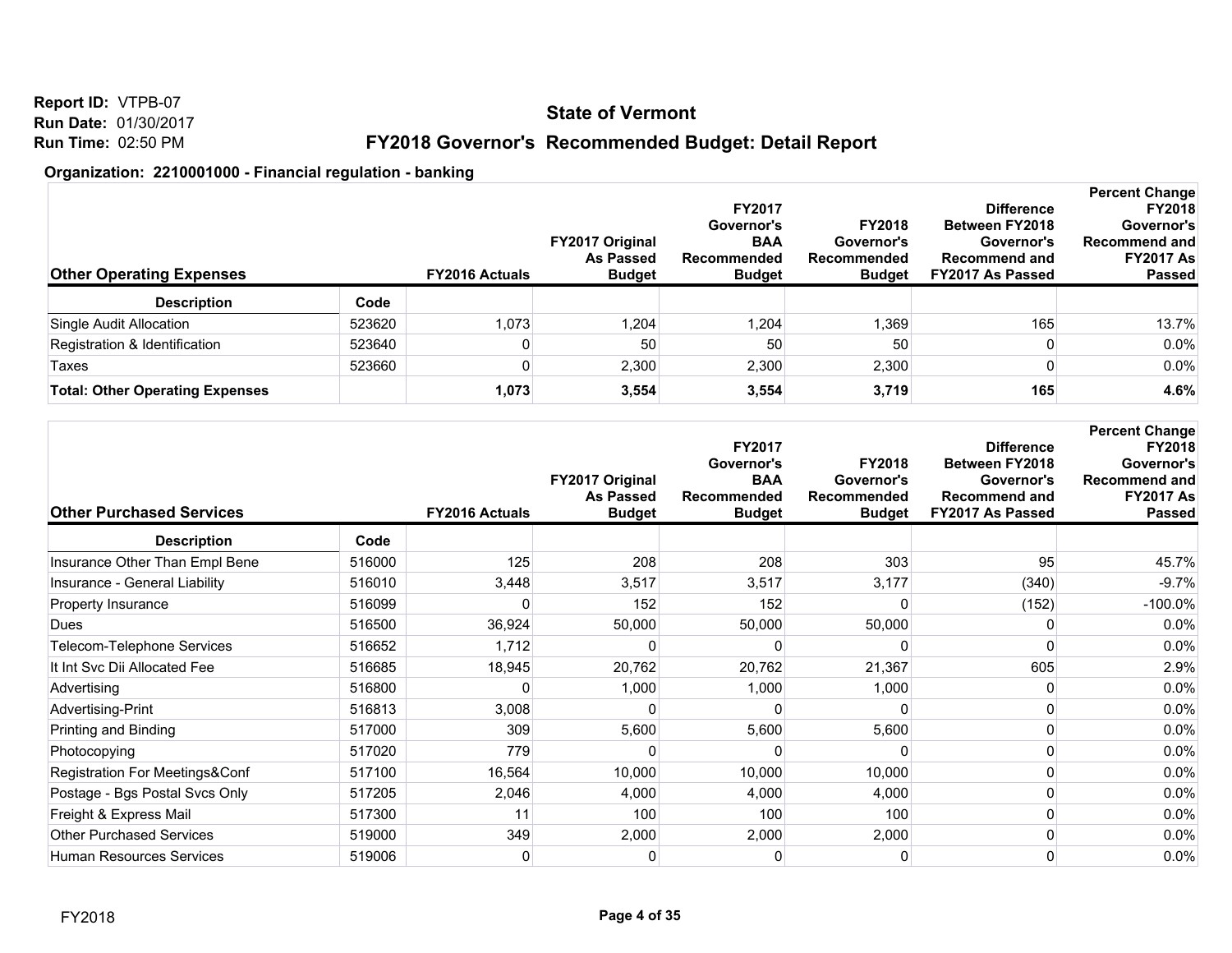**Report ID:** VTPB-07 **Run Date:** 01/30/2017 **Run Time:** 02:50 PM

## **FY2018 Governor's Recommended Budget: Detail Report**

| <b>Other Purchased Services</b>        |        | <b>FY2016 Actuals</b> | <b>FY2017 Original</b><br><b>As Passed</b><br><b>Budget</b> | <b>FY2017</b><br>Governor's<br><b>BAA</b><br>Recommended<br><b>Budget</b> | <b>FY2018</b><br>Governor's<br>Recommended<br><b>Budget</b> | <b>Difference</b><br><b>Between FY2018</b><br>Governor's<br><b>Recommend and</b><br>FY2017 As Passed | <b>Percent Change</b><br><b>FY2018</b><br>Governor's<br><b>Recommend and</b><br><b>FY2017 As</b><br><b>Passed</b> |
|----------------------------------------|--------|-----------------------|-------------------------------------------------------------|---------------------------------------------------------------------------|-------------------------------------------------------------|------------------------------------------------------------------------------------------------------|-------------------------------------------------------------------------------------------------------------------|
| <b>Description</b>                     | Code   |                       |                                                             |                                                                           |                                                             |                                                                                                      |                                                                                                                   |
| Moving State Agencies                  | 519040 | 469                   |                                                             |                                                                           |                                                             |                                                                                                      | $0.0\%$                                                                                                           |
| <b>Total: Other Purchased Services</b> |        | 84,687                | 97,339                                                      | 97,339                                                                    | 97,547                                                      | 208                                                                                                  | 0.2%                                                                                                              |

| <b>Property and Maintenance</b>        |        | <b>FY2016 Actuals</b> | <b>FY2017 Original</b><br><b>As Passed</b><br><b>Budget</b> | <b>FY2017</b><br>Governor's<br><b>BAA</b><br>Recommended<br><b>Budget</b> | <b>FY2018</b><br>Governor's<br><b>Recommended</b><br><b>Budget</b> | <b>Difference</b><br><b>Between FY2018</b><br>Governor's<br><b>Recommend and</b><br>FY2017 As Passed | <b>Percent Change</b><br><b>FY2018</b><br>Governor's<br>Recommend and<br><b>FY2017 As</b><br><b>Passed</b> |
|----------------------------------------|--------|-----------------------|-------------------------------------------------------------|---------------------------------------------------------------------------|--------------------------------------------------------------------|------------------------------------------------------------------------------------------------------|------------------------------------------------------------------------------------------------------------|
| <b>Description</b>                     | Code   |                       |                                                             |                                                                           |                                                                    |                                                                                                      |                                                                                                            |
| Repair and Maintenance                 | 512099 |                       | 400                                                         | 400                                                                       | 400                                                                |                                                                                                      | 0.0%                                                                                                       |
| Repair & Maint - Office Tech           | 513010 | 17                    |                                                             |                                                                           |                                                                    |                                                                                                      | 0.0%                                                                                                       |
| <b>Total: Property and Maintenance</b> |        | 17                    | 400                                                         | 400                                                                       | 400                                                                |                                                                                                      | 0.0%                                                                                                       |

| <b>Rental Other</b>  |        | <b>FY2016 Actuals</b> | <b>FY2017 Original</b><br><b>As Passed</b><br><b>Budget</b> | <b>FY2017</b><br>Governor's<br><b>BAA</b><br>Recommended<br><b>Budget</b> | <b>FY2018</b><br>Governor's<br>Recommended<br>Budget | <b>Difference</b><br><b>Between FY2018</b><br>Governor's<br><b>Recommend and</b><br>FY2017 As Passed | <b>Percent Change</b><br><b>FY2018</b><br>Governor's<br>Recommend and<br><b>FY2017 As</b><br><b>Passed</b> |
|----------------------|--------|-----------------------|-------------------------------------------------------------|---------------------------------------------------------------------------|------------------------------------------------------|------------------------------------------------------------------------------------------------------|------------------------------------------------------------------------------------------------------------|
| <b>Description</b>   | Code   |                       |                                                             |                                                                           |                                                      |                                                                                                      |                                                                                                            |
| Rentals              | 514099 |                       | 89,705                                                      | 89,705                                                                    | 101,962                                              | 12,257                                                                                               | 13.7%                                                                                                      |
| Rental - Auto        | 514550 | 299                   |                                                             | 0                                                                         |                                                      |                                                                                                      | 0.0%                                                                                                       |
| ∣Total: Rental Other |        | 299                   | 89,705                                                      | 89,705                                                                    | 101,962                                              | 12,257                                                                                               | 13.7%                                                                                                      |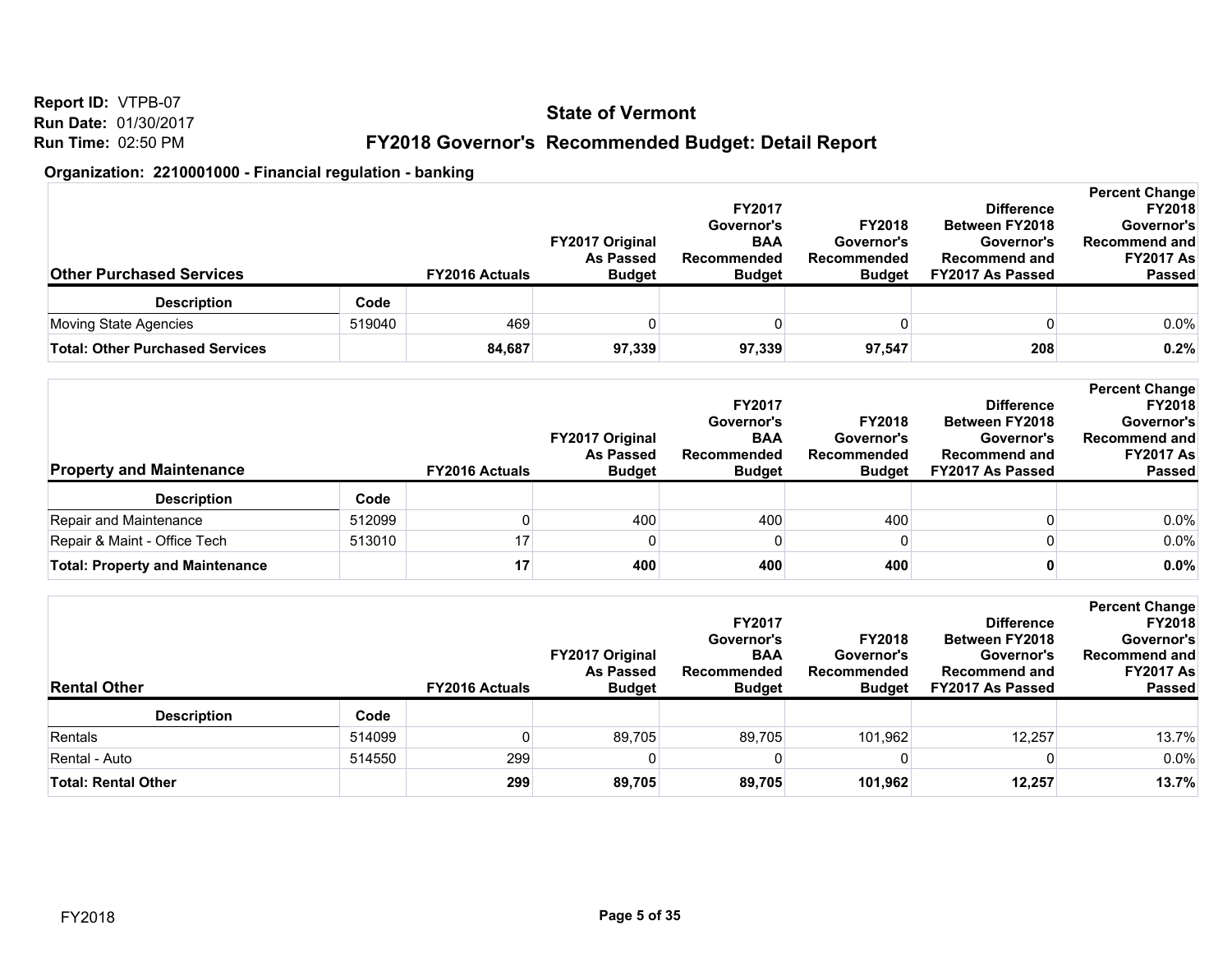**Report ID:** VTPB-07 **Run Date:** 01/30/2017 **Run Time:** 02:50 PM

## **FY2018 Governor's Recommended Budget: Detail Report**

| <b>Rental Property</b>         |        | <b>FY2016 Actuals</b> |  | <b>Difference</b><br><b>Between</b><br><b>Recommend and</b><br><b>As Passed</b> | <b>Percent Change</b><br>Recommend and<br><b>As Passed</b> |
|--------------------------------|--------|-----------------------|--|---------------------------------------------------------------------------------|------------------------------------------------------------|
| <b>Description</b>             | Code   |                       |  |                                                                                 |                                                            |
| Rent Land & Bldgs-Office Space | 514000 | 106,017               |  |                                                                                 | $0.0\%$                                                    |
| <b>Total: Rental Property</b>  |        | 106,017               |  |                                                                                 | $0.0\%$                                                    |

| <b>Supplies</b>                |        | <b>FY2016 Actuals</b> | FY2017 Original<br><b>As Passed</b><br><b>Budget</b> | <b>FY2017</b><br>Governor's<br><b>BAA</b><br>Recommended<br><b>Budget</b> | <b>FY2018</b><br>Governor's<br>Recommended<br><b>Budget</b> | <b>Difference</b><br><b>Between FY2018</b><br>Governor's<br><b>Recommend and</b><br><b>FY2017 As Passed</b> | <b>Percent Change</b><br><b>FY2018</b><br>Governor's<br><b>Recommend and</b><br><b>FY2017 As</b><br><b>Passed</b> |
|--------------------------------|--------|-----------------------|------------------------------------------------------|---------------------------------------------------------------------------|-------------------------------------------------------------|-------------------------------------------------------------------------------------------------------------|-------------------------------------------------------------------------------------------------------------------|
| <b>Description</b>             | Code   |                       |                                                      |                                                                           |                                                             |                                                                                                             |                                                                                                                   |
| <b>Office Supplies</b>         | 520000 | 4,575                 | 5,200                                                | 5,200                                                                     | 5,200                                                       |                                                                                                             | $0.0\%$                                                                                                           |
| Recognition/Awards             | 520600 | 40                    |                                                      |                                                                           |                                                             |                                                                                                             | $0.0\%$                                                                                                           |
| Food                           | 520700 | 537                   | 1,000                                                | 1,000                                                                     | 1,000                                                       |                                                                                                             | $0.0\%$                                                                                                           |
| Electricity                    | 521100 | 3,228                 | 5,000                                                | 5,000                                                                     | 5,000                                                       |                                                                                                             | $0.0\%$                                                                                                           |
| Books&Periodicals-Library/Educ | 521500 | 84                    | 500                                                  | 500                                                                       | 500                                                         |                                                                                                             | $0.0\%$                                                                                                           |
| Subscriptions                  | 521510 | 1,939                 | 1,500                                                | 1,500                                                                     | 1,500                                                       |                                                                                                             | $0.0\%$                                                                                                           |
| <b>Total: Supplies</b>         |        | 10,402                | 13,200                                               | 13,200                                                                    | 13,200                                                      |                                                                                                             | 0.0%                                                                                                              |

| Travel                       |        | <b>FY2016 Actuals</b> | <b>FY2017 Original</b><br>As Passed<br><b>Budget</b> | <b>FY2017</b><br>Governor's<br><b>BAA</b><br>Recommended<br><b>Budget</b> | <b>FY2018</b><br>Governor's<br>Recommended<br><b>Budget</b> | <b>Difference</b><br><b>Between FY2018</b><br>Governor's<br><b>Recommend and</b><br>FY2017 As Passed | <b>Percent Change</b><br><b>FY2018</b><br>Governor's<br>Recommend and<br><b>FY2017 As</b><br><b>Passed</b> |
|------------------------------|--------|-----------------------|------------------------------------------------------|---------------------------------------------------------------------------|-------------------------------------------------------------|------------------------------------------------------------------------------------------------------|------------------------------------------------------------------------------------------------------------|
| <b>Description</b>           | Code   |                       |                                                      |                                                                           |                                                             |                                                                                                      |                                                                                                            |
| Travel In-State Employee     | 517999 |                       | 87.800                                               | 87,800                                                                    | 87.800                                                      |                                                                                                      | $0.0\%$                                                                                                    |
| Travel-Inst-Auto Mileage-Emp | 518000 | 66.184                |                                                      |                                                                           |                                                             |                                                                                                      | $0.0\%$                                                                                                    |
| Travel-Inst-Other Transp-Emp | 518010 | 149                   |                                                      |                                                                           |                                                             |                                                                                                      | $0.0\%$                                                                                                    |
| Travel-Inst-Meals-Emp        | 518020 | 3,234                 |                                                      |                                                                           |                                                             |                                                                                                      | $0.0\%$                                                                                                    |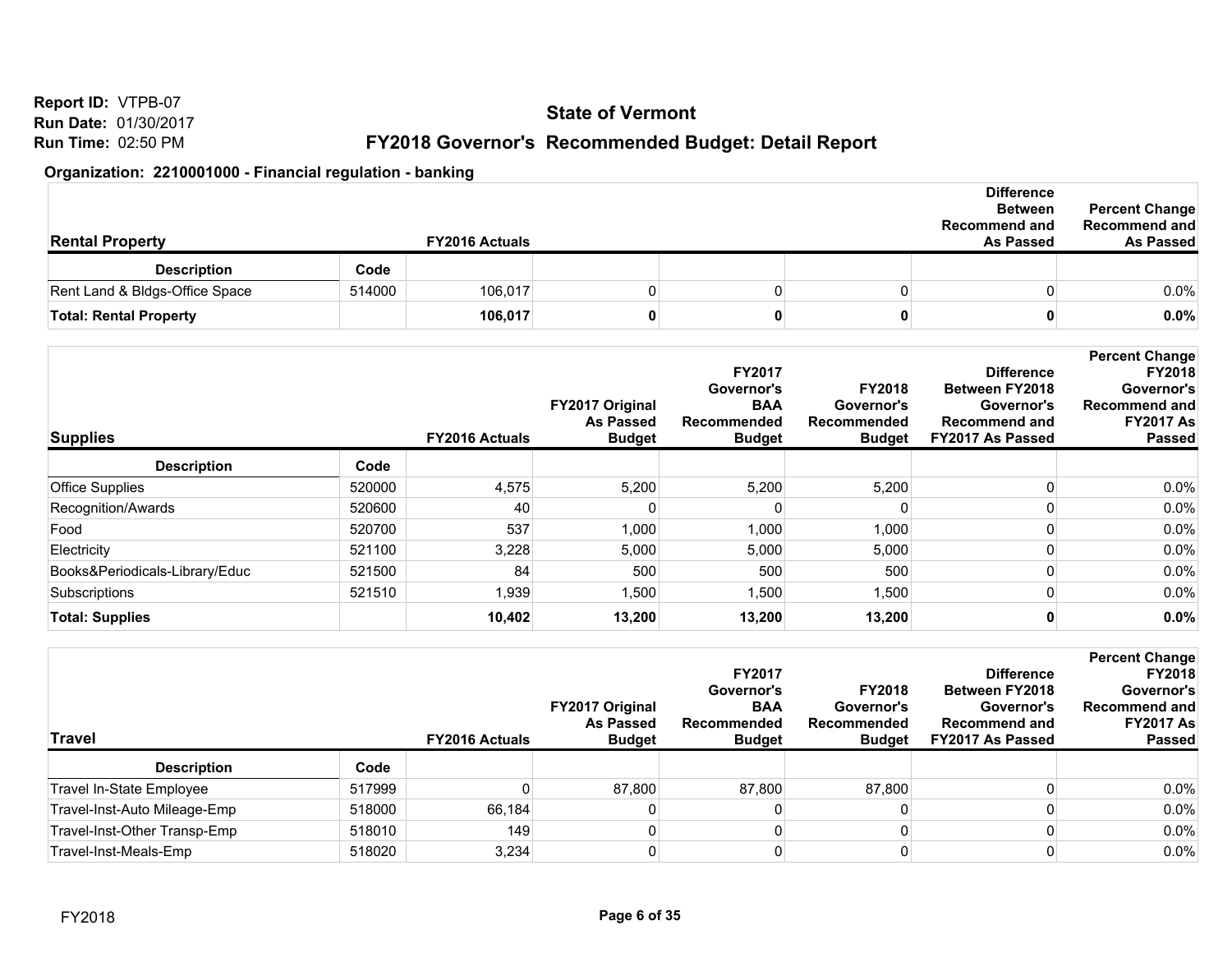## **State of Vermont**

## **FY2018 Governor's Recommended Budget: Detail Report**

| <b>Travel</b>                    |        | FY2016 Actuals | FY2017 Original<br><b>As Passed</b><br><b>Budget</b> | <b>FY2017</b><br>Governor's<br><b>BAA</b><br>Recommended<br><b>Budget</b> | <b>FY2018</b><br>Governor's<br>Recommended<br><b>Budget</b> | <b>Difference</b><br><b>Between FY2018</b><br>Governor's<br><b>Recommend and</b><br>FY2017 As Passed | <b>Percent Change</b><br><b>FY2018</b><br>Governor's<br>Recommend and<br><b>FY2017 As</b><br>Passed |
|----------------------------------|--------|----------------|------------------------------------------------------|---------------------------------------------------------------------------|-------------------------------------------------------------|------------------------------------------------------------------------------------------------------|-----------------------------------------------------------------------------------------------------|
| <b>Description</b>               | Code   |                |                                                      |                                                                           |                                                             |                                                                                                      |                                                                                                     |
| Travel-Inst-Lodging-Emp          | 518030 | 11,042         |                                                      |                                                                           |                                                             |                                                                                                      | 0.0%                                                                                                |
| Travel-Inst-Incidentals-Emp      | 518040 | 1,231          |                                                      |                                                                           |                                                             |                                                                                                      | $0.0\%$                                                                                             |
| Travel-Inst-Lodging-Nonemp       | 518330 | 344            |                                                      |                                                                           |                                                             |                                                                                                      | $0.0\%$                                                                                             |
| <b>Travel Out-State Employee</b> | 518499 |                | 30,000                                               | 30,000                                                                    | 60,000                                                      | 30,000                                                                                               | 100.0%                                                                                              |
| Travel-Outst-Auto Mileage-Emp    | 518500 | 4,240          |                                                      |                                                                           |                                                             |                                                                                                      | $0.0\%$                                                                                             |
| Travel-Outst-Other Trans-Emp     | 518510 | 12,512         |                                                      |                                                                           |                                                             |                                                                                                      | $0.0\%$                                                                                             |
| Travel-Outst-Meals-Emp           | 518520 | 4,732          |                                                      |                                                                           |                                                             |                                                                                                      | $0.0\%$                                                                                             |
| Travel-Outst-Lodging-Emp         | 518530 | 25,655         |                                                      |                                                                           |                                                             |                                                                                                      | $0.0\%$                                                                                             |
| Travel-Outst-Incidentals-Emp     | 518540 | 3,101          |                                                      |                                                                           |                                                             |                                                                                                      | $0.0\%$                                                                                             |
| <b>Total: Travel</b>             |        | 132,423        | 117,800                                              | 117,800                                                                   | 147,800                                                     | 30,000                                                                                               | 25.5%                                                                                               |

| <b>Property Management Services</b>        |        | <b>FY2016 Actuals</b> |           |           |           | <b>Difference</b><br><b>Between</b><br><b>Recommend and</b><br><b>As Passed</b> | <b>Percent Change</b><br>Recommend and<br>As Passed |
|--------------------------------------------|--------|-----------------------|-----------|-----------|-----------|---------------------------------------------------------------------------------|-----------------------------------------------------|
| <b>Description</b>                         | Code   |                       |           |           |           |                                                                                 |                                                     |
| Accreditation/Certification                | 516575 | 2,000                 |           |           |           |                                                                                 | $0.0\%$                                             |
| <b>Total: Property Management Services</b> |        | 2,000                 | 0         |           |           |                                                                                 | $0.0\%$                                             |
| <b>Total: 2. OPERATING</b>                 |        | 366,260               | 350,156   | 350,156   | 394,337   | 44,181                                                                          | 12.6%                                               |
| <b>Total Expenses:</b>                     |        | 1,964,424             | 1,994,503 | 1,994,503 | 2,062,559 | 68,056                                                                          | 3.4%                                                |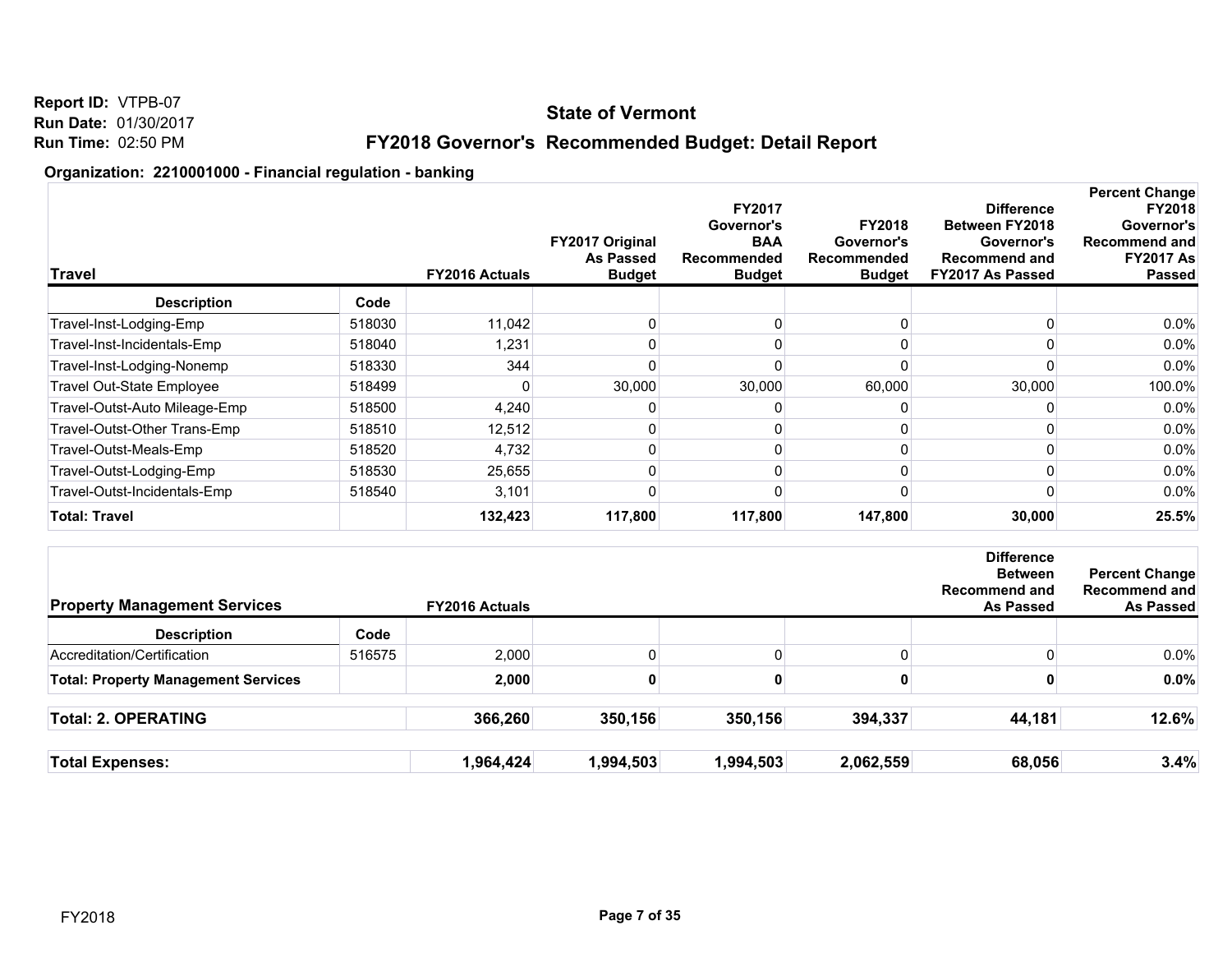## **State of Vermont**

## **FY2018 Governor's Recommended Budget: Detail Report**

**Organization: 2210011000 - Financial regulation - insurance**

## **Budget Object Group: 1. PERSONAL SERVICES**

| <b>Salaries and Wages</b>        |        | <b>FY2016 Actuals</b> | FY2017 Original<br>As Passed<br><b>Budget</b> | <b>FY2017</b><br>Governor's<br><b>BAA</b><br>Recommended<br><b>Budget</b> | <b>FY2018</b><br>Governor's<br>Recommended<br><b>Budget</b> | <b>Difference</b><br><b>Between FY2018</b><br>Governor's<br><b>Recommend and</b><br>FY2017 As Passed | <b>Percent Change</b><br><b>FY2018</b><br>Governor's<br>Recommend and<br><b>FY2017 As</b><br><b>Passed</b> |
|----------------------------------|--------|-----------------------|-----------------------------------------------|---------------------------------------------------------------------------|-------------------------------------------------------------|------------------------------------------------------------------------------------------------------|------------------------------------------------------------------------------------------------------------|
| <b>Description</b>               | Code   |                       |                                               |                                                                           |                                                             |                                                                                                      |                                                                                                            |
| <b>Classified Employees</b>      | 500000 | 2.663.026             | 1.877.955                                     | 1,877,955                                                                 | 1,939,315                                                   | 61.360                                                                                               | 3.3%                                                                                                       |
| Exempt                           | 500010 |                       | 112.611                                       | 112.611                                                                   | 116,771                                                     | 4,160                                                                                                | 3.7%                                                                                                       |
| Overtime                         | 500060 | 922                   |                                               |                                                                           |                                                             |                                                                                                      | $0.0\%$                                                                                                    |
| Market Factor - Classified       | 500899 |                       | 203.624                                       | 203,624                                                                   | 220.725                                                     | 17.101                                                                                               | 8.4%                                                                                                       |
| Vacancy Turnover Savings         | 508000 |                       |                                               |                                                                           | (66, 603)                                                   | (66, 603)                                                                                            | $0.0\%$                                                                                                    |
| <b>Total: Salaries and Wages</b> |        | 2,663,948             | 2,194,190                                     | 2,194,190                                                                 | 2,210,208                                                   | 16,018                                                                                               | 0.7%                                                                                                       |

| <b>Fringe Benefits</b>             |        | <b>FY2016 Actuals</b> | FY2017 Original<br><b>As Passed</b><br><b>Budget</b> | <b>FY2017</b><br>Governor's<br><b>BAA</b><br>Recommended<br><b>Budget</b> | <b>FY2018</b><br>Governor's<br>Recommended<br><b>Budget</b> | <b>Difference</b><br><b>Between FY2018</b><br>Governor's<br><b>Recommend and</b><br>FY2017 As Passed | <b>Percent Change</b><br><b>FY2018</b><br>Governor's<br><b>Recommend and</b><br><b>FY2017 As</b><br><b>Passed</b> |
|------------------------------------|--------|-----------------------|------------------------------------------------------|---------------------------------------------------------------------------|-------------------------------------------------------------|------------------------------------------------------------------------------------------------------|-------------------------------------------------------------------------------------------------------------------|
| <b>Description</b>                 | Code   |                       |                                                      |                                                                           |                                                             |                                                                                                      |                                                                                                                   |
| <b>FICA - Classified Employees</b> | 501000 | 162,058               | 158,464                                              | 158,464                                                                   | 165,243                                                     | 6,779                                                                                                | 4.3%                                                                                                              |
| FICA - Exempt                      | 501010 |                       | 8,459                                                | 8,459                                                                     | 8,933                                                       | 474                                                                                                  | 5.6%                                                                                                              |
| Health Ins - Classified Empl       | 501500 | 417,823               | 396,172                                              | 396,172                                                                   | 422,283                                                     | 26,111                                                                                               | 6.6%                                                                                                              |
| Health Ins - Exempt                | 501510 |                       | 22,583                                               | 22,583                                                                    | 22,952                                                      | 369                                                                                                  | 1.6%                                                                                                              |
| Retirement - Classified Empl       | 502000 | 372,205               | 356,298                                              | 356,298                                                                   | 377,359                                                     | 21,061                                                                                               | 5.9%                                                                                                              |
| Retirement - Exempt                | 502010 | 0                     | 19,673                                               | 19,673                                                                    | 20,400                                                      | 727                                                                                                  | 3.7%                                                                                                              |
| Dental - Classified Employees      | 502500 | 27,118                | 24,900                                               | 24,900                                                                    | 23,820                                                      | (1,080)                                                                                              | $-4.3%$                                                                                                           |
| Dental - Exempt                    | 502510 |                       | 830                                                  | 830                                                                       | 794                                                         | (36)                                                                                                 | $-4.3%$                                                                                                           |
| Life Ins - Classified Empl         | 503000 | 7,461                 | 7,410                                                | 7,410                                                                     | 9,117                                                       | 1,707                                                                                                | 23.0%                                                                                                             |
| Life Ins - Exempt                  | 503010 | 0                     | 401                                                  | 401                                                                       | 493                                                         | 92                                                                                                   | 22.9%                                                                                                             |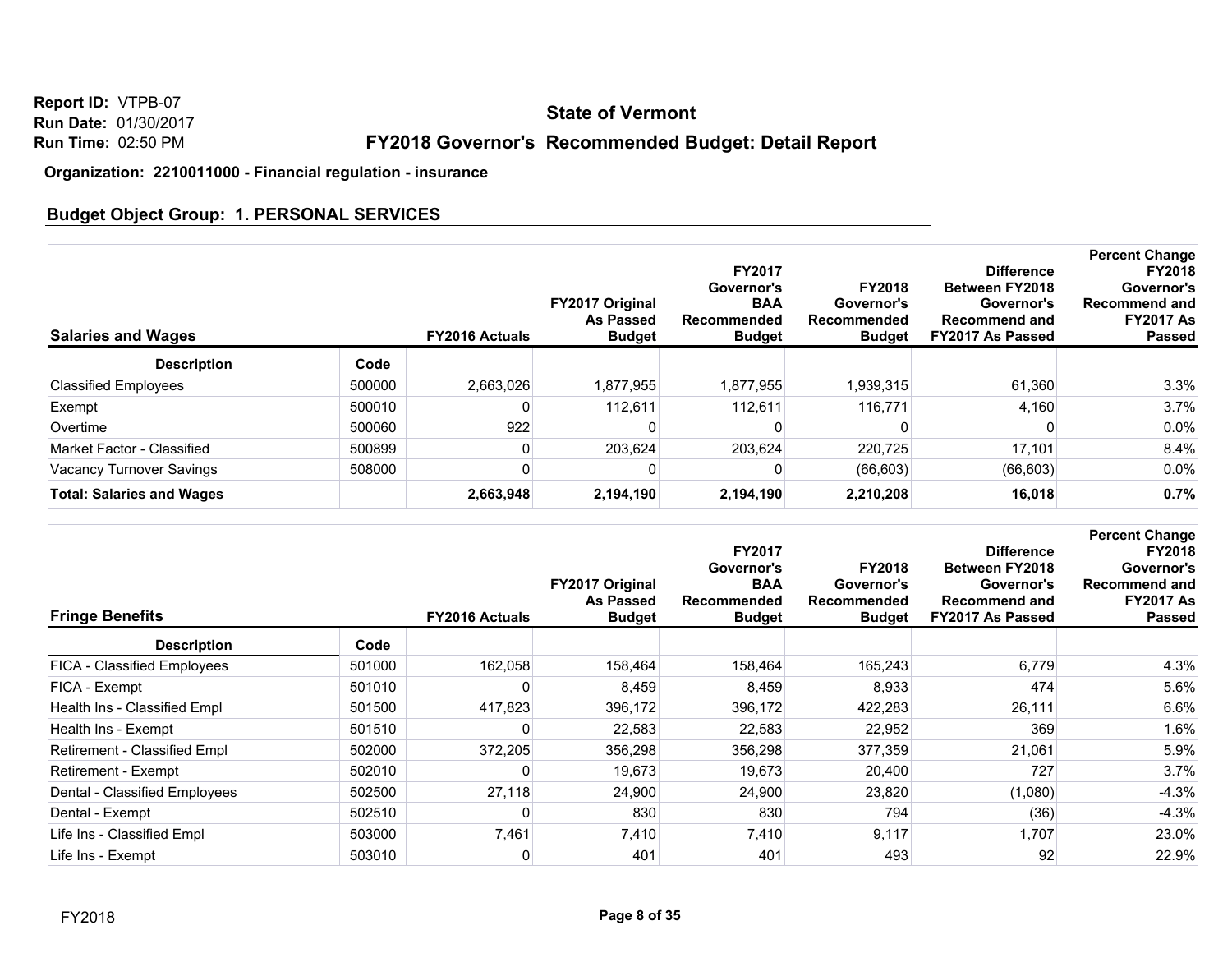## **State of Vermont**

## **FY2018 Governor's Recommended Budget: Detail Report**

#### **Organization: 2210011000 - Financial regulation - insurance**

| <b>Fringe Benefits</b>             |        | <b>FY2016 Actuals</b> | FY2017 Original<br><b>As Passed</b><br><b>Budget</b> | <b>FY2017</b><br>Governor's<br><b>BAA</b><br>Recommended<br><b>Budget</b> | <b>FY2018</b><br>Governor's<br>Recommended<br><b>Budget</b> | <b>Difference</b><br><b>Between FY2018</b><br>Governor's<br><b>Recommend and</b><br>FY2017 As Passed | <b>Percent Change</b><br><b>FY2018</b><br>Governor's<br>Recommend and<br><b>FY2017 As</b><br><b>Passed</b> |
|------------------------------------|--------|-----------------------|------------------------------------------------------|---------------------------------------------------------------------------|-------------------------------------------------------------|------------------------------------------------------------------------------------------------------|------------------------------------------------------------------------------------------------------------|
| <b>Description</b>                 | Code   |                       |                                                      |                                                                           |                                                             |                                                                                                      |                                                                                                            |
| LTD - Classified Employees         | 503500 | 1,295                 | 722                                                  | 722                                                                       | 751                                                         | 29                                                                                                   | 4.0%                                                                                                       |
| LTD - Exempt                       | 503510 |                       | 259                                                  | 259                                                                       | 269                                                         | 10 <sub>1</sub>                                                                                      | 3.9%                                                                                                       |
| <b>EAP</b> - Classified Empl       | 504000 | 907                   | 900                                                  | 900                                                                       | 900                                                         |                                                                                                      | $0.0\%$                                                                                                    |
| EAP - Exempt                       | 504010 |                       | 30                                                   | 30                                                                        | 30                                                          |                                                                                                      | $0.0\%$                                                                                                    |
| <b>Employee Tuition Costs</b>      | 504530 | 110                   |                                                      |                                                                           |                                                             |                                                                                                      | $0.0\%$                                                                                                    |
| Workers Comp - Ins Premium         | 505200 | 8,990                 | 10,259                                               | 10,259                                                                    | 10,345                                                      | 86                                                                                                   | 0.8%                                                                                                       |
| Unemployment Compensation          | 505500 | 6,184                 |                                                      |                                                                           |                                                             |                                                                                                      | $0.0\%$                                                                                                    |
| <b>Catamount Health Assessment</b> | 505700 | 344                   |                                                      |                                                                           |                                                             |                                                                                                      | $0.0\%$                                                                                                    |
| <b>Total: Fringe Benefits</b>      |        | 1,004,495             | 1,007,360                                            | 1,007,360                                                                 | 1,063,689                                                   | 56,329                                                                                               | 5.6%                                                                                                       |

| <b>Contracted and 3rd Party Service</b>        |        | <b>FY2016 Actuals</b> | FY2017 Original<br>As Passed<br><b>Budget</b> | <b>FY2017</b><br>Governor's<br><b>BAA</b><br>Recommended<br><b>Budget</b> | <b>FY2018</b><br>Governor's<br>Recommended<br><b>Budget</b> | <b>Difference</b><br><b>Between FY2018</b><br>Governor's<br><b>Recommend and</b><br><b>FY2017 As Passed</b> | <b>Percent Change</b><br><b>FY2018</b><br>Governor's<br>Recommend and<br><b>FY2017 As</b><br><b>Passed</b> |
|------------------------------------------------|--------|-----------------------|-----------------------------------------------|---------------------------------------------------------------------------|-------------------------------------------------------------|-------------------------------------------------------------------------------------------------------------|------------------------------------------------------------------------------------------------------------|
| <b>Description</b>                             | Code   |                       |                                               |                                                                           |                                                             |                                                                                                             |                                                                                                            |
| Contr & 3Rd Party - Financial                  | 507100 | 729.804               |                                               |                                                                           |                                                             |                                                                                                             | $0.0\%$                                                                                                    |
| Contr & 3Rd Party - Legal                      | 507200 | 10,838                |                                               |                                                                           |                                                             |                                                                                                             | $0.0\%$                                                                                                    |
| Contr&3Rd Pty-Educ & Training                  | 507350 | 70                    |                                               |                                                                           |                                                             |                                                                                                             | $0.0\%$                                                                                                    |
| Other Contr and 3Rd Pty Serv                   | 507600 | 387,801               |                                               |                                                                           |                                                             |                                                                                                             | $0.0\%$                                                                                                    |
| Contractual & 3Rd Party                        | 507999 |                       | 1,336,849                                     | 1,336,849                                                                 | 1,163,097                                                   | (173, 752)                                                                                                  | $-13.0\%$                                                                                                  |
| <b>Total: Contracted and 3rd Party Service</b> |        | 1,128,512             | 1,336,849                                     | 1,336,849                                                                 | 1,163,097                                                   | (173, 752)                                                                                                  | $-13.0\%$                                                                                                  |
| <b>Total: 1. PERSONAL SERVICES</b>             |        | 4,796,956             | 4,538,399                                     | 4,538,399                                                                 | 4,436,994                                                   | (101, 405)                                                                                                  | $-2.2%$                                                                                                    |

## **Budget Object Group: 2. OPERATING**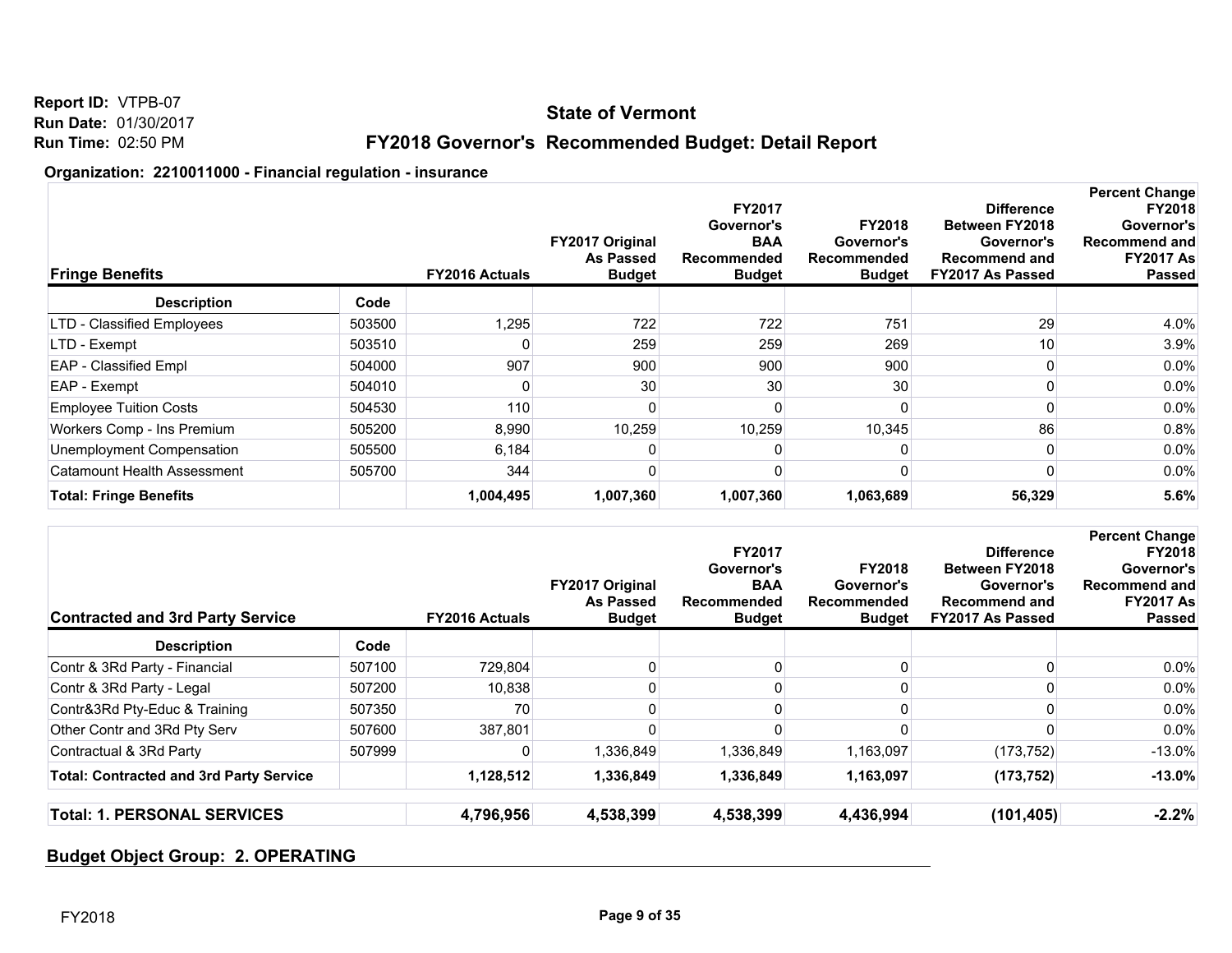**Report ID:** VTPB-07 **Run Date:** 01/30/2017 **Run Time:** 02:50 PM

## **FY2018 Governor's Recommended Budget: Detail Report**

| <b>Equipment</b>                |        | <b>FY2016 Actuals</b> | <b>FY2017 Original</b><br><b>As Passed</b><br><b>Budget</b> | <b>FY2017</b><br>Governor's<br><b>BAA</b><br>Recommended<br><b>Budget</b> | <b>FY2018</b><br>Governor's<br>Recommended<br><b>Budget</b> | <b>Difference</b><br><b>Between FY2018</b><br>Governor's<br><b>Recommend and</b><br>FY2017 As Passed | <b>Percent Change</b><br><b>FY2018</b><br>Governor's<br>Recommend and<br><b>FY2017 As</b><br><b>Passed</b> |
|---------------------------------|--------|-----------------------|-------------------------------------------------------------|---------------------------------------------------------------------------|-------------------------------------------------------------|------------------------------------------------------------------------------------------------------|------------------------------------------------------------------------------------------------------------|
| <b>Description</b>              | Code   |                       |                                                             |                                                                           |                                                             |                                                                                                      |                                                                                                            |
| Hardware - Desktop & Laptop Pc  | 522216 | 1,993                 | 10,000                                                      | 10,000                                                                    | 10,000                                                      |                                                                                                      | $0.0\%$                                                                                                    |
| Other Equipment                 | 522400 | 63                    |                                                             |                                                                           |                                                             |                                                                                                      | $0.0\%$                                                                                                    |
| <b>Furniture &amp; Fixtures</b> | 522700 | 4,005                 |                                                             |                                                                           |                                                             |                                                                                                      | $0.0\%$                                                                                                    |
| Equipment                       | 522799 |                       | 2,000                                                       | 2,000                                                                     | 2,000                                                       |                                                                                                      | 0.0%                                                                                                       |
| <b>Total: Equipment</b>         |        | 6,061                 | 12,000                                                      | 12,000                                                                    | 12,000                                                      |                                                                                                      | 0.0%                                                                                                       |

| <b>IT/Telecom Services and Equipment</b>        |        | <b>FY2016 Actuals</b> | FY2017 Original<br><b>As Passed</b><br><b>Budget</b> | <b>FY2017</b><br>Governor's<br><b>BAA</b><br>Recommended<br><b>Budget</b> | <b>FY2018</b><br>Governor's<br>Recommended<br><b>Budget</b> | <b>Difference</b><br><b>Between FY2018</b><br>Governor's<br><b>Recommend and</b><br>FY2017 As Passed | <b>Percent Change</b><br><b>FY2018</b><br>Governor's<br><b>Recommend and</b><br><b>FY2017 As</b><br><b>Passed</b> |
|-------------------------------------------------|--------|-----------------------|------------------------------------------------------|---------------------------------------------------------------------------|-------------------------------------------------------------|------------------------------------------------------------------------------------------------------|-------------------------------------------------------------------------------------------------------------------|
| <b>Description</b>                              | Code   |                       |                                                      |                                                                           |                                                             |                                                                                                      |                                                                                                                   |
| Toll-Free Telephone                             | 516611 | 904                   |                                                      |                                                                           |                                                             |                                                                                                      | $0.0\%$                                                                                                           |
| Telecom-Paging Service                          | 516656 | 561                   |                                                      |                                                                           |                                                             |                                                                                                      | $0.0\%$                                                                                                           |
| <b>Telecom-Conf Calling Services</b>            | 516658 | 142                   |                                                      |                                                                           |                                                             |                                                                                                      | $0.0\%$                                                                                                           |
| It Intsyccost-Vision/Isdassess                  | 516671 | 40,956                | 40,176                                               | 40,176                                                                    | 40,736                                                      | 560                                                                                                  | 1.4%                                                                                                              |
| It Intsvccost- Dii - Telephone                  | 516672 | 13,207                | 15,180                                               | 15,180                                                                    | 15,180                                                      |                                                                                                      | $0.0\%$                                                                                                           |
| Hw-Switches, Router, Other                      | 522215 | 52                    |                                                      |                                                                           |                                                             |                                                                                                      | $0.0\%$                                                                                                           |
| Hardware-Telephone User Equip                   | 522219 | 746                   |                                                      |                                                                           |                                                             |                                                                                                      | $0.0\%$                                                                                                           |
| Software - Office Technology                    | 522221 | 290                   | 1,520                                                | 1,520                                                                     | 1,520                                                       |                                                                                                      | $0.0\%$                                                                                                           |
| <b>Total: IT/Telecom Services and Equipment</b> |        | 56,858                | 56,876                                               | 56,876                                                                    | 57,436                                                      | 560                                                                                                  | 1.0%                                                                                                              |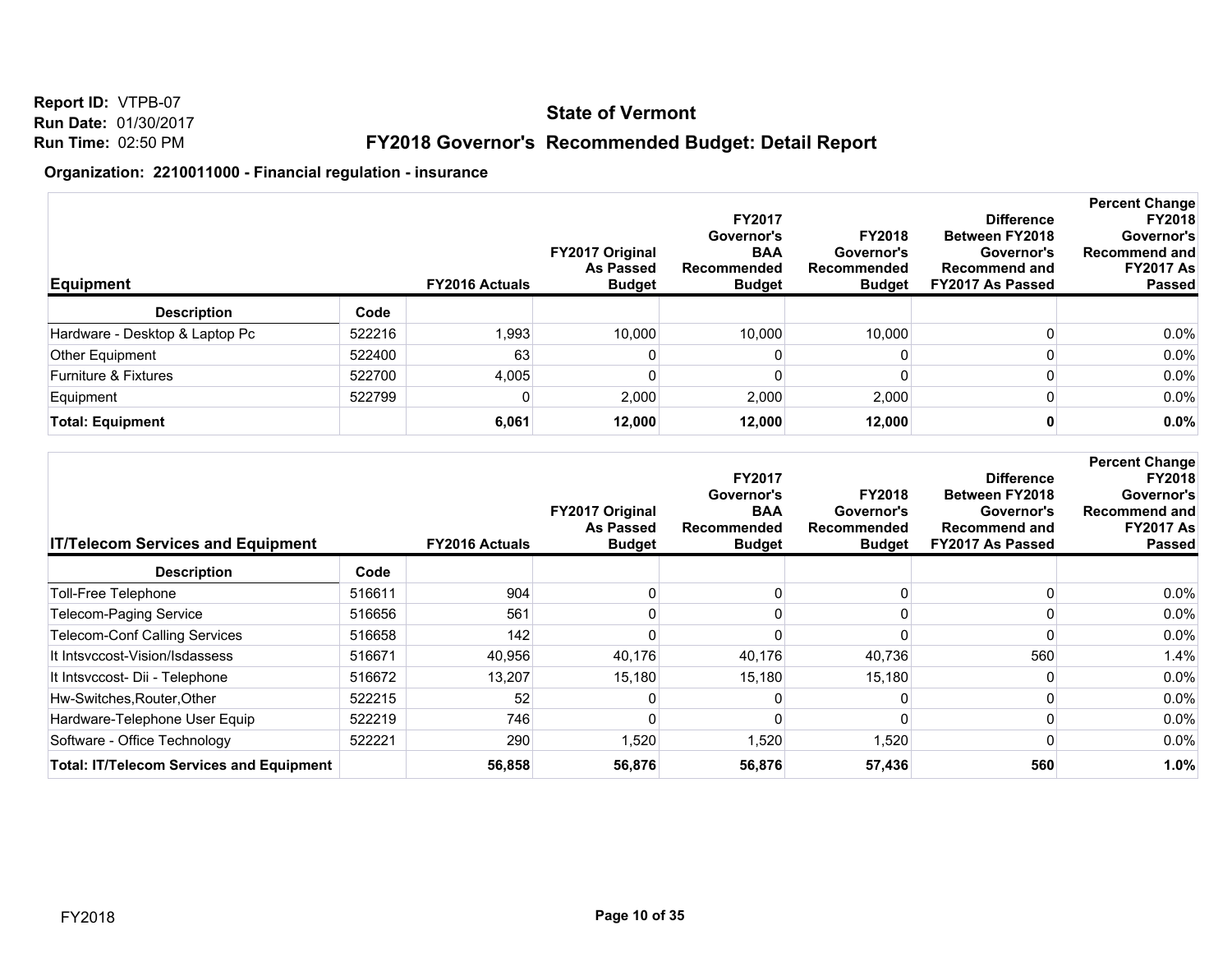**Report ID:** VTPB-07 **Run Date:** 01/30/2017 **Run Time:** 02:50 PM

## **FY2018 Governor's Recommended Budget: Detail Report**

| <b>Other Operating Expenses</b>        |        | <b>FY2016 Actuals</b> | <b>FY2017 Original</b><br><b>As Passed</b><br><b>Budget</b> | <b>FY2017</b><br>Governor's<br><b>BAA</b><br>Recommended<br><b>Budget</b> | <b>FY2018</b><br>Governor's<br><b>Recommended</b><br><b>Budget</b> | <b>Difference</b><br><b>Between FY2018</b><br>Governor's<br><b>Recommend and</b><br>FY2017 As Passed | <b>Percent Change</b><br><b>FY2018</b><br>Governor's<br>Recommend and<br><b>FY2017 As</b><br><b>Passed</b> |
|----------------------------------------|--------|-----------------------|-------------------------------------------------------------|---------------------------------------------------------------------------|--------------------------------------------------------------------|------------------------------------------------------------------------------------------------------|------------------------------------------------------------------------------------------------------------|
| <b>Description</b>                     | Code   |                       |                                                             |                                                                           |                                                                    |                                                                                                      |                                                                                                            |
| Single Audit Allocation                | 523620 | 4,210                 | 3,888                                                       | 3,888                                                                     | 3,985                                                              | 97                                                                                                   | 2.5%                                                                                                       |
| Taxes                                  | 523660 |                       | 3,500                                                       | 3,500                                                                     | 3,500                                                              |                                                                                                      | $0.0\%$                                                                                                    |
| Refund To Non-State Agencies           | 525150 | 50.696                |                                                             | 0                                                                         |                                                                    |                                                                                                      | $0.0\%$                                                                                                    |
| <b>Total: Other Operating Expenses</b> |        | 54.906                | 7,388                                                       | 7,388                                                                     | 7,485                                                              | 97                                                                                                   | 1.3%                                                                                                       |

| <b>Other Purchased Services</b> |        | <b>FY2016 Actuals</b> | FY2017 Original<br><b>As Passed</b><br><b>Budget</b> | FY2017<br>Governor's<br><b>BAA</b><br>Recommended<br><b>Budget</b> | <b>FY2018</b><br>Governor's<br><b>Recommended</b><br><b>Budget</b> | <b>Difference</b><br><b>Between FY2018</b><br>Governor's<br><b>Recommend and</b><br>FY2017 As Passed | <b>Percent Change</b><br><b>FY2018</b><br>Governor's<br>Recommend and<br><b>FY2017 As</b><br><b>Passed</b> |
|---------------------------------|--------|-----------------------|------------------------------------------------------|--------------------------------------------------------------------|--------------------------------------------------------------------|------------------------------------------------------------------------------------------------------|------------------------------------------------------------------------------------------------------------|
| <b>Description</b>              | Code   |                       |                                                      |                                                                    |                                                                    |                                                                                                      |                                                                                                            |
| Insurance Other Than Empl Bene  | 516000 | 296                   | 404                                                  | 404                                                                | 587                                                                | 183                                                                                                  | 45.3%                                                                                                      |
| Insurance - General Liability   | 516010 | 8,190                 | 6,814                                                | 6,814                                                              | 6,155                                                              | (659)                                                                                                | $-9.7%$                                                                                                    |
| Property Insurance              | 516099 |                       | 294                                                  | 294                                                                |                                                                    | (294)                                                                                                | $-100.0\%$                                                                                                 |
| Dues                            | 516500 | 18,558                | 14,060                                               | 14,060                                                             | 14,060                                                             |                                                                                                      | 0.0%                                                                                                       |
| Licenses                        | 516550 | 410                   |                                                      |                                                                    |                                                                    |                                                                                                      | 0.0%                                                                                                       |
| Telecom-Telephone Services      | 516652 | 1,331                 | 2,280                                                | 2,280                                                              | 2,280                                                              |                                                                                                      | 0.0%                                                                                                       |
| It Int Svc Dii Allocated Fee    | 516685 | 44,993                | 40,227                                               | 40,227                                                             | 41,398                                                             | 1,171                                                                                                | 2.9%                                                                                                       |
| Advertising                     | 516800 | 0                     | 3,800                                                | 3,800                                                              | 3,800                                                              |                                                                                                      | 0.0%                                                                                                       |
| Advertising-Print               | 516813 | 1,046                 |                                                      |                                                                    |                                                                    |                                                                                                      | 0.0%                                                                                                       |
| Trade Shows & Events            | 516870 | 210                   |                                                      |                                                                    | 5,000                                                              | 5,000                                                                                                | 0.0%                                                                                                       |
| Printing and Binding            | 517000 | 13,816                | 8,300                                                | 8,300                                                              | 14,000                                                             | 5,700                                                                                                | 68.7%                                                                                                      |
| Photocopying                    | 517020 | 6,966                 |                                                      | O                                                                  |                                                                    | O                                                                                                    | 0.0%                                                                                                       |
| Registration For Meetings&Conf  | 517100 | 11,525                | 11,115                                               | 11,115                                                             | 15,000                                                             | 3,885                                                                                                | 35.0%                                                                                                      |
| Postage                         | 517200 | 0                     |                                                      | n                                                                  |                                                                    |                                                                                                      | 0.0%                                                                                                       |
| Postage - Bgs Postal Svcs Only  | 517205 | 11,301                | 29,700                                               | 29,700                                                             | 12,000                                                             | (17,700)                                                                                             | $-59.6%$                                                                                                   |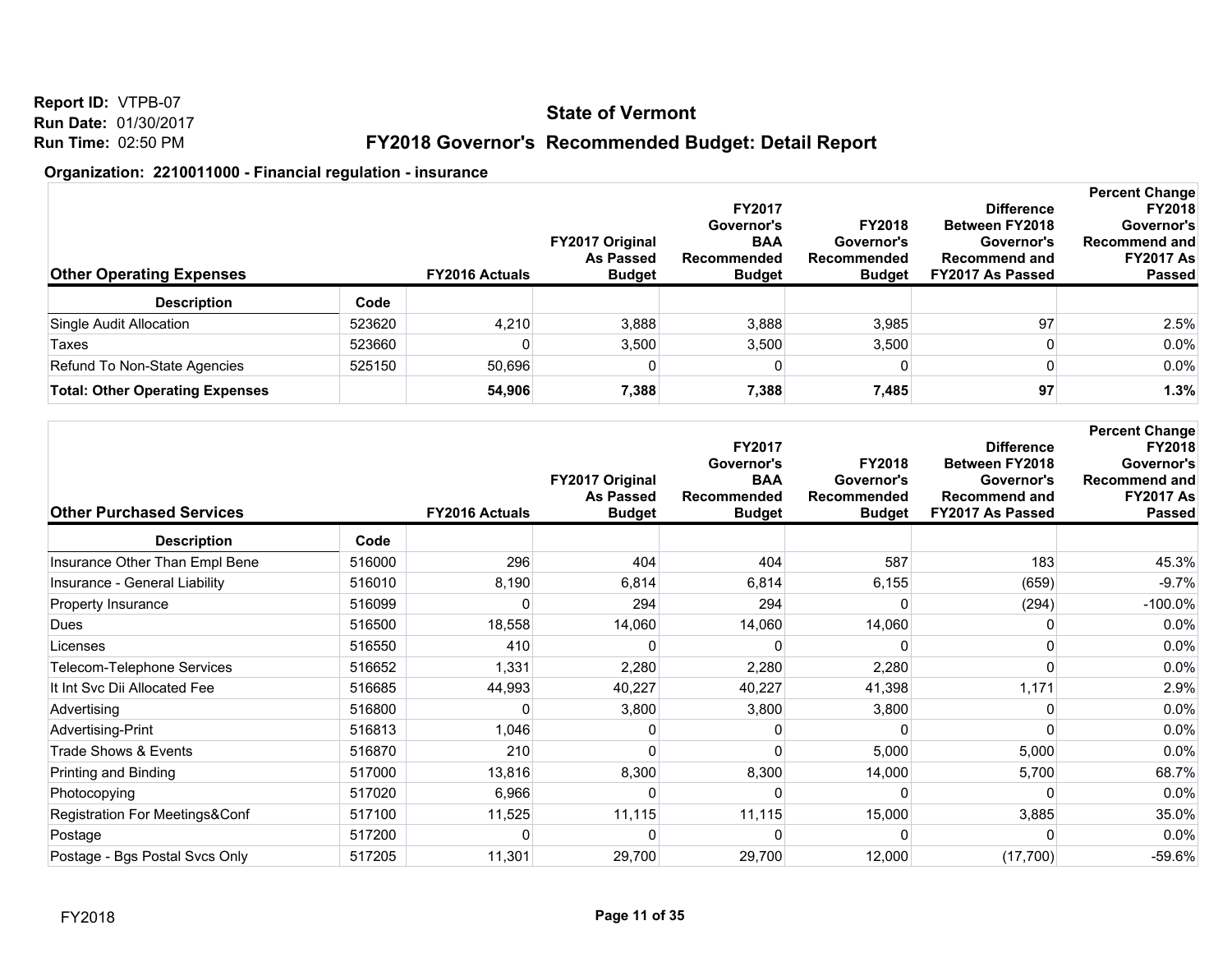**Report ID:** VTPB-07 **Run Date:** 01/30/2017 **Run Time:** 02:50 PM

## **FY2018 Governor's Recommended Budget: Detail Report**

| <b>Other Purchased Services</b>        |        | <b>FY2016 Actuals</b> | <b>FY2017 Original</b><br><b>As Passed</b><br><b>Budget</b> | <b>FY2017</b><br>Governor's<br><b>BAA</b><br>Recommended<br><b>Budget</b> | <b>FY2018</b><br>Governor's<br>Recommended<br><b>Budget</b> | <b>Difference</b><br><b>Between FY2018</b><br>Governor's<br><b>Recommend and</b><br>FY2017 As Passed | <b>Percent Change</b><br><b>FY2018</b><br>Governor's<br><b>Recommend and</b><br><b>FY2017 As</b><br><b>Passed</b> |
|----------------------------------------|--------|-----------------------|-------------------------------------------------------------|---------------------------------------------------------------------------|-------------------------------------------------------------|------------------------------------------------------------------------------------------------------|-------------------------------------------------------------------------------------------------------------------|
| <b>Description</b>                     | Code   |                       |                                                             |                                                                           |                                                             |                                                                                                      |                                                                                                                   |
| Freight & Express Mail                 | 517300 | 301                   | 760                                                         | 760                                                                       | 760                                                         |                                                                                                      | $0.0\%$                                                                                                           |
| <b>Other Purchased Services</b>        | 519000 | 31.938                | 4,200                                                       | 4,200                                                                     | 4,200                                                       |                                                                                                      | $0.0\%$                                                                                                           |
| Human Resources Services               | 519006 |                       |                                                             |                                                                           |                                                             |                                                                                                      | $0.0\%$                                                                                                           |
| Moving State Agencies                  | 519040 | 577                   |                                                             |                                                                           |                                                             |                                                                                                      | $0.0\%$                                                                                                           |
| <b>Total: Other Purchased Services</b> |        | 151.458               | 121.954                                                     | 121,954                                                                   | 119,240                                                     | (2,714)                                                                                              | $-2.2%$                                                                                                           |

| <b>Property and Maintenance</b>        |        | <b>FY2016 Actuals</b> | <b>FY2017 Original</b><br><b>As Passed</b><br><b>Budget</b> | <b>FY2017</b><br>Governor's<br><b>BAA</b><br>Recommended<br><b>Budget</b> | <b>FY2018</b><br>Governor's<br>Recommended<br><b>Budget</b> | <b>Difference</b><br><b>Between FY2018</b><br>Governor's<br><b>Recommend and</b><br>FY2017 As Passed | <b>Percent Change</b><br><b>FY2018</b><br>Governor's<br><b>Recommend and</b><br><b>FY2017 As</b><br><b>Passed</b> |
|----------------------------------------|--------|-----------------------|-------------------------------------------------------------|---------------------------------------------------------------------------|-------------------------------------------------------------|------------------------------------------------------------------------------------------------------|-------------------------------------------------------------------------------------------------------------------|
| <b>Description</b>                     | Code   |                       |                                                             |                                                                           |                                                             |                                                                                                      |                                                                                                                   |
| Repair and Maintenance                 | 512099 |                       | 1.900                                                       | 1,900                                                                     | 1.900                                                       |                                                                                                      | $0.0\%$                                                                                                           |
| Repair & Maint - Office Tech           | 513010 | 37                    |                                                             |                                                                           |                                                             |                                                                                                      | 0.0%                                                                                                              |
| <b>Total: Property and Maintenance</b> |        | 37                    | 1,900                                                       | 1,900                                                                     | 1.900                                                       |                                                                                                      | 0.0%                                                                                                              |

| <b>Rental Other</b>        |        |   | <b>FY2017 Original</b><br><b>As Passed</b><br><b>Budget</b> | <b>FY2017</b><br>Governor's<br><b>BAA</b><br><b>Recommended</b><br><b>Budget</b> | <b>FY2018</b><br>Governor's<br>Recommended<br><b>Budget</b> | <b>Difference</b><br><b>Between FY2018</b><br>Governor's<br><b>Recommend and</b><br>FY2017 As Passed | <b>Percent Change</b><br><b>FY2018</b><br>Governor's<br><b>Recommend and</b><br><b>FY2017 As</b><br>Passed |
|----------------------------|--------|---|-------------------------------------------------------------|----------------------------------------------------------------------------------|-------------------------------------------------------------|------------------------------------------------------------------------------------------------------|------------------------------------------------------------------------------------------------------------|
| <b>Description</b>         | Code   |   |                                                             |                                                                                  |                                                             |                                                                                                      |                                                                                                            |
| Rentals                    | 514099 |   | 226,901                                                     | 226,901                                                                          | 276,849                                                     | 49,948                                                                                               | 22.0%                                                                                                      |
| <b>Total: Rental Other</b> |        | 0 | 226,901                                                     | 226,901                                                                          | 276,849                                                     | 49,948                                                                                               | 22.0%                                                                                                      |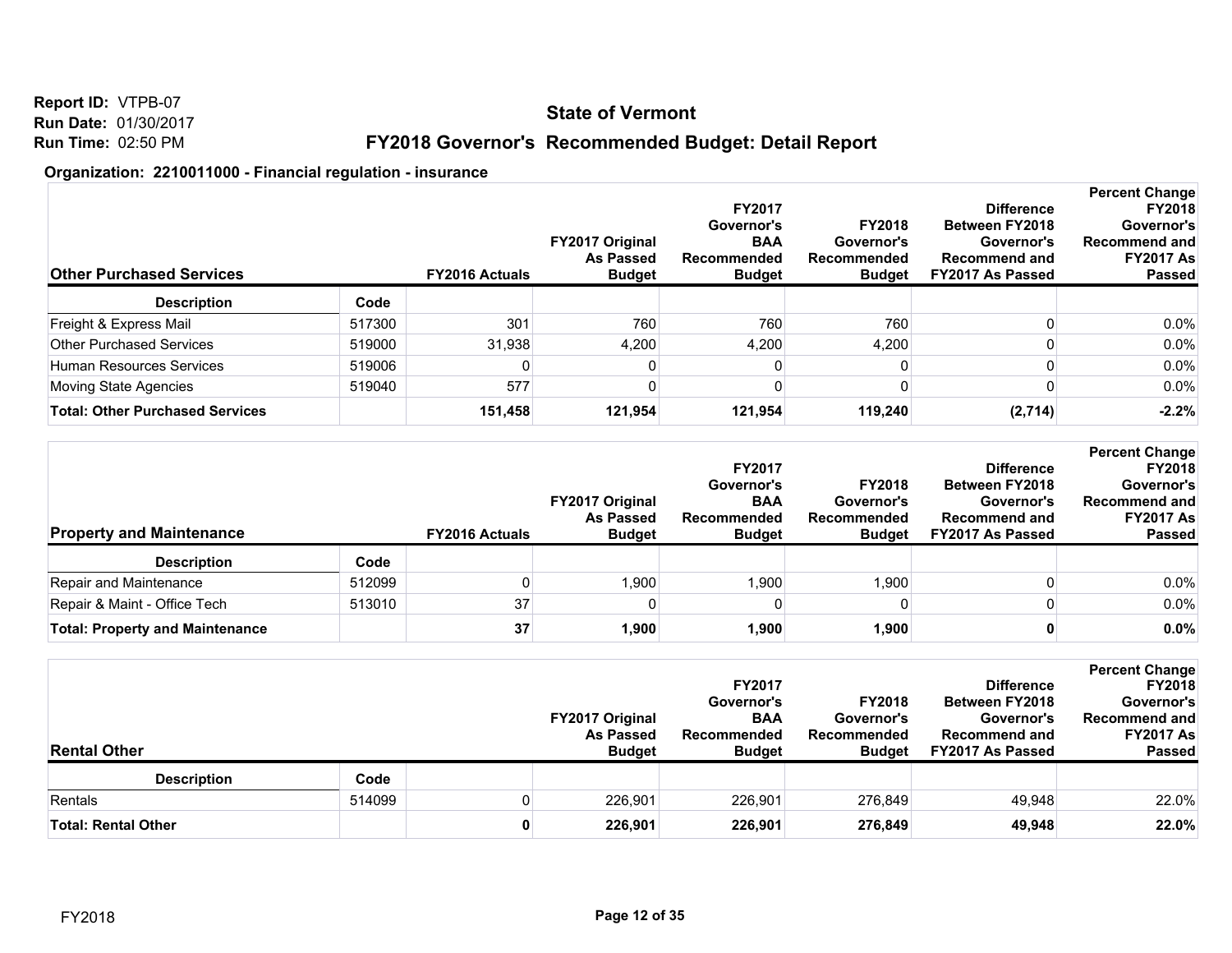**Report ID:** VTPB-07 **Run Date:** 01/30/2017 **Run Time:** 02:50 PM

## **FY2018 Governor's Recommended Budget: Detail Report**

| <b>Rental Property</b>         |        | <b>FY2016 Actuals</b> |  | <b>Difference</b><br><b>Between</b><br><b>Recommend and</b><br><b>As Passed</b> | <b>Percent Change</b><br><b>Recommend and</b><br><b>As Passed</b> |
|--------------------------------|--------|-----------------------|--|---------------------------------------------------------------------------------|-------------------------------------------------------------------|
| <b>Description</b>             | Code   |                       |  |                                                                                 |                                                                   |
| Rent Land & Bldgs-Office Space | 514000 | 268,991               |  |                                                                                 | $0.0\%$                                                           |
| <b>Total: Rental Property</b>  |        | 268,991               |  |                                                                                 | 0.0%                                                              |

| <b>Supplies</b>                      |        | <b>FY2016 Actuals</b> | FY2017 Original<br><b>As Passed</b><br><b>Budget</b> | <b>FY2017</b><br>Governor's<br><b>BAA</b><br>Recommended<br><b>Budget</b> | <b>FY2018</b><br>Governor's<br>Recommended<br><b>Budget</b> | <b>Difference</b><br><b>Between FY2018</b><br>Governor's<br><b>Recommend and</b><br>FY2017 As Passed | <b>Percent Change</b><br><b>FY2018</b><br>Governor's<br><b>Recommend and</b><br><b>FY2017 As</b><br><b>Passed</b> |
|--------------------------------------|--------|-----------------------|------------------------------------------------------|---------------------------------------------------------------------------|-------------------------------------------------------------|------------------------------------------------------------------------------------------------------|-------------------------------------------------------------------------------------------------------------------|
| <b>Description</b>                   | Code   |                       |                                                      |                                                                           |                                                             |                                                                                                      |                                                                                                                   |
| <b>Office Supplies</b>               | 520000 | 15,133                | 12,040                                               | 12,040                                                                    | 15,000                                                      | 2,960                                                                                                | 24.6%                                                                                                             |
| <b>Building Maintenance Supplies</b> | 520200 | 640                   |                                                      |                                                                           |                                                             |                                                                                                      | 0.0%                                                                                                              |
| <b>Other General Supplies</b>        | 520500 | 79                    |                                                      | 0                                                                         |                                                             |                                                                                                      | $0.0\%$                                                                                                           |
| Recognition/Awards                   | 520600 | 86                    |                                                      | 0                                                                         | 0                                                           |                                                                                                      | $0.0\%$                                                                                                           |
| Food                                 | 520700 | 633                   | 760                                                  | 760                                                                       | 760                                                         |                                                                                                      | 0.0%                                                                                                              |
| Electricity                          | 521100 | 18,517                | 15,000                                               | 15,000                                                                    | 15,000                                                      |                                                                                                      | $0.0\%$                                                                                                           |
| Books&Periodicals-Library/Educ       | 521500 | 3,098                 | 8,360                                                | 8,360                                                                     | 4,000                                                       | (4,360)                                                                                              | $-52.2%$                                                                                                          |
| Subscriptions                        | 521510 | 6.490                 | 4,180                                                | 4,180                                                                     | 6,500                                                       | 2,320                                                                                                | 55.5%                                                                                                             |
| <b>Total: Supplies</b>               |        | 44,676                | 40,340                                               | 40,340                                                                    | 41,260                                                      | 920                                                                                                  | 2.3%                                                                                                              |

| <b>Travel</b>                |        | <b>FY2016 Actuals</b> | <b>FY2017 Original</b><br><b>As Passed</b><br><b>Budget</b> | <b>FY2017</b><br>Governor's<br><b>BAA</b><br><b>Recommended</b><br><b>Budget</b> | <b>FY2018</b><br>Governor's<br>Recommended<br><b>Budget</b> | <b>Difference</b><br><b>Between FY2018</b><br>Governor's<br><b>Recommend and</b><br>FY2017 As Passed | <b>Percent Change</b><br><b>FY2018</b><br>Governor's<br><b>Recommend and</b><br><b>FY2017 As</b><br><b>Passed</b> |
|------------------------------|--------|-----------------------|-------------------------------------------------------------|----------------------------------------------------------------------------------|-------------------------------------------------------------|------------------------------------------------------------------------------------------------------|-------------------------------------------------------------------------------------------------------------------|
| <b>Description</b>           | Code   |                       |                                                             |                                                                                  |                                                             |                                                                                                      |                                                                                                                   |
| Travel In-State Employee     | 517999 |                       | 9,400                                                       | 9,400                                                                            | 14,000                                                      | 4,600                                                                                                | 48.9%                                                                                                             |
| Travel-Inst-Auto Mileage-Emp | 518000 | 3,689                 |                                                             |                                                                                  |                                                             |                                                                                                      | 0.0%                                                                                                              |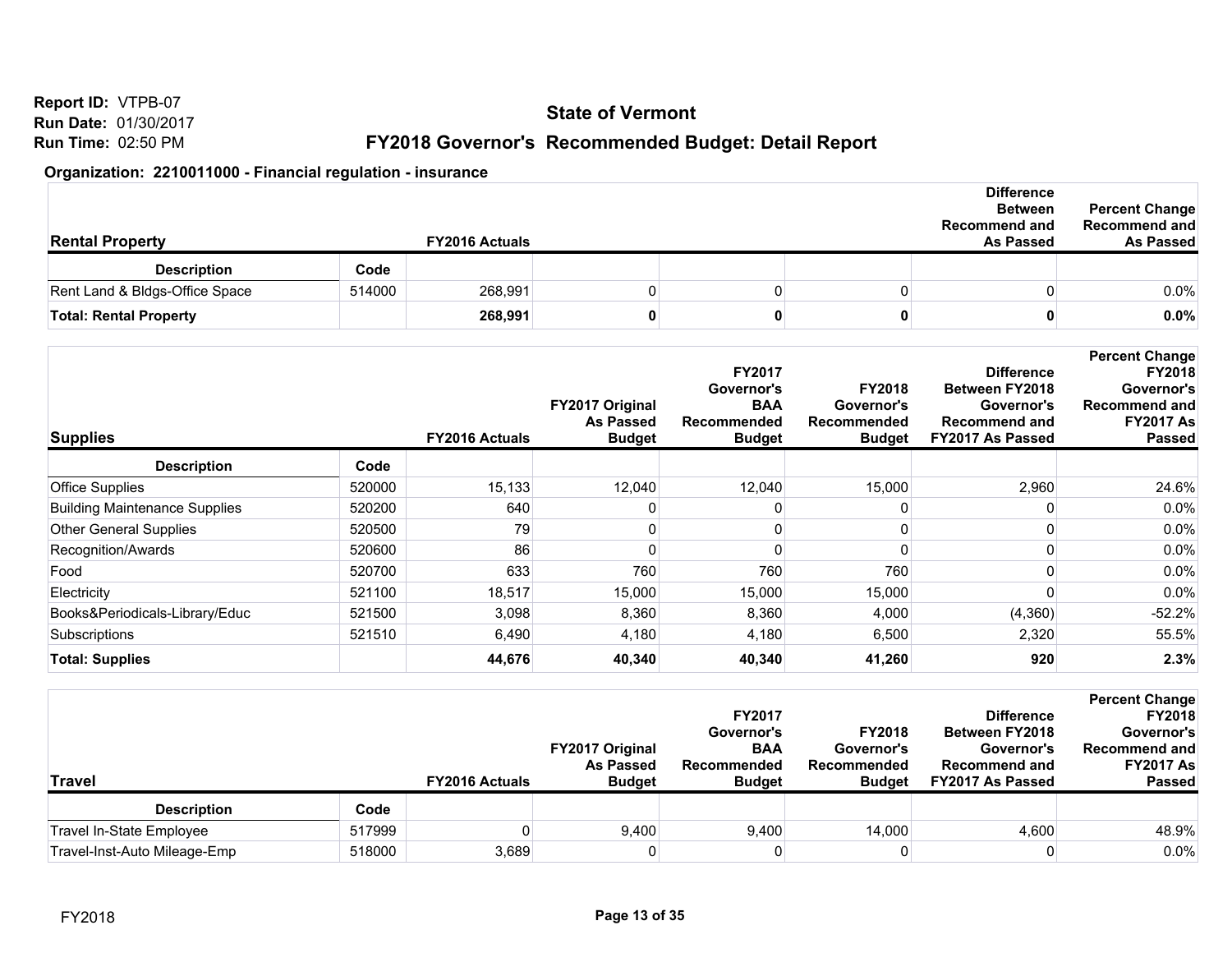## **State of Vermont**

## **FY2018 Governor's Recommended Budget: Detail Report**

| Travel                           |        | <b>FY2016 Actuals</b> | FY2017 Original<br><b>As Passed</b><br><b>Budget</b> | FY2017<br>Governor's<br><b>BAA</b><br>Recommended<br><b>Budget</b> | <b>FY2018</b><br>Governor's<br>Recommended<br><b>Budget</b> | <b>Difference</b><br>Between FY2018<br>Governor's<br><b>Recommend and</b><br>FY2017 As Passed | <b>Percent Change</b><br><b>FY2018</b><br>Governor's<br>Recommend and<br><b>FY2017 As</b><br><b>Passed</b> |
|----------------------------------|--------|-----------------------|------------------------------------------------------|--------------------------------------------------------------------|-------------------------------------------------------------|-----------------------------------------------------------------------------------------------|------------------------------------------------------------------------------------------------------------|
| <b>Description</b>               | Code   |                       |                                                      |                                                                    |                                                             |                                                                                               |                                                                                                            |
| Travel-Inst-Other Transp-Emp     | 518010 | 1,149                 | 0                                                    |                                                                    | 0                                                           |                                                                                               | 0.0%                                                                                                       |
| Travel-Inst-Meals-Emp            | 518020 |                       | 0                                                    |                                                                    |                                                             |                                                                                               | 0.0%                                                                                                       |
| Travel-Inst-Incidentals-Emp      | 518040 | 380                   | 0                                                    |                                                                    |                                                             |                                                                                               | 0.0%                                                                                                       |
| <b>Travel Out-State Employee</b> | 518499 |                       | 19,000                                               | 19,000                                                             | 25,595                                                      | 6,595                                                                                         | 34.7%                                                                                                      |
| Travel-Outst-Auto Mileage-Emp    | 518500 | 1,238                 | N                                                    |                                                                    |                                                             |                                                                                               | 0.0%                                                                                                       |
| Travel-Outst-Other Trans-Emp     | 518510 | 3,136                 | 0                                                    |                                                                    |                                                             |                                                                                               | 0.0%                                                                                                       |
| Travel-Outst-Meals-Emp           | 518520 | 1,459                 | 0                                                    |                                                                    | 0                                                           |                                                                                               | 0.0%                                                                                                       |
| Travel-Outst-Lodging-Emp         | 518530 | 2,911                 | 0                                                    |                                                                    |                                                             |                                                                                               | 0.0%                                                                                                       |
| Travel-Outst-Incidentals-Emp     | 518540 | (255)                 | n                                                    |                                                                    |                                                             |                                                                                               | 0.0%                                                                                                       |
| Travel Out-State Non-Employee    | 518699 |                       | 9,000                                                | 9,000                                                              |                                                             | (9,000)                                                                                       | $-100.0\%$                                                                                                 |
| <b>Total: Travel</b>             |        | 13,715                | 37,400                                               | 37,400                                                             | 39,595                                                      | 2,195                                                                                         | 5.9%                                                                                                       |
| <b>Total: 2. OPERATING</b>       |        | 596,702               | 504,759                                              | 504,759                                                            | 555,765                                                     | 51,006                                                                                        | 10.1%                                                                                                      |
| <b>Total Expenses:</b>           |        | 5,393,657             | 5,043,158                                            | 5,043,158                                                          | 4,992,759                                                   | $-50,399$                                                                                     | $-1.0%$                                                                                                    |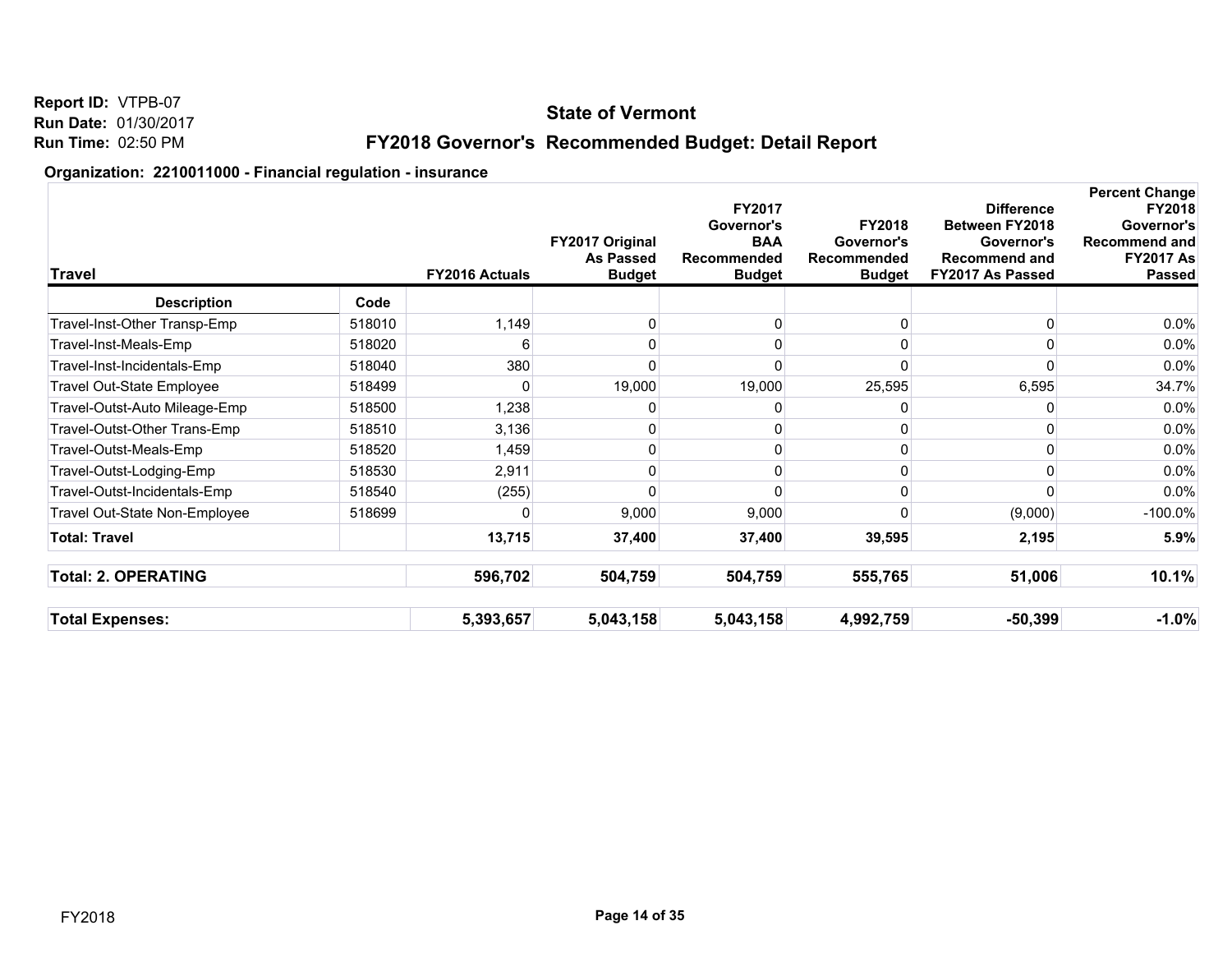## **State of Vermont**

## **FY2018 Governor's Recommended Budget: Detail Report**

#### **Organization: 2210020000 - Financial regulation - captive insurance**

## **Budget Object Group: 1. PERSONAL SERVICES**

| <b>Salaries and Wages</b>        |        | <b>FY2016 Actuals</b> | <b>FY2017 Original</b><br><b>As Passed</b><br><b>Budget</b> | <b>FY2017</b><br>Governor's<br><b>BAA</b><br>Recommended<br><b>Budget</b> | <b>FY2018</b><br>Governor's<br>Recommended<br><b>Budget</b> | <b>Difference</b><br>Between FY2018<br>Governor's<br><b>Recommend and</b><br>FY2017 As Passed | <b>Percent Change</b><br><b>FY2018</b><br>Governor's<br>Recommend and<br><b>FY2017 As</b><br><b>Passed</b> |
|----------------------------------|--------|-----------------------|-------------------------------------------------------------|---------------------------------------------------------------------------|-------------------------------------------------------------|-----------------------------------------------------------------------------------------------|------------------------------------------------------------------------------------------------------------|
| <b>Description</b>               | Code   |                       |                                                             |                                                                           |                                                             |                                                                                               |                                                                                                            |
| <b>Classified Employees</b>      | 500000 | 2,027,508             | 1.763.978                                                   | 1.763.978                                                                 | 1,985,311                                                   | 221.333                                                                                       | 12.5%                                                                                                      |
| Exempt                           | 500010 |                       | 166.962                                                     | 166,962                                                                   | 173.140                                                     | 6,178                                                                                         | 3.7%                                                                                                       |
| Market Factor - Classified       | 500899 |                       | 711.338                                                     | 711.338                                                                   | 829.302                                                     | 117.964                                                                                       | 16.6%                                                                                                      |
| Vacancy Turnover Savings         | 508000 |                       |                                                             |                                                                           | (85,056)                                                    | (85,056)                                                                                      | $0.0\%$                                                                                                    |
| <b>Total: Salaries and Wages</b> |        | 2,027,508             | 2,642,278                                                   | 2,642,278                                                                 | 2,902,697                                                   | 260,419                                                                                       | 9.9%                                                                                                       |

| <b>Fringe Benefits</b>        |        | <b>FY2016 Actuals</b> | FY2017 Original<br><b>As Passed</b><br><b>Budget</b> | FY2017<br>Governor's<br><b>BAA</b><br>Recommended<br><b>Budget</b> | <b>FY2018</b><br>Governor's<br>Recommended<br><b>Budget</b> | <b>Difference</b><br><b>Between FY2018</b><br>Governor's<br><b>Recommend and</b><br>FY2017 As Passed | <b>Percent Change</b><br><b>FY2018</b><br>Governor's<br>Recommend and<br><b>FY2017 As</b><br><b>Passed</b> |
|-------------------------------|--------|-----------------------|------------------------------------------------------|--------------------------------------------------------------------|-------------------------------------------------------------|------------------------------------------------------------------------------------------------------|------------------------------------------------------------------------------------------------------------|
| <b>Description</b>            | Code   |                       |                                                      |                                                                    |                                                             |                                                                                                      |                                                                                                            |
| FICA - Classified Employees   | 501000 | 195,665               | 188,185                                              | 188,185                                                            | 215,313                                                     | 27,128                                                                                               | 14.4%                                                                                                      |
| FICA - Exempt                 | 501010 |                       | 12,773                                               | 12,773                                                             | 13,246                                                      | 473                                                                                                  | 3.7%                                                                                                       |
| Health Ins - Classified Empl  | 501500 | 476,486               | 394,572                                              | 394,572                                                            | 459,739                                                     | 65,167                                                                                               | 16.5%                                                                                                      |
| Health Ins - Exempt           | 501510 | 0                     | 26,236                                               | 26,236                                                             | 26,664                                                      | 428                                                                                                  | $1.6\%$                                                                                                    |
| Retirement - Classified Empl  | 502000 | 452,218               | 432,436                                              | 432,436                                                            | 478,232                                                     | 45,796                                                                                               | 10.6%                                                                                                      |
| Retirement - Exempt           | 502010 | 0                     | 29,168                                               | 29,168                                                             | 30,247                                                      | 1,079                                                                                                | 3.7%                                                                                                       |
| Dental - Classified Employees | 502500 | 28,778                | 24,070                                               | 24,070                                                             | 25,408                                                      | 1,338                                                                                                | 5.6%                                                                                                       |
| Dental - Exempt               | 502510 | 0                     | 1,660                                                | 1,660                                                              | 1,588                                                       | (72)                                                                                                 | $-4.3%$                                                                                                    |
| Life Ins - Classified Empl    | 503000 | 8,851                 | 8,815                                                | 8,815                                                              | 11,877                                                      | 3,062                                                                                                | 34.7%                                                                                                      |
| Life Ins - Exempt             | 503010 | 0                     | 594                                                  | 594                                                                | 730                                                         | 136                                                                                                  | 22.9%                                                                                                      |
| LTD - Classified Employees    | 503500 | 925                   | 550                                                  | 550                                                                | 570                                                         | 20                                                                                                   | 3.6%                                                                                                       |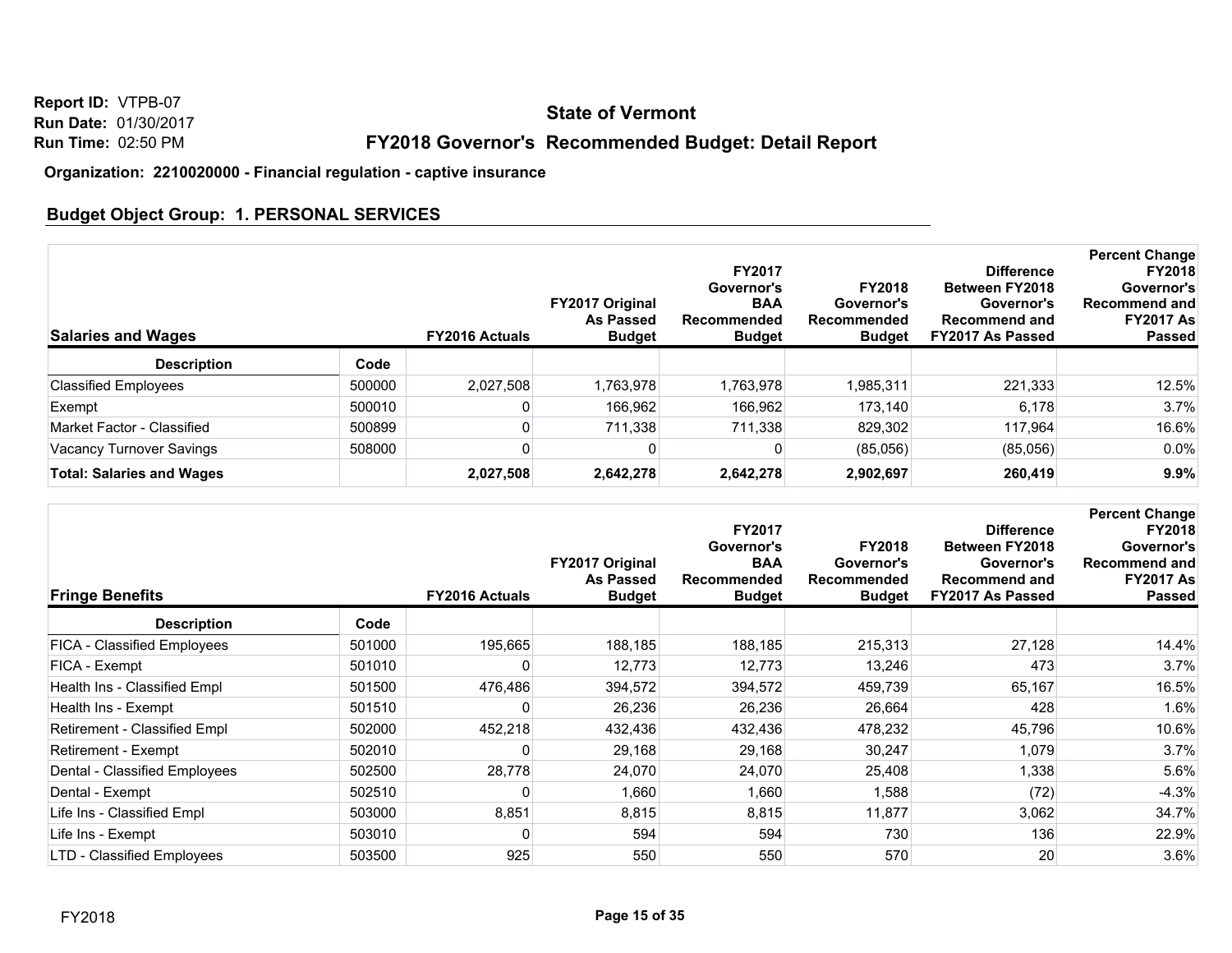## **State of Vermont**

## **FY2018 Governor's Recommended Budget: Detail Report**

#### **Organization: 2210020000 - Financial regulation - captive insurance**

| <b>Fringe Benefits</b>             |        | <b>FY2016 Actuals</b> | FY2017 Original<br><b>As Passed</b><br><b>Budget</b> | <b>FY2017</b><br>Governor's<br><b>BAA</b><br>Recommended<br><b>Budget</b> | <b>FY2018</b><br>Governor's<br>Recommended<br><b>Budget</b> | <b>Difference</b><br><b>Between FY2018</b><br>Governor's<br><b>Recommend and</b><br>FY2017 As Passed | <b>Percent Change</b><br><b>FY2018</b><br>Governor's<br><b>Recommend and</b><br><b>FY2017 As</b><br><b>Passed</b> |
|------------------------------------|--------|-----------------------|------------------------------------------------------|---------------------------------------------------------------------------|-------------------------------------------------------------|------------------------------------------------------------------------------------------------------|-------------------------------------------------------------------------------------------------------------------|
| <b>Description</b>                 | Code   |                       |                                                      |                                                                           |                                                             |                                                                                                      |                                                                                                                   |
| LTD - Exempt                       | 503510 |                       | 385                                                  | 385                                                                       | 398                                                         | 13                                                                                                   | 3.4%                                                                                                              |
| <b>EAP</b> - Classified Empl       | 504000 | 933                   | 870                                                  | 870                                                                       | 960                                                         | 90 <sub>1</sub>                                                                                      | 10.3%                                                                                                             |
| EAP - Exempt                       | 504010 |                       | 60                                                   | 60                                                                        | 60                                                          |                                                                                                      | $0.0\%$                                                                                                           |
| <b>Employee Tuition Costs</b>      | 504530 | 110                   |                                                      |                                                                           |                                                             |                                                                                                      | $0.0\%$                                                                                                           |
| Workers Comp - Ins Premium         | 505200 | 7,334                 | 10,259                                               | 10,259                                                                    | 11,346                                                      | 1,087                                                                                                | 10.6%                                                                                                             |
| <b>Catamount Health Assessment</b> | 505700 | 77                    |                                                      |                                                                           |                                                             |                                                                                                      | $0.0\%$                                                                                                           |
| <b>Total: Fringe Benefits</b>      |        | 1,171,377             | 1,130,633                                            | 1,130,633                                                                 | 1,276,378                                                   | 145,745                                                                                              | 12.9%                                                                                                             |

| <b>Contracted and 3rd Party Service</b>        |        | <b>FY2016 Actuals</b> | <b>FY2017 Original</b><br>As Passed<br><b>Budget</b> | <b>FY2017</b><br>Governor's<br><b>BAA</b><br>Recommended<br><b>Budget</b> | <b>FY2018</b><br>Governor's<br>Recommended<br><b>Budget</b> | <b>Difference</b><br><b>Between FY2018</b><br>Governor's<br><b>Recommend and</b><br>FY2017 As Passed | <b>Percent Change</b><br><b>FY2018</b><br>Governor's<br>Recommend and<br><b>FY2017 As</b><br><b>Passed</b> |
|------------------------------------------------|--------|-----------------------|------------------------------------------------------|---------------------------------------------------------------------------|-------------------------------------------------------------|------------------------------------------------------------------------------------------------------|------------------------------------------------------------------------------------------------------------|
| <b>Description</b>                             | Code   |                       |                                                      |                                                                           |                                                             |                                                                                                      |                                                                                                            |
| Contr & 3Rd Party - Financial                  | 507100 | 396,772               | 289,096                                              | 289,096                                                                   | 289,096                                                     |                                                                                                      | $0.0\%$                                                                                                    |
| Contr & 3Rd Party - Legal                      | 507200 | 10.838                | 8,000                                                | 8,000                                                                     | 8,000                                                       |                                                                                                      | $0.0\%$                                                                                                    |
| <b>Total: Contracted and 3rd Party Service</b> |        | 407,610               | 297,096                                              | 297,096                                                                   | 297,096                                                     |                                                                                                      | $0.0\%$                                                                                                    |
| <b>Total: 1. PERSONAL SERVICES</b>             |        | 3,606,495             | 4,070,007                                            | 4,070,007                                                                 | 4,476,171                                                   | 406,164                                                                                              | $10.0\%$                                                                                                   |

## **Budget Object Group: 2. OPERATING**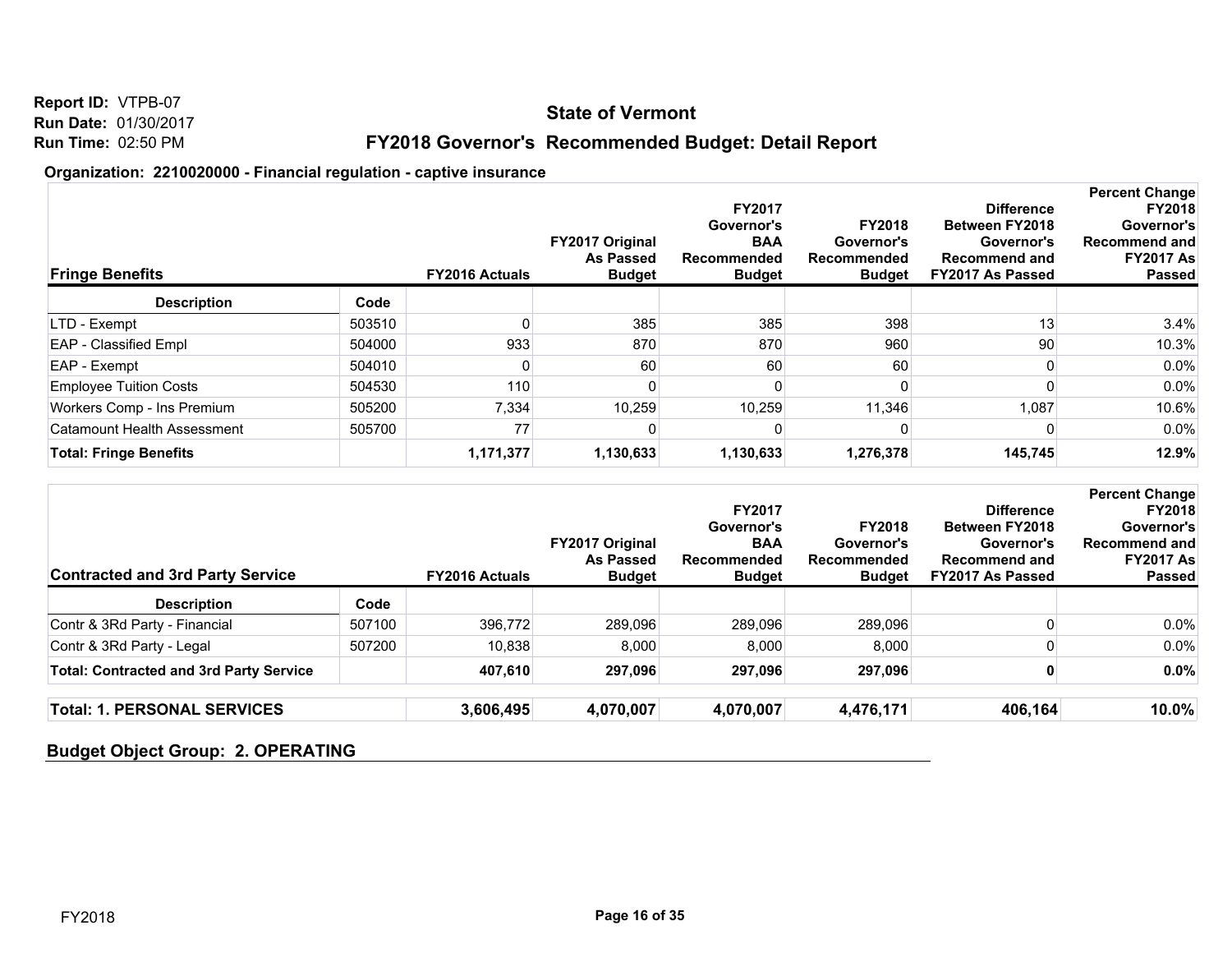**Run Date:** 01/30/2017 **Run Time:** 02:50 PM

**Report ID:** VTPB-07

**FY2018 Governor's Recommended Budget: Detail Report**

| <b>Equipment</b>                |        | <b>FY2016 Actuals</b> | <b>FY2017 Original</b><br><b>As Passed</b><br><b>Budget</b> | <b>FY2017</b><br>Governor's<br><b>BAA</b><br>Recommended<br><b>Budget</b> | <b>FY2018</b><br>Governor's<br>Recommended<br><b>Budget</b> | <b>Difference</b><br><b>Between FY2018</b><br>Governor's<br><b>Recommend and</b><br>FY2017 As Passed | <b>Percent Change</b><br><b>FY2018</b><br>Governor's<br><b>Recommend and</b><br><b>FY2017 As</b><br><b>Passed</b> |
|---------------------------------|--------|-----------------------|-------------------------------------------------------------|---------------------------------------------------------------------------|-------------------------------------------------------------|------------------------------------------------------------------------------------------------------|-------------------------------------------------------------------------------------------------------------------|
| <b>Description</b>              | Code   |                       |                                                             |                                                                           |                                                             |                                                                                                      |                                                                                                                   |
| Hardware - Desktop & Laptop Pc  | 522216 | 2,726                 | 6,000                                                       | 6,000                                                                     | 6,000                                                       |                                                                                                      | $0.0\%$                                                                                                           |
| Other Equipment                 | 522400 | 60                    |                                                             | 0                                                                         |                                                             |                                                                                                      | $0.0\%$                                                                                                           |
| <b>Furniture &amp; Fixtures</b> | 522700 | 988                   |                                                             | 0                                                                         |                                                             |                                                                                                      | $0.0\%$                                                                                                           |
| Equipment                       | 522799 |                       | 500                                                         | 500                                                                       | 500                                                         |                                                                                                      | $0.0\%$                                                                                                           |
| <b>Total: Equipment</b>         |        | 3,774                 | 6,500                                                       | 6,500                                                                     | 6,500                                                       |                                                                                                      | 0.0%                                                                                                              |

| <b>IT/Telecom Services and Equipment</b>        |        | <b>FY2016 Actuals</b> | <b>FY2017 Original</b><br><b>As Passed</b><br><b>Budget</b> | <b>FY2017</b><br>Governor's<br><b>BAA</b><br>Recommended<br><b>Budget</b> | <b>FY2018</b><br>Governor's<br>Recommended<br><b>Budget</b> | <b>Difference</b><br><b>Between FY2018</b><br>Governor's<br><b>Recommend and</b><br>FY2017 As Passed | <b>Percent Change</b><br><b>FY2018</b><br>Governor's<br>Recommend and<br><b>FY2017 As</b><br><b>Passed</b> |
|-------------------------------------------------|--------|-----------------------|-------------------------------------------------------------|---------------------------------------------------------------------------|-------------------------------------------------------------|------------------------------------------------------------------------------------------------------|------------------------------------------------------------------------------------------------------------|
| <b>Description</b>                              | Code   |                       |                                                             |                                                                           |                                                             |                                                                                                      |                                                                                                            |
| Internet                                        | 516620 | 16                    |                                                             |                                                                           |                                                             |                                                                                                      | $0.0\%$                                                                                                    |
| <b>Telecom-Conf Calling Services</b>            | 516658 | 504                   |                                                             |                                                                           |                                                             |                                                                                                      | $0.0\%$                                                                                                    |
| It Intsyccost-Vision/Isdassess                  | 516671 | 30,966                | 29,002                                                      | 29,002                                                                    | 30,027                                                      | 1,025                                                                                                | 3.5%                                                                                                       |
| It Intsvccost- Dii - Telephone                  | 516672 | 6,866                 | 9,000                                                       | 9,000                                                                     | 9,000                                                       |                                                                                                      | $0.0\%$                                                                                                    |
| Hw-Switches, Router, Other                      | 522215 | 62                    |                                                             |                                                                           |                                                             |                                                                                                      | $0.0\%$                                                                                                    |
| Software - Office Technology                    | 522221 | 13,261                | 2,000                                                       | 2,000                                                                     | 2,000                                                       |                                                                                                      | $0.0\%$                                                                                                    |
| <b>Total: IT/Telecom Services and Equipment</b> |        | 51,676                | 40,002                                                      | 40,002                                                                    | 41,027                                                      | 1,025                                                                                                | 2.6%                                                                                                       |

|                                 |      |                       |                        |               |               |                      | <b>Percent Change</b> |
|---------------------------------|------|-----------------------|------------------------|---------------|---------------|----------------------|-----------------------|
|                                 |      |                       |                        | <b>FY2017</b> |               | <b>Difference</b>    | <b>FY2018</b>         |
|                                 |      |                       |                        | Governor's    | <b>FY2018</b> | Between FY2018       | Governor's            |
|                                 |      |                       | <b>FY2017 Original</b> | <b>BAA</b>    | Governor's    | Governor's           | <b>Recommend and</b>  |
|                                 |      |                       | <b>As Passed</b>       | Recommended   | Recommended   | <b>Recommend and</b> | <b>FY2017 As</b>      |
| <b>Other Operating Expenses</b> |      | <b>FY2016 Actuals</b> | <b>Budget</b>          | <b>Budget</b> | <b>Budget</b> | FY2017 As Passed     | <b>Passed</b>         |
| <b>Description</b>              | Code |                       |                        |               |               |                      |                       |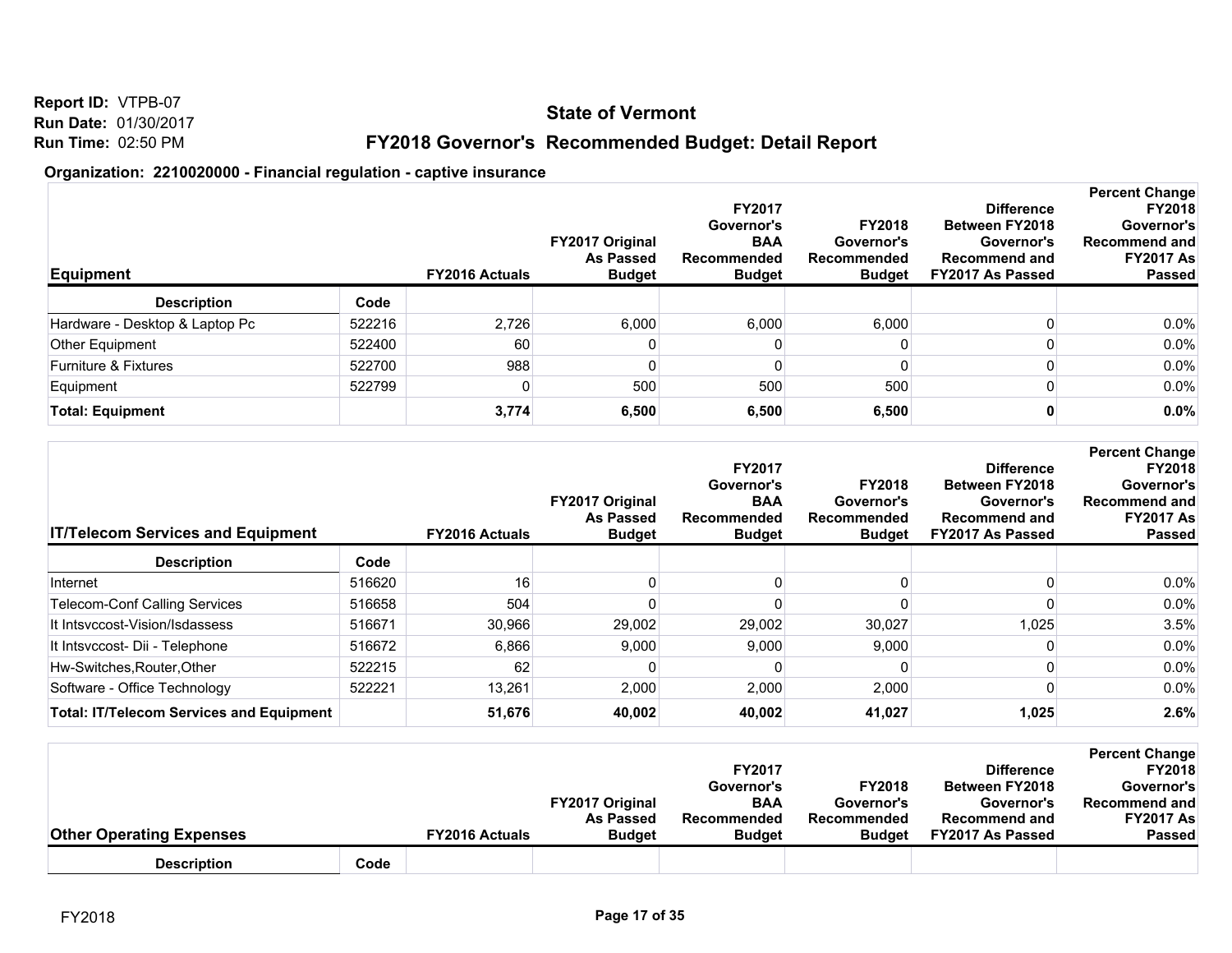**Run Date:** 01/30/2017 **Run Time:** 02:50 PM

**Report ID:** VTPB-07

## **FY2018 Governor's Recommended Budget: Detail Report**

| <b>Other Operating Expenses</b>        |        | <b>FY2016 Actuals</b> | <b>FY2017 Original</b><br>As Passed<br><b>Budget</b> | FY2017<br>Governor's<br><b>BAA</b><br>Recommended<br><b>Budget</b> | <b>FY2018</b><br>Governor's<br>Recommended<br><b>Budget</b> | <b>Difference</b><br><b>Between FY2018</b><br>Governor's<br><b>Recommend and</b><br>FY2017 As Passed | <b>Percent Change</b><br><b>FY2018</b><br>Governor's<br><b>Recommend and</b><br><b>FY2017 As</b><br><b>Passed</b> |
|----------------------------------------|--------|-----------------------|------------------------------------------------------|--------------------------------------------------------------------|-------------------------------------------------------------|------------------------------------------------------------------------------------------------------|-------------------------------------------------------------------------------------------------------------------|
| <b>Description</b>                     | Code   |                       |                                                      |                                                                    |                                                             |                                                                                                      |                                                                                                                   |
| Single Audit Allocation                | 523620 | 3,163                 | 2,807                                                | 2,807                                                              | 2,937                                                       | 130                                                                                                  | 4.6%                                                                                                              |
| Registration & Identification          | 523640 |                       | 50                                                   | 50                                                                 | 50                                                          |                                                                                                      | $0.0\%$                                                                                                           |
| Taxes                                  | 523660 |                       | 4,000                                                | 4,000                                                              | 4,000                                                       |                                                                                                      | 0.0%                                                                                                              |
| <b>Total: Other Operating Expenses</b> |        | 3,163                 | 6,857                                                | 6,857                                                              | 6,987                                                       | 130                                                                                                  | 1.9%                                                                                                              |

| <b>Other Purchased Services</b> |        | <b>FY2016 Actuals</b> | FY2017 Original<br><b>As Passed</b><br><b>Budget</b> | FY2017<br>Governor's<br><b>BAA</b><br>Recommended<br><b>Budget</b> | <b>FY2018</b><br>Governor's<br>Recommended<br><b>Budget</b> | <b>Difference</b><br><b>Between FY2018</b><br>Governor's<br><b>Recommend and</b><br>FY2017 As Passed | <b>Percent Change</b><br><b>FY2018</b><br>Governor's<br><b>Recommend and</b><br><b>FY2017 As</b><br><b>Passed</b> |
|---------------------------------|--------|-----------------------|------------------------------------------------------|--------------------------------------------------------------------|-------------------------------------------------------------|------------------------------------------------------------------------------------------------------|-------------------------------------------------------------------------------------------------------------------|
| <b>Description</b>              | Code   |                       |                                                      |                                                                    |                                                             |                                                                                                      |                                                                                                                   |
| Insurance Other Than Empl Bene  | 516000 | 242                   | 404                                                  | 404                                                                | 643                                                         | 239                                                                                                  | 59.2%                                                                                                             |
| Insurance - General Liability   | 516010 | 6,681                 | 6,814                                                | 6,814                                                              | 6,751                                                       | (63)                                                                                                 | $-0.9%$                                                                                                           |
| Property Insurance              | 516099 |                       | 294                                                  | 294                                                                |                                                             | (294)                                                                                                | $-100.0\%$                                                                                                        |
| Dues                            | 516500 | 14,774                | 3,700                                                | 3,700                                                              | 3,700                                                       |                                                                                                      | 0.0%                                                                                                              |
| Telecom-Telephone Services      | 516652 | 2,083                 |                                                      |                                                                    |                                                             |                                                                                                      | 0.0%                                                                                                              |
| It Int Svc Dii Allocated Fee    | 516685 | 36,705                | 40,227                                               | 40,227                                                             | 45,404                                                      | 5,177                                                                                                | 12.9%                                                                                                             |
| Advertising                     | 516800 |                       | 2,000                                                | 2,000                                                              | 2,000                                                       |                                                                                                      | 0.0%                                                                                                              |
| Advertising-Print               | 516813 | 3,119                 |                                                      |                                                                    |                                                             |                                                                                                      | 0.0%                                                                                                              |
| Printing and Binding            | 517000 | 52                    | 5,500                                                | 5,500                                                              | 5,500                                                       |                                                                                                      | 0.0%                                                                                                              |
| Photocopying                    | 517020 | 2,042                 |                                                      |                                                                    |                                                             |                                                                                                      | 0.0%                                                                                                              |
| Registration For Meetings&Conf  | 517100 | 8,169                 | 11,000                                               | 11,000                                                             | 11,000                                                      |                                                                                                      | 0.0%                                                                                                              |
| Postage - Bgs Postal Svcs Only  | 517205 | 321                   | 2,000                                                | 2,000                                                              | 2,000                                                       |                                                                                                      | 0.0%                                                                                                              |
| Freight & Express Mail          | 517300 | 110                   | 500                                                  | 500                                                                | 500                                                         |                                                                                                      | 0.0%                                                                                                              |
| Instate Conf, Meetings, Etc     | 517400 | 40                    |                                                      |                                                                    |                                                             |                                                                                                      | 0.0%                                                                                                              |
| <b>Other Purchased Services</b> | 519000 | 1,988                 | 1,500                                                | 1,500                                                              | 1,500                                                       | 0                                                                                                    | 0.0%                                                                                                              |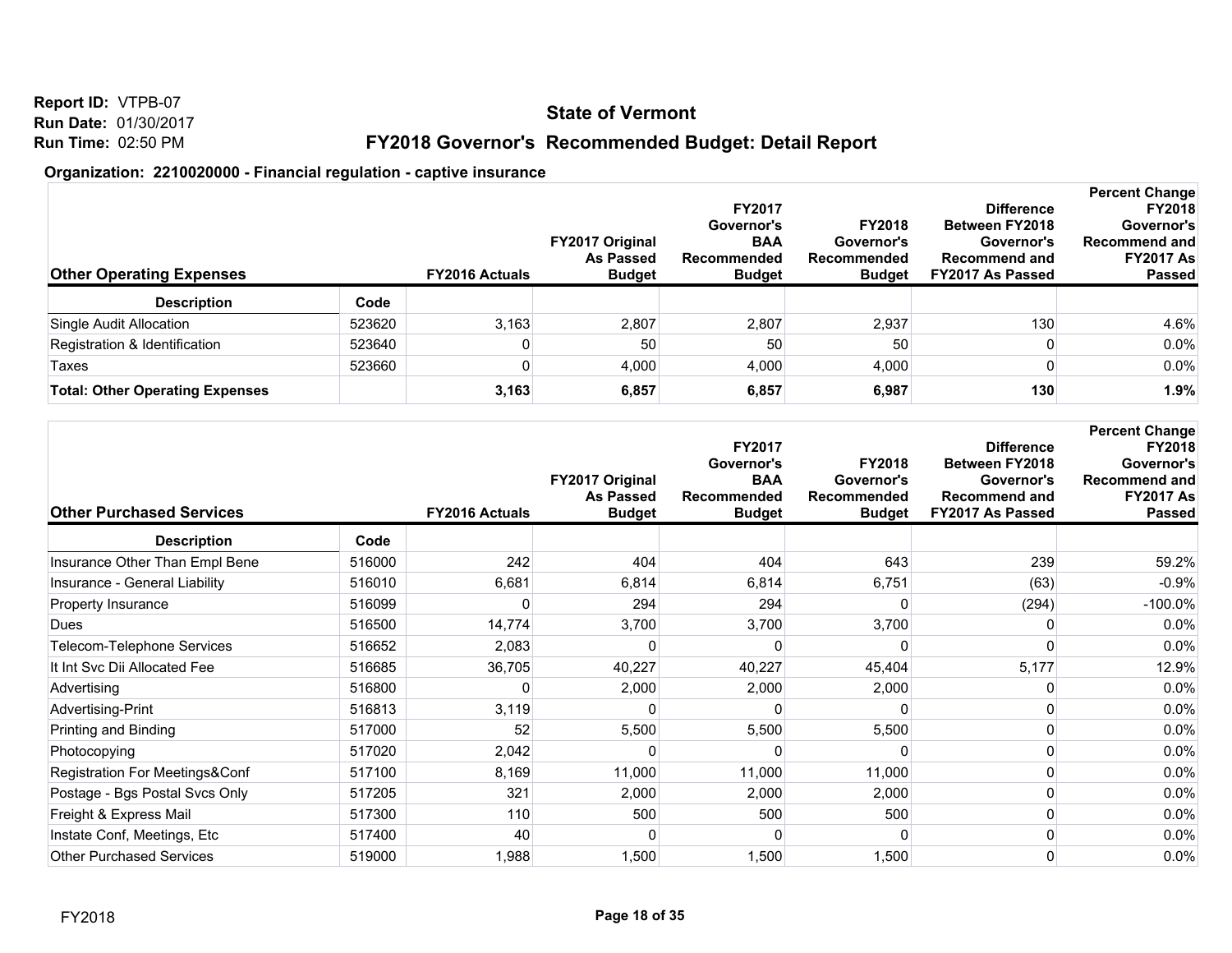**Report ID:** VTPB-07 **Run Date:** 01/30/2017 **Run Time:** 02:50 PM

**FY2018 Governor's Recommended Budget: Detail Report**

| <b>Other Purchased Services</b>        |        | <b>FY2016 Actuals</b> | <b>FY2017 Original</b><br><b>As Passed</b><br><b>Budget</b> | <b>FY2017</b><br>Governor's<br><b>BAA</b><br>Recommended<br><b>Budget</b> | <b>FY2018</b><br>Governor's<br>Recommended<br><b>Budget</b> | <b>Difference</b><br><b>Between FY2018</b><br>Governor's<br><b>Recommend and</b><br>FY2017 As Passed | <b>Percent Change</b><br><b>FY2018</b><br>Governor's<br><b>Recommend and</b><br><b>FY2017 As</b><br><b>Passed</b> |
|----------------------------------------|--------|-----------------------|-------------------------------------------------------------|---------------------------------------------------------------------------|-------------------------------------------------------------|------------------------------------------------------------------------------------------------------|-------------------------------------------------------------------------------------------------------------------|
| <b>Description</b>                     | Code   |                       |                                                             |                                                                           |                                                             |                                                                                                      |                                                                                                                   |
| Human Resources Services               | 519006 |                       |                                                             |                                                                           |                                                             |                                                                                                      | 0.0%                                                                                                              |
| Moving State Agencies                  | 519040 | 501                   |                                                             |                                                                           |                                                             |                                                                                                      | 0.0%                                                                                                              |
| <b>Total: Other Purchased Services</b> |        | 76,826                | 73,939                                                      | 73,939                                                                    | 78,998                                                      | 5,059                                                                                                | 6.8%                                                                                                              |

| <b>Property and Maintenance</b>        |        | <b>FY2016 Actuals</b> | <b>FY2017 Original</b><br>As Passed<br><b>Budget</b> | <b>FY2017</b><br>Governor's<br><b>BAA</b><br>Recommended<br><b>Budget</b> | <b>FY2018</b><br>Governor's<br>Recommended<br><b>Budget</b> | <b>Difference</b><br><b>Between FY2018</b><br>Governor's<br><b>Recommend and</b><br>FY2017 As Passed | <b>Percent Change</b><br><b>FY2018</b><br>Governor's<br><b>Recommend and</b><br><b>FY2017 As</b><br><b>Passed</b> |
|----------------------------------------|--------|-----------------------|------------------------------------------------------|---------------------------------------------------------------------------|-------------------------------------------------------------|------------------------------------------------------------------------------------------------------|-------------------------------------------------------------------------------------------------------------------|
| <b>Description</b>                     | Code   |                       |                                                      |                                                                           |                                                             |                                                                                                      |                                                                                                                   |
| Repair and Maintenance                 | 512099 |                       | 750                                                  | 750                                                                       | 750                                                         |                                                                                                      | 0.0%                                                                                                              |
| Repair & Maint - Office Tech           | 513010 | 35                    |                                                      | 0                                                                         |                                                             |                                                                                                      | 0.0%                                                                                                              |
| <b>Total: Property and Maintenance</b> |        | 35 <sub>1</sub>       | 750                                                  | 750                                                                       | 750                                                         |                                                                                                      | 0.0%                                                                                                              |

| <b>Rental Other</b>        |        | <b>FY2016 Actuals</b> | <b>FY2017 Original</b><br><b>As Passed</b><br><b>Budget</b> | <b>FY2017</b><br>Governor's<br><b>BAA</b><br>Recommended<br><b>Budget</b> | <b>FY2018</b><br>Governor's<br>Recommended<br><b>Budget</b> | <b>Difference</b><br><b>Between FY2018</b><br>Governor's<br><b>Recommend and</b><br>FY2017 As Passed | <b>Percent Change</b><br><b>FY2018</b><br>Governor's<br>Recommend and<br><b>FY2017 As</b><br><b>Passed</b> |
|----------------------------|--------|-----------------------|-------------------------------------------------------------|---------------------------------------------------------------------------|-------------------------------------------------------------|------------------------------------------------------------------------------------------------------|------------------------------------------------------------------------------------------------------------|
| <b>Description</b>         | Code   |                       |                                                             |                                                                           |                                                             |                                                                                                      |                                                                                                            |
| Rentals                    | 514099 |                       | 137.196                                                     | 137,196                                                                   | 207.325                                                     | 70.129                                                                                               | 51.1%                                                                                                      |
| Rental - Auto              | 514550 | 1,127                 |                                                             |                                                                           |                                                             |                                                                                                      | 0.0%                                                                                                       |
| Rental - Other             | 515000 | 213                   |                                                             |                                                                           |                                                             |                                                                                                      | 0.0%                                                                                                       |
| <b>Total: Rental Other</b> |        | 1,339                 | 137,196                                                     | 137,196                                                                   | 207,325                                                     | 70,129                                                                                               | 51.1%                                                                                                      |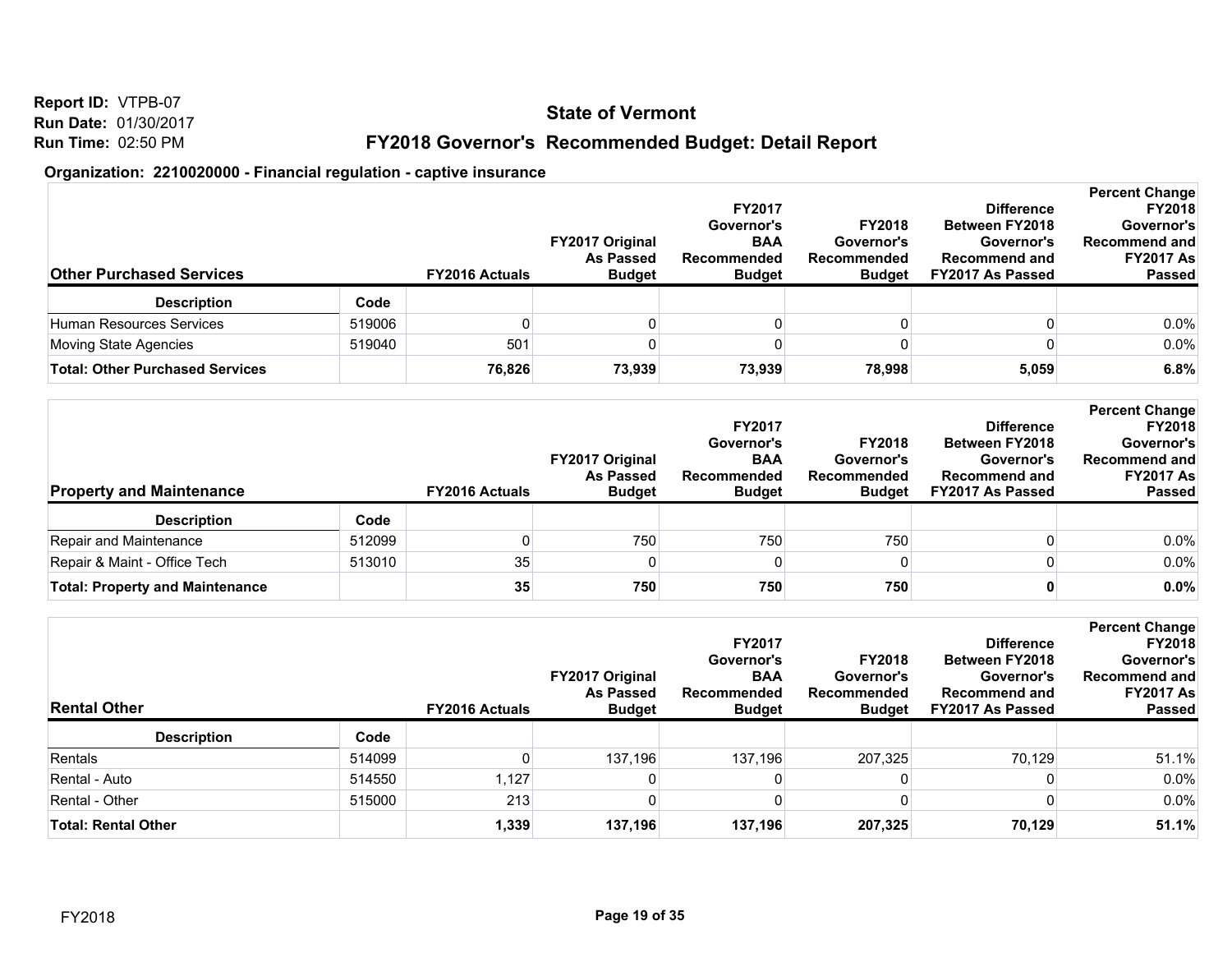**Run Date:** 01/30/2017 **Run Time:** 02:50 PM

**Report ID:** VTPB-07

**FY2018 Governor's Recommended Budget: Detail Report**

| <b>Rental Property</b>         |        | <b>FY2016 Actuals</b> |  | <b>Difference</b><br><b>Between</b><br><b>Recommend and</b><br><b>As Passed</b> | <b>Percent Change</b><br>Recommend and<br>As Passed |      |
|--------------------------------|--------|-----------------------|--|---------------------------------------------------------------------------------|-----------------------------------------------------|------|
| <b>Description</b>             | Code   |                       |  |                                                                                 |                                                     |      |
| Rent Land & Bldgs-Office Space | 514000 | 138,985               |  |                                                                                 |                                                     | 0.0% |
| <b>Total: Rental Property</b>  |        | 138,985               |  |                                                                                 |                                                     | 0.0% |

| <b>Supplies</b>                |        | <b>FY2016 Actuals</b> | FY2017 Original<br><b>As Passed</b><br><b>Budget</b> | FY2017<br>Governor's<br><b>BAA</b><br><b>Recommended</b><br><b>Budget</b> | <b>FY2018</b><br>Governor's<br>Recommended<br><b>Budget</b> | <b>Difference</b><br><b>Between FY2018</b><br>Governor's<br><b>Recommend and</b><br>FY2017 As Passed | <b>Percent Change</b><br><b>FY2018</b><br>Governor's<br>Recommend and<br><b>FY2017 As</b><br><b>Passed</b> |
|--------------------------------|--------|-----------------------|------------------------------------------------------|---------------------------------------------------------------------------|-------------------------------------------------------------|------------------------------------------------------------------------------------------------------|------------------------------------------------------------------------------------------------------------|
| <b>Description</b>             | Code   |                       |                                                      |                                                                           |                                                             |                                                                                                      |                                                                                                            |
| <b>Office Supplies</b>         | 520000 | 5,136                 | 13,000                                               | 13,000                                                                    | 13,000                                                      |                                                                                                      | $0.0\%$                                                                                                    |
| <b>Educational Supplies</b>    | 520540 | 35                    |                                                      |                                                                           |                                                             |                                                                                                      | $0.0\%$                                                                                                    |
| Recognition/Awards             | 520600 | 81                    |                                                      |                                                                           |                                                             |                                                                                                      | 0.0%                                                                                                       |
| Food                           | 520700 | 599                   | 500                                                  | 500                                                                       | 500                                                         |                                                                                                      | $0.0\%$                                                                                                    |
| Electricity                    | 521100 | 5,217                 | 10,000                                               | 10,000                                                                    | 10,000                                                      |                                                                                                      | $0.0\%$                                                                                                    |
| Books&Periodicals-Library/Educ | 521500 | 835                   | 1,500                                                | 1,500                                                                     | 1,500                                                       |                                                                                                      | $0.0\%$                                                                                                    |
| Subscriptions                  | 521510 | 987                   | 2,000                                                | 2,000                                                                     | 2,000                                                       |                                                                                                      | 0.0%                                                                                                       |
| <b>Total: Supplies</b>         |        | 12,891                | 27,000                                               | 27,000                                                                    | 27,000                                                      |                                                                                                      | 0.0%                                                                                                       |

| Travel                       |        | <b>FY2016 Actuals</b> | <b>FY2017 Original</b><br><b>As Passed</b><br><b>Budget</b> | <b>FY2017</b><br>Governor's<br><b>BAA</b><br>Recommended<br><b>Budget</b> | <b>FY2018</b><br>Governor's<br>Recommended<br><b>Budget</b> | <b>Difference</b><br><b>Between FY2018</b><br>Governor's<br><b>Recommend and</b><br>FY2017 As Passed | <b>Percent Change</b><br><b>FY2018</b><br>Governor's<br><b>Recommend and</b><br><b>FY2017 As</b><br><b>Passed</b> |
|------------------------------|--------|-----------------------|-------------------------------------------------------------|---------------------------------------------------------------------------|-------------------------------------------------------------|------------------------------------------------------------------------------------------------------|-------------------------------------------------------------------------------------------------------------------|
| <b>Description</b>           | Code   |                       |                                                             |                                                                           |                                                             |                                                                                                      |                                                                                                                   |
| Travel In-State Employee     | 517999 |                       | 120.643                                                     | 120.643                                                                   | 120.643                                                     |                                                                                                      | $0.0\%$                                                                                                           |
| Travel-Inst-Auto Mileage-Emp | 518000 | 95.892                |                                                             |                                                                           |                                                             |                                                                                                      | 0.0%                                                                                                              |
| Travel-Inst-Other Transp-Emp | 518010 | 2,408                 |                                                             |                                                                           |                                                             |                                                                                                      | 0.0%                                                                                                              |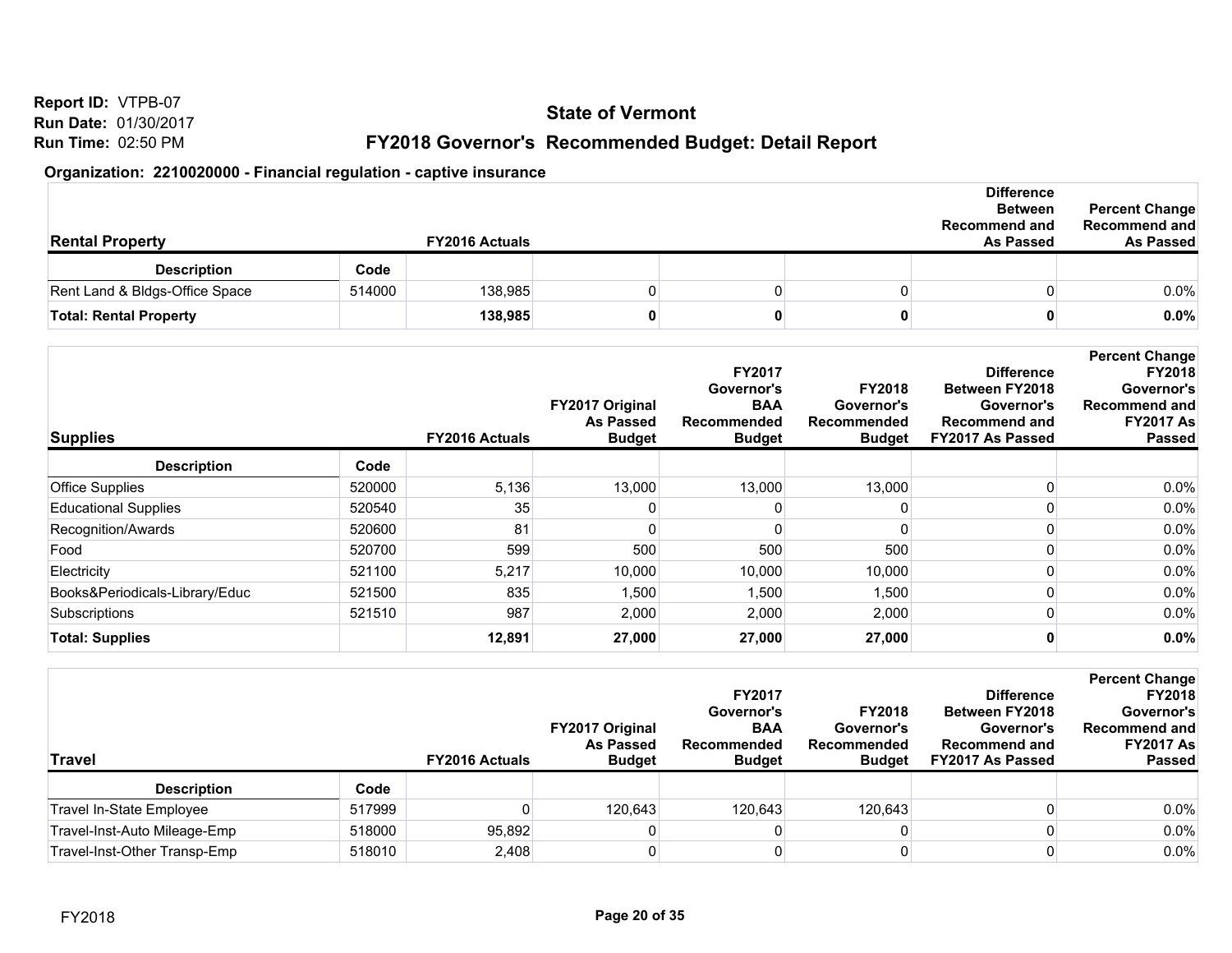## **State of Vermont**

## **FY2018 Governor's Recommended Budget: Detail Report**

| <b>Travel</b>                    |        | <b>FY2016 Actuals</b> | FY2017 Original<br><b>As Passed</b><br><b>Budget</b> | FY2017<br>Governor's<br><b>BAA</b><br>Recommended<br><b>Budget</b> | <b>FY2018</b><br>Governor's<br>Recommended<br><b>Budget</b> | <b>Difference</b><br><b>Between FY2018</b><br>Governor's<br><b>Recommend and</b><br>FY2017 As Passed | <b>Percent Change</b><br><b>FY2018</b><br>Governor's<br>Recommend and<br><b>FY2017 As</b><br><b>Passed</b> |
|----------------------------------|--------|-----------------------|------------------------------------------------------|--------------------------------------------------------------------|-------------------------------------------------------------|------------------------------------------------------------------------------------------------------|------------------------------------------------------------------------------------------------------------|
| <b>Description</b>               | Code   |                       |                                                      |                                                                    |                                                             |                                                                                                      |                                                                                                            |
| Travel-Inst-Meals-Emp            | 518020 | 139                   |                                                      |                                                                    |                                                             |                                                                                                      | $0.0\%$                                                                                                    |
| Travel-Inst-Incidentals-Emp      | 518040 | 15,407                |                                                      |                                                                    |                                                             |                                                                                                      | 0.0%                                                                                                       |
| <b>Travel Out-State Employee</b> | 518499 |                       | 77,754                                               | 77,754                                                             | 77,754                                                      |                                                                                                      | 0.0%                                                                                                       |
| Travel-Outst-Auto Mileage-Emp    | 518500 | 349                   |                                                      |                                                                    |                                                             |                                                                                                      | $0.0\%$                                                                                                    |
| Travel-Outst-Other Trans-Emp     | 518510 | 23,641                |                                                      |                                                                    |                                                             |                                                                                                      | 0.0%                                                                                                       |
| Travel-Outst-Meals-Emp           | 518520 | 3,661                 |                                                      |                                                                    |                                                             |                                                                                                      | $0.0\%$                                                                                                    |
| Travel-Outst-Lodging-Emp         | 518530 | 15,525                |                                                      |                                                                    |                                                             |                                                                                                      | 0.0%                                                                                                       |
| Travel-Outst-Incidentals-Emp     | 518540 | 1,094                 |                                                      |                                                                    |                                                             |                                                                                                      | $0.0\%$                                                                                                    |
| <b>Total: Travel</b>             |        | 158,116               | 198,397                                              | 198,397                                                            | 198,397                                                     |                                                                                                      | 0.0%                                                                                                       |

| Rentals                    |        | <b>FY2016 Actuals</b> |           |           |           | <b>Difference</b><br><b>Between</b><br><b>Recommend and</b><br><b>As Passed</b> | <b>Percent Change</b><br><b>Recommend and</b><br>As Passed |
|----------------------------|--------|-----------------------|-----------|-----------|-----------|---------------------------------------------------------------------------------|------------------------------------------------------------|
| <b>Description</b>         | Code   |                       |           |           |           |                                                                                 |                                                            |
| Hardware Lease-Storage     | 514710 | 100                   |           |           | 0         |                                                                                 | $0.0\%$                                                    |
| <b>Total: Rentals</b>      |        | 100                   |           |           | o         |                                                                                 | $0.0\%$                                                    |
| <b>Total: 2. OPERATING</b> |        | 446,905               | 490,641   | 490,641   | 566,984   | 76,343                                                                          | 15.6%                                                      |
| <b>Total Expenses:</b>     |        | 4,053,401             | 4,560,648 | 4,560,648 | 5,043,155 | 482,507                                                                         | 10.6%                                                      |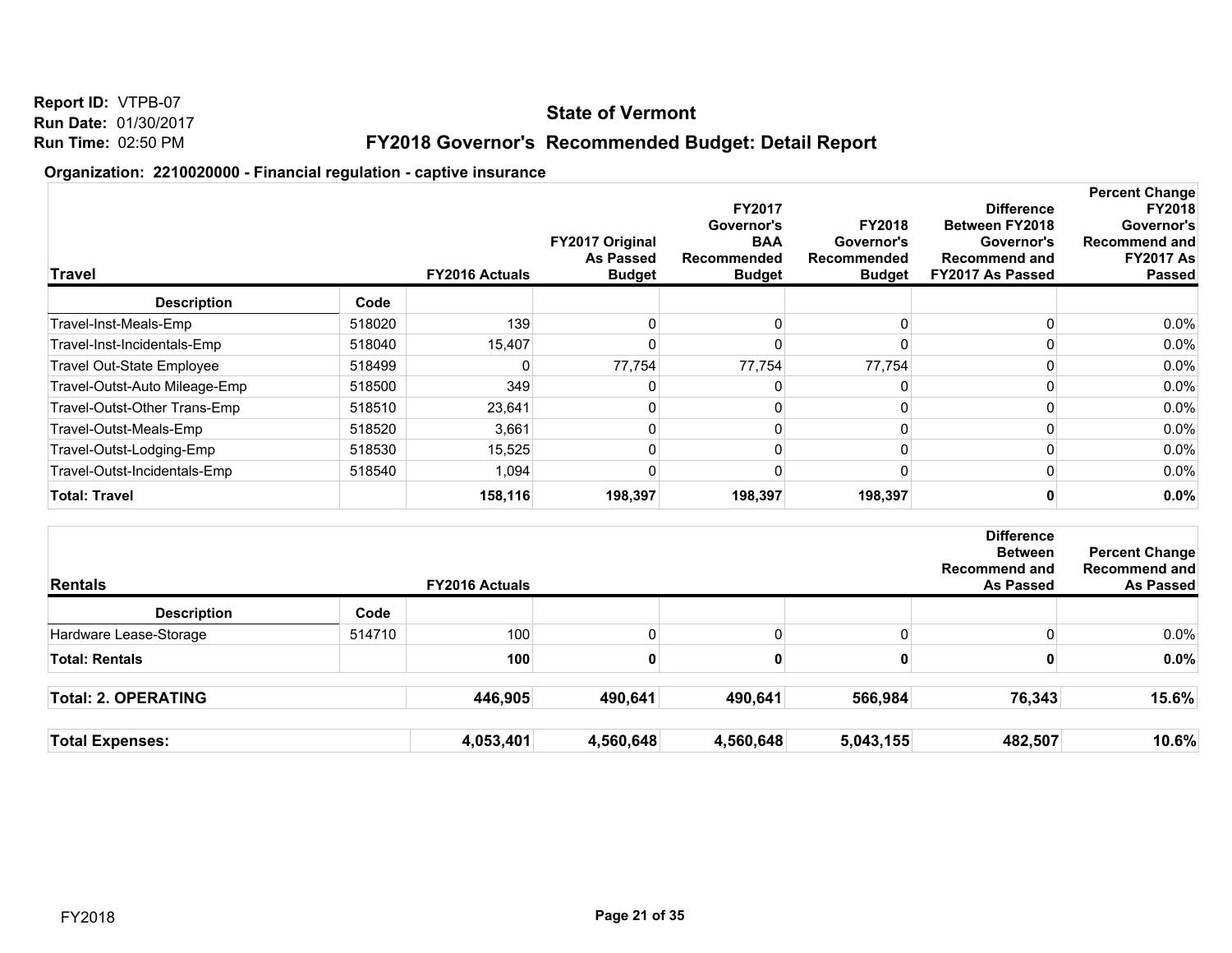## **State of Vermont**

## **FY2018 Governor's Recommended Budget: Detail Report**

**Organization: 2210031000 - Financial regulation - securities**

## **Budget Object Group: 1. PERSONAL SERVICES**

| <b>Salaries and Wages</b>        |        | <b>FY2016 Actuals</b> | <b>FY2017 Original</b><br><b>As Passed</b><br><b>Budget</b> | <b>FY2017</b><br>Governor's<br><b>BAA</b><br>Recommended<br><b>Budget</b> | <b>FY2018</b><br>Governor's<br>Recommended<br><b>Budget</b> | <b>Difference</b><br><b>Between FY2018</b><br>Governor's<br><b>Recommend and</b><br><b>FY2017 As Passed</b> | <b>Percent Change</b><br><b>FY2018</b><br>Governor's<br>Recommend and<br><b>FY2017 As</b><br><b>Passed</b> |
|----------------------------------|--------|-----------------------|-------------------------------------------------------------|---------------------------------------------------------------------------|-------------------------------------------------------------|-------------------------------------------------------------------------------------------------------------|------------------------------------------------------------------------------------------------------------|
| <b>Description</b>               | Code   |                       |                                                             |                                                                           |                                                             |                                                                                                             |                                                                                                            |
| <b>Classified Employees</b>      | 500000 | 582,218               | 451.297                                                     | 451.297                                                                   | 482.019                                                     | 30.722                                                                                                      | 6.8%                                                                                                       |
| Exempt                           | 500010 |                       | 99,486                                                      | 99,486                                                                    | 106,205                                                     | 6,719                                                                                                       | 6.8%                                                                                                       |
| Overtime                         | 500060 | 40                    |                                                             |                                                                           |                                                             |                                                                                                             | $0.0\%$                                                                                                    |
| Vacancy Turnover Savings         | 508000 |                       |                                                             |                                                                           | (16, 912)                                                   | (16, 912)                                                                                                   | 0.0%                                                                                                       |
| <b>Total: Salaries and Wages</b> |        | 582,258               | 550,783                                                     | 550,783                                                                   | 571,312                                                     | 20,529                                                                                                      | 3.7%                                                                                                       |

| <b>Fringe Benefits</b>             |        | <b>FY2016 Actuals</b> | FY2017 Original<br><b>As Passed</b><br><b>Budget</b> | <b>FY2017</b><br>Governor's<br><b>BAA</b><br>Recommended<br><b>Budget</b> | <b>FY2018</b><br>Governor's<br>Recommended<br><b>Budget</b> | <b>Difference</b><br><b>Between FY2018</b><br>Governor's<br><b>Recommend and</b><br>FY2017 As Passed | <b>Percent Change</b><br><b>FY2018</b><br>Governor's<br><b>Recommend and</b><br><b>FY2017 As</b><br><b>Passed</b> |
|------------------------------------|--------|-----------------------|------------------------------------------------------|---------------------------------------------------------------------------|-------------------------------------------------------------|------------------------------------------------------------------------------------------------------|-------------------------------------------------------------------------------------------------------------------|
| <b>Description</b>                 | Code   |                       |                                                      |                                                                           |                                                             |                                                                                                      |                                                                                                                   |
| <b>FICA - Classified Employees</b> | 501000 | 39,236                | 34,523                                               | 34,523                                                                    | 36,875                                                      | 2,352                                                                                                | 6.8%                                                                                                              |
| FICA - Exempt                      | 501010 |                       | 7,611                                                | 7,611                                                                     | 8,125                                                       | 514                                                                                                  | 6.8%                                                                                                              |
| Health Ins - Classified Empl       | 501500 | 82,173                | 93,630                                               | 93,630                                                                    | 100,555                                                     | 6,925                                                                                                | 7.4%                                                                                                              |
| Health Ins - Exempt                | 501510 |                       | 8,212                                                | 8,212                                                                     |                                                             | (8, 212)                                                                                             | $-100.0\%$                                                                                                        |
| Retirement - Classified Empl       | 502000 | 90,873                | 78,842                                               | 78,842                                                                    | 102,763                                                     | 23,921                                                                                               | 30.3%                                                                                                             |
| Retirement - Exempt                | 502010 |                       | 17,380                                               | 17,380                                                                    |                                                             | (17, 380)                                                                                            | $-100.0\%$                                                                                                        |
| Dental - Classified Employees      | 502500 | 4,146                 | 5,810                                                | 5,810                                                                     | 6,352                                                       | 542                                                                                                  | 9.3%                                                                                                              |
| Dental - Exempt                    | 502510 |                       | 830                                                  | 830                                                                       |                                                             | (830)                                                                                                | $-100.0\%$                                                                                                        |
| Life Ins - Classified Empl         | 503000 | 1,446                 | 1,607                                                | 1,607                                                                     | 2,482                                                       | 875                                                                                                  | 54.4%                                                                                                             |
| Life Ins - Exempt                  | 503010 | 0                     | 354                                                  | 354                                                                       |                                                             | (354)                                                                                                | $-100.0\%$                                                                                                        |
| <b>LTD - Classified Employees</b>  | 503500 | 236                   |                                                      | 0                                                                         |                                                             |                                                                                                      | 0.0%                                                                                                              |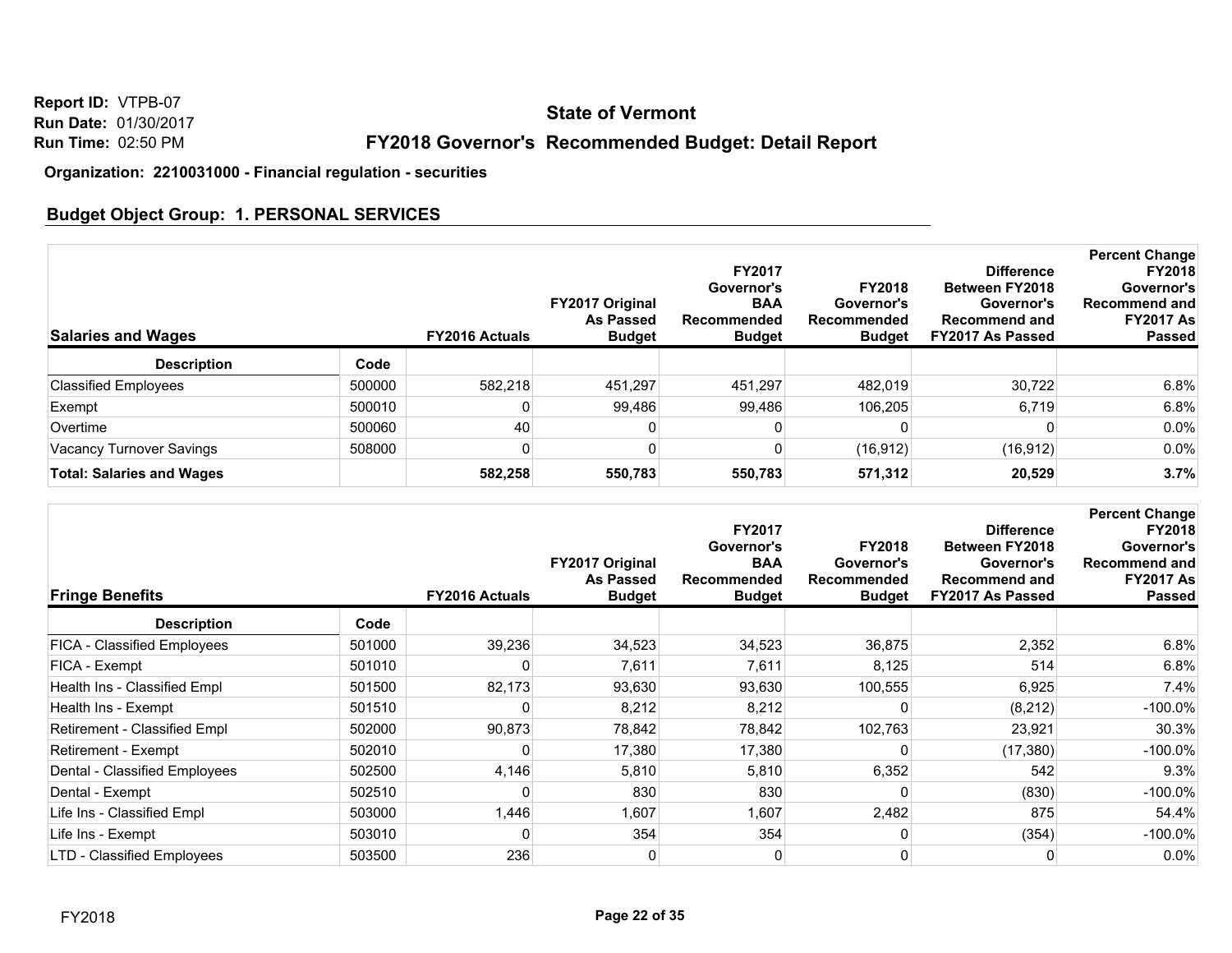## **State of Vermont**

## **FY2018 Governor's Recommended Budget: Detail Report**

#### **Organization: 2210031000 - Financial regulation - securities**

| <b>Fringe Benefits</b>             |        | <b>FY2016 Actuals</b> | FY2017 Original<br><b>As Passed</b><br><b>Budget</b> | <b>FY2017</b><br>Governor's<br><b>BAA</b><br>Recommended<br><b>Budget</b> | <b>FY2018</b><br>Governor's<br>Recommended<br><b>Budget</b> | <b>Difference</b><br><b>Between FY2018</b><br>Governor's<br><b>Recommend and</b><br>FY2017 As Passed | <b>Percent Change</b><br><b>FY2018</b><br>Governor's<br>Recommend and<br><b>FY2017 As</b><br><b>Passed</b> |
|------------------------------------|--------|-----------------------|------------------------------------------------------|---------------------------------------------------------------------------|-------------------------------------------------------------|------------------------------------------------------------------------------------------------------|------------------------------------------------------------------------------------------------------------|
| <b>Description</b>                 | Code   |                       |                                                      |                                                                           |                                                             |                                                                                                      |                                                                                                            |
| LTD - Exempt                       | 503510 |                       | 229                                                  | 229                                                                       |                                                             | (229)                                                                                                | $-100.0\%$                                                                                                 |
| <b>EAP</b> - Classified Empl       | 504000 | 220                   | 210                                                  | 210                                                                       | 240                                                         | 30                                                                                                   | 14.3%                                                                                                      |
| EAP - Exempt                       | 504010 |                       | 30                                                   | 30                                                                        |                                                             | (30)                                                                                                 | $-100.0\%$                                                                                                 |
| <b>Employee Tuition Costs</b>      | 504530 |                       | 2,309                                                | 2,309                                                                     |                                                             | (2,309)                                                                                              | $-100.0\%$                                                                                                 |
| Workers Comp - Ins Premium         | 505200 | .420                  | 2,647                                                | 2,647                                                                     | 2,670                                                       | 23                                                                                                   | 0.9%                                                                                                       |
| <b>Catamount Health Assessment</b> | 505700 | 77                    |                                                      | O                                                                         |                                                             |                                                                                                      | $0.0\%$                                                                                                    |
| <b>Total: Fringe Benefits</b>      |        | 219,827               | 254,224                                              | 254,224                                                                   | 260,062                                                     | 5,838                                                                                                | 2.3%                                                                                                       |

| <b>Contracted and 3rd Party Service</b>        |        | <b>FY2016 Actuals</b> | <b>FY2017 Original</b><br><b>As Passed</b><br><b>Budget</b> | <b>FY2017</b><br>Governor's<br><b>BAA</b><br>Recommended<br><b>Budget</b> | <b>FY2018</b><br>Governor's<br>Recommended<br><b>Budget</b> | <b>Difference</b><br><b>Between FY2018</b><br>Governor's<br><b>Recommend and</b><br>FY2017 As Passed | <b>Percent Change</b><br><b>FY2018</b><br>Governor's<br>Recommend and<br><b>FY2017 As</b><br><b>Passed</b> |
|------------------------------------------------|--------|-----------------------|-------------------------------------------------------------|---------------------------------------------------------------------------|-------------------------------------------------------------|------------------------------------------------------------------------------------------------------|------------------------------------------------------------------------------------------------------------|
| <b>Description</b>                             | Code   |                       |                                                             |                                                                           |                                                             |                                                                                                      |                                                                                                            |
| Contr & 3Rd Party - Financial                  | 507100 | 223,705               |                                                             |                                                                           |                                                             |                                                                                                      | $0.0\%$                                                                                                    |
| Contr & 3Rd Party - Legal                      | 507200 | 10.838                |                                                             |                                                                           |                                                             |                                                                                                      | $0.0\%$                                                                                                    |
| Other Contr and 3Rd Pty Serv                   | 507600 | 136.384               |                                                             |                                                                           |                                                             |                                                                                                      | $0.0\%$                                                                                                    |
| <b>Contract Court Reporters &amp; Rec</b>      | 507625 | 1,180                 |                                                             |                                                                           |                                                             |                                                                                                      | $0.0\%$                                                                                                    |
| Contractual & 3Rd Party                        | 507999 |                       | 30,273                                                      | 30,273                                                                    | 32,582                                                      | 2,309                                                                                                | $7.6\%$                                                                                                    |
| <b>Total: Contracted and 3rd Party Service</b> |        | 372,106               | 30,273                                                      | 30,273                                                                    | 32,582                                                      | 2,309                                                                                                | 7.6%                                                                                                       |
| <b>Total: 1. PERSONAL SERVICES</b>             |        | 1,174,192             | 835,280                                                     | 835,280                                                                   | 863,956                                                     | 28,676                                                                                               | 3.4%                                                                                                       |

#### **Budget Object Group: 2. OPERATING**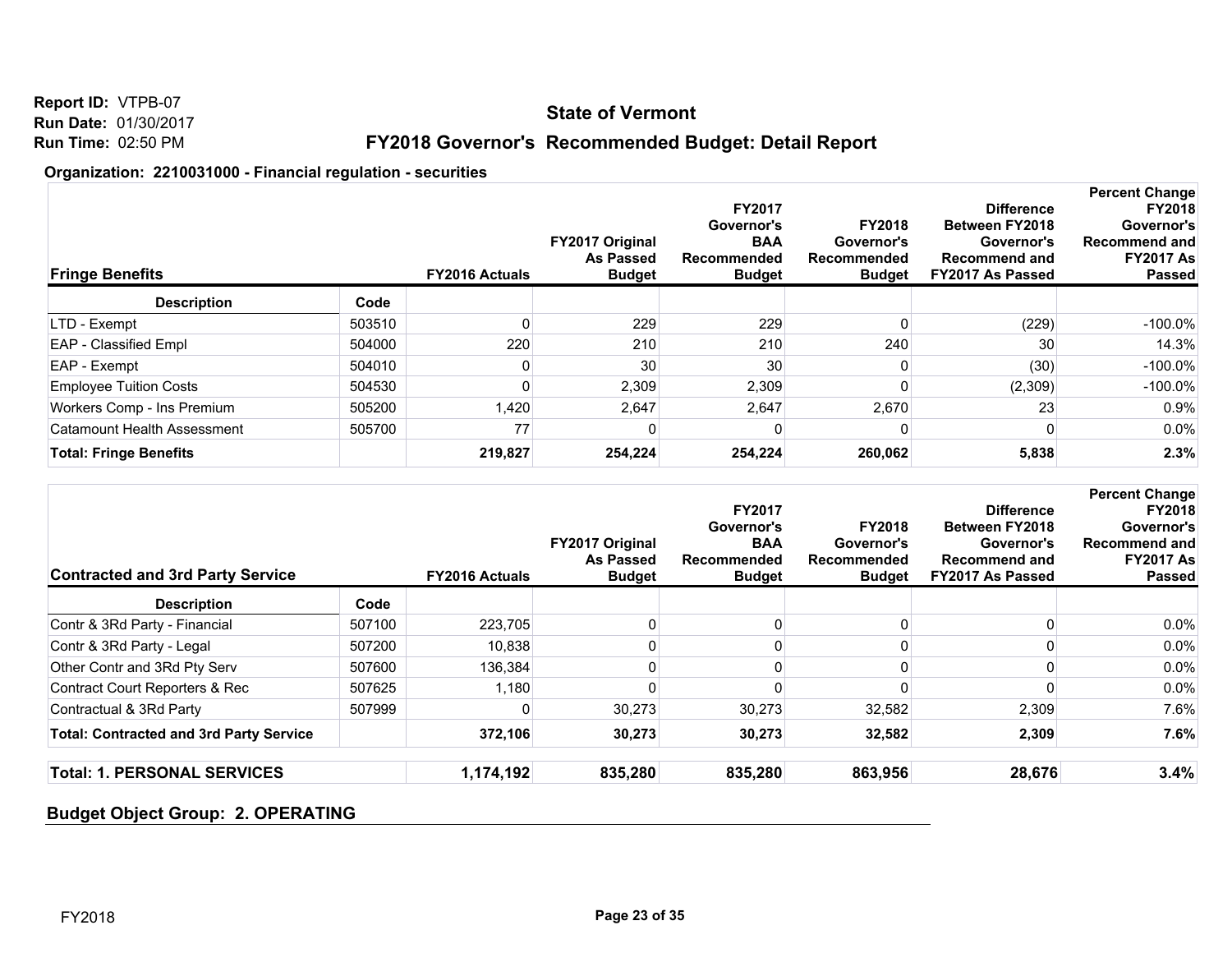**Report ID:** VTPB-07 **Run Date:** 01/30/2017 **Run Time:** 02:50 PM

## **FY2018 Governor's Recommended Budget: Detail Report**

| Equipment                       |        | <b>FY2016 Actuals</b> | <b>FY2017 Original</b><br><b>As Passed</b><br><b>Budget</b> | <b>FY2017</b><br>Governor's<br><b>BAA</b><br>Recommended<br><b>Budget</b> | <b>FY2018</b><br>Governor's<br>Recommended<br><b>Budget</b> | <b>Difference</b><br><b>Between FY2018</b><br>Governor's<br><b>Recommend and</b><br>FY2017 As Passed | <b>Percent Change</b><br><b>FY2018</b><br>Governor's<br><b>Recommend and</b><br><b>FY2017 As</b><br><b>Passed</b> |
|---------------------------------|--------|-----------------------|-------------------------------------------------------------|---------------------------------------------------------------------------|-------------------------------------------------------------|------------------------------------------------------------------------------------------------------|-------------------------------------------------------------------------------------------------------------------|
| <b>Description</b>              | Code   |                       |                                                             |                                                                           |                                                             |                                                                                                      |                                                                                                                   |
| Hardware - Desktop & Laptop Pc  | 522216 | ,697                  | 5,696                                                       | 5,696                                                                     | 5,696                                                       |                                                                                                      | $0.0\%$                                                                                                           |
| Other Equipment                 | 522400 | 169                   | 2,000                                                       | 2.000                                                                     | 2,000                                                       |                                                                                                      | $0.0\%$                                                                                                           |
| <b>Furniture &amp; Fixtures</b> | 522700 | 2,932                 |                                                             | 0                                                                         |                                                             |                                                                                                      | $0.0\%$                                                                                                           |
| <b>Total: Equipment</b>         |        | 4,798                 | 7,696                                                       | 7,696                                                                     | 7,696                                                       |                                                                                                      | 0.0%                                                                                                              |

| <b>IT/Telecom Services and Equipment</b>        |        | <b>FY2016 Actuals</b> | FY2017 Original<br><b>As Passed</b><br><b>Budget</b> | <b>FY2017</b><br>Governor's<br><b>BAA</b><br>Recommended<br><b>Budget</b> | <b>FY2018</b><br>Governor's<br>Recommended<br><b>Budget</b> | <b>Difference</b><br><b>Between FY2018</b><br>Governor's<br><b>Recommend and</b><br>FY2017 As Passed | <b>Percent Change</b><br><b>FY2018</b><br>Governor's<br><b>Recommend and</b><br><b>FY2017 As</b><br><b>Passed</b> |
|-------------------------------------------------|--------|-----------------------|------------------------------------------------------|---------------------------------------------------------------------------|-------------------------------------------------------------|------------------------------------------------------------------------------------------------------|-------------------------------------------------------------------------------------------------------------------|
| <b>Description</b>                              | Code   |                       |                                                      |                                                                           |                                                             |                                                                                                      |                                                                                                                   |
| Toll-Free Telephone                             | 516611 | 66                    |                                                      |                                                                           |                                                             |                                                                                                      | 0.0%                                                                                                              |
| <b>Telecom-Conf Calling Services</b>            | 516658 | 244                   |                                                      |                                                                           |                                                             |                                                                                                      | 0.0%                                                                                                              |
| It Intsyccost-Vision/Isdassess                  | 516671 | 16,982                | 13,278                                               | 13,278                                                                    | 13,758                                                      | 480                                                                                                  | 3.6%                                                                                                              |
| It Intsvccost- Dii - Telephone                  | 516672 | 2,704                 | 3,200                                                | 3,200                                                                     | 3,200                                                       |                                                                                                      | 0.0%                                                                                                              |
| Hw-Switches, Router, Other                      | 522215 | 20                    |                                                      |                                                                           |                                                             |                                                                                                      | 0.0%                                                                                                              |
| Hardware-Telephone User Equip                   | 522219 | 148                   |                                                      |                                                                           |                                                             |                                                                                                      | 0.0%                                                                                                              |
| Software - Office Technology                    | 522221 | 8,966                 | 3,400                                                | 3,400                                                                     | 3,400                                                       |                                                                                                      | 0.0%                                                                                                              |
| <b>Total: IT/Telecom Services and Equipment</b> |        | 29,130                | 19,878                                               | 19,878                                                                    | 20,358                                                      | 480                                                                                                  | 2.4%                                                                                                              |

|                                 |      |                       |                        |               |               |                       | <b>Percent Change</b> |
|---------------------------------|------|-----------------------|------------------------|---------------|---------------|-----------------------|-----------------------|
|                                 |      |                       |                        | <b>FY2017</b> |               | <b>Difference</b>     | <b>FY2018</b>         |
|                                 |      |                       |                        | Governor's    | <b>FY2018</b> | <b>Between FY2018</b> | Governor's            |
|                                 |      |                       | <b>FY2017 Original</b> | <b>BAA</b>    | Governor's    | Governor's            | Recommend and         |
|                                 |      |                       | <b>As Passed</b>       | Recommended   | Recommended   | <b>Recommend and</b>  | <b>FY2017 As</b>      |
| <b>Other Operating Expenses</b> |      | <b>FY2016 Actuals</b> | <b>Budget</b>          | <b>Budget</b> | <b>Budget</b> | FY2017 As Passed      | <b>Passed</b>         |
| <b>Description</b>              | Code |                       |                        |               |               |                       |                       |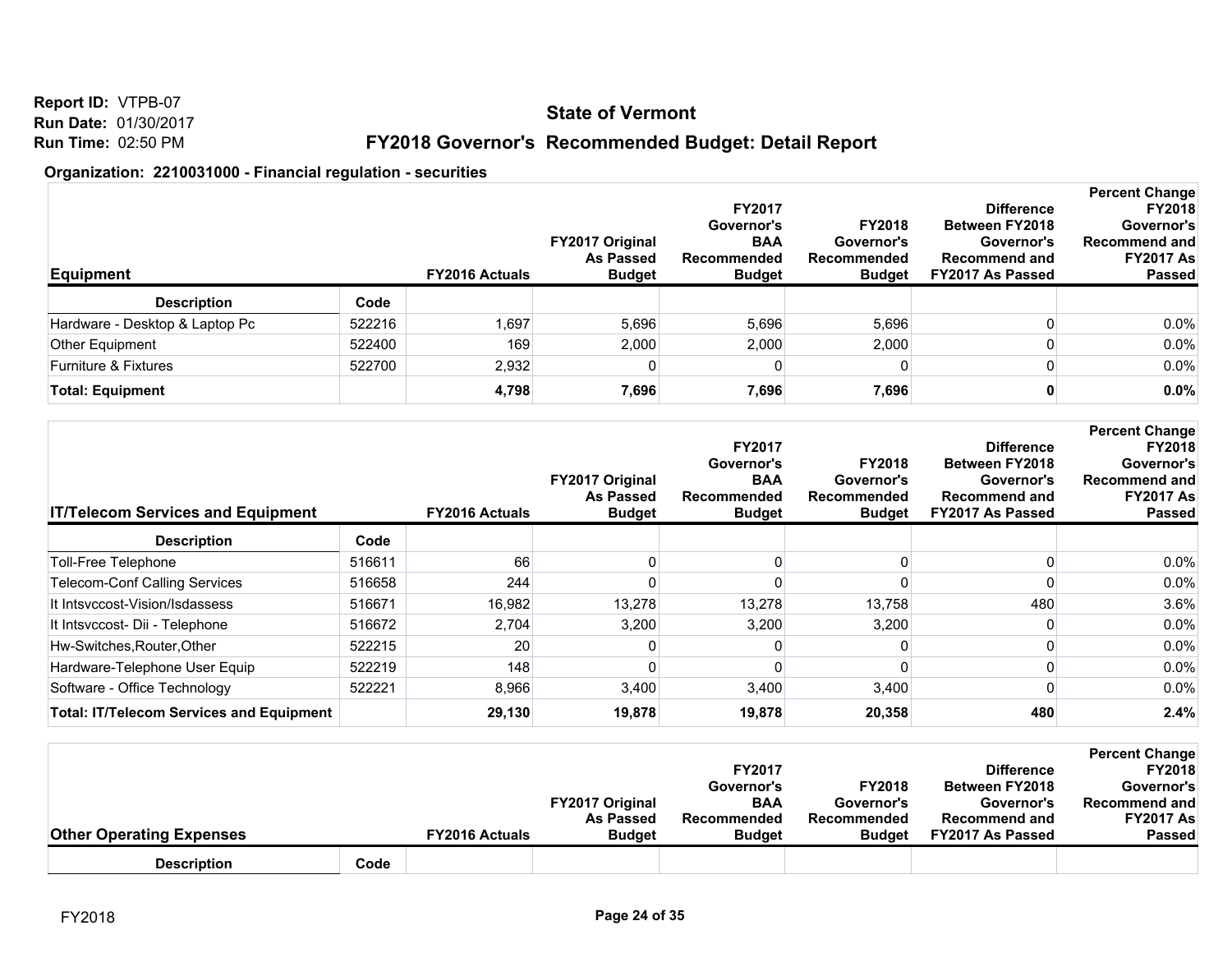**Report ID:** VTPB-07 **Run Date:** 01/30/2017 **Run Time:** 02:50 PM

## **FY2018 Governor's Recommended Budget: Detail Report**

| <b>Other Operating Expenses</b>        |        | <b>FY2016 Actuals</b> | <b>FY2017 Original</b><br><b>As Passed</b><br><b>Budget</b> | <b>FY2017</b><br>Governor's<br><b>BAA</b><br>Recommended<br><b>Budget</b> | <b>FY2018</b><br>Governor's<br>Recommended<br><b>Budget</b> | <b>Difference</b><br><b>Between FY2018</b><br>Governor's<br><b>Recommend and</b><br>FY2017 As Passed | <b>Percent Change</b><br><b>FY2018</b><br>Governor's<br><b>Recommend and</b><br><b>FY2017 As</b><br><b>Passed</b> |
|----------------------------------------|--------|-----------------------|-------------------------------------------------------------|---------------------------------------------------------------------------|-------------------------------------------------------------|------------------------------------------------------------------------------------------------------|-------------------------------------------------------------------------------------------------------------------|
| <b>Description</b>                     | Code   |                       |                                                             |                                                                           |                                                             |                                                                                                      |                                                                                                                   |
| Single Audit Allocation                | 523620 | ,628                  | 1,285                                                       | 1,285                                                                     | 1.346                                                       | 61                                                                                                   | 4.7%                                                                                                              |
| Taxes                                  | 523660 |                       | 2,500                                                       | 2,500                                                                     | 2,500                                                       |                                                                                                      | 0.0%                                                                                                              |
| <b>Total: Other Operating Expenses</b> |        | 1,628                 | 3,785                                                       | 3,785                                                                     | 3,846                                                       | 61.                                                                                                  | 1.6%                                                                                                              |

| <b>Other Purchased Services</b> |        | <b>FY2016 Actuals</b> | FY2017 Original<br><b>As Passed</b><br><b>Budget</b> | <b>FY2017</b><br>Governor's<br><b>BAA</b><br>Recommended<br><b>Budget</b> | <b>FY2018</b><br>Governor's<br>Recommended<br><b>Budget</b> | <b>Difference</b><br><b>Between FY2018</b><br>Governor's<br><b>Recommend and</b><br>FY2017 As Passed | <b>Percent Change</b><br><b>FY2018</b><br>Governor's<br>Recommend and<br><b>FY2017 As</b><br><b>Passed</b> |
|---------------------------------|--------|-----------------------|------------------------------------------------------|---------------------------------------------------------------------------|-------------------------------------------------------------|------------------------------------------------------------------------------------------------------|------------------------------------------------------------------------------------------------------------|
| <b>Description</b>              | Code   |                       |                                                      |                                                                           |                                                             |                                                                                                      |                                                                                                            |
| Insurance Other Than Empl Bene  | 516000 | 47                    | 104                                                  | 104                                                                       | 151                                                         | 47                                                                                                   | 45.2%                                                                                                      |
| Insurance - General Liability   | 516010 | 1,294                 | 1,758                                                | 1,758                                                                     | 1,588                                                       | (170)                                                                                                | $-9.7%$                                                                                                    |
| Property Insurance              | 516099 | C                     | 76                                                   | 76                                                                        |                                                             | (76)                                                                                                 | $-100.0\%$                                                                                                 |
| Dues                            | 516500 | 2,382                 | 2,300                                                | 2,300                                                                     | 2,300                                                       |                                                                                                      | 0.0%                                                                                                       |
| Telecom-Telephone Services      | 516652 | 1,151                 | 300                                                  | 300                                                                       | 300                                                         |                                                                                                      | 0.0%                                                                                                       |
| It Int Svc Dii Allocated Fee    | 516685 | 7,104                 | 10,381                                               | 10,381                                                                    | 10,683                                                      | 302                                                                                                  | 2.9%                                                                                                       |
| Advertising                     | 516800 | ŋ                     | 7,000                                                | 7,000                                                                     | 7,000                                                       | n                                                                                                    | 0.0%                                                                                                       |
| Advertising-Print               | 516813 | 2,680                 |                                                      | n                                                                         |                                                             |                                                                                                      | 0.0%                                                                                                       |
| Printing and Binding            | 517000 | 26                    | 8,000                                                | 8,000                                                                     | 8,000                                                       |                                                                                                      | 0.0%                                                                                                       |
| Photocopying                    | 517020 | 17                    | O                                                    | O                                                                         |                                                             |                                                                                                      | 0.0%                                                                                                       |
| Registration For Meetings&Conf  | 517100 | (726)                 | 1,500                                                | 1,500                                                                     | 1,500                                                       | <sup>0</sup>                                                                                         | 0.0%                                                                                                       |
| Postage                         | 517200 | 0                     | 500                                                  | 500                                                                       | 500                                                         |                                                                                                      | 0.0%                                                                                                       |
| Postage - Bgs Postal Svcs Only  | 517205 | 305                   | 1,500                                                | 1,500                                                                     | 1,500                                                       |                                                                                                      | 0.0%                                                                                                       |
| Freight & Express Mail          | 517300 | 907                   | 100                                                  | 100                                                                       | 100                                                         | <sup>0</sup>                                                                                         | 0.0%                                                                                                       |
| <b>Other Purchased Services</b> | 519000 | 8,356                 | 8,376                                                | 8,376                                                                     | 8,376                                                       | ŋ                                                                                                    | 0.0%                                                                                                       |
| <b>Human Resources Services</b> | 519006 | 0                     | 0                                                    | 0                                                                         |                                                             | 0                                                                                                    | 0.0%                                                                                                       |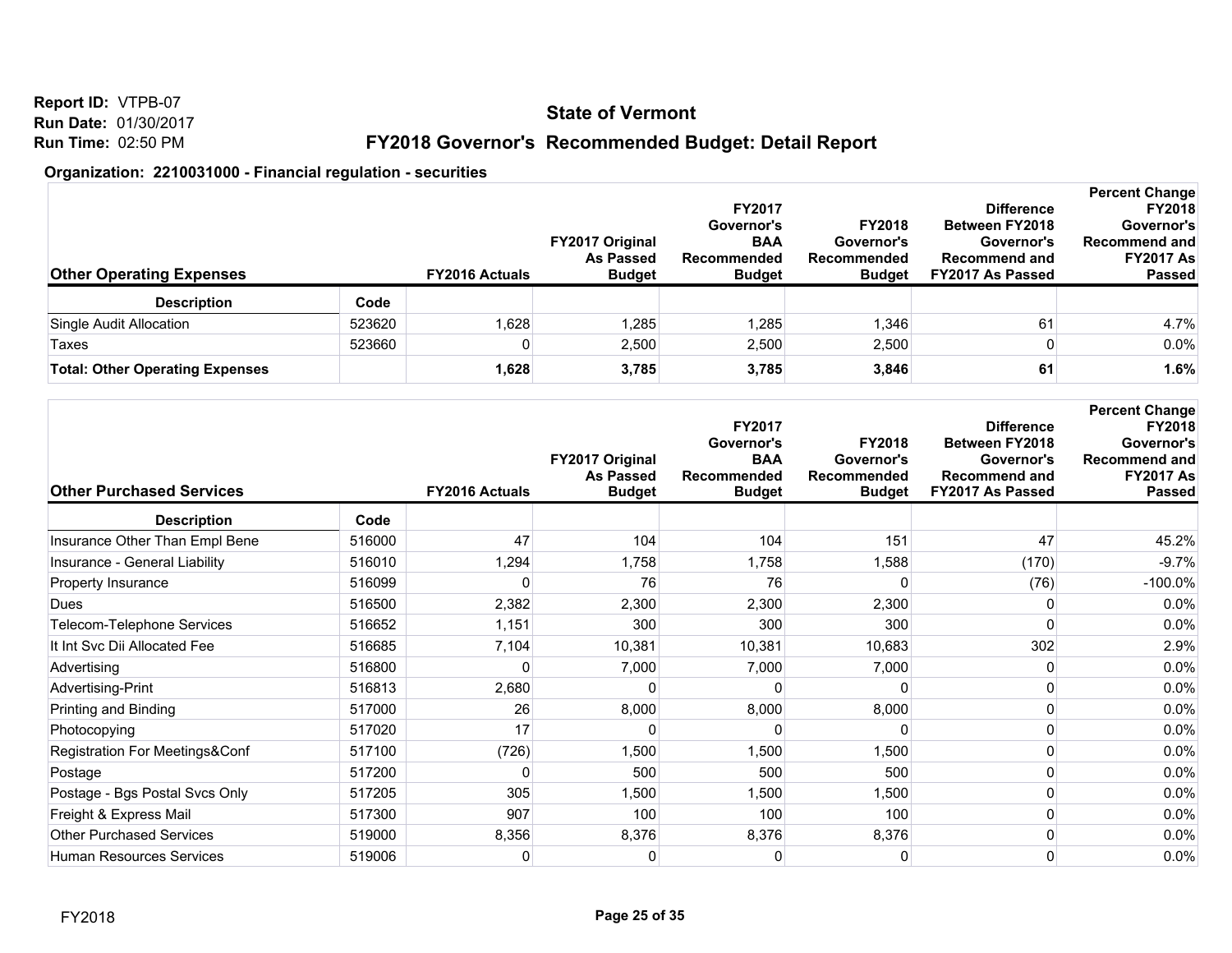**Report ID:** VTPB-07 **Run Date:** 01/30/2017 **Run Time:** 02:50 PM

## **FY2018 Governor's Recommended Budget: Detail Report**

| <b>Other Purchased Services</b>        |        | <b>FY2016 Actuals</b> | <b>FY2017 Original</b><br><b>As Passed</b><br><b>Budget</b> | <b>FY2017</b><br>Governor's<br><b>BAA</b><br>Recommended<br><b>Budget</b> | <b>FY2018</b><br>Governor's<br>Recommended<br><b>Budget</b> | <b>Difference</b><br><b>Between FY2018</b><br>Governor's<br><b>Recommend and</b><br>FY2017 As Passed | <b>Percent Change</b><br><b>FY2018</b><br>Governor's<br><b>Recommend and</b><br><b>FY2017 As</b><br><b>Passed</b> |
|----------------------------------------|--------|-----------------------|-------------------------------------------------------------|---------------------------------------------------------------------------|-------------------------------------------------------------|------------------------------------------------------------------------------------------------------|-------------------------------------------------------------------------------------------------------------------|
| <b>Description</b>                     | Code   |                       |                                                             |                                                                           |                                                             |                                                                                                      |                                                                                                                   |
| Moving State Agencies                  | 519040 | 289                   |                                                             |                                                                           |                                                             |                                                                                                      | 0.0%                                                                                                              |
| <b>Total: Other Purchased Services</b> |        | 23,831                | 41,895                                                      | 41,895                                                                    | 41,998                                                      | 103                                                                                                  | 0.2%                                                                                                              |

| <b>Property and Maintenance</b>        |        | <b>FY2016 Actuals</b> | <b>FY2017 Original</b><br>As Passed<br><b>Budget</b> | <b>FY2017</b><br>Governor's<br><b>BAA</b><br>Recommended<br><b>Budget</b> | <b>FY2018</b><br>Governor's<br>Recommended<br><b>Budget</b> | <b>Difference</b><br><b>Between FY2018</b><br>Governor's<br><b>Recommend and</b><br>FY2017 As Passed | <b>Percent Change</b><br><b>FY2018</b><br>Governor's<br><b>Recommend and</b><br><b>FY2017 As</b><br><b>Passed</b> |
|----------------------------------------|--------|-----------------------|------------------------------------------------------|---------------------------------------------------------------------------|-------------------------------------------------------------|------------------------------------------------------------------------------------------------------|-------------------------------------------------------------------------------------------------------------------|
| <b>Description</b>                     | Code   |                       |                                                      |                                                                           |                                                             |                                                                                                      |                                                                                                                   |
| Repair and Maintenance                 | 512099 |                       | 500                                                  | 500                                                                       | 500                                                         |                                                                                                      | 0.0%                                                                                                              |
| Repair & Maint - Office Tech           | 513010 |                       |                                                      |                                                                           |                                                             |                                                                                                      | 0.0%                                                                                                              |
| <b>Total: Property and Maintenance</b> |        | 11                    | 500                                                  | 500                                                                       | 500                                                         |                                                                                                      | 0.0%                                                                                                              |

| <b>Rental Other</b>        |        | <b>FY2016 Actuals</b> | <b>FY2017 Original</b><br>As Passed<br><b>Budget</b> | <b>FY2017</b><br>Governor's<br><b>BAA</b><br>Recommended<br><b>Budget</b> | <b>FY2018</b><br>Governor's<br><b>Recommended</b><br><b>Budget</b> | <b>Difference</b><br><b>Between FY2018</b><br>Governor's<br><b>Recommend and</b><br>FY2017 As Passed | <b>Percent Change</b><br><b>FY2018</b><br>Governor's<br>Recommend and<br><b>FY2017 As</b><br><b>Passed</b> |
|----------------------------|--------|-----------------------|------------------------------------------------------|---------------------------------------------------------------------------|--------------------------------------------------------------------|------------------------------------------------------------------------------------------------------|------------------------------------------------------------------------------------------------------------|
| <b>Description</b>         | Code   |                       |                                                      |                                                                           |                                                                    |                                                                                                      |                                                                                                            |
| Rentals                    | 514099 |                       | 73,874                                               | 73.874                                                                    | 79,304                                                             | 5,430                                                                                                | 7.4%                                                                                                       |
| Rental - Auto              | 514550 | 587                   |                                                      |                                                                           |                                                                    |                                                                                                      | 0.0%                                                                                                       |
| <b>Total: Rental Other</b> |        | 587                   | 73,874                                               | 73,874                                                                    | 79,304                                                             | 5,430                                                                                                | 7.4%                                                                                                       |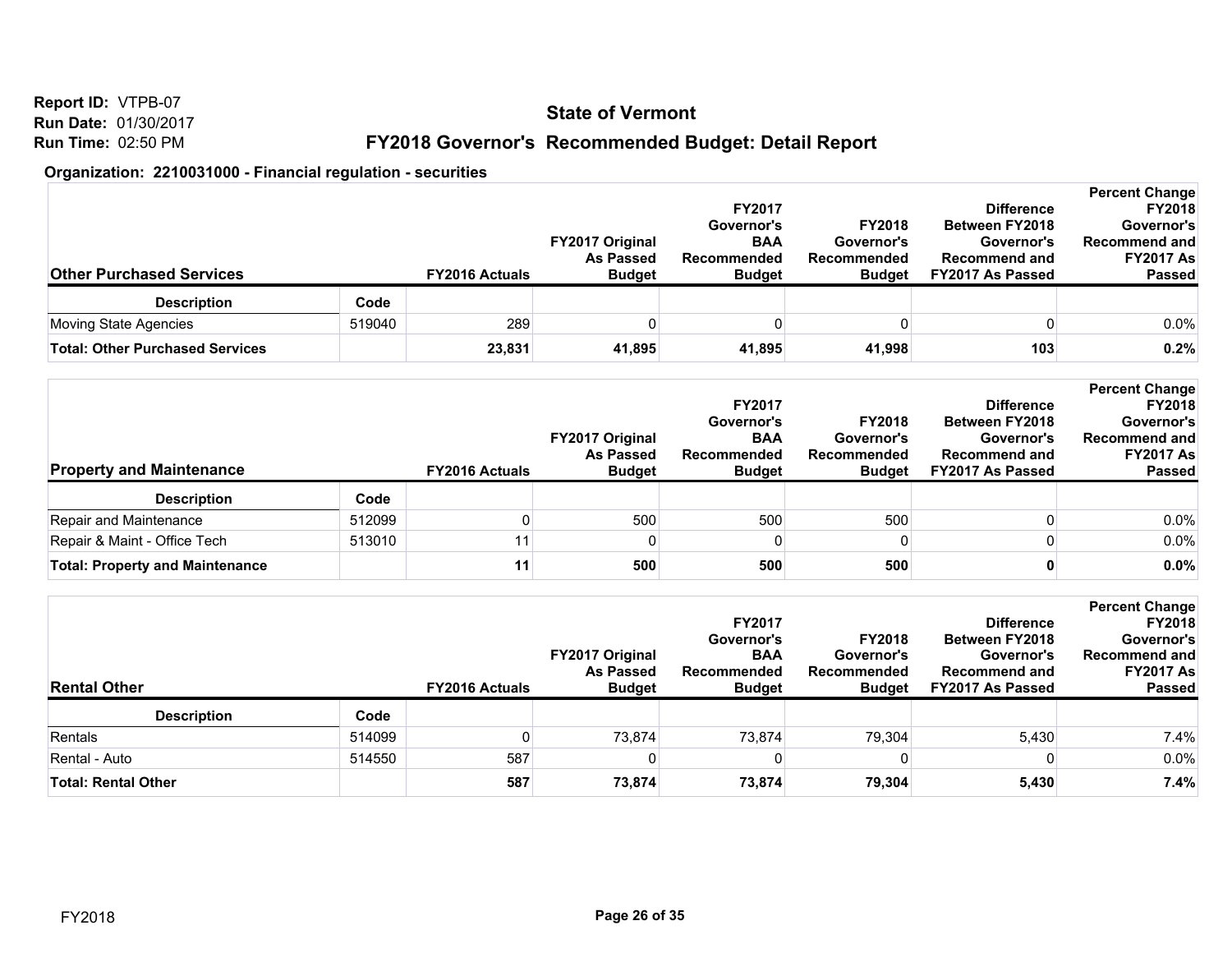**Report ID:** VTPB-07 **Run Date:** 01/30/2017 **Run Time:** 02:50 PM

## **FY2018 Governor's Recommended Budget: Detail Report**

| <b>Rental Property</b>         |        | <b>FY2016 Actuals</b> |  | <b>Difference</b><br><b>Between</b><br><b>Recommend and</b><br><b>As Passed</b> | <b>Percent Change</b><br>Recommend and<br><b>As Passed</b> |
|--------------------------------|--------|-----------------------|--|---------------------------------------------------------------------------------|------------------------------------------------------------|
| <b>Description</b>             | Code   |                       |  |                                                                                 |                                                            |
| Rent Land & Bldgs-Office Space | 514000 | 64,082                |  |                                                                                 | $0.0\%$                                                    |
| <b>Total: Rental Property</b>  |        | 64,082                |  |                                                                                 | $0.0\%$                                                    |

| <b>Supplies</b>                |        | <b>FY2016 Actuals</b> | FY2017 Original<br><b>As Passed</b><br><b>Budget</b> | <b>FY2017</b><br>Governor's<br><b>BAA</b><br>Recommended<br><b>Budget</b> | <b>FY2018</b><br>Governor's<br>Recommended<br><b>Budget</b> | <b>Difference</b><br><b>Between FY2018</b><br>Governor's<br><b>Recommend and</b><br>FY2017 As Passed | <b>Percent Change</b><br><b>FY2018</b><br>Governor's<br><b>Recommend and</b><br><b>FY2017 As</b><br><b>Passed</b> |
|--------------------------------|--------|-----------------------|------------------------------------------------------|---------------------------------------------------------------------------|-------------------------------------------------------------|------------------------------------------------------------------------------------------------------|-------------------------------------------------------------------------------------------------------------------|
| <b>Description</b>             | Code   |                       |                                                      |                                                                           |                                                             |                                                                                                      |                                                                                                                   |
| <b>Office Supplies</b>         | 520000 | 5,848                 | 5,000                                                | 5,000                                                                     | 5,000                                                       |                                                                                                      | $0.0\%$                                                                                                           |
| Gasoline                       | 520110 | 70                    |                                                      |                                                                           |                                                             |                                                                                                      | $0.0\%$                                                                                                           |
| Recognition/Awards             | 520600 | 26                    | 100                                                  | 100                                                                       | 100                                                         |                                                                                                      | $0.0\%$                                                                                                           |
| Food                           | 520700 | 188                   | 1,000                                                | 1,000                                                                     | 1,000                                                       |                                                                                                      | $0.0\%$                                                                                                           |
| Electricity                    | 521100 |                       | 6,900                                                | 6,900                                                                     | 6,900                                                       |                                                                                                      | $0.0\%$                                                                                                           |
| Books&Periodicals-Library/Educ | 521500 | 92                    | 2,000                                                | 2,000                                                                     | 2,000                                                       |                                                                                                      | $0.0\%$                                                                                                           |
| Subscriptions                  | 521510 | 1,748                 | 8,700                                                | 8,700                                                                     | 8,700                                                       |                                                                                                      | 0.0%                                                                                                              |
| <b>Total: Supplies</b>         |        | 7,972                 | 23,700                                               | 23,700                                                                    | 23,700                                                      |                                                                                                      | $0.0\%$                                                                                                           |

| Travel                       |        | <b>FY2016 Actuals</b> | <b>FY2017 Original</b><br><b>As Passed</b><br><b>Budget</b> | <b>FY2017</b><br>Governor's<br><b>BAA</b><br>Recommended<br><b>Budget</b> | <b>FY2018</b><br>Governor's<br>Recommended<br><b>Budget</b> | <b>Difference</b><br><b>Between FY2018</b><br>Governor's<br><b>Recommend and</b><br>FY2017 As Passed | <b>Percent Change</b><br><b>FY2018</b><br>Governor's<br>Recommend and<br><b>FY2017 As</b><br><b>Passed</b> |
|------------------------------|--------|-----------------------|-------------------------------------------------------------|---------------------------------------------------------------------------|-------------------------------------------------------------|------------------------------------------------------------------------------------------------------|------------------------------------------------------------------------------------------------------------|
| <b>Description</b>           | Code   |                       |                                                             |                                                                           |                                                             |                                                                                                      |                                                                                                            |
| Travel In-State Employee     | 517999 |                       | 3,000                                                       | 3,000                                                                     | 3,000                                                       |                                                                                                      | $0.0\%$                                                                                                    |
| Travel-Inst-Auto Mileage-Emp | 518000 | 590                   |                                                             |                                                                           |                                                             |                                                                                                      | $0.0\%$                                                                                                    |
| Travel-Inst-Other Transp-Emp | 518010 | 475                   |                                                             |                                                                           |                                                             |                                                                                                      | 0.0%                                                                                                       |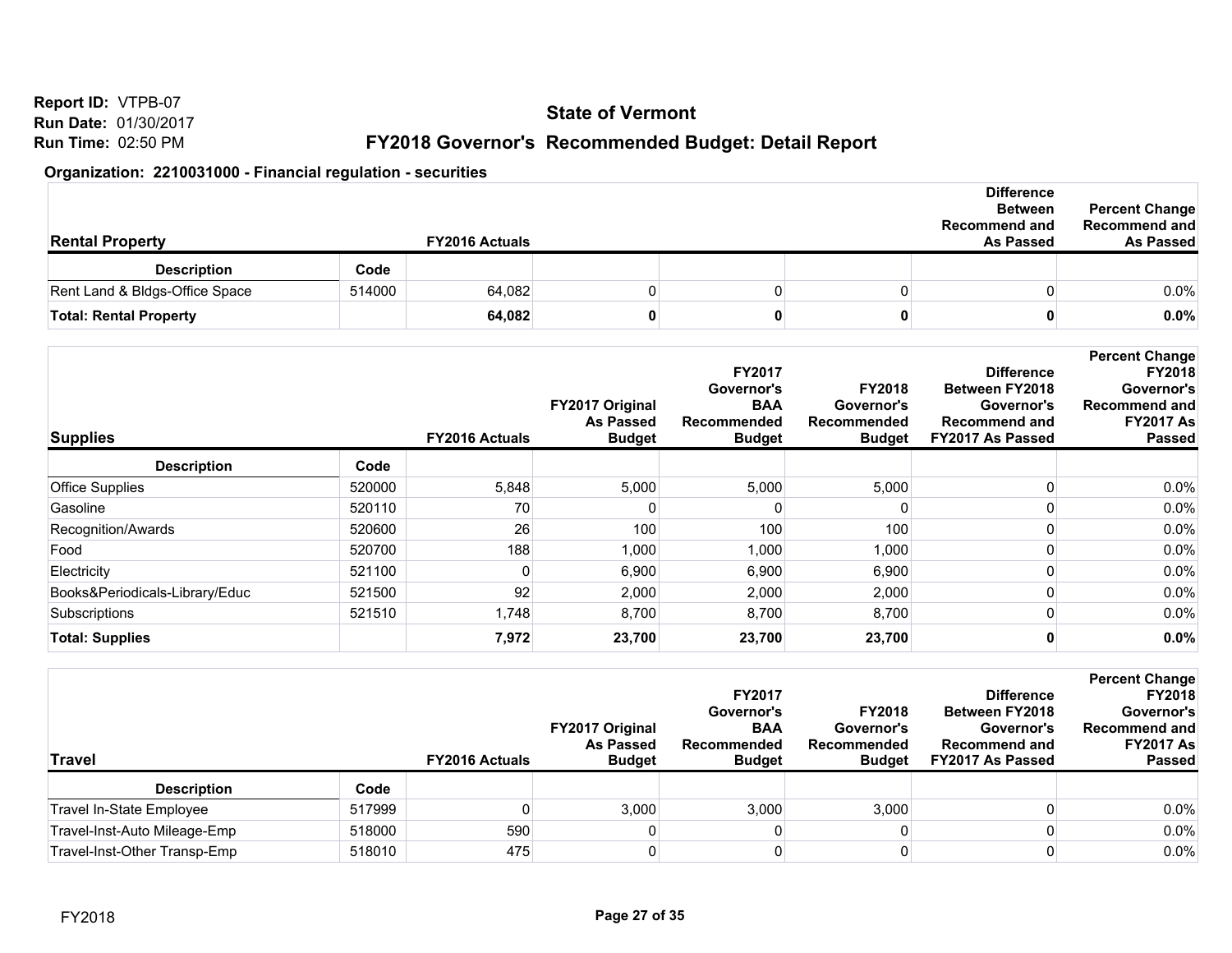## **State of Vermont**

## **FY2018 Governor's Recommended Budget: Detail Report**

| <b>Travel</b>                 |        | <b>FY2016 Actuals</b> | FY2017 Original<br><b>As Passed</b><br><b>Budget</b> | FY2017<br>Governor's<br><b>BAA</b><br>Recommended<br><b>Budget</b> | <b>FY2018</b><br>Governor's<br>Recommended<br><b>Budget</b> | <b>Difference</b><br>Between FY2018<br>Governor's<br><b>Recommend and</b><br>FY2017 As Passed | <b>Percent Change</b><br><b>FY2018</b><br>Governor's<br>Recommend and<br><b>FY2017 As</b><br>Passed |
|-------------------------------|--------|-----------------------|------------------------------------------------------|--------------------------------------------------------------------|-------------------------------------------------------------|-----------------------------------------------------------------------------------------------|-----------------------------------------------------------------------------------------------------|
| <b>Description</b>            | Code   |                       |                                                      |                                                                    |                                                             |                                                                                               |                                                                                                     |
| Travel-Inst-Meals-Emp         | 518020 | 6                     |                                                      |                                                                    |                                                             |                                                                                               | 0.0%                                                                                                |
| Travel-Inst-Incidentals-Emp   | 518040 | 118                   |                                                      |                                                                    |                                                             |                                                                                               | $0.0\%$                                                                                             |
| Travel Out-State Employee     | 518499 |                       | 5,000                                                | 5,000                                                              | 5,000                                                       |                                                                                               | 0.0%                                                                                                |
| Travel-Outst-Auto Mileage-Emp | 518500 | 289                   |                                                      |                                                                    |                                                             |                                                                                               | 0.0%                                                                                                |
| Travel-Outst-Other Trans-Emp  | 518510 | 5,975                 |                                                      | 0                                                                  |                                                             |                                                                                               | 0.0%                                                                                                |
| Travel-Outst-Meals-Emp        | 518520 | (76)                  |                                                      | 0                                                                  | O                                                           |                                                                                               | 0.0%                                                                                                |
| Travel-Outst-Lodging-Emp      | 518530 | 4,613                 |                                                      | 0                                                                  | 0                                                           |                                                                                               | 0.0%                                                                                                |
| Travel-Outst-Incidentals-Emp  | 518540 | 688                   |                                                      | n                                                                  | <sup>0</sup>                                                |                                                                                               | 0.0%                                                                                                |
| <b>Total: Travel</b>          |        | 12,677                | 8,000                                                | 8,000                                                              | 8,000                                                       |                                                                                               | $0.0\%$                                                                                             |
| <b>Total: 2. OPERATING</b>    |        | 144,715               | 179,328                                              | 179,328                                                            | 185,402                                                     | 6,074                                                                                         | 3.4%                                                                                                |
| <b>Total Expenses:</b>        |        | 1,318,907             | 1,014,608                                            | 1,014,608                                                          | 1,049,358                                                   | 34,750                                                                                        | 3.4%                                                                                                |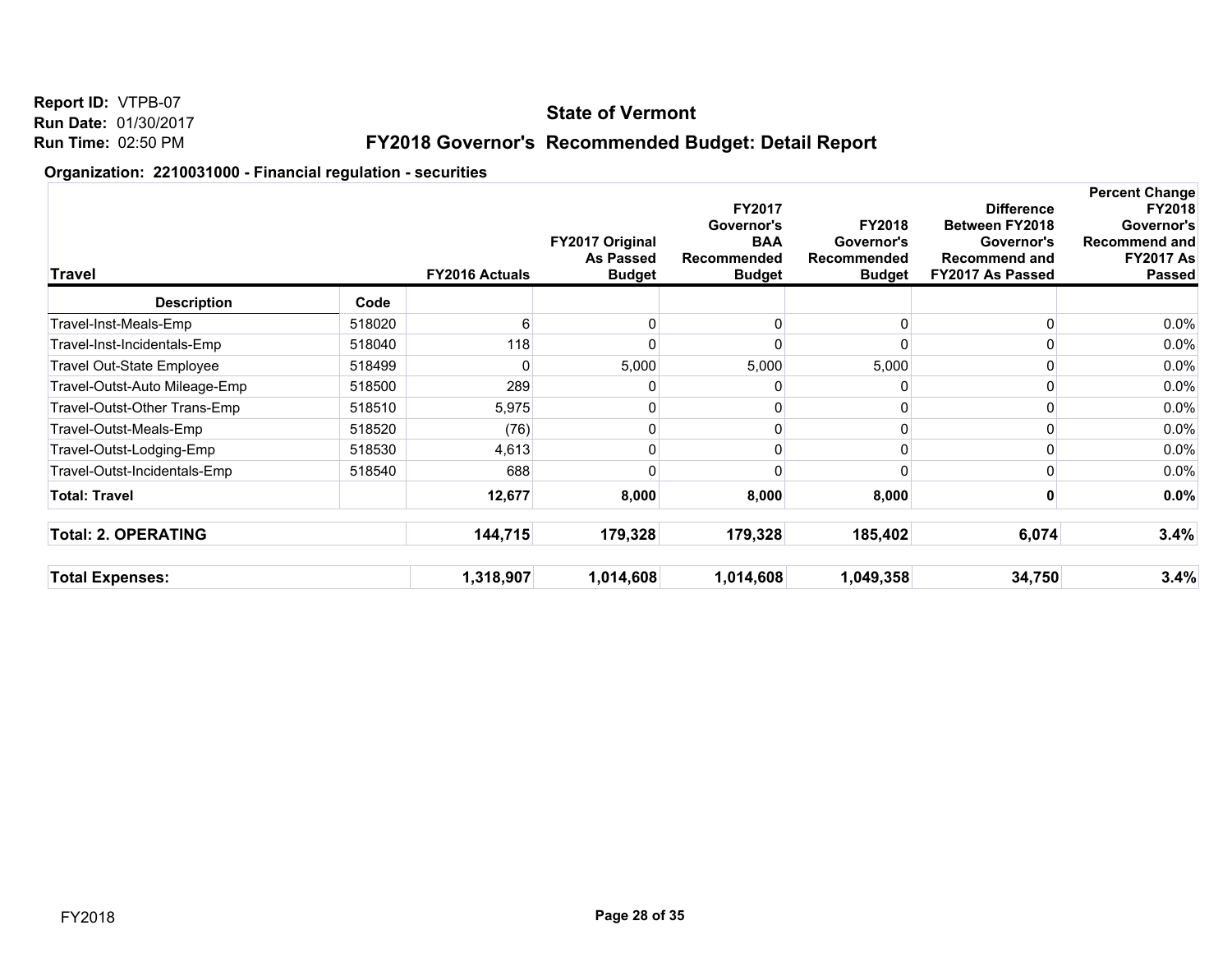## **State of Vermont**

## **FY2018 Governor's Recommended Budget: Detail Report**

**Organization: 2210080000 - Financial regulation - administration**

## **Budget Object Group: 1. PERSONAL SERVICES**

| <b>Salaries and Wages</b>        |        | <b>FY2016 Actuals</b> | FY2017 Original<br><b>As Passed</b><br><b>Budget</b> | <b>FY2017</b><br>Governor's<br><b>BAA</b><br>Recommended<br><b>Budget</b> | <b>FY2018</b><br>Governor's<br>Recommended<br><b>Budget</b> | <b>Difference</b><br><b>Between FY2018</b><br>Governor's<br><b>Recommend and</b><br><b>FY2017 As Passed</b> | <b>Percent Change</b><br><b>FY2018</b><br>Governor's<br>Recommend and<br><b>FY2017 As</b><br><b>Passed</b> |
|----------------------------------|--------|-----------------------|------------------------------------------------------|---------------------------------------------------------------------------|-------------------------------------------------------------|-------------------------------------------------------------------------------------------------------------|------------------------------------------------------------------------------------------------------------|
| <b>Description</b>               | Code   |                       |                                                      |                                                                           |                                                             |                                                                                                             |                                                                                                            |
| <b>Classified Employees</b>      | 500000 | 1,328,714             | 478,773                                              | 478,773                                                                   | 504,193                                                     | 25,420                                                                                                      | 5.3%                                                                                                       |
| Exempt                           | 500010 |                       | 843,816                                              | 843,816                                                                   | 923,916                                                     | 80,100                                                                                                      | 9.5%                                                                                                       |
| <b>Temporary Employees</b>       | 500040 |                       | 10.000                                               | 10,000                                                                    | 10,000                                                      |                                                                                                             | $0.0\%$                                                                                                    |
| Overtime                         | 500060 | 29                    | 2,200                                                | 2,200                                                                     | 2,200                                                       |                                                                                                             | $0.0\%$                                                                                                    |
| Vacancy Turnover Savings         | 508000 |                       |                                                      | O                                                                         | (40,066)                                                    | (40,066)                                                                                                    | $0.0\%$                                                                                                    |
| <b>Total: Salaries and Wages</b> |        | 1,328,743             | 1,334,789                                            | 1,334,789                                                                 | 1,400,243                                                   | 65,454                                                                                                      | 4.9%                                                                                                       |

| <b>Fringe Benefits</b>             |        | <b>FY2016 Actuals</b> | FY2017 Original<br><b>As Passed</b><br><b>Budget</b> | <b>FY2017</b><br>Governor's<br><b>BAA</b><br>Recommended<br><b>Budget</b> | <b>FY2018</b><br>Governor's<br>Recommended<br><b>Budget</b> | <b>Difference</b><br><b>Between FY2018</b><br>Governor's<br><b>Recommend and</b><br>FY2017 As Passed | <b>Percent Change</b><br><b>FY2018</b><br>Governor's<br><b>Recommend and</b><br><b>FY2017 As</b><br><b>Passed</b> |
|------------------------------------|--------|-----------------------|------------------------------------------------------|---------------------------------------------------------------------------|-------------------------------------------------------------|------------------------------------------------------------------------------------------------------|-------------------------------------------------------------------------------------------------------------------|
| <b>Description</b>                 | Code   |                       |                                                      |                                                                           |                                                             |                                                                                                      |                                                                                                                   |
| <b>FICA - Classified Employees</b> | 501000 | 90,770                | 36,630                                               | 36,630                                                                    | 38,568                                                      | 1,938                                                                                                | 5.3%                                                                                                              |
| FICA - Exempt                      | 501010 | 0                     | 64,434                                               | 64,434                                                                    | 70,676                                                      | 6,242                                                                                                | 9.7%                                                                                                              |
| Health Ins - Classified Empl       | 501500 | 227,113               | 92,382                                               | 92,382                                                                    | 56,337                                                      | (36,045)                                                                                             | $-39.0\%$                                                                                                         |
| Health Ins - Exempt                | 501510 | 0                     | 130,030                                              | 130,030                                                                   | 158,118                                                     | 28,088                                                                                               | 21.6%                                                                                                             |
| Retirement - Classified Empl       | 502000 | 190,729               | 83,644                                               | 83,644                                                                    | 88,085                                                      | 4,441                                                                                                | 5.3%                                                                                                              |
| Retirement - Exempt                | 502010 | 0                     | 132,749                                              | 132,749                                                                   | 140,764                                                     | 8,015                                                                                                | $6.0\%$                                                                                                           |
| Dental - Classified Employees      | 502500 | 13,790                | 5,803                                                | 5,803                                                                     | 5,558                                                       | (245)                                                                                                | $-4.2%$                                                                                                           |
| Dental - Exempt                    | 502510 | 0                     | 9,119                                                | 9,119                                                                     | 8,734                                                       | (385)                                                                                                | $-4.2%$                                                                                                           |
| Life Ins - Classified Empl         | 503000 | 3,882                 | 1,706                                                | 1,706                                                                     | 2,129                                                       | 423                                                                                                  | 24.8%                                                                                                             |
| Life Ins - Exempt                  | 503010 | 0                     | 3,005                                                | 3,005                                                                     | 3,900                                                       | 895                                                                                                  | 29.8%                                                                                                             |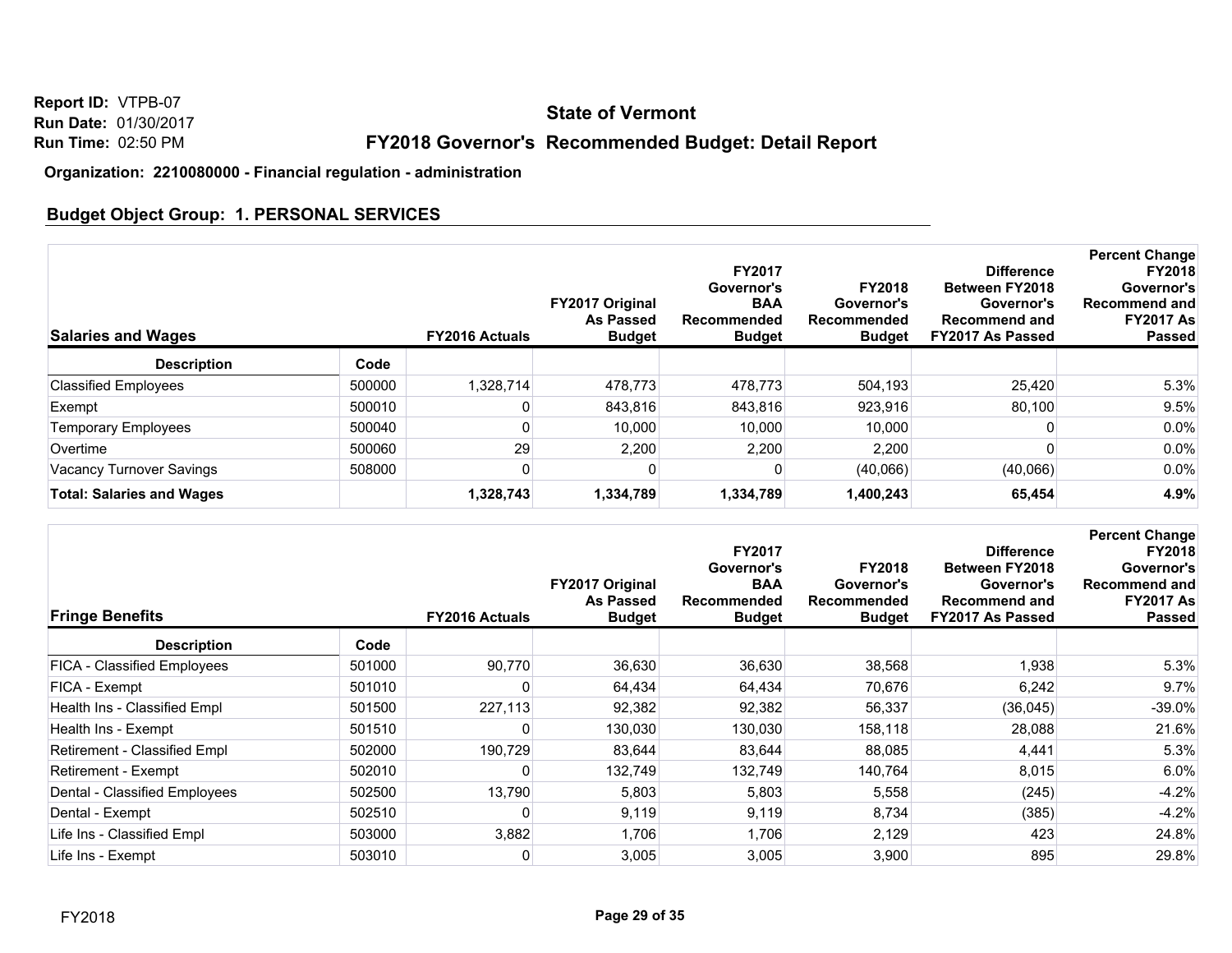#### **State of Vermont**

## **FY2018 Governor's Recommended Budget: Detail Report**

| <b>Fringe Benefits</b>        |        | <b>FY2016 Actuals</b> | FY2017 Original<br><b>As Passed</b><br><b>Budget</b> | FY2017<br>Governor's<br><b>BAA</b><br>Recommended<br><b>Budget</b> | <b>FY2018</b><br>Governor's<br>Recommended<br><b>Budget</b> | <b>Difference</b><br><b>Between FY2018</b><br>Governor's<br><b>Recommend and</b><br>FY2017 As Passed | <b>Percent Change</b><br><b>FY2018</b><br>Governor's<br>Recommend and<br><b>FY2017 As</b><br><b>Passed</b> |
|-------------------------------|--------|-----------------------|------------------------------------------------------|--------------------------------------------------------------------|-------------------------------------------------------------|------------------------------------------------------------------------------------------------------|------------------------------------------------------------------------------------------------------------|
| <b>Description</b>            | Code   |                       |                                                      |                                                                    |                                                             |                                                                                                      |                                                                                                            |
| LTD - Classified Employees    | 503500 | 1,419                 | 189                                                  | 189                                                                | 206                                                         | 17                                                                                                   | $9.0\%$                                                                                                    |
| LTD - Exempt                  | 503510 |                       | 1,802                                                | 1,802                                                              | 1,613                                                       | (189)                                                                                                | $-10.5%$                                                                                                   |
| <b>EAP</b> - Classified Empl  | 504000 | 499                   | 203                                                  | 203                                                                | 210                                                         |                                                                                                      | 3.4%                                                                                                       |
| EAP - Exempt                  | 504010 |                       | 319                                                  | 319                                                                | 330                                                         |                                                                                                      | 3.4%                                                                                                       |
| <b>Employee Tuition Costs</b> | 504530 | 315                   |                                                      |                                                                    |                                                             |                                                                                                      | $0.0\%$                                                                                                    |
| Catamount Health Assessment   | 505700 | 180                   |                                                      |                                                                    |                                                             |                                                                                                      | $0.0\%$                                                                                                    |
| <b>Total: Fringe Benefits</b> |        | 528,698               | 562,015                                              | 562,015                                                            | 575,228                                                     | 13,213                                                                                               | 2.4%                                                                                                       |

| <b>Contracted and 3rd Party Service</b>        |        | <b>FY2016 Actuals</b> | <b>FY2017 Original</b><br><b>As Passed</b><br><b>Budget</b> | <b>FY2017</b><br>Governor's<br><b>BAA</b><br>Recommended<br><b>Budget</b> | <b>FY2018</b><br>Governor's<br>Recommended<br><b>Budget</b> | <b>Difference</b><br><b>Between FY2018</b><br>Governor's<br><b>Recommend and</b><br><b>FY2017 As Passed</b> | <b>Percent Change</b><br><b>FY2018</b><br>Governor's<br><b>Recommend and</b><br><b>FY2017 As</b><br><b>Passed</b> |
|------------------------------------------------|--------|-----------------------|-------------------------------------------------------------|---------------------------------------------------------------------------|-------------------------------------------------------------|-------------------------------------------------------------------------------------------------------------|-------------------------------------------------------------------------------------------------------------------|
| <b>Description</b>                             | Code   |                       |                                                             |                                                                           |                                                             |                                                                                                             |                                                                                                                   |
| Contr&3Rd Party-Fulfillment                    | 507020 |                       |                                                             |                                                                           |                                                             |                                                                                                             | $0.0\%$                                                                                                           |
| Contr & 3Rd Party - Financial                  | 507100 | 5,406                 |                                                             |                                                                           |                                                             |                                                                                                             | $0.0\%$                                                                                                           |
| Other Contr and 3Rd Pty Serv                   | 507600 |                       | 23.107                                                      | 23,107                                                                    | 23,107                                                      |                                                                                                             | $0.0\%$                                                                                                           |
| <b>Contract Court Reporters &amp; Rec</b>      | 507625 | 2.714                 |                                                             |                                                                           |                                                             |                                                                                                             | $0.0\%$                                                                                                           |
| <b>Total: Contracted and 3rd Party Service</b> |        | 8,120                 | 23,107                                                      | 23,107                                                                    | 23,107                                                      |                                                                                                             | $0.0\%$                                                                                                           |

| <b>PerDiem and Other Personal</b><br><b>Services</b> |        | <b>FY2016 Actuals</b> |  | <b>Difference</b><br><b>Between</b><br><b>Recommend and</b><br><b>As Passed</b> | <b>Percent Change</b><br>Recommend and<br>As Passed |
|------------------------------------------------------|--------|-----------------------|--|---------------------------------------------------------------------------------|-----------------------------------------------------|
| <b>Description</b>                                   | Code   |                       |  |                                                                                 |                                                     |
| Per Diem                                             | 506000 | 150                   |  |                                                                                 | $0.0\%$                                             |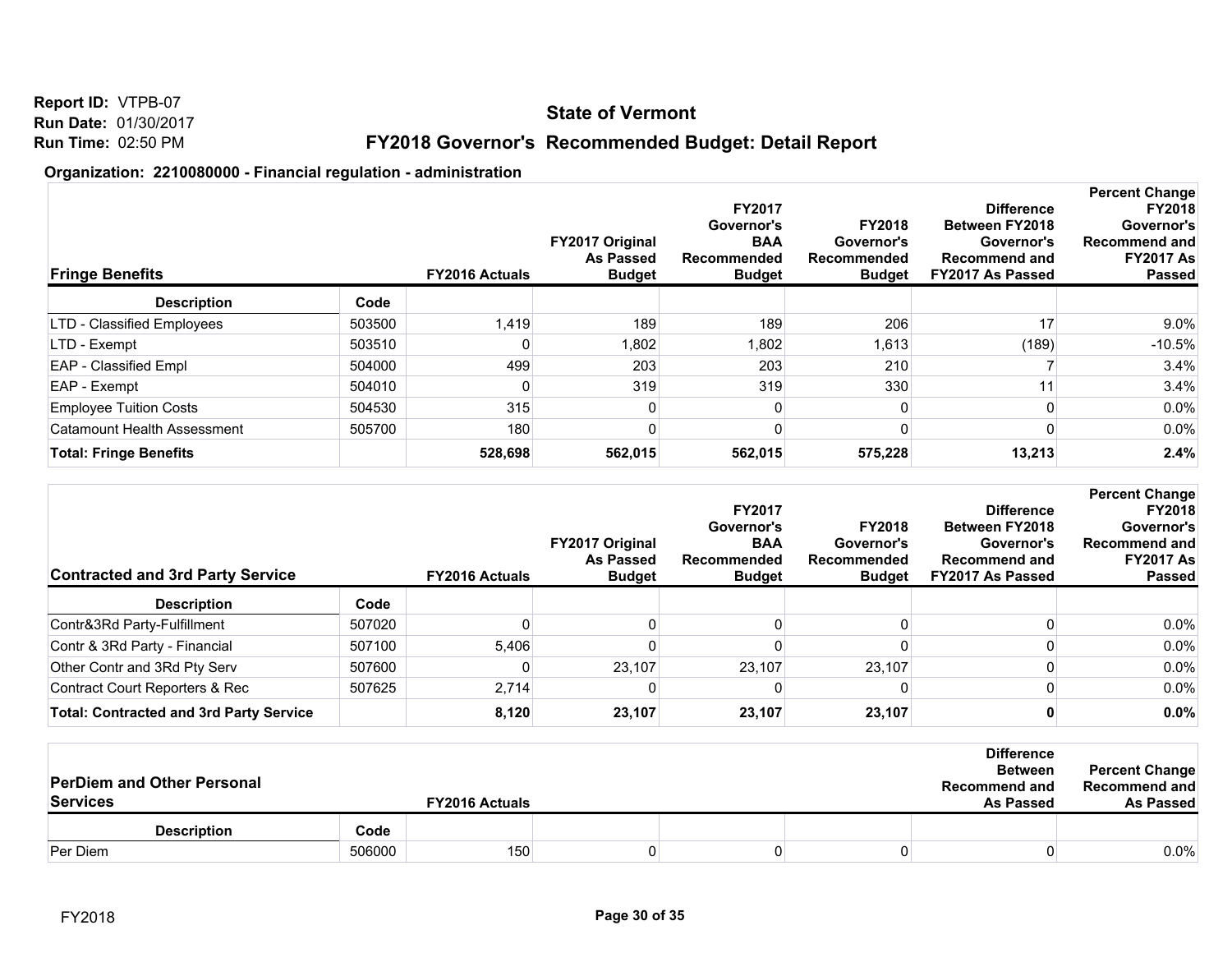# **State of Vermont**

## **FY2018 Governor's Recommended Budget: Detail Report**

#### **Organization: 2210080000 - Financial regulation - administration**

| <b>PerDiem and Other Personal</b><br><b>Services</b> | <b>FY2016 Actuals</b> |           |           |           | <b>Difference</b><br><b>Between</b><br><b>Recommend and</b><br><b>As Passed</b> | <b>Percent Change</b><br>Recommend and<br><b>As Passed</b> |
|------------------------------------------------------|-----------------------|-----------|-----------|-----------|---------------------------------------------------------------------------------|------------------------------------------------------------|
| <b>Description</b>                                   | Code                  |           |           |           |                                                                                 |                                                            |
| Total: PerDiem and Other Personal Service:           | 150                   |           |           | 0         |                                                                                 | $0.0\%$                                                    |
| <b>Total: 1. PERSONAL SERVICES</b>                   | 1,865,712             | 1,919,911 | 1,919,911 | 1,998,578 | 78,667                                                                          | 4.1%                                                       |

## **Budget Object Group: 2. OPERATING**

| <b>Equipment</b>                 |        | <b>FY2016 Actuals</b> | <b>FY2017 Original</b><br><b>As Passed</b><br><b>Budget</b> | <b>FY2017</b><br>Governor's<br><b>BAA</b><br>Recommended<br><b>Budget</b> | <b>FY2018</b><br>Governor's<br>Recommended<br><b>Budget</b> | <b>Difference</b><br><b>Between FY2018</b><br>Governor's<br><b>Recommend and</b><br><b>FY2017 As Passed</b> | <b>Percent Change</b><br><b>FY2018</b><br>Governor's<br><b>Recommend and</b><br><b>FY2017 As</b><br><b>Passed</b> |
|----------------------------------|--------|-----------------------|-------------------------------------------------------------|---------------------------------------------------------------------------|-------------------------------------------------------------|-------------------------------------------------------------------------------------------------------------|-------------------------------------------------------------------------------------------------------------------|
| <b>Description</b>               | Code   |                       |                                                             |                                                                           |                                                             |                                                                                                             |                                                                                                                   |
| Hardware - Desktop & Laptop Pc   | 522216 | 8,103                 | 11.000                                                      | 11.000                                                                    | 11,000                                                      |                                                                                                             | $0.0\%$                                                                                                           |
| Hw - Printers, Copiers, Scanners | 522217 | 10,417                |                                                             |                                                                           |                                                             |                                                                                                             | $0.0\%$                                                                                                           |
| Other Equipment                  | 522400 | 1,076                 |                                                             |                                                                           |                                                             |                                                                                                             | $0.0\%$                                                                                                           |
| <b>Furniture &amp; Fixtures</b>  | 522700 | 770                   |                                                             |                                                                           |                                                             |                                                                                                             | $0.0\%$                                                                                                           |
| Equipment                        | 522799 |                       | 2,500                                                       | 2,500                                                                     | 2,500                                                       |                                                                                                             | 0.0%                                                                                                              |
| <b>Total: Equipment</b>          |        | 20,366                | 13,500                                                      | 13,500                                                                    | 13,500                                                      |                                                                                                             | $0.0\%$                                                                                                           |

| <b>IT/Telecom Services and Equipment</b> |        | <b>FY2016 Actuals</b> | <b>FY2017 Original</b><br><b>As Passed</b><br><b>Budget</b> | <b>FY2017</b><br>Governor's<br><b>BAA</b><br>Recommended<br><b>Budget</b> | <b>FY2018</b><br>Governor's<br>Recommended<br><b>Budget</b> | <b>Difference</b><br><b>Between FY2018</b><br>Governor's<br><b>Recommend and</b><br>FY2017 As Passed | <b>Percent Change</b><br><b>FY2018</b><br>Governor's<br><b>Recommend and</b><br><b>FY2017 As</b><br><b>Passed</b> |
|------------------------------------------|--------|-----------------------|-------------------------------------------------------------|---------------------------------------------------------------------------|-------------------------------------------------------------|------------------------------------------------------------------------------------------------------|-------------------------------------------------------------------------------------------------------------------|
| <b>Description</b>                       | Code   |                       |                                                             |                                                                           |                                                             |                                                                                                      |                                                                                                                   |
| <b>Telecom-Conf Calling Services</b>     | 516658 | 692                   |                                                             |                                                                           |                                                             |                                                                                                      | $0.0\%$                                                                                                           |
| It Intsvccost- Dii - Telephone           | 516672 | 6,610                 | 12.700                                                      | 12.700                                                                    | 12.700                                                      |                                                                                                      | 0.0%                                                                                                              |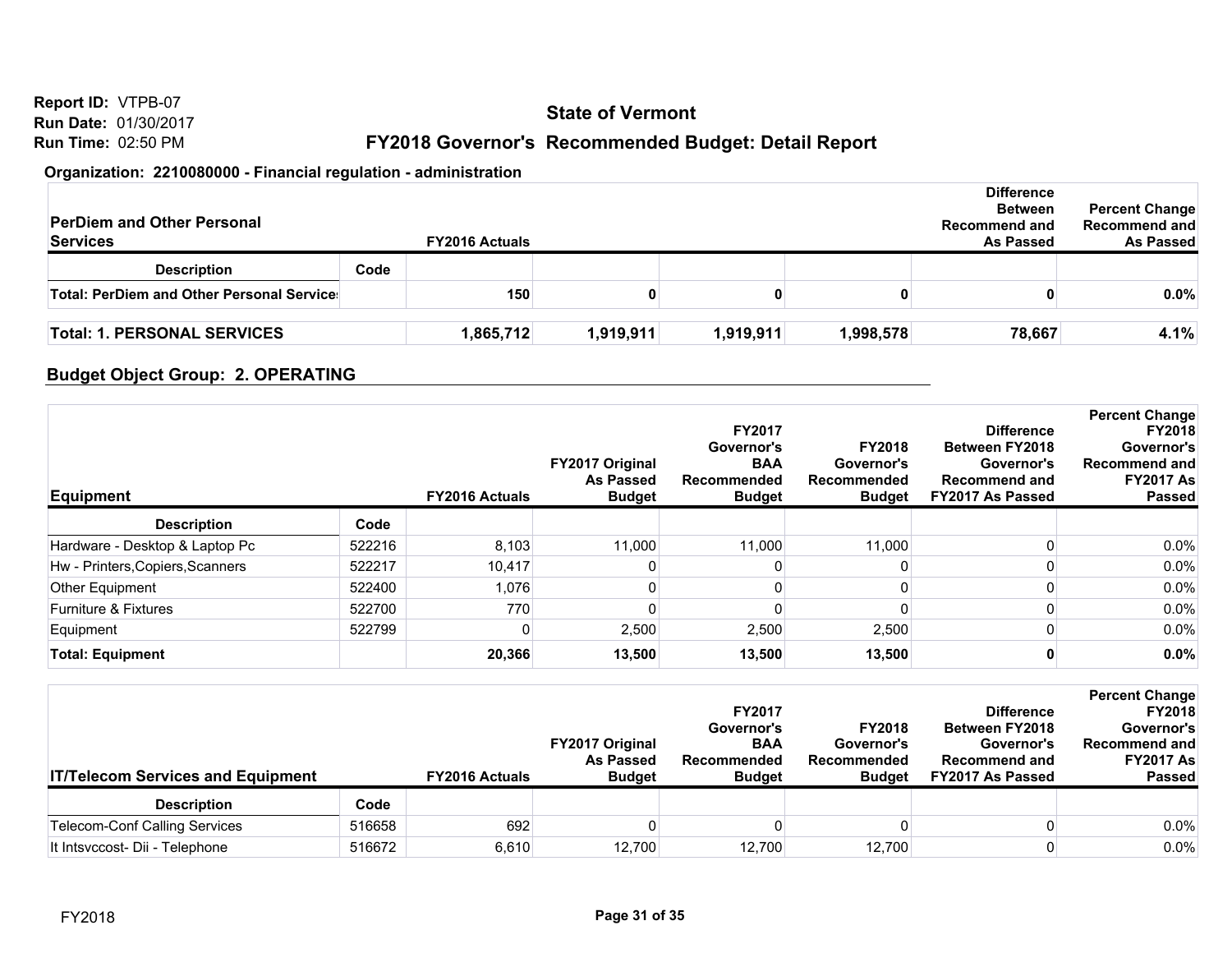**Report ID:** VTPB-07 **Run Date:** 01/30/2017 **Run Time:** 02:50 PM

## **FY2018 Governor's Recommended Budget: Detail Report**

|                                                 |        |                       |                        |                    |               |                       | <b>Percent Change</b> |
|-------------------------------------------------|--------|-----------------------|------------------------|--------------------|---------------|-----------------------|-----------------------|
|                                                 |        |                       |                        | <b>FY2017</b>      |               | <b>Difference</b>     | <b>FY2018</b>         |
|                                                 |        |                       |                        | Governor's         | <b>FY2018</b> | <b>Between FY2018</b> | Governor's            |
|                                                 |        |                       | <b>FY2017 Original</b> | <b>BAA</b>         | Governor's    | Governor's            | Recommend and         |
|                                                 |        |                       | <b>As Passed</b>       | <b>Recommended</b> | Recommended   | <b>Recommend and</b>  | <b>FY2017 As</b>      |
| <b>IT/Telecom Services and Equipment</b>        |        | <b>FY2016 Actuals</b> | <b>Budget</b>          | <b>Budget</b>      | <b>Budget</b> | FY2017 As Passed      | <b>Passed</b>         |
| <b>Description</b>                              | Code   |                       |                        |                    |               |                       |                       |
| Hw-Switches, Router, Other                      | 522215 | 500                   |                        |                    |               |                       | $0.0\%$               |
| Software - Office Technology                    | 522221 | 13.381                | 4.000                  | 4,000              | 4,000         |                       | $0.0\%$               |
| <b>Total: IT/Telecom Services and Equipment</b> |        | 21,182                | 16.700                 | 16.700             | 16,700        |                       | $0.0\%$               |

| <b>Other Operating Expenses</b>        |        | <b>FY2016 Actuals</b> |  | <b>Difference</b><br><b>Between</b><br><b>Recommend and</b><br><b>As Passed</b> | <b>Percent Change</b><br>Recommend and<br><b>As Passed</b> |
|----------------------------------------|--------|-----------------------|--|---------------------------------------------------------------------------------|------------------------------------------------------------|
| <b>Description</b>                     | Code   |                       |  |                                                                                 |                                                            |
| <b>Bank Service Charges</b>            | 524000 | 45                    |  |                                                                                 | $0.0\%$                                                    |
| <b>Total: Other Operating Expenses</b> |        | 45                    |  |                                                                                 | $0.0\%$                                                    |

| <b>Other Purchased Services</b> |        | <b>FY2016 Actuals</b> | <b>FY2017 Original</b><br><b>As Passed</b><br><b>Budget</b> | <b>FY2017</b><br>Governor's<br><b>BAA</b><br>Recommended<br><b>Budget</b> | <b>FY2018</b><br>Governor's<br>Recommended<br><b>Budget</b> | <b>Difference</b><br><b>Between FY2018</b><br>Governor's<br><b>Recommend and</b><br>FY2017 As Passed | <b>Percent Change</b><br><b>FY2018</b><br>Governor's<br><b>Recommend and</b><br><b>FY2017 As</b><br><b>Passed</b> |
|---------------------------------|--------|-----------------------|-------------------------------------------------------------|---------------------------------------------------------------------------|-------------------------------------------------------------|------------------------------------------------------------------------------------------------------|-------------------------------------------------------------------------------------------------------------------|
| <b>Description</b>              | Code   |                       |                                                             |                                                                           |                                                             |                                                                                                      |                                                                                                                   |
| Insurance Other Than Empl Bene  | 516000 | 723                   |                                                             |                                                                           |                                                             |                                                                                                      | 0.0%                                                                                                              |
| Dues                            | 516500 | 3,433                 | 1,600                                                       | 1,600                                                                     | 1,600                                                       |                                                                                                      | $0.0\%$                                                                                                           |
| Licenses                        | 516550 | 410                   |                                                             |                                                                           |                                                             |                                                                                                      | $0.0\%$                                                                                                           |
| Telecom-Telephone Services      | 516652 | 5,331                 |                                                             |                                                                           |                                                             |                                                                                                      | 0.0%                                                                                                              |
| Advertising-Print               | 516813 | 5,411                 |                                                             |                                                                           |                                                             |                                                                                                      | $0.0\%$                                                                                                           |
| Advertising - Job Vacancies     | 516820 |                       | 3,000                                                       | 3,000                                                                     | 3,000                                                       |                                                                                                      | $0.0\%$                                                                                                           |
| Trade Shows & Events            | 516870 | 35                    |                                                             |                                                                           |                                                             |                                                                                                      | $0.0\%$                                                                                                           |
| Printing and Binding            | 517000 | 33                    |                                                             |                                                                           |                                                             |                                                                                                      | $0.0\%$                                                                                                           |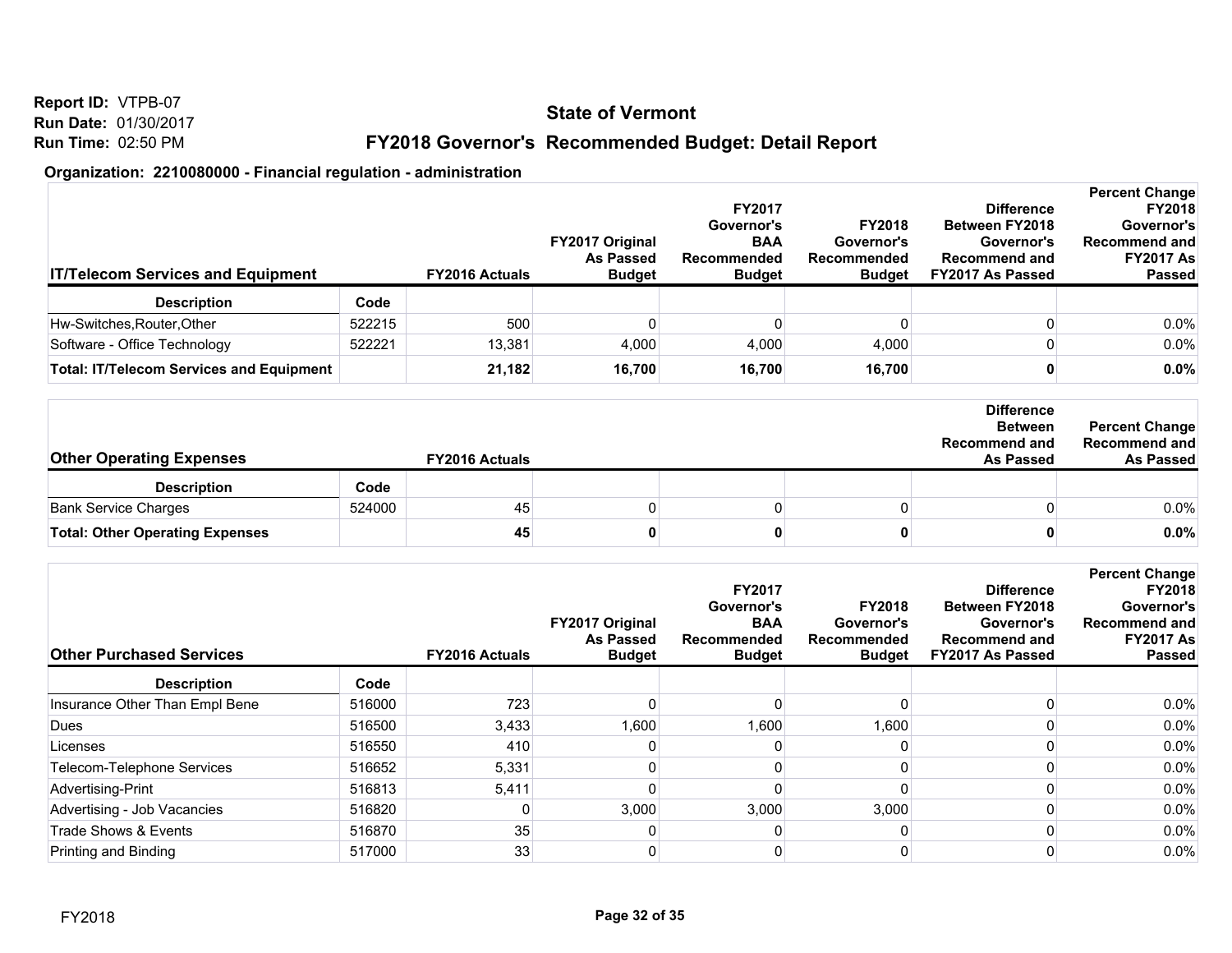#### **State of Vermont**

## **FY2018 Governor's Recommended Budget: Detail Report**

| <b>Other Purchased Services</b>        |        | <b>FY2016 Actuals</b> | FY2017 Original<br><b>As Passed</b><br><b>Budget</b> | FY2017<br>Governor's<br><b>BAA</b><br>Recommended<br><b>Budget</b> | <b>FY2018</b><br>Governor's<br>Recommended<br><b>Budget</b> | <b>Difference</b><br><b>Between FY2018</b><br>Governor's<br><b>Recommend and</b><br>FY2017 As Passed | <b>Percent Change</b><br><b>FY2018</b><br>Governor's<br><b>Recommend and</b><br><b>FY2017 As</b><br><b>Passed</b> |
|----------------------------------------|--------|-----------------------|------------------------------------------------------|--------------------------------------------------------------------|-------------------------------------------------------------|------------------------------------------------------------------------------------------------------|-------------------------------------------------------------------------------------------------------------------|
| <b>Description</b>                     | Code   |                       |                                                      |                                                                    |                                                             |                                                                                                      |                                                                                                                   |
| Photocopying                           | 517020 | (1,643)               |                                                      |                                                                    |                                                             |                                                                                                      | $0.0\%$                                                                                                           |
| Registration For Meetings&Conf         | 517100 | 5,935                 | 5,600                                                | 5,600                                                              | 5,600                                                       |                                                                                                      | $0.0\%$                                                                                                           |
| Postage                                | 517200 | 82                    |                                                      |                                                                    |                                                             |                                                                                                      | $0.0\%$                                                                                                           |
| Postage - Bgs Postal Svcs Only         | 517205 | 15                    |                                                      |                                                                    |                                                             |                                                                                                      | $0.0\%$                                                                                                           |
| Freight & Express Mail                 | 517300 | 39                    |                                                      |                                                                    |                                                             |                                                                                                      | $0.0\%$                                                                                                           |
| <b>Other Purchased Services</b>        | 519000 | 7,779                 | 5,000                                                | 5,000                                                              | 5,000                                                       |                                                                                                      | 0.0%                                                                                                              |
| Human Resources Services               | 519006 | 53,564                | 52,427                                               | 52,427                                                             | 56,769                                                      | 4,342                                                                                                | 8.3%                                                                                                              |
| Moving State Agencies                  | 519040 | 475                   |                                                      |                                                                    |                                                             |                                                                                                      | $0.0\%$                                                                                                           |
| <b>Total: Other Purchased Services</b> |        | 81,623                | 67,627                                               | 67,627                                                             | 71,969                                                      | 4,342                                                                                                | 6.4%                                                                                                              |

| <b>Property and Maintenance</b>        |        | <b>FY2016 Actuals</b> |  | <b>Difference</b><br><b>Between</b><br><b>Recommend and</b><br><b>As Passed</b> | <b>Percent Change</b><br><b>Recommend and</b><br><b>As Passed</b> |
|----------------------------------------|--------|-----------------------|--|---------------------------------------------------------------------------------|-------------------------------------------------------------------|
| <b>Description</b>                     | Code   |                       |  |                                                                                 |                                                                   |
| Other Repair & Maint Serv              | 513200 | 10                    |  |                                                                                 | $0.0\%$                                                           |
| <b>Total: Property and Maintenance</b> |        | 10                    |  |                                                                                 | 0.0%                                                              |

| <b>Rental Other</b>        |        |  | <b>FY2017 Original</b><br><b>As Passed</b><br><b>Budget</b> | <b>FY2017</b><br>Governor's<br><b>BAA</b><br><b>Recommended</b><br><b>Budget</b> | <b>FY2018</b><br>Governor's<br><b>Recommended</b><br><b>Budget</b> |  | <b>Percent Change</b><br><b>FY2018</b><br><b>Between FY2018</b><br>Governor's<br>Recommend and<br>Governor's<br><b>FY2017 As</b><br><b>Recommend and</b><br>FY2017 As Passed<br><b>Passed</b> |
|----------------------------|--------|--|-------------------------------------------------------------|----------------------------------------------------------------------------------|--------------------------------------------------------------------|--|-----------------------------------------------------------------------------------------------------------------------------------------------------------------------------------------------|
| <b>Description</b>         | Code   |  |                                                             |                                                                                  |                                                                    |  |                                                                                                                                                                                               |
| Rentals                    | 514099 |  | 30.127                                                      | 30,127                                                                           | 30,127                                                             |  | $0.0\%$                                                                                                                                                                                       |
| <b>Total: Rental Other</b> |        |  | 30,127                                                      | 30,127                                                                           | 30,127                                                             |  | 0.0%                                                                                                                                                                                          |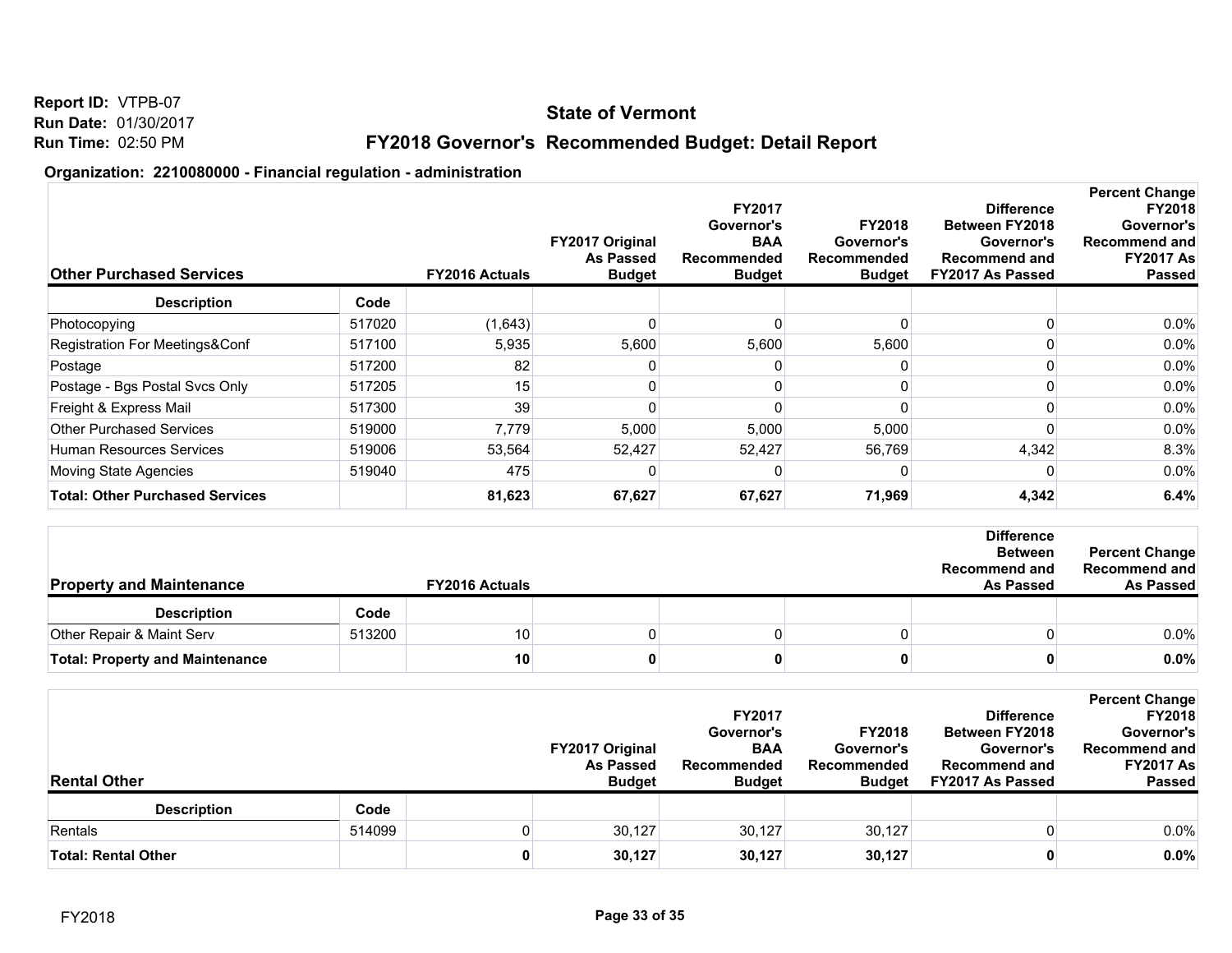## **State of Vermont**

## **FY2018 Governor's Recommended Budget: Detail Report**

| <b>Supplies</b>                |        | <b>FY2016 Actuals</b> | FY2017 Original<br><b>As Passed</b><br><b>Budget</b> | <b>FY2017</b><br>Governor's<br><b>BAA</b><br>Recommended<br><b>Budget</b> | <b>FY2018</b><br>Governor's<br>Recommended<br><b>Budget</b> | <b>Difference</b><br><b>Between FY2018</b><br>Governor's<br><b>Recommend and</b><br>FY2017 As Passed | <b>Percent Change</b><br><b>FY2018</b><br>Governor's<br><b>Recommend and</b><br><b>FY2017 As</b><br><b>Passed</b> |
|--------------------------------|--------|-----------------------|------------------------------------------------------|---------------------------------------------------------------------------|-------------------------------------------------------------|------------------------------------------------------------------------------------------------------|-------------------------------------------------------------------------------------------------------------------|
| <b>Description</b>             | Code   |                       |                                                      |                                                                           |                                                             |                                                                                                      |                                                                                                                   |
| <b>Office Supplies</b>         | 520000 | 2,004                 | 3,500                                                | 3,500                                                                     | 3,500                                                       |                                                                                                      | 0.0%                                                                                                              |
| Food                           | 520700 | 2,785                 |                                                      |                                                                           |                                                             |                                                                                                      | 0.0%                                                                                                              |
| Electricity                    | 521100 | 6,262                 | 7,000                                                | 7,000                                                                     | 7,000                                                       |                                                                                                      | 0.0%                                                                                                              |
| Books&Periodicals-Library/Educ | 521500 | 534                   | 1,200                                                | 1,200                                                                     | 1,200                                                       |                                                                                                      | 0.0%                                                                                                              |
| Subscriptions                  | 521510 | 3,617                 | 1,200                                                | 1,200                                                                     | 1,200                                                       |                                                                                                      | 0.0%                                                                                                              |
| <b>Total: Supplies</b>         |        | 15,201                | 12,900                                               | 12,900                                                                    | 12,900                                                      |                                                                                                      | 0.0%                                                                                                              |

| <b>Travel</b>                    |        | <b>FY2016 Actuals</b> | FY2017 Original<br><b>As Passed</b><br><b>Budget</b> | FY2017<br>Governor's<br><b>BAA</b><br>Recommended<br><b>Budget</b> | <b>FY2018</b><br>Governor's<br>Recommended<br><b>Budget</b> | <b>Difference</b><br><b>Between FY2018</b><br>Governor's<br><b>Recommend and</b><br>FY2017 As Passed | <b>Percent Change</b><br><b>FY2018</b><br>Governor's<br><b>Recommend and</b><br><b>FY2017 As</b><br><b>Passed</b> |
|----------------------------------|--------|-----------------------|------------------------------------------------------|--------------------------------------------------------------------|-------------------------------------------------------------|------------------------------------------------------------------------------------------------------|-------------------------------------------------------------------------------------------------------------------|
| <b>Description</b>               | Code   |                       |                                                      |                                                                    |                                                             |                                                                                                      |                                                                                                                   |
| Travel In-State Employee         | 517999 |                       | 9,600                                                | 9,600                                                              | 9,600                                                       |                                                                                                      | 0.0%                                                                                                              |
| Travel-Inst-Auto Mileage-Emp     | 518000 | 287                   |                                                      |                                                                    |                                                             |                                                                                                      | 0.0%                                                                                                              |
| Travel-Inst-Lodging-Emp          | 518030 | 1,162                 |                                                      |                                                                    |                                                             |                                                                                                      | 0.0%                                                                                                              |
| Travel-Inst-Incidentals-Emp      | 518040 | 44                    |                                                      |                                                                    |                                                             |                                                                                                      | 0.0%                                                                                                              |
| Travel-Inst-Meals-Nonemp         | 518320 | 92                    |                                                      |                                                                    |                                                             |                                                                                                      | 0.0%                                                                                                              |
| <b>Travel Out-State Employee</b> | 518499 |                       | 43,781                                               | 43,781                                                             | 43,781                                                      |                                                                                                      | 0.0%                                                                                                              |
| Travel-Outst-Auto Mileage-Emp    | 518500 | (578)                 |                                                      |                                                                    |                                                             |                                                                                                      | 0.0%                                                                                                              |
| Travel-Outst-Other Trans-Emp     | 518510 | 4,963                 |                                                      |                                                                    |                                                             |                                                                                                      | 0.0%                                                                                                              |
| Travel-Outst-Meals-Emp           | 518520 | 39                    |                                                      |                                                                    |                                                             |                                                                                                      | 0.0%                                                                                                              |
| Travel-Outst-Lodging-Emp         | 518530 | 6,720                 |                                                      |                                                                    |                                                             |                                                                                                      | 0.0%                                                                                                              |
| Travel-Outst-Incidentals-Emp     | 518540 | 3,244                 |                                                      |                                                                    |                                                             |                                                                                                      | $0.0\%$                                                                                                           |
| <b>Total: Travel</b>             |        | 15,973                | 53,381                                               | 53,381                                                             | 53,381                                                      |                                                                                                      | 0.0%                                                                                                              |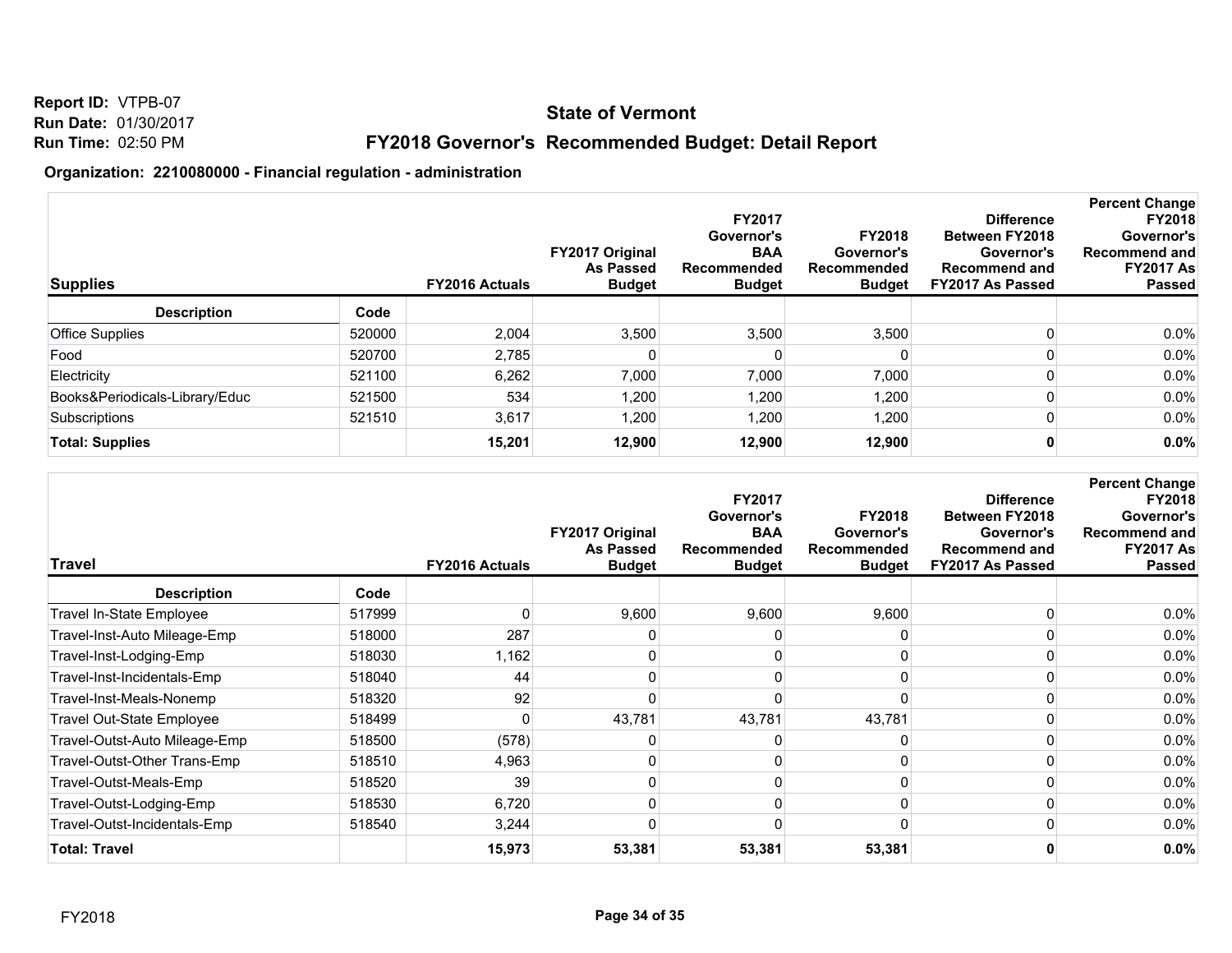#### **Report ID:** VTPB-07

**Run Date:** 01/30/2017

#### **Run Time:** 02:50 PM

## **State of Vermont**

## **FY2018 Governor's Recommended Budget: Detail Report**

#### **Organization: 2210080000 - Financial regulation - administration**

| Total: 2. OPERATING    | 154,401   | 194,235   | 194,235   | 198,577   | 4,342  | 2.2% |
|------------------------|-----------|-----------|-----------|-----------|--------|------|
|                        |           |           |           |           |        |      |
| <b>Total Expenses:</b> | 2,020,112 | 2,114,146 | 2,114,146 | 2,197,155 | 83,009 | 3.9% |

| <b>Fund Name</b>                      | <b>Fund</b><br>Code | <b>FY2016 Actuals</b> | FY2017 Original<br><b>As Passed</b><br><b>Budget</b> | FY2017<br>Governor's<br><b>BAA</b><br>Recommended<br><b>Budget</b> | <b>FY2018</b><br>Governor's<br>Recommended<br><b>Budget</b> | <b>Difference</b><br><b>Between FY2018</b><br>Governor's<br><b>Recommend and</b><br>FY2017 As Passed | <b>Percent Change</b><br><b>FY2018</b><br>Governor's<br><b>Recommend and</b><br><b>FY2017 As</b><br><b>Passed</b> |
|---------------------------------------|---------------------|-----------------------|------------------------------------------------------|--------------------------------------------------------------------|-------------------------------------------------------------|------------------------------------------------------------------------------------------------------|-------------------------------------------------------------------------------------------------------------------|
| <b>Global Commitment Fund</b>         | 20405               |                       | ი                                                    |                                                                    |                                                             | n                                                                                                    | $0.0\%$                                                                                                           |
| <b>Financial Institut Supervision</b> | 21065               | 2,154,004             | 2,267,055                                            | 2,267,055                                                          | 2,370,043                                                   | 102,988                                                                                              | 4.5%                                                                                                              |
| Health Care Supry & Reg               | 21070               |                       |                                                      |                                                                    |                                                             |                                                                                                      | $0.0\%$                                                                                                           |
| Insurance Regulatory & Suprv          | 21075               | 6,039,245             | 5,808,385                                            | 5,808,385                                                          | 5,802,027                                                   | (6,358)                                                                                              | $-0.1%$                                                                                                           |
| Securities Regulatory & Suprv         | 21080               | 1,748,998             | 1,453,026                                            | 1,453,026                                                          | 1,392,723                                                   | (60, 303)                                                                                            | $-4.2%$                                                                                                           |
| Captive Insurance Reg & Supry         | 21085               | 4,580,944             | 5,131,397                                            | 5,131,397                                                          | 5,708,930                                                   | 577,533                                                                                              | 11.3%                                                                                                             |
| VOHI Wk Cmp Self-Ins Corp Trst        | 21090               | 50,696                |                                                      |                                                                    |                                                             |                                                                                                      | $0.0\%$                                                                                                           |
| Inter-Unit Transfers Fund             | 21500               | 55,897                | 67,200                                               | 67,200                                                             | 71,263                                                      | 4,063                                                                                                | 6.0%                                                                                                              |
| <b>Financial Services Education</b>   | 21906               | 10,000                |                                                      |                                                                    |                                                             |                                                                                                      | 0.0%                                                                                                              |
| <b>Misc Grants Fund</b>               | 21908               |                       |                                                      |                                                                    |                                                             |                                                                                                      | 0.0%                                                                                                              |
| State Health Care Resources Fd        | 21990               |                       |                                                      |                                                                    |                                                             | ŋ                                                                                                    | $0.0\%$                                                                                                           |
| <b>Federal Revenue Fund</b>           | 22005               | 110,716               |                                                      |                                                                    |                                                             |                                                                                                      | $0.0\%$                                                                                                           |
| <b>Funds Total:</b>                   |                     | 14,750,501            | 14,727,063                                           | 14,727,063                                                         | 15,344,986                                                  | 617,923                                                                                              | 4.2%                                                                                                              |
| <b>Position Count</b>                 |                     |                       |                                                      |                                                                    | 107                                                         |                                                                                                      |                                                                                                                   |

FTE Total 106.5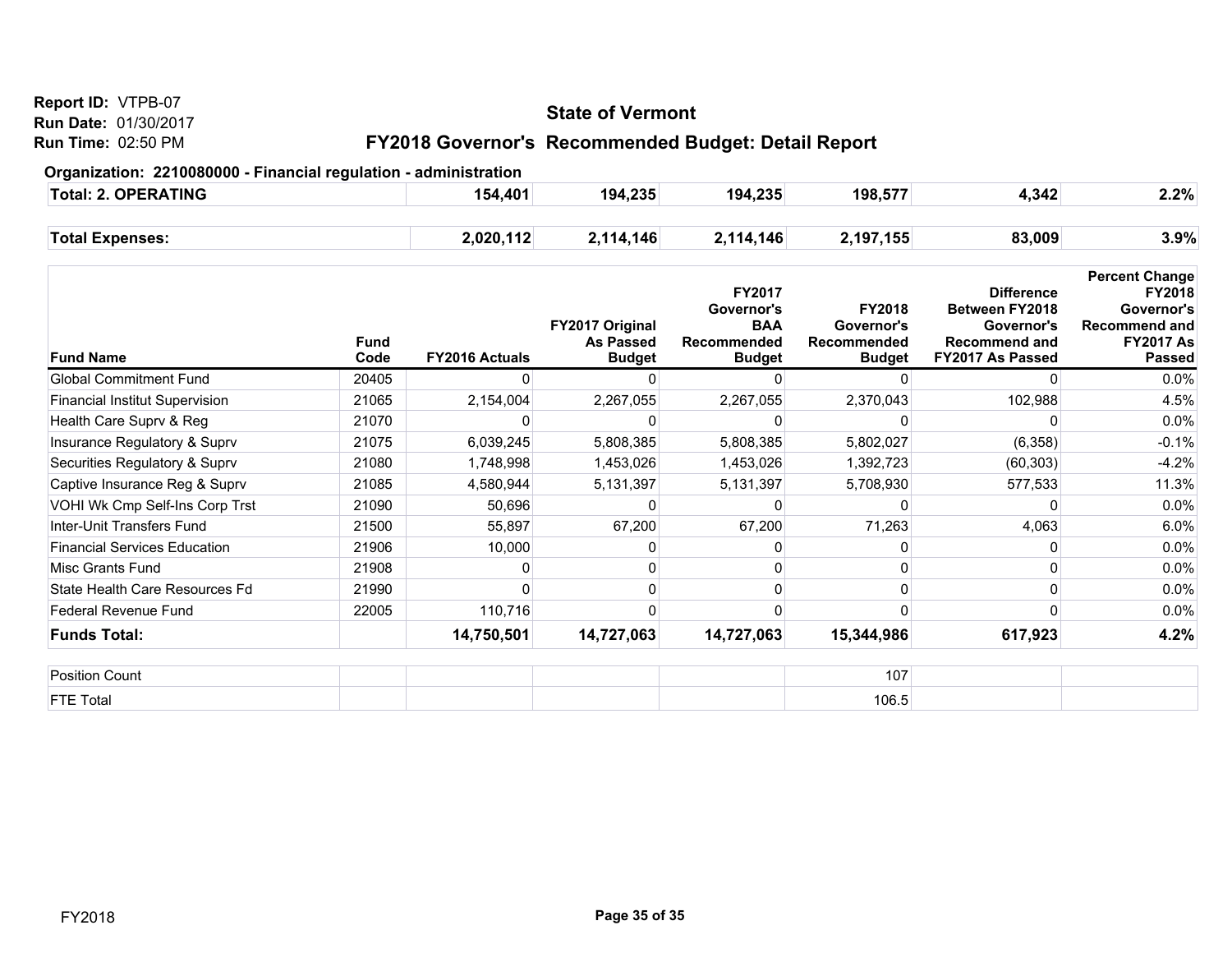#### 02:53 PM **Run TimeR**u######## **FY2018 Governor's Recommended Budget Position Summary Report**

# **2210001000-Financial regulation - banking**

| <b>Position</b><br><b>Number</b> | <b>Classification</b>                  | <b>FTE</b> | Count | <b>Gross Salary</b> | <b>Benefits</b><br><b>Total</b> | <b>Statutory</b><br><b>Total</b> | <b>Total</b> |
|----------------------------------|----------------------------------------|------------|-------|---------------------|---------------------------------|----------------------------------|--------------|
| 290002                           | 039602 - Snr Fin Exam AC: Fin Institut |            |       | 73,840              | 30728                           | 5,649                            | 110,217      |
| 290003                           | 039500 - Finan Examinations Dir        |            | 1     | 81,099              | 38286                           | 6,204                            | 125,589      |
| 290005                           | 039700 - Financial Examiner II         |            |       | 52,562              | 33181                           | 4,021                            | 89,764       |
| 290006                           | 039700 - Financial Examiner II         |            | 1     | 54,288              | 10537                           | 4,153                            | 68,978       |
| 290009                           | 039602 - Snr Fin Exam AC: Fin Institut |            | 1     | 88,234              | 39562                           | 6,749                            | 134,545      |
| 290014                           | 004800 - Program Technician II         |            | 1     | 52,208              | 33117                           | 3,994                            | 89,319       |
| 290019                           | 039604 - Sen. Fin. Examiner AC: IT     |            | 1     | 88,234              | 39562                           | 6,749                            | 134,545      |
| 290037                           | 039602 - Snr Fin Exam AC: Fin Institut |            | 1     | 76,315              | 37430                           | 5,839                            | 119,584      |
| 290038                           | 039602 - Snr Fin Exam AC: Fin Institut |            |       | 76,315              | 41902                           | 5,839                            | 124,056      |
| 290043                           | 033600 - Regul & Consumer Affairs Dir  |            | 1     | 92,144              | 34215                           | 7,049                            | 133,408      |
| 290051                           | 039700 - Financial Examiner II         |            | 1     | 59,966              | 11553                           | 4,588                            | 76,107       |

**:**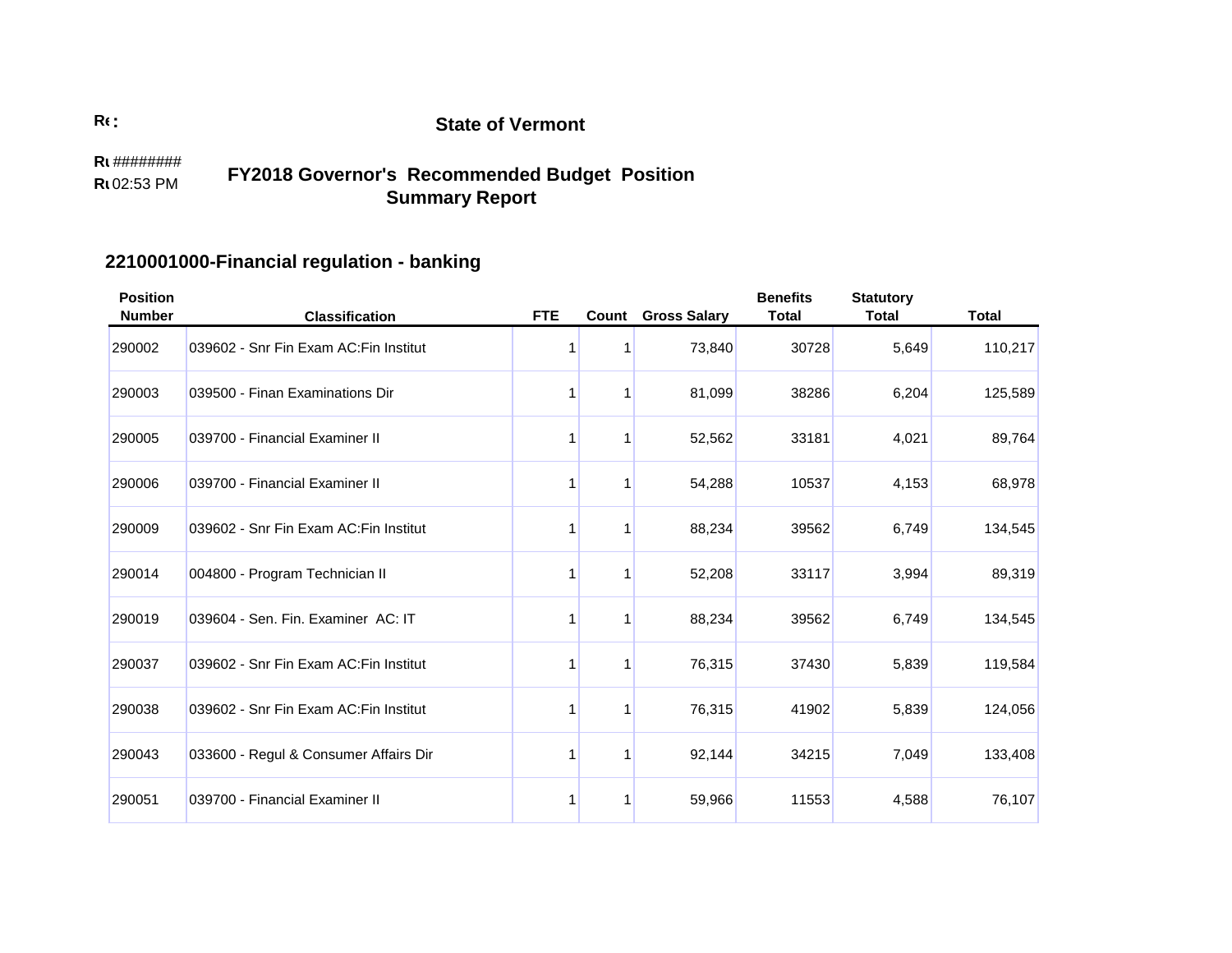| 290052       | 039602 - Snr Fin Exam AC: Fin Institut |    |    | 69.160    | 36150   | 5,291  | 110,601   |
|--------------|----------------------------------------|----|----|-----------|---------|--------|-----------|
| 290053       | 533600 - Consumer Services Analyst     |    |    | 52,562    | 10229   | 4,021  | 66,812    |
| 290112       | 471200 - Reg & Consumer Affairs Adm    |    |    | 69.722    | 33243   | 5,334  | 108,299   |
| 290136       | 039700 - Financial Examiner II         |    |    | 52,562    | 10229   | 4,021  | 66,812    |
| 297002       | 90570D - Deputy Commissioner           |    |    | 106,205   | 12880   | 8,125  | 127,210   |
| <b>Total</b> |                                        | 16 | 16 | 1,145,416 | 452,804 | 87,626 | 1,685,846 |

| <b>Fund</b>  |                                |       |       |                     | <b>Benefits</b> | <b>Statutory</b> |         |
|--------------|--------------------------------|-------|-------|---------------------|-----------------|------------------|---------|
| Code         | <b>Fund Name</b>               | FTE   | Count | <b>Gross Salary</b> | <b>Total</b>    | <b>Total</b>     | Total   |
| 21065        | Financial Institut Supervision | 16    | 16    | 1145416             | 452804          | 87626            | 1685846 |
| <b>Total</b> |                                | 16.00 | 16    | 1145416             | 452804          | 87626            | 1685846 |

Note: Numb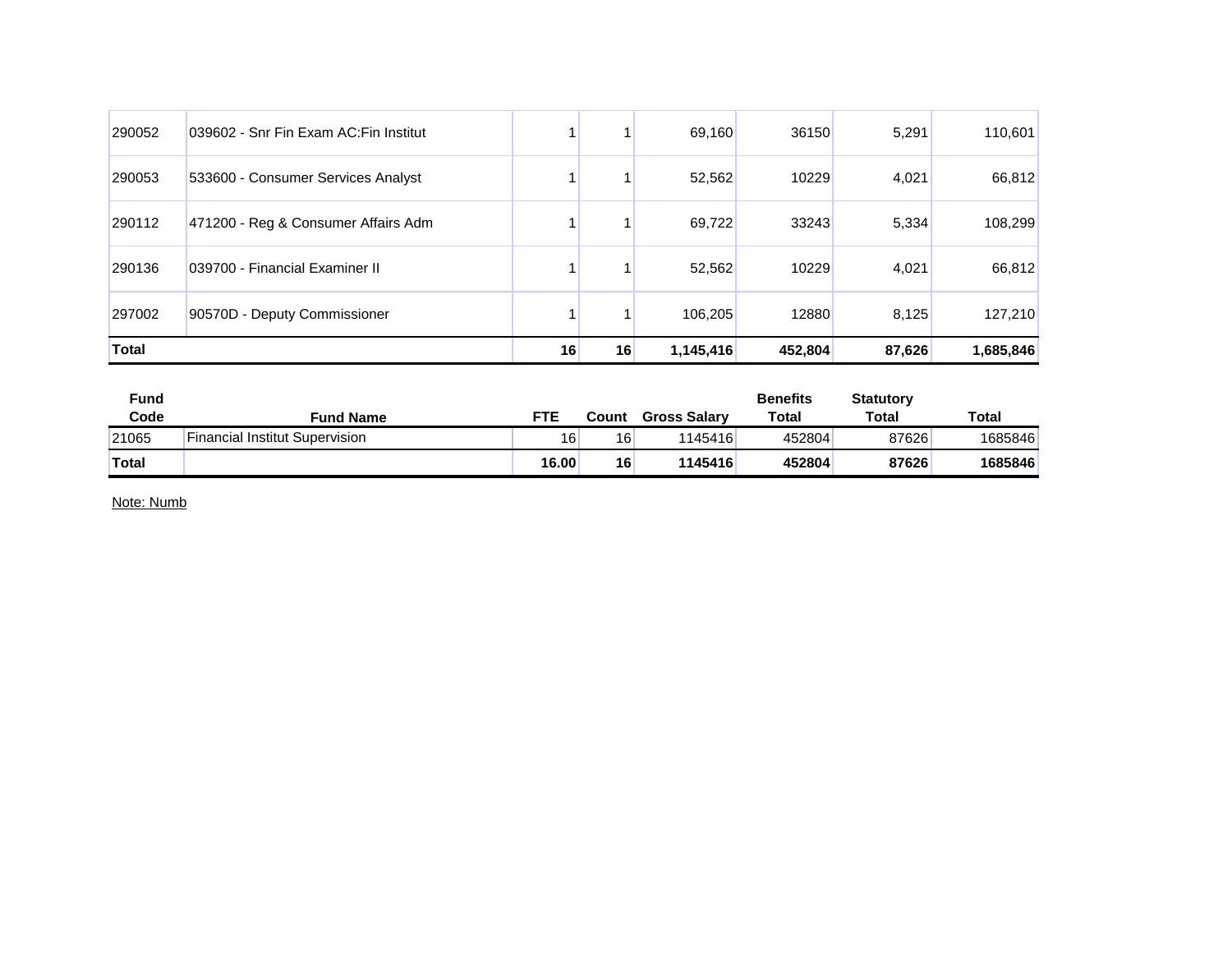# **2210011000-Financial regulation - insurance**

| <b>Position</b><br><b>Number</b> | <b>Classification</b>                   | <b>FTE</b> | Count | <b>Gross Salary</b> | <b>Benefits</b><br><b>Total</b> | <b>Statutory</b><br><b>Total</b> | <b>Total</b> |
|----------------------------------|-----------------------------------------|------------|-------|---------------------|---------------------------------|----------------------------------|--------------|
| 290001                           | 542400 - Health Care/External Appeal An |            |       | 57,616              | 34085                           | 4,407                            | 96,108       |
| 290011                           | 035300 - Insur Examinations Dir         |            |       | 112,254             | 37859                           | 8,588                            | 158,701      |
| 290013                           | 034500 - InsRate&Form Analst III        |            |       | 73,195              | 30612                           | 5,599                            | 109,406      |
| 290015                           | 033800 - Insur Rates&Forms Dir          |            |       | 92,144              | 34215                           | 7,049                            | 133,408      |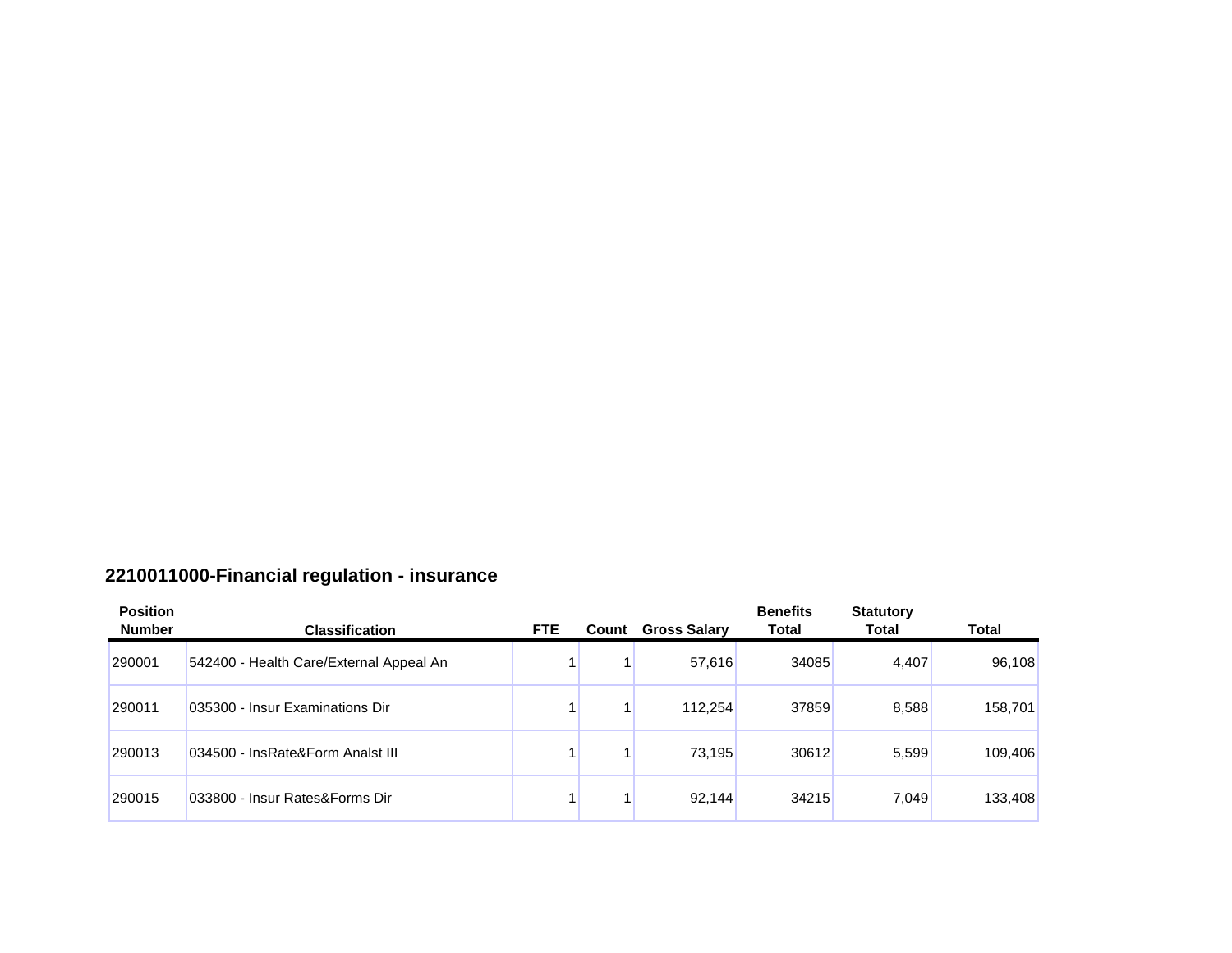| 290016 | 005000 - Executive Staff Assistant      | 1 | 1            | 67,163  | 35792 | 5,138 | 108,093 |
|--------|-----------------------------------------|---|--------------|---------|-------|-------|---------|
| 290018 | 004700 - Program Technician I           | 1 | 1            | 52,270  | 26869 | 3,999 | 83,138  |
| 290020 | 035400 - Administrative Insurance Exami | 1 | 1            | 118,560 | 30382 | 9,070 | 158,012 |
| 290021 | 004800 - Program Technician II          | 1 | 1            | 41,434  | 25792 | 3,170 | 70,396  |
| 290022 | 035700 - Insurance Regulations Director | 1 | $\mathbf{1}$ | 122,159 | 45914 | 9,345 | 177,419 |
| 290025 | 039300 - Insur Consumer Complaint Admin | 1 | 1            | 63,565  | 28889 | 4,863 | 97,317  |
| 290027 | 005000 - Executive Staff Assistant      | 1 | 1            | 49,650  | 9708  | 3,798 | 63,156  |
| 290032 | 034500 - InsRate&Form Analst III        | 1 | 1            | 59,966  | 34505 | 4,588 | 99,059  |
| 290036 | 045800 - Market & Insurance Analyst     | 1 | 1            | 67,246  | 29548 | 5,144 | 101,938 |
| 290039 | 036800 - Insurance Examiner-in-Charge   | 1 | 1            | 90,273  | 39928 | 6,906 | 137,107 |
| 290040 | 035000 - Insurance Examiner III         | 1 | 1            | 98,988  | 35227 | 7,572 | 141,787 |
| 290041 | 036000 - Insurance Examiner I           | 1 | 1            | 74,747  | 30889 | 5,718 | 111,353 |
| 290042 | 533600 - Consumer Services Analyst      | 1 | 1            | 65,416  | 12528 | 5,005 | 82,949  |
| 290047 | 004700 - Program Technician I           | 1 | 1            | 43,992  | 31647 | 3,366 | 79,005  |
| 290050 | 050100 - Administrative Assistant A     | 1 | 1            | 48,235  | 17801 | 3,690 | 69,726  |
| 290059 | 035400 - Administrative Insurance Exami | 1 | 1            | 92,920  | 25795 | 7,108 | 125,823 |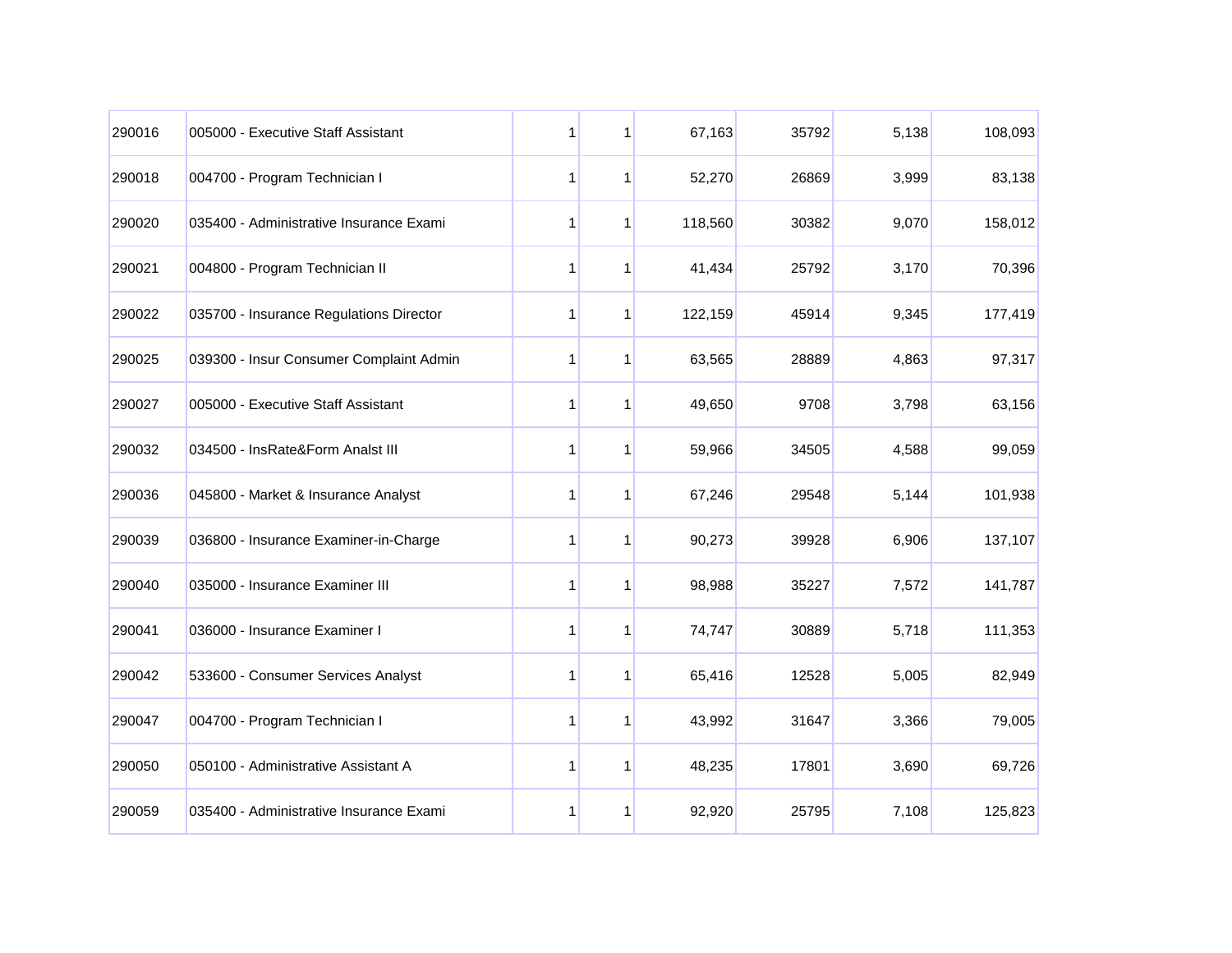| 290087       | 532700 - Director of Market Regulation  |      |    | 103,230   | 39239   | 7,897   | 150,366   |
|--------------|-----------------------------------------|------|----|-----------|---------|---------|-----------|
| 290088       | 495800 - Insur Consumer Serv Asst Adm   |      |    | 52,562    | 33181   | 4,021   | 89,764    |
| 290098       | 490000 - Insurance Rate & Form Asst Dir |      |    | 78,790    | 14921   | 6,027   | 99,738    |
| 290102       | 034500 - InsRate&Form Analst III        | 0.8  |    | 53,797    | 10449   | 4,115   | 68,361    |
| 290103       | 081400 - Consumer Services Specialist   |      |    | 50,565    | 9871    | 3,868   | 64,304    |
| 290109       | 034500 - InsRate&Form Analst III        |      |    | 54,288    | 18883   | 4,153   | 77,324    |
| 290123       | 490500 - Health Policy Director         |      | 1  | 70,803    | 31047   | 5,417   | 107,267   |
| 290133       | 081400 - Consumer Services Specialist   |      |    | 45,926    | 9041    | 3,513   | 58,480    |
| 290134       | 035800 - Insurance Examiner II          |      | 1  | 93,307    | 34211   | 7,138   | 134,656   |
| 290135       | 535300 - Market Conduct Examiner        |      |    | 64,979    | 35402   | 4,971   | 105,352   |
| 297003       | 90570D - Deputy Commissioner            |      | 1  | 116,771   | 44938   | 8,933   | 170,642   |
| <b>Total</b> |                                         | 30.8 | 31 | 2,276,811 | 879,168 | 174,176 | 3,330,155 |

| Fund         |                              |       |       |                     | <b>Benefits</b> | <b>Statutory</b> |         |
|--------------|------------------------------|-------|-------|---------------------|-----------------|------------------|---------|
| Code         | Fund Name                    | FTE   | Count | <b>Gross Salary</b> | <b>Total</b>    | Total            | Total   |
| 21075        | Insurance Regulatory & Suprv | 30.8  | 31    | 2276811             | 879168          | 174176           | 3330155 |
| <b>Total</b> |                              | 30.80 | 31    | 2276811             | 879168          | 174176           | 3330155 |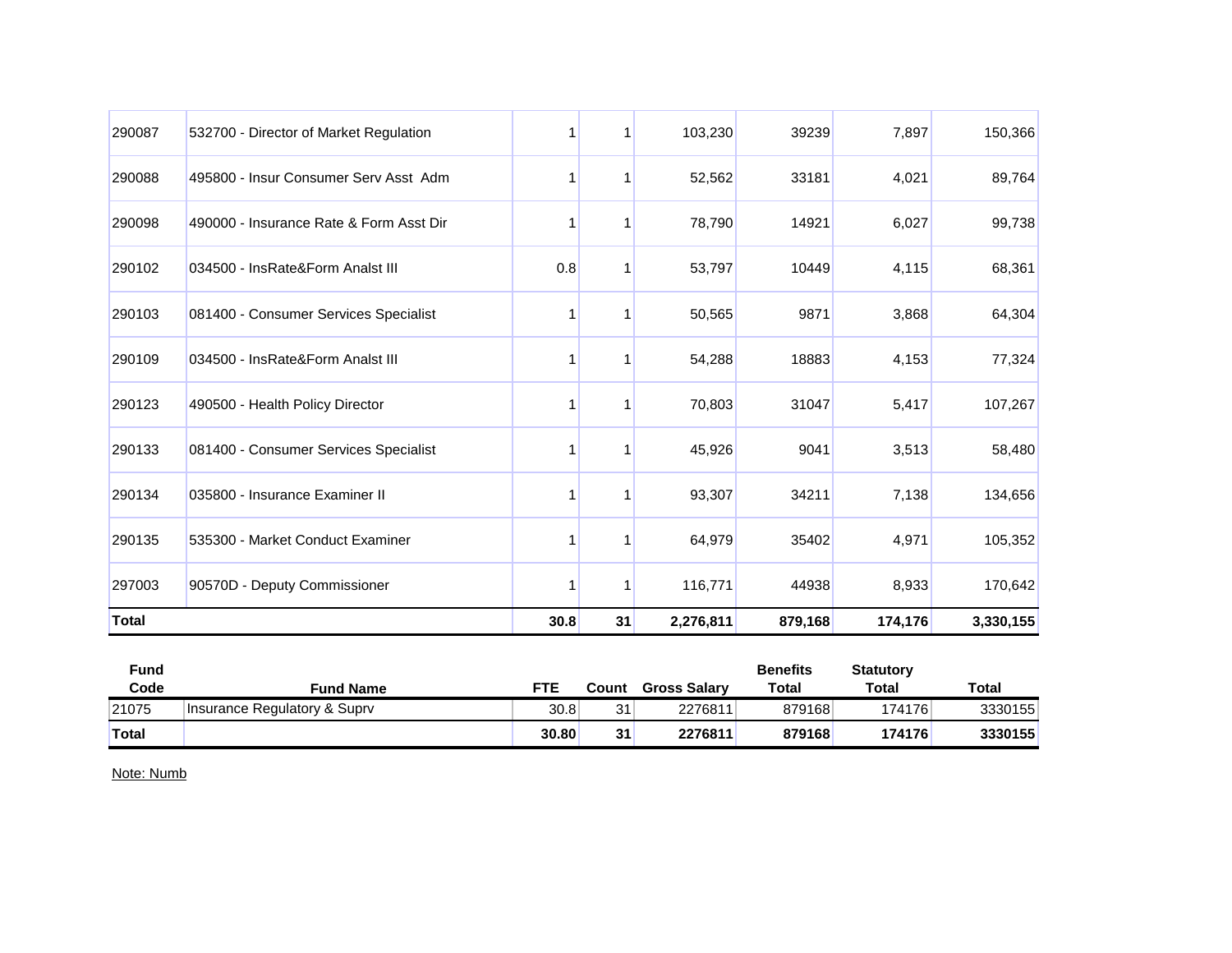# **2210020000-Financial regulation - captive insurance**

| <b>Position</b><br><b>Number</b> | <b>Classification</b>                   | FTE. | Count | <b>Gross Salary</b> | <b>Benefits</b><br><b>Total</b> | <b>Statutory</b><br>Total | <b>Total</b> |
|----------------------------------|-----------------------------------------|------|-------|---------------------|---------------------------------|---------------------------|--------------|
| 290004                           | 050200 - Administrative Assistant B     |      |       | 56.701              | 10969                           | 4,337                     | 72,007       |
| 290007                           | 036800 - Insurance Examiner-in-Charge   |      |       | 93,307              | 40471                           | 7.138                     | 140,916      |
| 290035                           | 035400 - Administrative Insurance Exami |      |       | 102,468             | 42109                           | 7,839                     | 152,416      |
| 290045                           | 036800 - Insurance Examiner-in-Charge   |      |       | 102,468             | 42109                           | 7,839                     | 152,416      |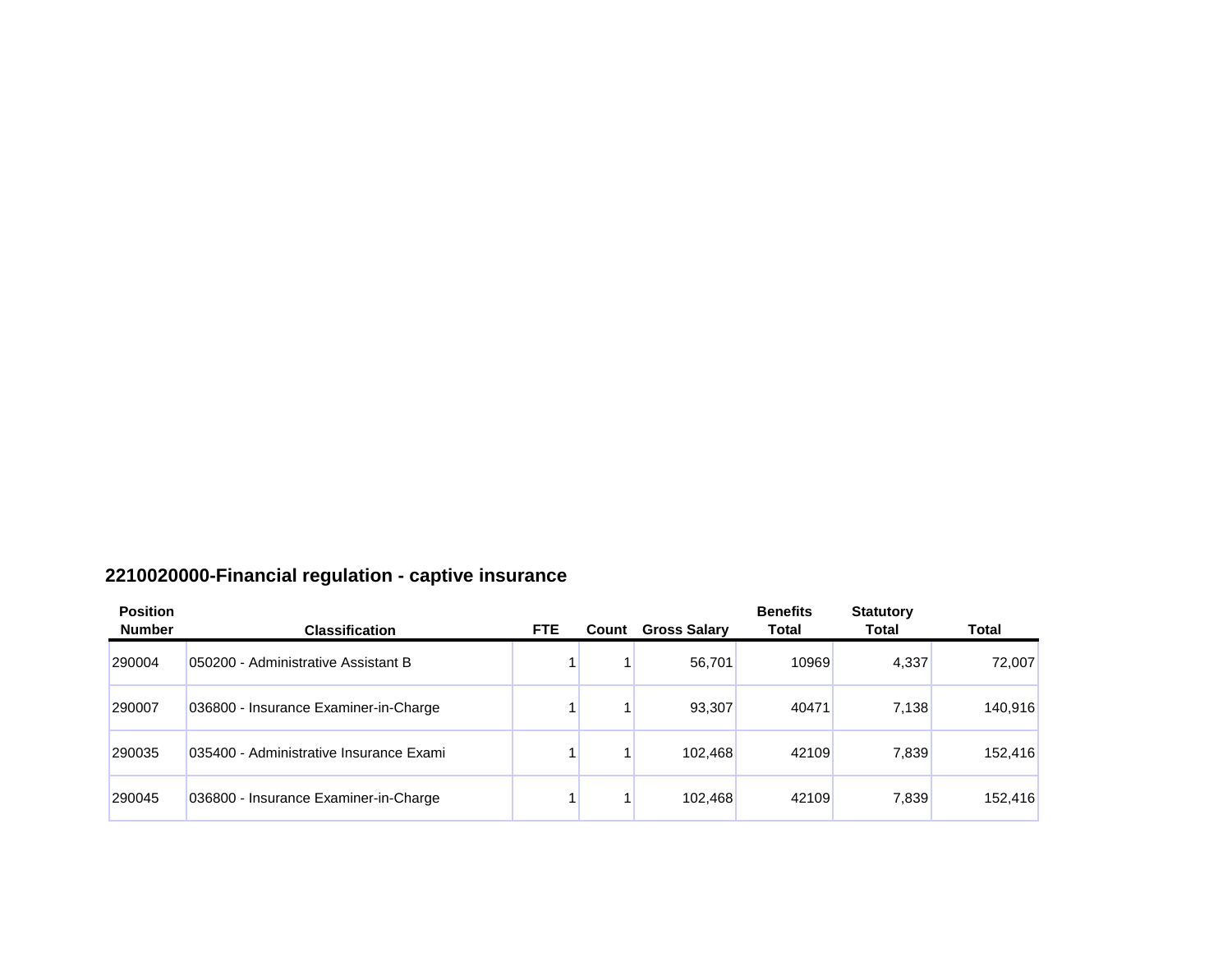| 290056 | 009100 - Director of Captive Examinatio | 1            | 1           | 123,973 | 46242 | 9,484 | 179,699 |
|--------|-----------------------------------------|--------------|-------------|---------|-------|-------|---------|
| 290058 | 035400 - Administrative Insurance Exami | 1            | $\mathbf 1$ | 112,165 | 43844 | 8,580 | 164,589 |
| 290060 | 009200 - Director of Captive Insurance  | 1            | 1           | 123,973 | 46242 | 9,484 | 179,699 |
| 290061 | 035800 - Insurance Examiner II          | 1            | 1           | 67,043  | 29511 | 5,129 | 101,683 |
| 290062 | 035000 - Insurance Examiner III         | 1            | 1           | 82,837  | 38598 | 6,337 | 127,772 |
| 290063 | 035000 - Insurance Examiner III         | 0.9          | 1           | 77,177  | 1150  | 5,904 | 84,231  |
| 290086 | 035000 - Insurance Examiner III         | 1            | 1           | 104,669 | 29524 | 8,007 | 142,200 |
| 290092 | 036800 - Insurance Examiner-in-Charge   | 1            | 1           | 93,307  | 40471 | 7,138 | 140,916 |
| 290093 | 035000 - Insurance Examiner III         | 1            | 1           | 77,632  | 37666 | 5,939 | 121,237 |
| 290094 | 035000 - Insurance Examiner III         | 1            | 1           | 101,814 | 41993 | 7,788 | 151,594 |
| 290095 | 036800 - Insurance Examiner-in-Charge   | 1            | 1           | 96,549  | 18098 | 7,386 | 122,033 |
| 290096 | 035400 - Administrative Insurance Exami | $\mathbf{1}$ | 1           | 99,137  | 18561 | 7,583 | 125,280 |
| 290100 | 035000 - Insurance Examiner III         | 1            | 1           | 85,752  | 39119 | 6,560 | 131,431 |
| 290101 | 035000 - Insurance Examiner III         | 1            | 1           | 80,130  | 38113 | 6,130 | 124,373 |
| 290107 | 036800 - Insurance Examiner-in-Charge   | 1            | 1           | 105,502 | 19700 | 8,071 | 133,273 |
| 290108 | 035000 - Insurance Examiner III         | 1            | 1           | 82,837  | 32338 | 6,337 | 121,512 |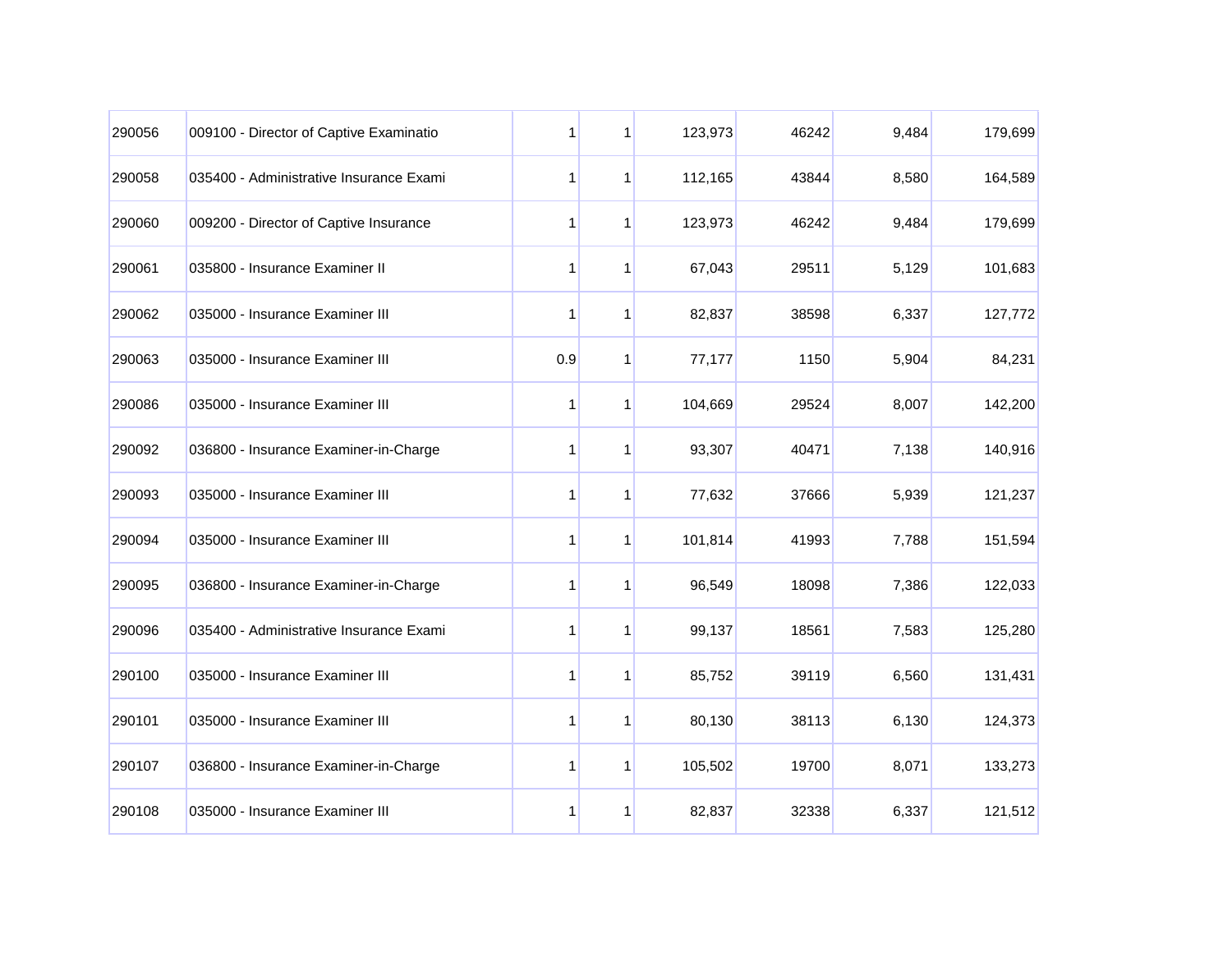| 290113       | 035000 - Insurance Examiner III         | 1    | 1  | 80,130    | 23507     | 6,130   | 109,767   |
|--------------|-----------------------------------------|------|----|-----------|-----------|---------|-----------|
| 290116       | 035400 - Administrative Insurance Exami | 0.8  |    | 84,711    | 38932     | 6,480   | 130,123   |
| 290117       | 035000 - Insurance Examiner III         | 1    | 1  | 80,130    | 23507     | 6,130   | 109,767   |
| 290118       | 036800 - Insurance Examiner-in-Charge   | 1    | 1  | 93,307    | 25865     | 7,138   | 126,310   |
| 290125       | 035000 - Insurance Examiner III         | 1    | 1  | 77,632    | 23060     | 5,939   | 106,631   |
| 290126       | 035000 - Insurance Examiner III         | 1    | 1  | 75,163    | 14272     | 5,750   | 95,185    |
| 290127       | 035000 - Insurance Examiner III         | 1    | 1  | 80,130    | 15161     | 6,130   | 101,421   |
| 290128       | 036800 - Insurance Examiner-in-Charge   |      |    | 93,307    | 40471     | 7,138   | 140,916   |
| 290139       | 035000 - Insurance Examiner III         | 1    |    | 70,166    | 30933     | 5,367   | 106,466   |
| 290140       | 035000 - Insurance Examiner III         | 1    | 1  | 70,166    | 21724     | 5,367   | 97,257    |
| 290141       | 035000 - Insurance Examiner III         | 1    | 1  | 70,166    | 21724     | 5,367   | 97,257    |
| 290142       | 035000 - Insurance Examiner III         | 1    | 1  | 70,166    | 40802     | 5,367   | 116,335   |
| 297008       | 05160B - Captive Insur Admin Asst       | 1    | 1  | 67,850    | 23091     | 5,191   | 96,132    |
| 297020       | 90570D - Deputy Commissioner            | 1    | 1  | 105,290   | 36596     | 8,055   | 149,941   |
| <b>Total</b> |                                         | 33.7 | 34 | 2,987,755 | 1,036,473 | 228,559 | 4,252,785 |

| Fund |                |    |                              | <b>Benefits</b> | <b>Statutory</b> |       |
|------|----------------|----|------------------------------|-----------------|------------------|-------|
| Code | l Name<br>Fund | ᇊᅚ | <b>Gross Salary</b><br>Count | Total           | Total            | Total |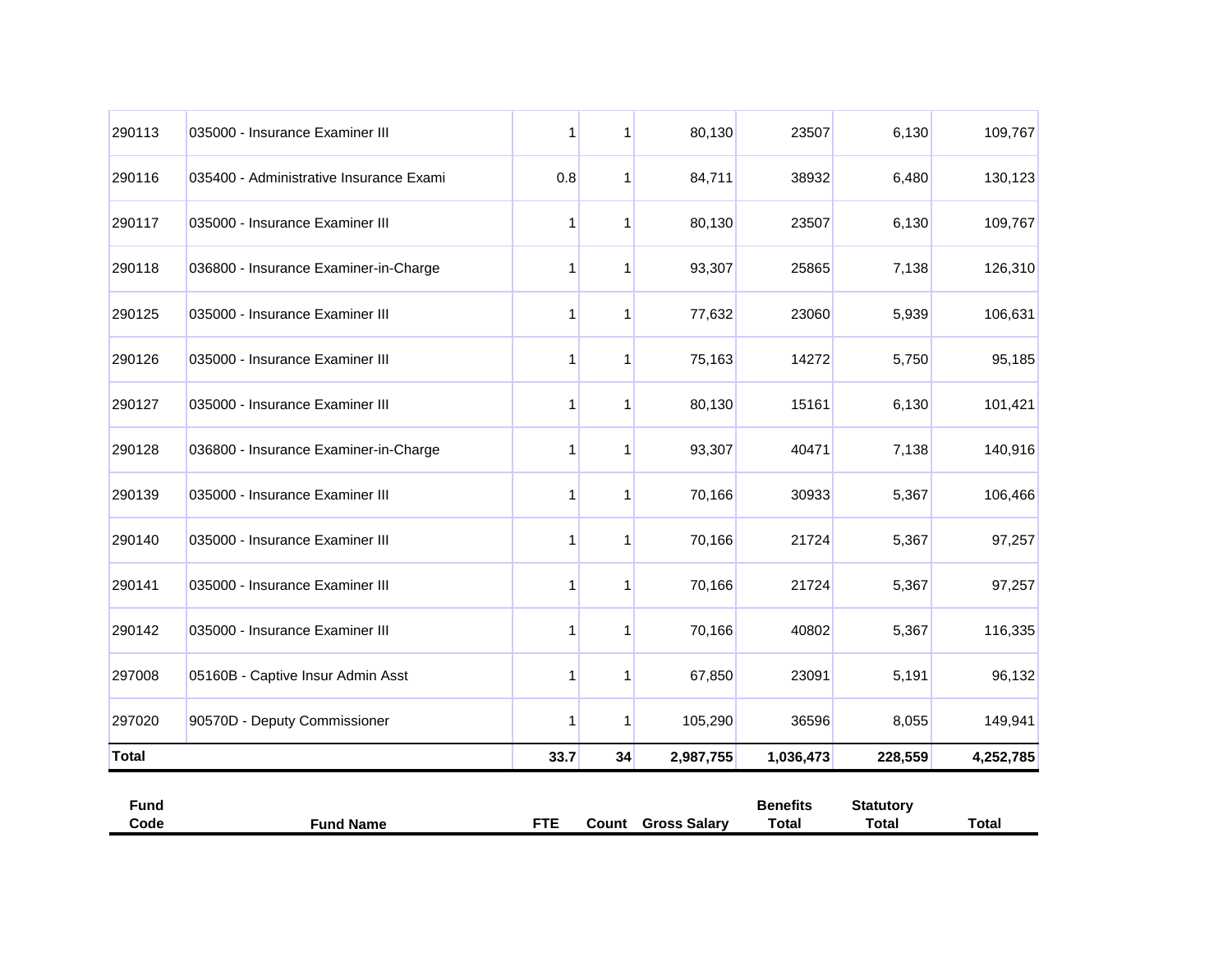| 21085        | Captive Insurance Reg & Supry | $\sim$ $\sim$<br>აა. / | 34 | 2987755 | 1036473 | 228559 | 1252785<br>47 |
|--------------|-------------------------------|------------------------|----|---------|---------|--------|---------------|
| <b>Total</b> |                               | 33.70                  | 34 | 2987755 | 1036473 | 228559 | 4252785       |

## **2210031000-Financial regulation - securities**

| <b>Position</b><br><b>Number</b> | <b>Classification</b>                  | <b>FTE</b> | Count | <b>Gross Salary</b> | <b>Benefits</b><br>Total | <b>Statutory</b><br>Total | Total  |
|----------------------------------|----------------------------------------|------------|-------|---------------------|--------------------------|---------------------------|--------|
| 290012                           | 542500 - Sec Div Coord & Res Analyst   |            |       | 48.048              | 9421                     | 3,676                     | 61,145 |
| 290028                           | 087100 - Regist & Consumer Affairs Adm |            |       | 61.173              | 28461                    | 4.680                     | 94,314 |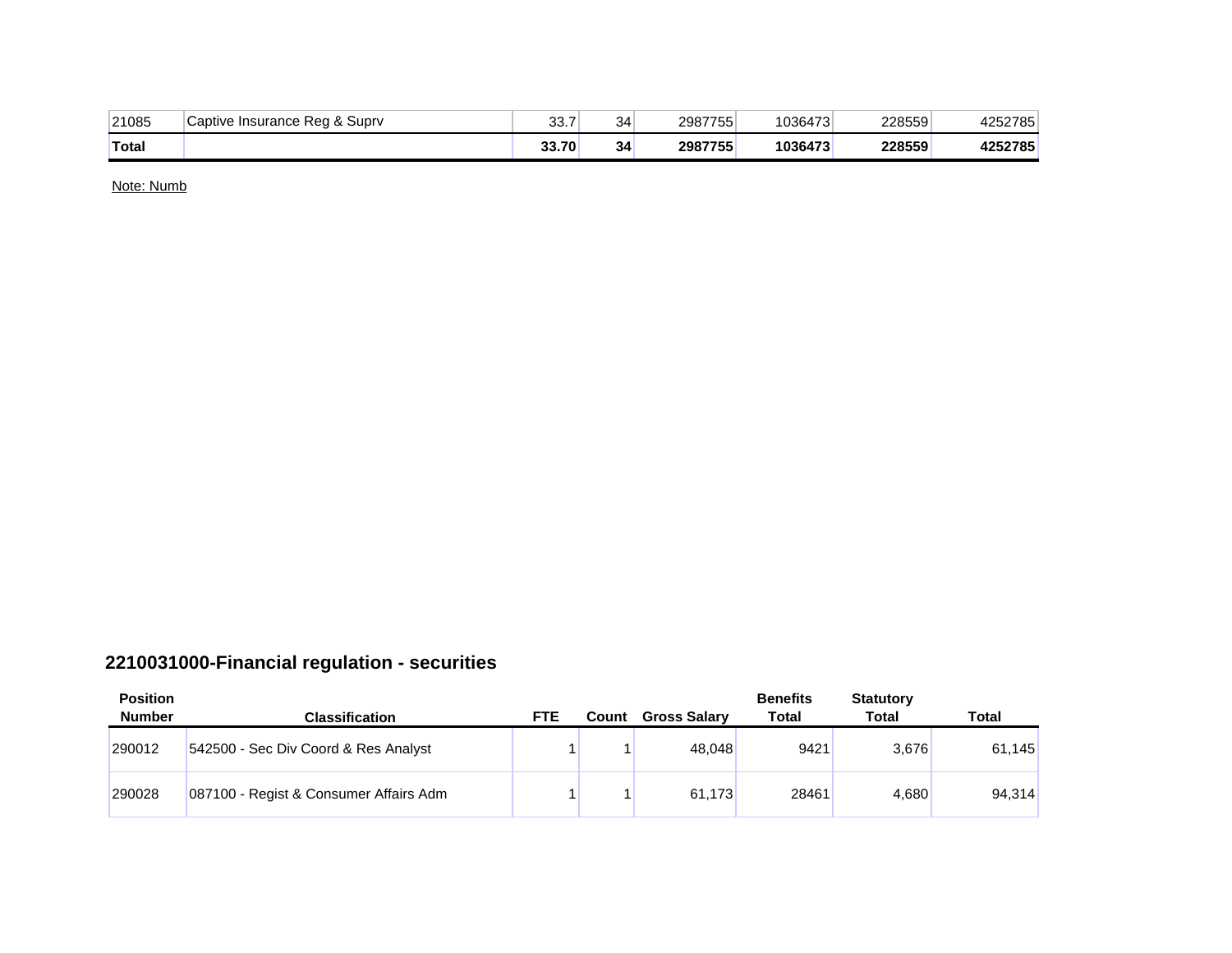| 290097       | 538700 - Director of Capital Markets    |  | 89,523  | 26814   | 6,848  | 123,185 |
|--------------|-----------------------------------------|--|---------|---------|--------|---------|
| 290114       | 477600 - Dir of Examinations & Enforce  |  | 70,803  | 31047   | 5,417  | 107,267 |
| 290115       | 086400 - Securities Examiner            |  | 67,517  | 29596   | 5,165  | 102,278 |
| 290137       | 530600 - Investment Compliance Analyst  |  | 86,320  | 39220   | 6,604  | 132,144 |
| 290138       | 530610 - Investment Compliance Examiner |  | 58,635  | 11315   | 4,485  | 74,435  |
| 297009       | 90570D - Deputy Commissioner            |  | 106,205 | 36518   | 8,125  | 150,848 |
| <b>Total</b> |                                         |  | 588,224 | 212,392 | 45,000 | 845,616 |

| <b>Fund</b>  |                               |      |           |                     | <b>Benefits</b> | <b>Statutory</b> |              |
|--------------|-------------------------------|------|-----------|---------------------|-----------------|------------------|--------------|
| Code         | <b>Fund Name</b>              | FTE  | Count     | <b>Gross Salary</b> | <b>Total</b>    | Total            | <b>Total</b> |
| 21080        | Securities Regulatory & Suprv |      | O         | 588224              | 212392          | 45000            | 845616       |
| <b>Total</b> |                               | 8.00 | $\bullet$ | 588224              | 212392          | 45000            | 845616       |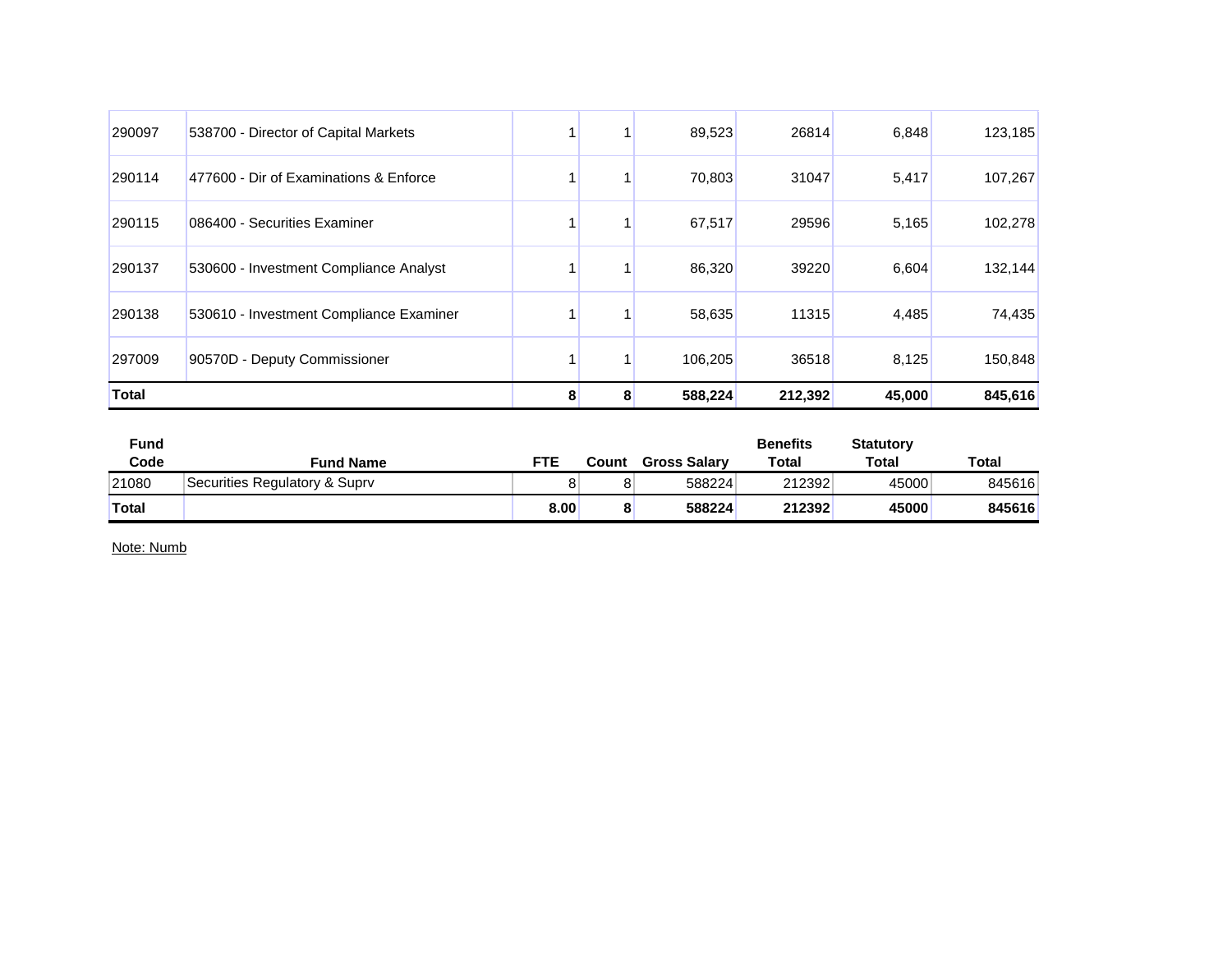# **2210080000-Financial regulation - administration**

| <b>Position</b><br><b>Number</b> | <b>Classification</b>                   | FTE. | Count | <b>Gross Salary</b> | <b>Benefits</b><br><b>Total</b> | <b>Statutory</b><br>Total | <b>Total</b> |
|----------------------------------|-----------------------------------------|------|-------|---------------------|---------------------------------|---------------------------|--------------|
| 290017                           | 050100 - Administrative Assistant A     |      |       | 41,621              | 31223                           | 3,183                     | 76,027       |
| 290023                           | 488000 - Infor Management Officer       |      |       | 67,537              | 12910                           | 5,167                     | 85,614       |
| 290029                           | 537200 - Director Stats & Data Analysis |      |       | 78,500              | 31562                           | 6,004                     | 116,066      |
| 290048                           | 089410 - Administrative Srvcs Dir III   |      |       | 89.420              | 17029                           | 6,841                     | 113,290      |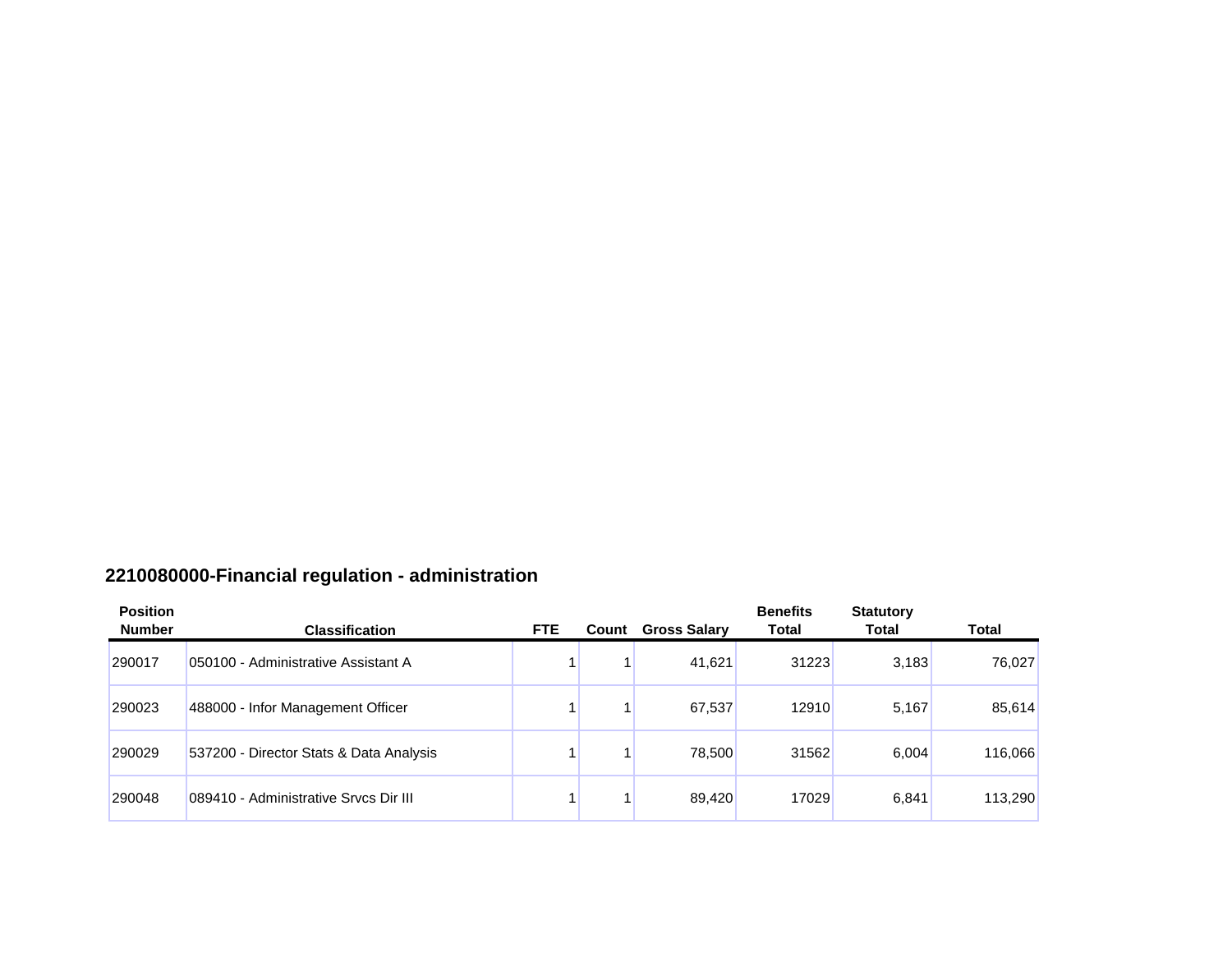| 290055       | 047700 - IT Systems Administrator     | 1  | 1            | 93,454    | 25891   | 7,150   | 126,495   |
|--------------|---------------------------------------|----|--------------|-----------|---------|---------|-----------|
| 290073       | 089070 - Financial Administrator III  | 1  | 1            | 55,744    | 10798   | 4,263   | 70,805    |
| 290085       | 467200 - Information Tech Analyst III | 1  | 1            | 77,917    | 23112   | 5,960   | 106,989   |
| 297001       | 90120X - Commissioner                 | 1  | 1            | 116,106   | 30210   | 8,883   | 155,199   |
| 297005       | 95250E - Executive Assistant          | 1  | $\mathbf{1}$ | 71,614    | 23775   | 5,479   | 100,868   |
| 297007       | 95871E - General Counsel II           | 1  | 1            | 111,695   | 44017   | 8,546   | 164,258   |
| 297010       | 95869E - Staff Attorney IV            | 1  | 1            | 99,154    | 28546   | 7,584   | 135,284   |
| 297011       | 95867E - Staff Attorney II            | 1  | 1            | 61,298    | 16129   | 4,688   | 82,115    |
| 297012       | 95869E - Staff Attorney IV            |    |              | 79,478    | 38180   | 6,079   | 123,737   |
| 297016       | 95869E - Staff Attorney IV            | 1  | 1            | 90,127    | 40108   | 6,894   | 137,129   |
| 297017       | 95866E - Staff Attorney I             | 1  | 1            | 56,930    | 30109   | 4,355   | 91,394    |
| 297018       | 95869E - Staff Attorney IV            | 1  | 1            | 87,547    | 33713   | 6,696   | 127,956   |
| 297019       | 95867E - Staff Attorney II            | 1  | 1            | 66,580    | 12736   | 5,093   | 84,409    |
| 297021       | 95869E - Staff Attorney IV            | 1  | $\mathbf{1}$ | 83,387    | 15936   | 6,379   | 105,702   |
| <b>Total</b> |                                       | 18 | 18           | 1,428,109 | 465,984 | 109,244 | 2,003,337 |

| <b>Fund</b> |                  |     |                              | <b>Benefits</b> | <b>Statutory</b> |       |
|-------------|------------------|-----|------------------------------|-----------------|------------------|-------|
| Code        | <b>Fund Name</b> | ctc | <b>Gross Salary</b><br>Count | Total           | Total            | Total |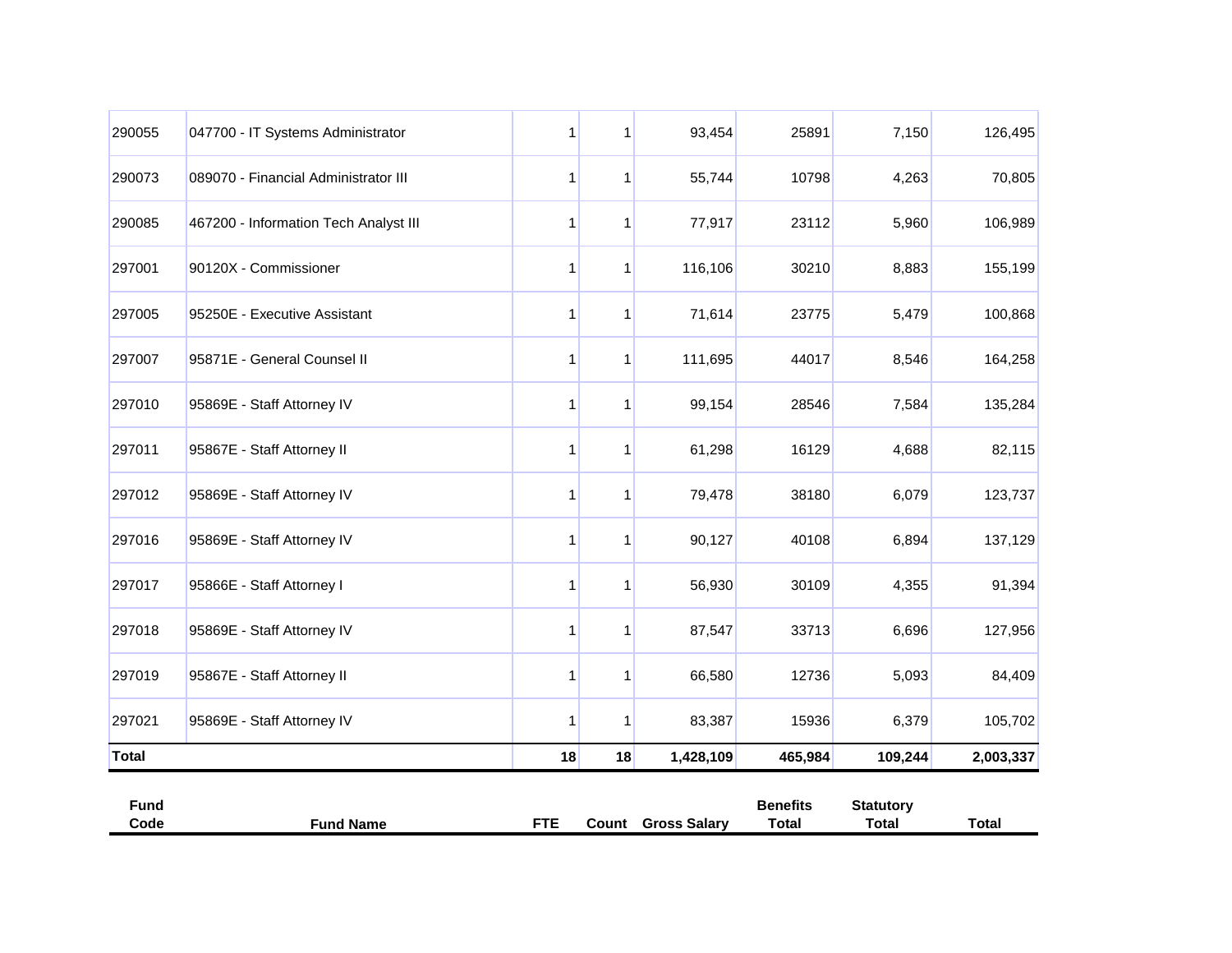| 21065 | Financial Institut Supervision | 2.52  |    | 199936  | 65227  | 15294  | 280457  |
|-------|--------------------------------|-------|----|---------|--------|--------|---------|
| 21075 | Insurance Regulatory & Suprv   | 7.38  |    | 585524  | 191055 | 44789  | 821368  |
| 21080 | Securities Regulatory & Suprv  | 2.7   | 18 | 214218  | 69907  | 16386  | 300511  |
| 21085 | Captive Insurance Reg & Suprv  | 5.4   |    | 428431  | 139795 | 32775  | 601001  |
| Total |                                | 18.00 | 18 | 1428109 | 465984 | 109244 | 2003337 |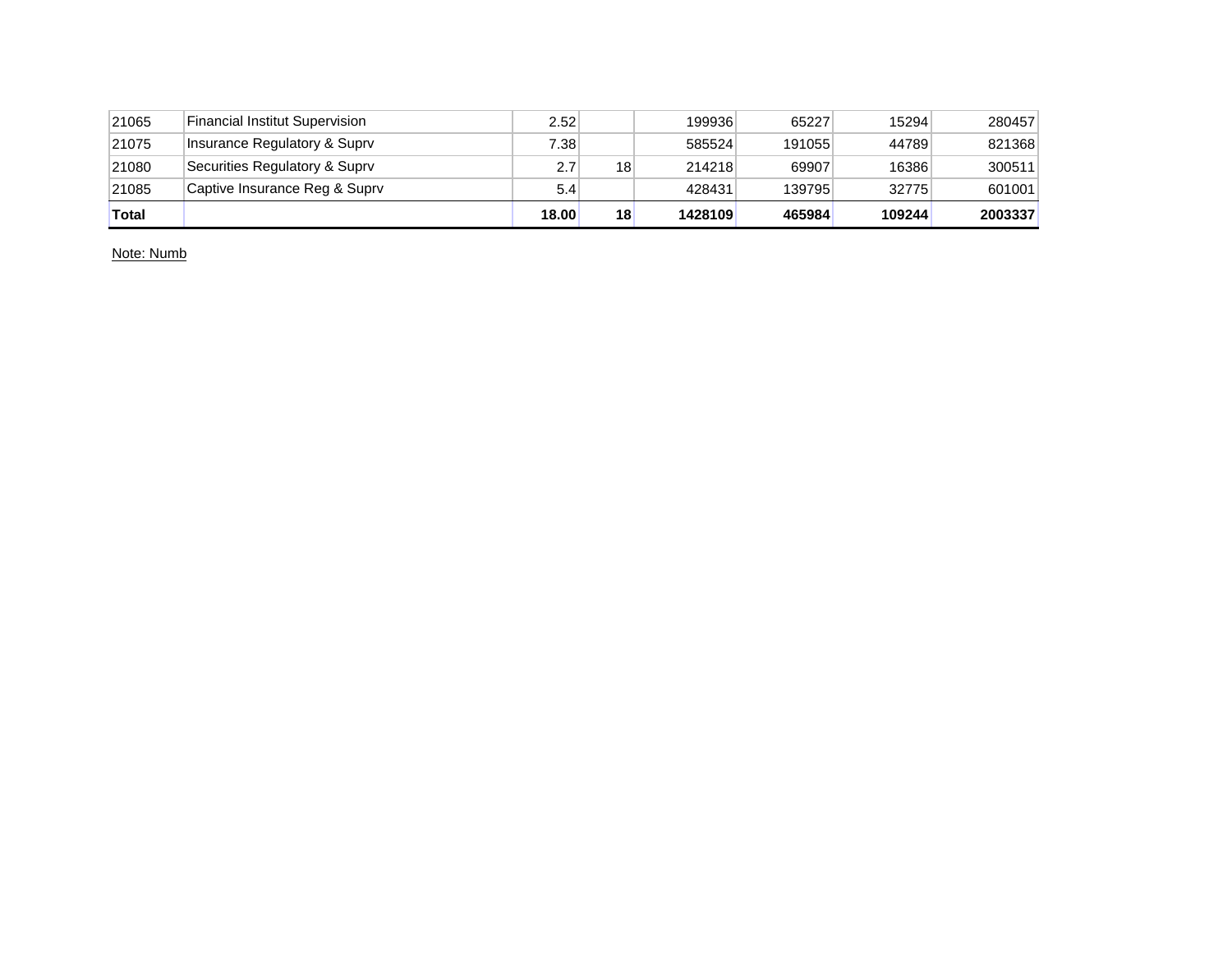## **State of Vermont FY2018 Governor's Recommended Budget Interdepartmental Transfers Inventory Report**



#### **Department: 2210011000 - Financial regulation - insurance**

| <b>Budget</b><br><b>Request Code</b> | <b>Fund</b> | <b>Justification</b>                 | <b>Est Amount</b> |
|--------------------------------------|-------------|--------------------------------------|-------------------|
| 7205                                 | 21500       | Reimbursement for space used by GMCB | \$71,263          |
|                                      |             | <b>Total</b>                         | \$71,263          |